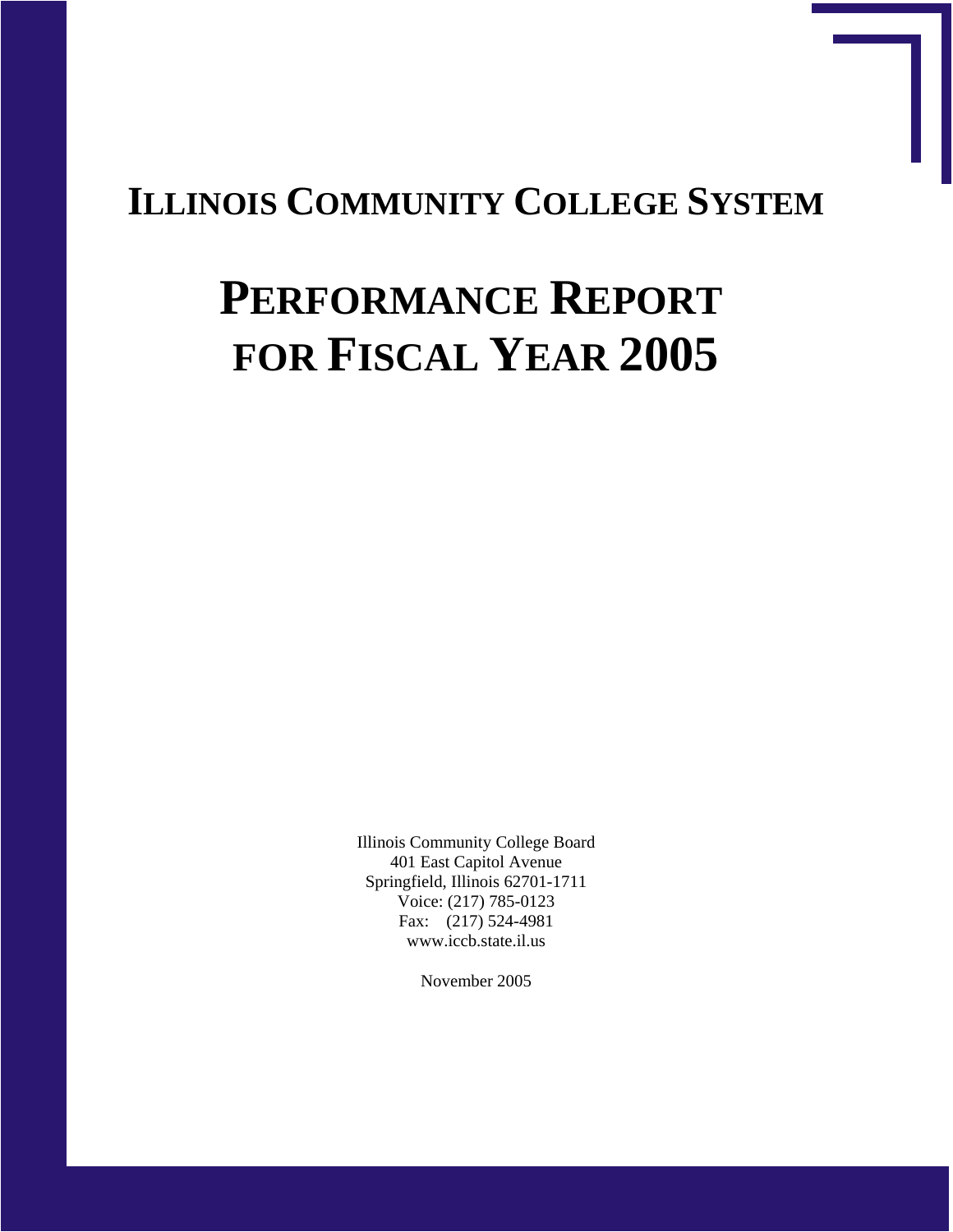## **ILLINOIS COMMUNITY COLLEGE SYSTEM PERFORMANCE REPORT FOR FISCAL YEAR 2005**

#### Table of Contents

Page

| 41         |  |
|------------|--|
|            |  |
|            |  |
|            |  |
| Appendices |  |
|            |  |
|            |  |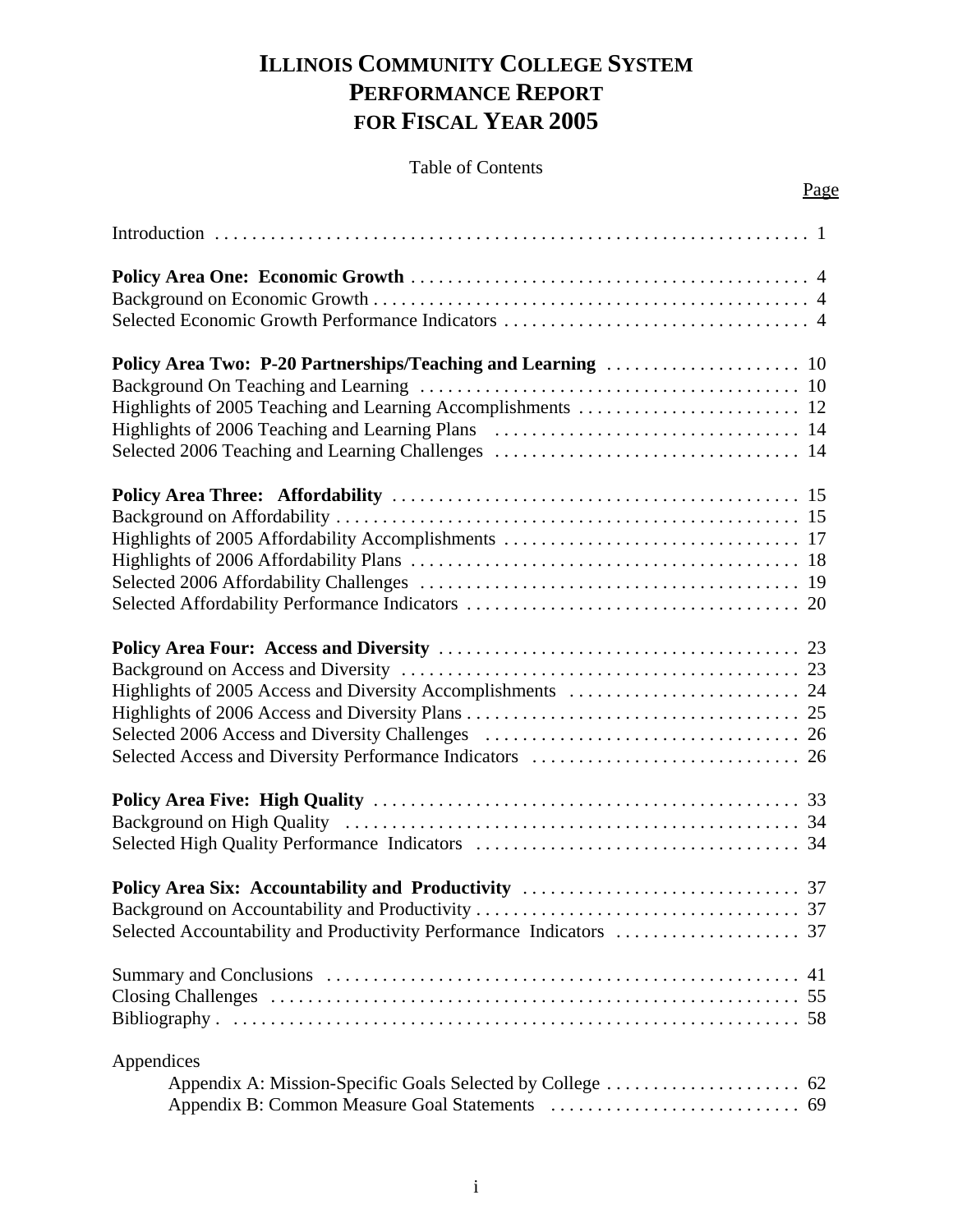## **ILLINOIS COMMUNITY COLLEGE SYSTEM PERFORMANCE REPORT FOR FISCAL YEAR 2005**

The Performance Report is an accountability initiative addressing important indicators and outcome measures for Illinois higher education. Through the development of the annual Performance Report colleagues within and across institutions and at the state level take the opportunity to review and document accomplishments and progress achieved over the past year, enumerate challenges, and formulate plans to make further positive movement. The collaborative self examination undertaken across the college to create institution wide reports is an essential part of the project.

For community colleges, the Performance Report builds on a series of complementary accountability and quality assurance initiatives including: the Course and Program Approval Processes, Program Review, Recognition, Underrepresented Groups reporting, Career and Technical

For community colleges, the Performance Report builds on a series of complementary accountability and quality assurance initiatives.

Follow-up Study reporting, the Transfer Assembly Transfer Rate project, the Uniform Financial Reporting System, Unit Cost Study reporting, and other financial reporting including Audits, the Comptroller's Office Public Accountability Initiative entitled Service Efforts and Accomplishments, Integrated Postsecondary Data System reporting, Perkins Postsecondary Performance Measure reporting, Workforce Investment Act Title I outcomes reporting, the National Reporting System for Adult Education and Family Literacy performance reporting, and others. Additionally, individual community colleges actively participate in regional institutional accreditation through the North Central Association as well as program specific accreditation which are focused on documenting the quality of their programs and services.

Similarities exist between the Performance Indicators for Higher Education project and the earlier Illinois Community College System Performance Based Incentive System (PBIS) which had an overarching goal of improving teaching and learning. PBIS included a series of statewide measures and a local district-based component. State measures focused on the following: student satisfaction, educational advancement, persistence, employment, transfer, market penetration, and developmental course completion. The district-based component was designed to reflect autonomy, mission differentiation, and local projects to address community needs. College officials focused their local PBIS initiatives on one of three areas: Responsiveness to Local Need, Technology, or Workforce Development.

The current Performance Report initiative consists of performance indicators that promote progress and outcomes in the Policy Areas from the Illinois Board of Higher Educations's *Illinois Commitment*. The *Illinois Commitment* is based on the premise that higher education provides the foundation for Illinois' future by enhancing the social, economic, and civic well-being of the state and its residents. The pledges in the Illinois Community College System's *Promise for Illinois* intentionally compliment these goals.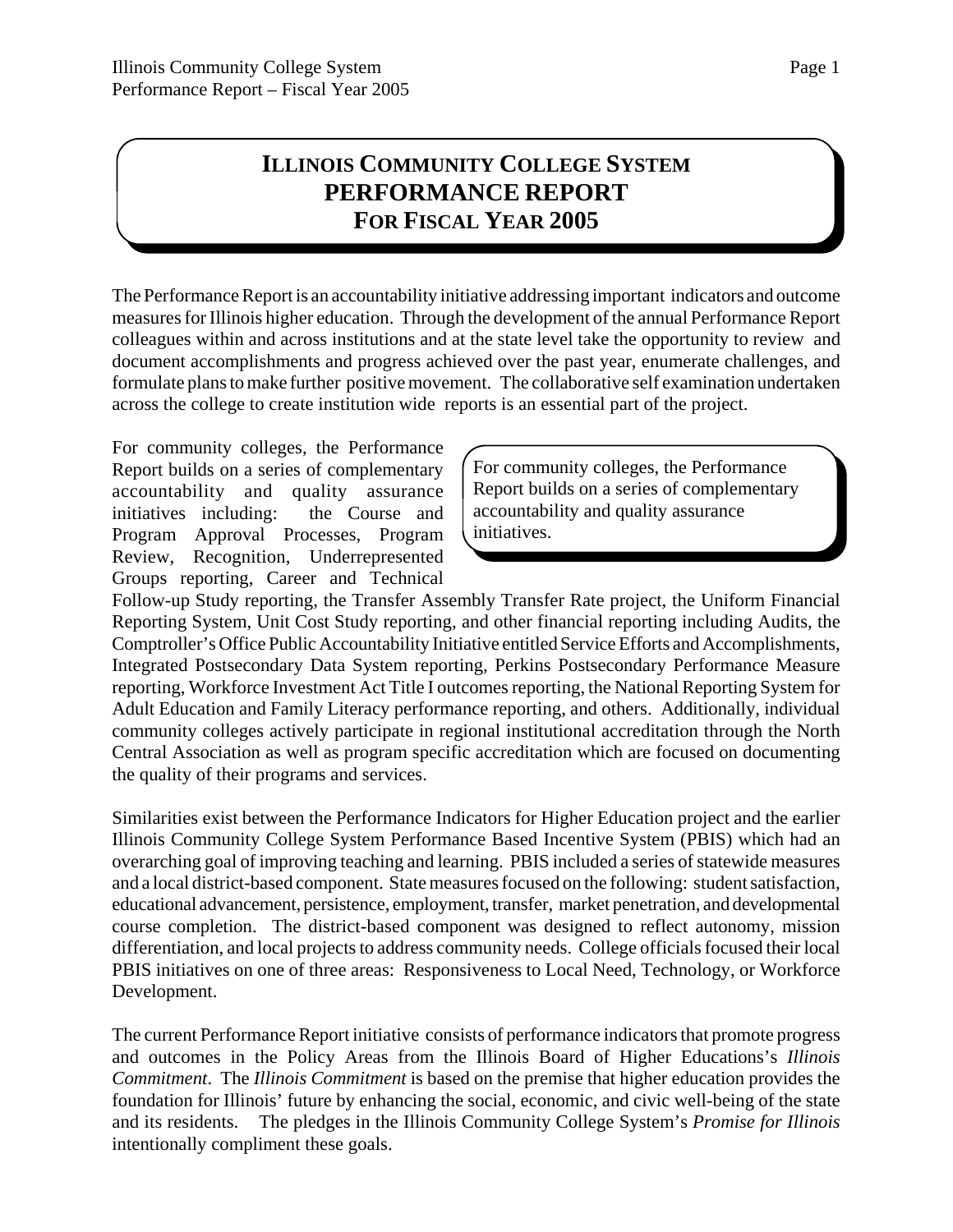The Policy Areas for the *Illinois Commitment* include:

- Economic Growth Higher education will help Illinois sustain strong economic growth through teaching, service, and research
- ' P-20 Partnerships/Teaching and Learning– Higher education will join elementary and secondary education to improve teaching and learning at all levels.
- Affordability No Illinois resident will be denied an opportunity for a college education because of financial need.
- Access and Diversity Illinois will increase the number and diversity of residents completing training and education programs.
- $\blacklozenge$  High Quality Illinois colleges and universities will be accountable for providing high quality academic programs and the systematic assessment of student learning outcomes while holding students to ever higher expectations for learning and growth.
- ' Accountability and Productivity Illinois colleges and universities will continually improve productivity, cost effectiveness, and accountability.

Illinois community colleges pledge to:

- ' Address Workforce Development needs with flexible, responsive and progressive programs.
- ' Offer Rigorous Courses and Programs designed for college and university Transfer
- ' Expand Adult Education and Literacy programs necessary for individuals and families to have high-quality work and life in Illinois.
- $\bullet$  Equip Illinois residents with the Technology Skills they need to be successful in the 21st century.
- ◆ Emphasize High Quality in all programs, services, and operations.<br>◆ Deliver Affordable Learning Opportunities to the doorsten of Illing
- ' Deliver Affordable Learning Opportunities to the doorstep of Illinois residents.
- Model and promote Leadership and Ethical Decision Making.

Statewide Indicators – assess performance of Illinois' system of higher education as a whole; Common Institutional Indicators – relate to the statewide goals and are reported on by all institutions; and Mission-Specific Indicators – focus on each institution's unique role within the overall context of higher education's goals.

At the state level, a Performance Indicator Advisory Committee provided input and guidance to the project. The working group included representatives from Illinois community colleges, public universities, and private institutions. Three levels of indicators were developed: Statewide Indicators – assess performance of Illinois' system of higher education as a whole; Common Institutional Indicators – relate to the statewide goals for higher education, and are reported on by all

institutions; and Mission-Specific Indicators – focus on each institution's unique role within the overall context of higher education's goals.

A series of guiding principles were developed by the Advisory Committee including the following. To the extent possible, indicators should use established data sources, measures, and reporting activities in an effort to minimize the additional reporting burden on colleges. Performance indicators are expected to remain in place for several years to provide fixed targets as institutions identify, implement, and evaluate program improvement strategies and outcomes. Continuity in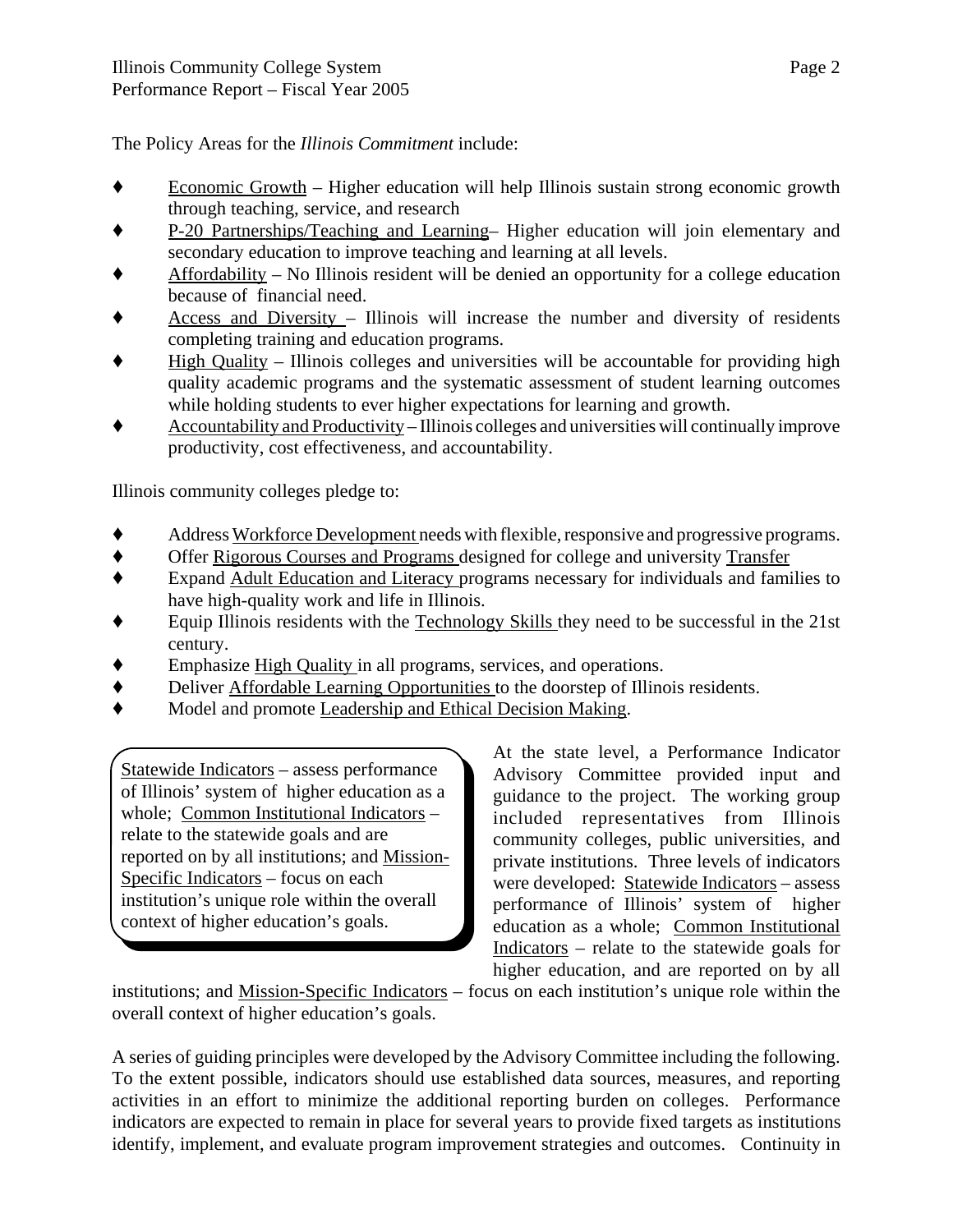the measures and measurement approaches will be pursued with the understanding that the project will evolve as Illinois higher education partners gain additional experience with this initiative.

A subset of *Illinois Commitment* Policy Areas are focused on for the narrative portion of the Performance Report based on a rotating schedule. For the 2005 report, the narrative focus will be on the following Policy Areas: P-20 Partnerships Improving Teaching and Learning (Policy Area Two), Affordability (Policy Area Three), and Access and Diversity (Policy Area Four). While more targeted

.

For the 2005 report, the narrative focus will be on the following Policy Areas: **P-20 Partnerships Improving Teaching and Learning** (Policy Area Two), **Affordability** (Policy Area Three), and **Access and Diversity** (Policy Area Four).

narrative reporting was required on these three Policy Areas, data reporting was required across all six Policy Areas. Institutional level community college Performance Reports included data and analysis on Common Institutional and Mission-specific Indicators. Information was also provided on local level Accomplishments, Challenges, Plans and Goals.

As a value added service to the community colleges and to reduce the data burden on college officials, Illinois Community College Board staff furnished as much of the data at the individual college level as possible. This approach recognizes the colleges for their extra efforts to provide accurate and complete information throughout the year through routine data submissions. It is an efficient approach that enhances comparability. One set of computer programs and data runs were performed for each applicable measure rather than having individuals at each college develop separate computer programs that could take slightly different approaches.

The Illinois Community College System's Performance Report for Fiscal Year 2005 contains summary information about state and common institutional performance indicators. To provide context, external comparative benchmarks and points of reference are cited whenever possible. In national reporting the data are generally less timely than what is available at the state level. Additionally, the systemwide report contains sample brief reviews of selected Mission-specific indicators. As anticipated, for Mission-specific reporting the colleges chose a wide variety of performance indicators to focus on in their reports. For the three focus Policy Areas the state report includes Highlights of Accomplishments, selected Challenges, Highlights of Plans.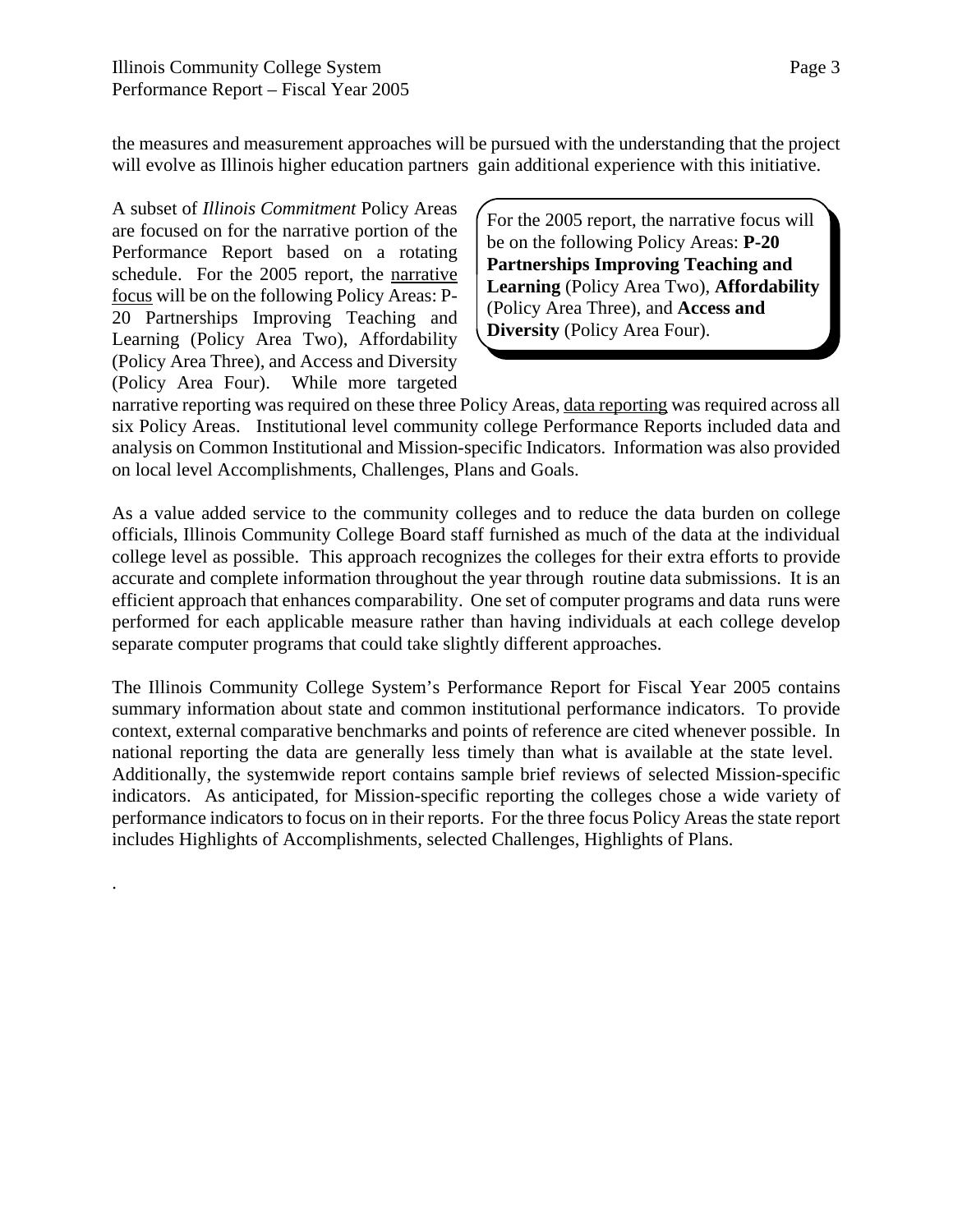#### **POLICY AREA ONE: ECONOMIC GROWTH**

*Higher education will help Illinois sustain strong economic growth through teaching, service, and research*

#### **BACKGROUND ON ECONOMIC GROWTH**

As with Policy Areas Five and Six, information on Policy Area One covers only performance indicators for 2005. Colleges were not required to present narrative on what they had done in fiscal year 2005 or what they plan to do in fiscal year 2006.

#### **SELECTED ECONOMIC GROWTH PERFORMANCE INDICATORS**

A half-dozen Economic Growth performance indicators are included in the report: Percent of Degree/Certificate Recipients Either Employed or Enrolled in Further Education; Annual Number of Community College Graduates By Broad Field of Study; Number of Businesses Provided with Technical Assistance Through College Business and Industry Centers; Number of Individuals Provided with Technical Assistance Through College Business and Industry Centers; Number of Current Workers Receiving Customized Training Through College Business and Industry Centers; and Number of Businesses Attracted or Retained Through College Business and Industry Centers

#### **Percent of Degree/Certificate Recipients Either Employed or Enrolled in Further Education (1C1)**

This indicator provides one measure of a college's success in preparing graduates to enter the workforce or pursue further specialized education or training. Based on the Nine out of ten career and technical graduates from Illinois community colleges were either employed or enrolled in further education within one year of graduation

3-year average from fiscal year 2002 to 2004, nine out of ten (91.0 percent) career and technical graduates from Illinois community colleges were either **employed or enrolled in further education** within one year of graduation. The source of data for this measure is the annual Illinois Community College Board's Follow-up Study of Career and Technical Education Program Graduates. The statewide weighted average for this measure decreased slightly between 1999 and 2004 (93.8 percent to 91.6 percent) but remained at a relatively high level. The career and technical programs reported on in a given year explain a portion of the variability.

In recent years there have been several colleges which exhibited notable increases in the proportion of graduates who were either employed or enrolled in further education following completion and also maintained a three year average above the statewide mean. **Danville Area Community College** saw an increase of 13.3 percent from 2002 to 2004 with a three average of 84.2 percent. **Lewis and Clark Community College** had an increase of 12.0 percent during the same time frame and averaged 89.8 percent. **John Wood Community College's** registered increases of 15.0 percent, 2.7 percent, and 7.5 percent for their one-year, two-year, and five-year trends, respectively. **John Wood Community College's** three-year average was 93.4 percent. **Heartland Community College** and **Highland Community College** had the highest three-year averages at 100 percent and 98.2 percent.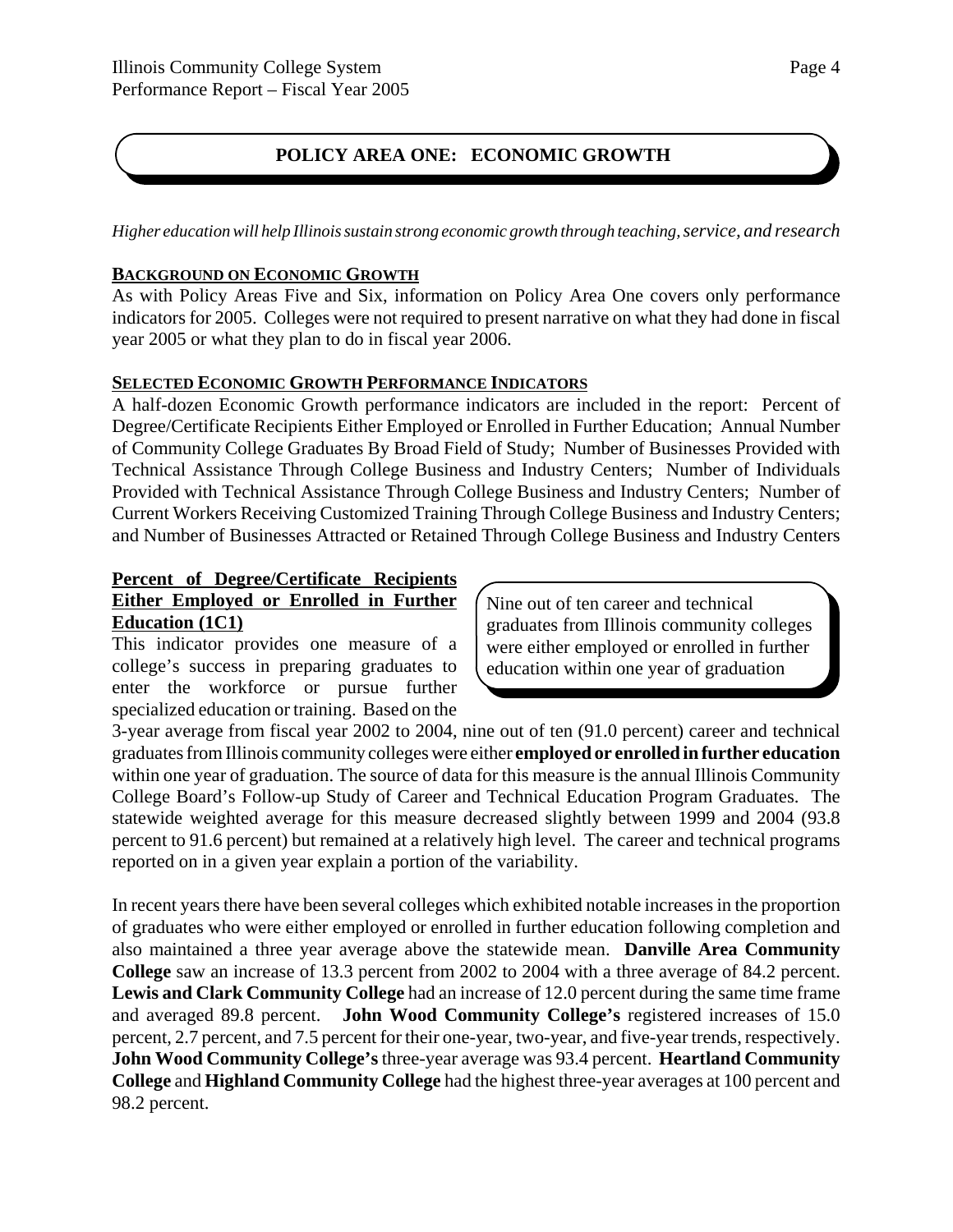Graduate follow-up studies among community colleges are common across the country; however, there is no standardized national process so methodological differences exist. Statewide results from Texas (2001 -2002 completers) and Wisconsin (2002 graduates) provide useful points of reference. These data reflect similar information to the 2003 follow-up of 2002 graduates conducted in Illinois. According to updated information from the Texas Higher Education Coordinating Board's Community and Technical Colleges Division (75 colleges), 90 percent of the state's graduates were involved in either employment or additional education in the one year follow-up based on the statewide Automated Student and Adult Learner Follow-up System.

Three-year follow-up results from Texas with supplemental reporting yielded 95 percent placement in employment or education for workforce program graduates. (http://www.thecb.state.tx.us/ reports/PDF/0814.PDF Section XI Placement Data). Statewide Wisconsin Technical College System (16 districts) one year follow-up results for 2003 graduates show a 92 percent rate of employment. Available information shows that Illinois' employment and continuing education results are competitive with statewide outcomes achieved in Texas and Wisconsin. (http://www.wtcsystem.org/reports/fact/graduate/pdf/employ\_status.pdf)

The Illinois Community College System offers over 240 career and technical education and training programs designed to meet targeted workforce needs.

#### **Annual Number of Community College Graduates By Broad Field of Study (1S3)**

Community colleges offer education and training programs in a wide variety of academic and occupational areas. The Illinois Community College System offers over 240 career and technical education and training programs designed to meet targeted workforce needs.

Extensive review and analysis of individual programs occur through the Illinois Community College System's Career and Technical Follow-up Study and Program Review analysis. In the following paragraphs, a series of broad college-level program clusters are used to give an overview of graduation patterns. The following categories are used in the analysis:

- Pre-Baccalaureate Transfer
- **Education**
- Agriculture
- 
- ◆ Business<br>◆ Engineeri ' Engineering Related
- 
- ◆ Health Science<br>◆ Public and Prote Public and Protective Services
- $\triangleleft$  Trade and Industrial
- ' All Other Programs

The clusters are slightly different than those used with universities to better capture the variety of education and training programs offered in the community college sector. References to specific colleges in this section will exclude institutions with relatively few fiscal year 2004 graduates in a program area (fewer than 30).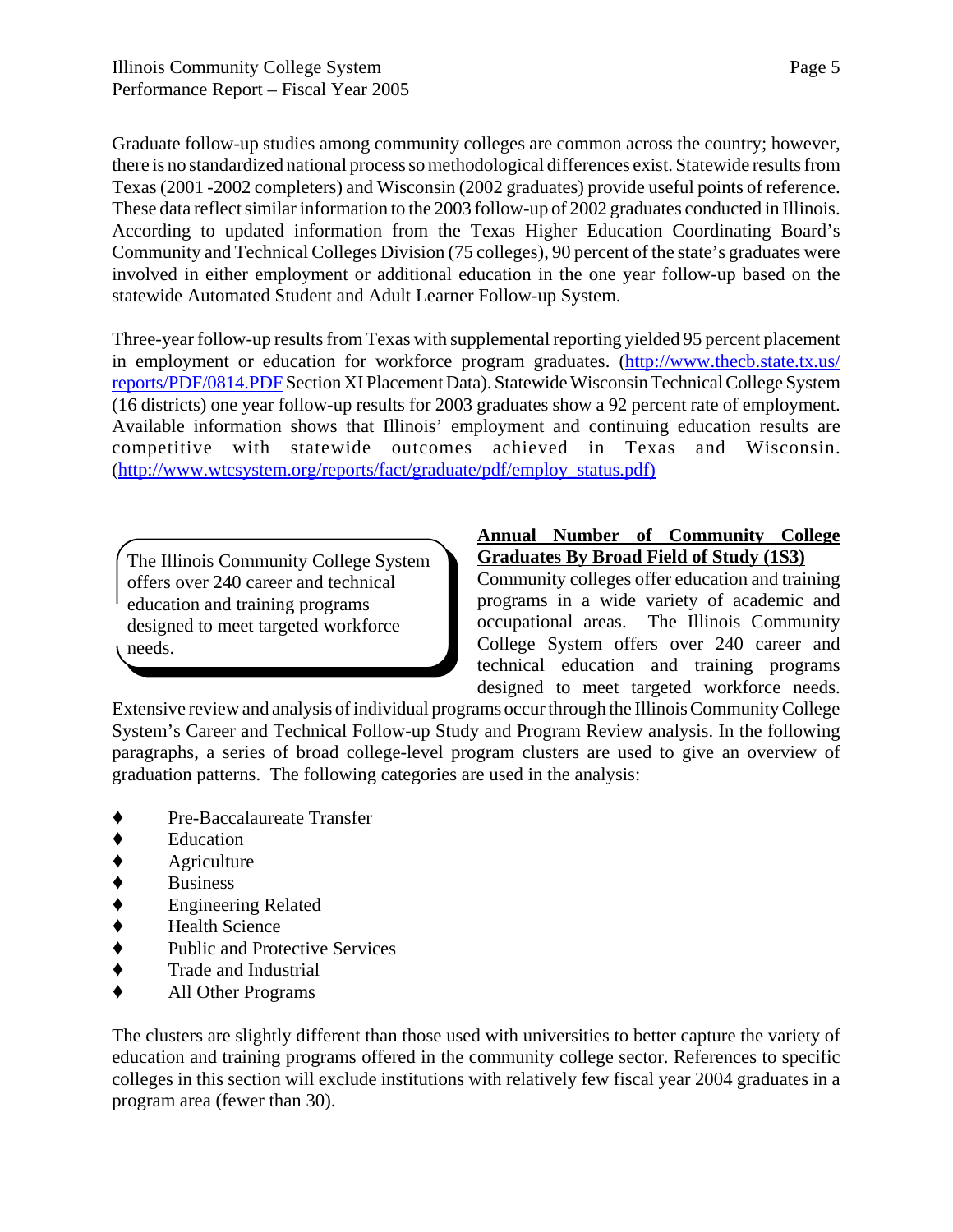#### **Pre-Baccalaureate/Transfer**

Providing convenient and cost effective access to the first two years of a bachelors degree remains a central and vital component of the community college mission. Transfer programs accounted for approximately onethird of all graduates from Illinois community colleges over the last several years. In this

Providing convenient and cost effective access to the first two years of a bachelors degree remains a central and vital component of the community college mission

analysis Transfer programs include AA, AS, AA&S, AFA, AGS degrees and two-digit CIP code 24. The absolute number of graduates who completed pre-baccalaureate programs increased (15.4 percent) over the past several years from 12,814 in 2000 to 14,791 in 2004. Recent gains among baccalaureate transfer completions have been outpaced by even more substantial graduate growth among career and technical programs.

Transfer completers registered a gain of 3.0 percent between 2003 and 2004. Colleges that saw substantial percentage gains between 2000 and 2004 were **Rend Lake College** (122.8 percent; fiscal year 2004 N = 205), **Malcolm X College** (70.3 percent; fiscal year 2004 N = 109) and **Lincoln Trail College** (65.6 percent; fiscal year 2004  $N = 63$ ). Long-term (2000 to 2004), the number of transfer graduates that increased the most were **Rend Lake College** (+205) and **Heartland Community College** (+183).

Colleges showing considerable gains in transfer completers from fiscal year 2003 to 2004 were **Malcolm X College** (53.5 percent; fiscal year 2004  $N = 109$ ), **Wilbur Wright College** (47.0) percent; fiscal year  $2004 \text{ N} = 316$ ) and **Rend Lake College** (37.3 percent; fiscal year  $2004 \text{ N} = 372$ ). The number of transfer graduates increased the most in one year at **Wilbur Wright College** (+101) and **Rend Lake College**  $(N = 101)$ .

**Education.** In 2004, Education accounted for 2.6 percent for all graduates. Education graduates increased by 46.8 percent from 834 in 2000 to 1,224 in 2004. Short term, the number of education program completers increased by 170 individuals from 2003 to 2004 (16.1 percent). Education programs include two-digit CIP code 13 and four-digit CIP code 20.02. Programs with historically small numbers of completers will show substantial percentage gains from small numeric increases.

Colleges that saw substantial percentage gains in Education between 2000 and 2004 included **Elgin Community College** (2800.0 percent; fiscal year 2004 N = 58) and **South Suburban College** (405.3 percent; fiscal year 2004  $N = 77$ ). Likewise, **South Suburban College**  $(+77)$  and **Elgin Community College** (+56) registered substantial numeric gains between 1999 and 2004.

Colleges showing large percentage gains from fiscal year 2003 and 2004 included: **South Suburban College** (336.4 percent; fiscal year 2004  $N = 74$ ) and **Waubonsee Community College** (250.0) percent; fiscal year 2004 N = 35). Likewise, **South Suburban College** (+74) and **Waubonsee Community College** (+35) reported the largest short-term numeric gains.

**Agriculture.** Community college Agricultural program graduates decreased by 6.1 percent over the last several years from 727 in 2000 to 683 in 2004. Short term, the number of agriculture completers decreased slightly (-5.5 percent) between 2003 and 2004. Agriculture Programs include two digit CIP codes 01, 02, and 03. Colleges that saw substantial gains in Agriculture program completions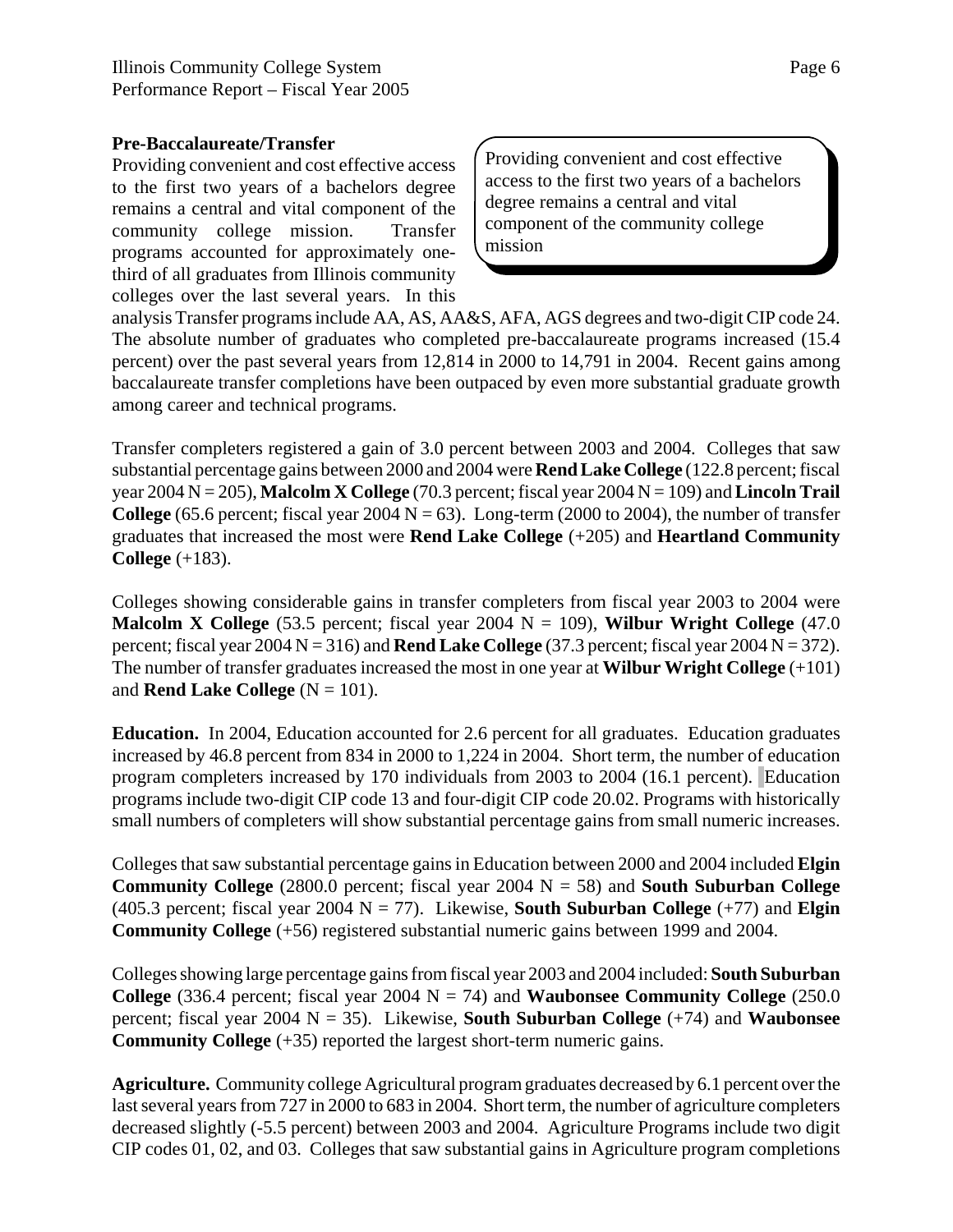between 2000 to 2004 were Rend Lake College (65.6 percent; fiscal year 2004  $N = 53$ ) and Kishwaukee College (48.1 percent; fiscal year  $2004 N = 25$ ). Long-term substantial numerical gains were registered by **Kishwaukee College** (+25), **Lake Land College** (+23), and **Rend Lake College** (+21). Colleges showing considerable gains from fiscal year 2003 and 2004 were Illinois Central College (53.7 percent; fiscal year  $2004 N = 63$ ) and Lake Land College (2.1 percent; fiscal year  $2004$  $N = 96$ ). Short-term substantial numerical gains were registered by **Illinois Central College**  $(+22)$ , **Richland Community College** (+11), and **Parkland College** (+8).

Graduates from Business programs increased by 14.6 percent over the past several years from 5,329 in 2000 to 6,107 in 2004.

#### **Business**

Graduates from Business programs increased by 14.6 percent over the past several years from 5,329 in 2000 to 6,107 in 2004. Business programs include the two-digit CIP code 52. The number of business completers decreased 2.4 percent from 2003 to 2004. Colleges that

saw substantial growth in the number of Business graduates during the period between 2000 to 2004 were **Lewis and Clark Community College** (247.2 percent; fiscal year 2004 N = 250), **Waubonsee Community College** (166.9 percent; fiscal year 2004 N = 227), and **Elgin Community College** (49.8 percent; fiscal year 2004 N = 101). **Southwestern Illinois College** (+250), **Waubonsee Community College** (+227), and **Elgin Community College** (+181) showed the largest numeric gains.

Colleges showing substantial short-term Business program graduate percentage gains from fiscal year 2003 to 2004 were **Waubonsee Community College** (294.6 percent; fiscal year 2004 N = 363), **Lewis and Clark Community College** (252.1 percent; fiscal year 2004  $N = 250$ ), **Elgin Community College** (49.8 percent; fiscal year 2004 N = 304), and **McHenry County College** (48.8 percent; fiscal year 2004  $N = 128$ ). The largest numeric gains were registered by **Waubonsee Community College** (+271), **Lewis and Clark Community College** (+179), and **Elgin Community College** (+101).

**Engineering Related.** Engineering-related program completions decreased by 4.4 percent over the past several years from 1,013 in 2000 to **968 in 2004.** The number of all graduates during the same time period increased by 37.9 percent. The number of engineering completers decreased by 22.1 percent from 2003 to 2004. Engineering-related programs include the Associate in Engineering Science (AES) degree and two-digit CIP codes 14 and 15. Colleges that saw substantial increases in Engineering-related completions during the period of 2000 to 2004 included **John A. Logan College** (211.8 percent; fiscal year 2004  $N = 53$ ), **Rend Lake College** (124.1 percent; fiscal year 2004 N = 65), and **Elgin Community College** (65.4 percent; fiscal year 2004 N = 43). The largest numeric gains were registered by **John A. Logan College** (+36), **Rend Lake College** (+36), **Southwestern Illinois College** (+25), and **Oakton Community College** (+21).

Colleges showing considerable growth from fiscal year 2003 to 2004 including **Triton College** (25.8 percent; fiscal year 2004  $N = 39$ ), **Oakton Community College** (8.3 percent; fiscal year 2004  $N =$ 65), and **College of Lake County** (6.1 percent; fiscal year 2004 N = 35). **Kishwaukee College** (+11), **Highland Community College** (+8), and **Triton College** (+8) were among the colleges with the largest short-term numeric gains.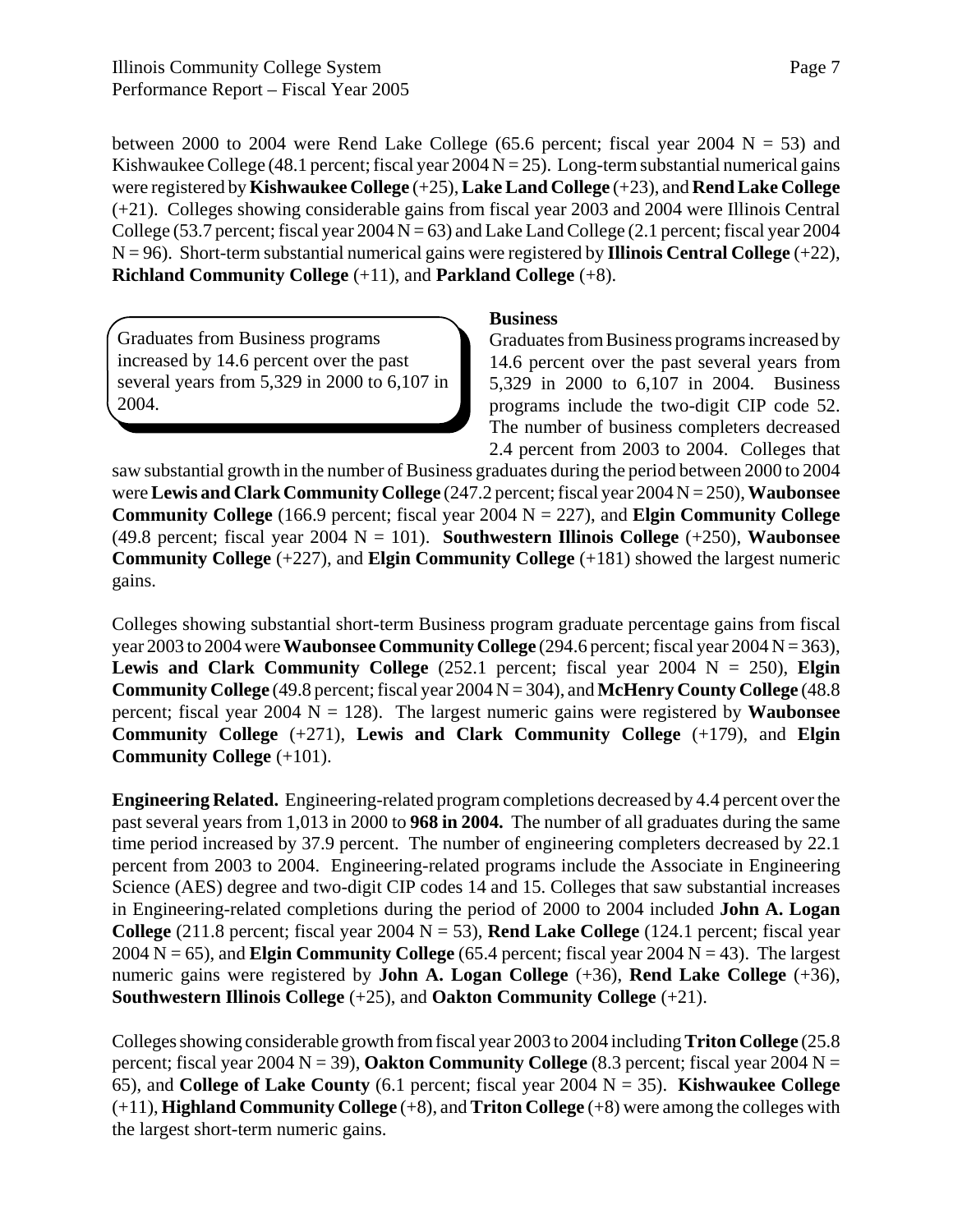#### **Health Science**

The number of graduates in Health Science programs increased 75.1 percent over the past several years from 6,588 in fiscal year 2000 to 11,538 in fiscal year 2004. The rate of increase in Health Sciences more than doubled the overall increase across all graduates of 37.9

The number of graduates in Health Science programs increased 75.1 percent over the past several years from 6,588 in fiscal year 2000 to 11,538 in fiscal year 2004.

percent during the same period. The number of Health Science program completers increased 9.4 percent between fiscal years 2003 and 2004. Health programs include two-digit CIP code 51. Colleges that had substantial gains between fiscal years 2000 and 2004 include: **Wilbur Wright College**  $(816.7 \text{ percent}; \text{fical year } 2004 \text{ N} = 385)$ , **Richard J. Daley College**  $(679.2 \text{ percent}; \text{fical})$ year 2004  $N = 187$ ), and **Olive-Harvey College** (500.0 percent; fiscal year 2004  $N = 150$ ). The largest numeric gains were registered by **South Suburban College** (+653), **College of DuPage** (+623), and **Wilbur Wright College** (+343).

Colleges with substantial Health Science program graduate increases over the last year include **Richland College** (127.9 percent; fiscal year 2004 N = 55), **Rend Lake College** (105.2 percent; fiscal year 2004  $N = 122$ ), and **Prairie State College** (104.7 percent; fiscal year 2004  $N = 67$ ). **South Suburban College** (+229), **Oakton Community College** (+192), and **Waubonsee Community College** (+131).

#### **Public and Protective Services**

Completers from these programs accounted for about 3.1 percent of all community college graduates in fiscal year 2004. The number of graduates in Public and Protective Services increased by 57.9 percent over the past several years from 949 in fiscal year 2000 to 1,498 in fiscal year 2004. Shortterm, Public and Protective Service graduates decreased by 5.5 percent from 2003 to 2004. Public and Protective Services Programs include two-digit CIP codes 43 and 44. Colleges that had substantial gains from fiscal year 2000 to 2004 include **Lewis and Clark Community College** (857.9 percent; fiscal year 2004 N = 182), **Lincoln Land Community College** (664.7 percent; fiscal year 2004  $N = 113$ ), and McHenry County College (226.7 percent; fiscal year 2004  $N = 49$ ). The largest numeric gains were registered by **Lewis and Clark Community College** (+163), **Lincoln Land Community College** (+113), and **Elgin Community College** (+54).

Colleges with significant increases over the one-year span include **Kankakee Community College** (387.5 percent; fiscal year 2004 N = 39), **Lewis and Clark Community College** (130.4 percent; fiscal year 2004  $N = 182$ ), and **Oakton Community College** (113.6 percent; fiscal year 2004  $N =$ 47). Likewise, **Lewis and Clark Community College** (+103), **Kankakee Community College** (+31), and **Oakton Community College** (+25) showed the largest short-term numeric gains.

Trade and Industrial program graduates increased substantially over the past several years from 3,097 in fiscal year 2000 to 7,143 in fiscal year 2004.

#### **Trade and Industrial**

Trade and Industrial program graduates increased substantially (130.6 percent) over the past several years from **3,097 in fiscal year 2000 to 7,143 in fiscal year 2004**. This rate is more than three times higher than increases across all graduates during the same period.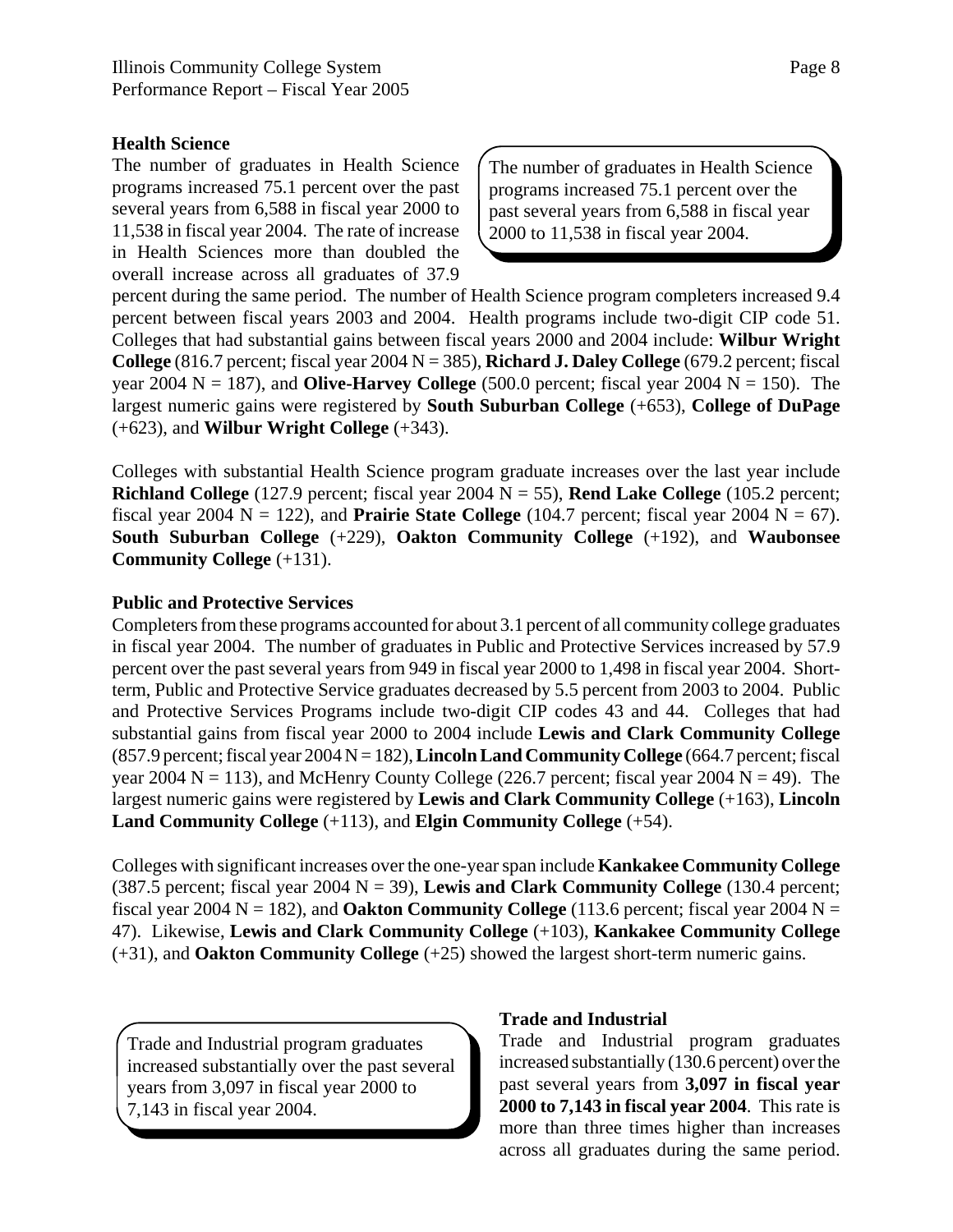Short-term, the number of Trade and Industrial program completers increased by 26.6 percent between fiscal years 2003 and 2004. Short-term growth is also considerably higher than the 5.7 percent increase for all graduates. Trade and Industrial Programs include two-digit CIP codes 46, 47, 48, and 49.

Colleges with extremely large gains between fiscal years 2000 and 2004 had relatively small Trade and Industrial programs that have grown rather dramatically during this time frame including **Harold Washington College**  $(252700.0$  percent; fiscal year 2004  $N = 2,528$ ), **Olive-Harvey College** (507.1 percent; fiscal year 2004 N = 85), and **Kaskaskia College** (394.4 percent; fiscal year 2004 N = 169). The largest numeric gains were registered by **Harold Washington College** (+2,527), **Elgin Community College** (+319), and **College of Lake County** (+280). These three colleges account for three-fourths of the statewide growth in Trade and Industrial graduates since 2000.

Colleges with notable Trade and Industrial completer increases over the one-year span include **Lewis and Clark Community College** (525.0 percent; fiscal year 2004 N = 63), **Wilbur Wright College** (488.9 percent; fiscal year 2004  $N = 44$ ), and **Kanakakee Community College** (250.0) percent; fiscal year 2004  $N = 40$ ). The colleges with the largest numeric short-tem gains include **Harold Washington College** (+1,605), **College of Lake County** (+166), and **Elgin Community College** (+71).

**All Other Program Graduates** This indicator provides information about individuals completing community college programs besides Transfer, Agriculture, Business, Education, Engineering Related, Health, Public and Protective Services, and Trade/Industrial. The number of graduates in the All Other category has increased 16.9 percent since 2000 (compared to an increase of 37.9 percent for all graduates during the same period). The number for graduates in the Other category increased slightly (3.0 percent) from 3,918 in 2003 to 4,034 in 2004. This rate is slightly less than the 5.9 percent increase growth in completers across all program areas. Colleges that had sizable percentage gains between fiscal years 2000 and 2004 were **Richland Community College** (1,140.0 percent; fiscal year 2004  $N = 62$ ), **Kaskaskia College** (189.5 percent; fiscal year 2004  $N = 110$ ), **Waubonsee Community College** (172.2 percent; fiscal year 2004  $N = 49$ ), and **John A. Logan College** (171.4 percent; fiscal year 2004  $N = 76$ ). The largest numeric gains were registered by **Harold Washington College** (+384), **College of DuPage** (+143), and **Southwestern Illinois College** (+114).

Colleges with substantial percentage increases over the one-year span include **Triton College** (100 percent; fiscal year 2004  $N = 64$ ), **Kaskaskia College** (64.2 percent; fiscal year 2004  $N = 110$ ), and **Southeastern Illinois College** (54.8 percent; fiscal year 2004 N = 113). Likewise, **Kaskaskia College** (+43), **Southeastern Illinois College** (+40), and **Triton College** (+32) registered the largest number increases over the last year.

**Number of** *Businesses* **Provided with Technical Assistance Through College Business and Industry Centers (1M1)**

This performance indicator measures College Business and Industry Center contacts with the During fiscal year 2004, Illinois community colleges served a total of 4,837 businesses through their Business and Industry Centers which is up to 38.3 percent from the total of 3,497 businesses served in fiscal year 2000.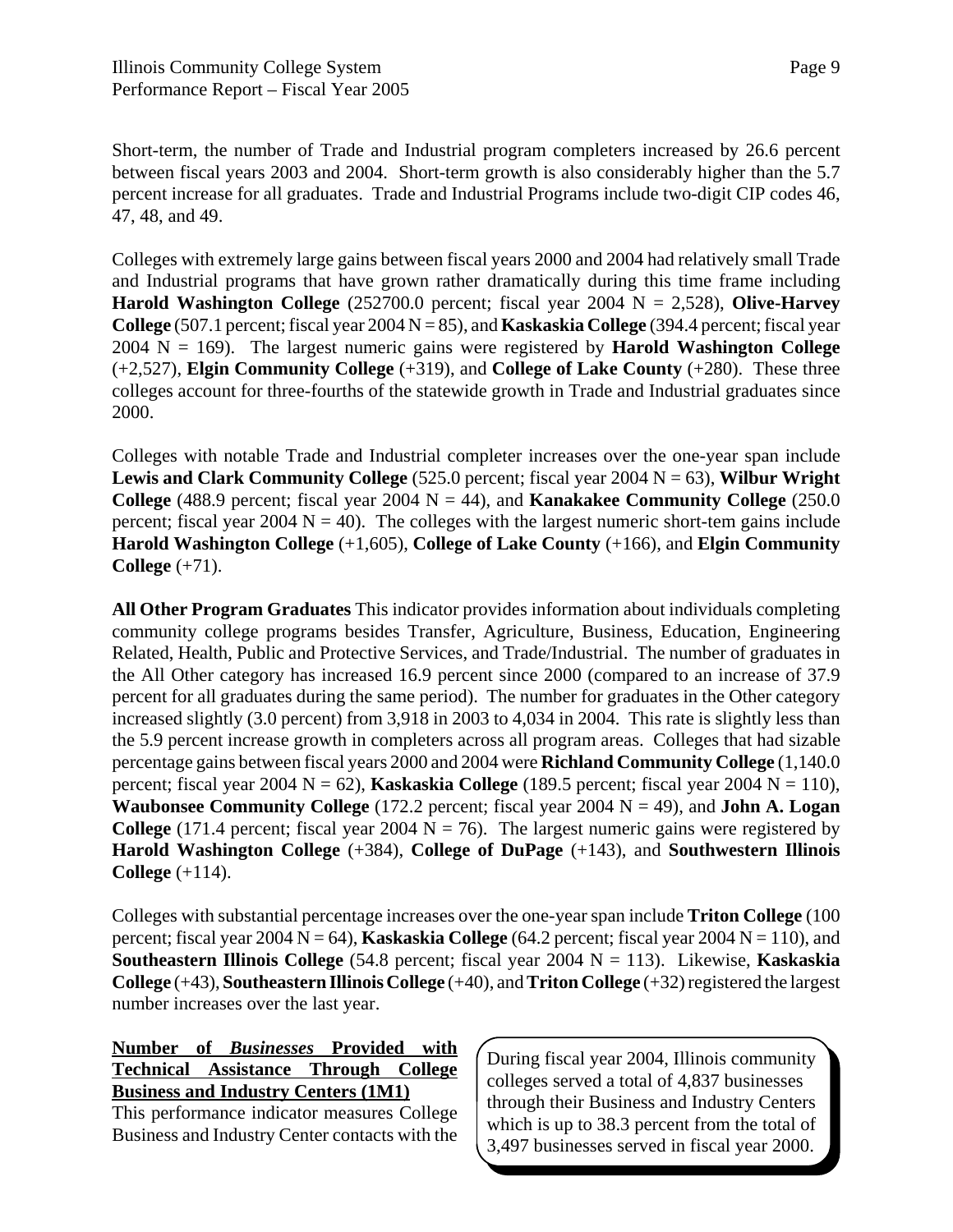*businesses* in Illinois. During fiscal year 2004, Illinois community colleges served a total of 4,837 businesses through their Business and Industry Centers which is up to 38.3 percent from the total of 3,497 businesses served in fiscal year 2000. The average number of businesses being served in fiscal year 2004 was 107, up from an average of 76 businesses served in fiscal year 2000. The Business and Industry Centers at **Shawnee Community College** (N = 526), **Joliet Junior College**  $(N = 460)$ , and **College of Lake County**  $(N = 342)$  served the largest number of companies in fiscal year 2004.

#### **Number of** *Individuals* **Provided with Technical Assistance Through College Business and Industry Centers (1M2)**

This performance indicator measures the number of people provided with technical assistance through college Business and Industry Centers. Business owners have come to rely on community college technical assistance for feedback, advice, and real answers to challenging business questions. During fiscal year 2004, Illinois community colleges provided a total of 82,455 individuals with technical assistance through their Business and Industry Centers, down 35.4 percent from the total of 127,650 individuals served in fiscal year 2000. The average number of individuals served in fiscal year 2004 was 1,874, also down from the average of 2,775 in fiscal year 2000. John A. Logan College ( $N = 15,322$ ), Rend Lake College ( $N = 5,916$ ), and Lewis and Clark Community College  $(N = 5,148)$  served the largest number of individuals at their Business and Industry Centers in fiscal year 2004.

#### **Number of Current Workers Receiving Customized Training Through College Business and Industry Centers (1M3)**

This performance indicator measures the number of individuals receiving customized training through Current Workforce Training initiative. Community colleges provide up-to-date customized on-site job training for business and industry in order to meet the skill enhancement needs of employers any time of the day or night.

#### **Number of Businesses Attracted or Retained Through College Business and Industry Centers (1M4)**

This performance indicator measures the number of businesses who were provided with needed assistance to begin or continue their operation. In fiscal year 2004, Illinois community colleges attracted or retained 401 businesses through the college Business and Industry Centers. Over the last five years combined, community colleges attracted or retained a total of 2,427 Illinois businesses. The Business and Industry Centers at McHenry County College ( $N = 345$ ), Parkland College ( $N = 285$ ), Lewis and Clark Community College ( $N = 269$ ), and Lake Land College ( $N = 269$ ) 266) attracted or retained the most businesses for the five-year average (fiscal years 2000 through 2004).

## **POLICY AREA TWO: P-20 PARTNERSHIPS/TEACHING AND LEARNING**

*Higher education will join elementary and secondary education to improve teaching and learning at all levels.*

#### **BACKGROUND ON TEACHING AND LEARNING**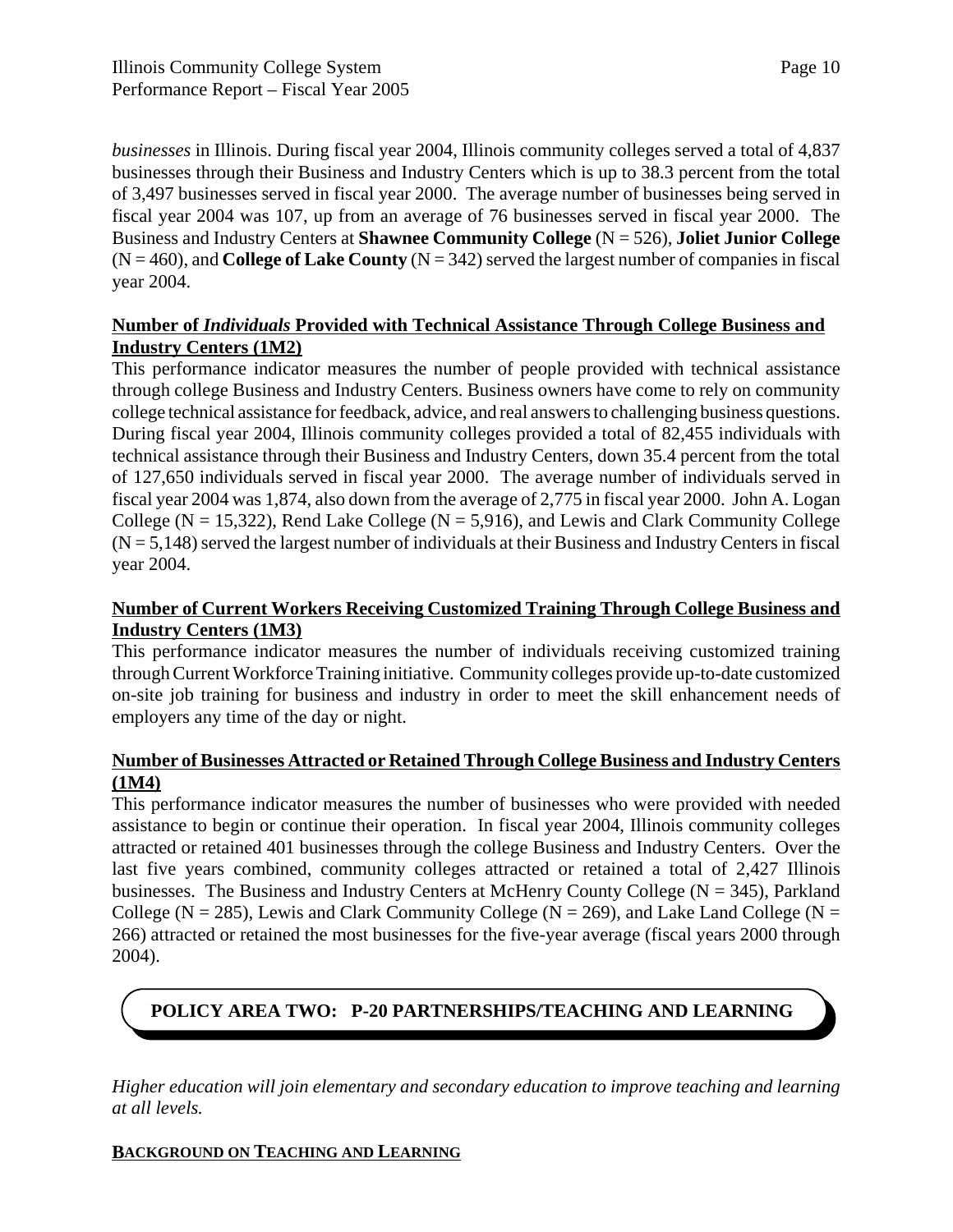The Illinois community college system plays a pivotal role in the ultimate success of student learning in Illinois. It provides a community-based infrastructure of postsecondary institutions with ties to K-12 schools, universities, and other local organizations. These partnerships enable the system to be a major contributor to teaching and learning through teacher recruitment, preparation and professional development, as well as through outreach and support to elementary and secondary schools.

Community colleges play an important role in the initial preparation of a large number of the state's teachers. An ICCB study has shown that over 60 percent of the graduates of public university teacher preparation programs in Illinois have some transfer credit from a community college and, more importantly, 44 percent of teacher education graduates complete a year or more of their programs at a community college. In addition, the accessibility of the statewide community

An ICCB study has shown that over 60 percent of the graduates of public university teacher preparation programs in Illinois have some transfer credit from a community college and, more importantly, 44 percent of teacher education graduates complete a year or more of their programs at a community college.

college system, the country's third largest, provides the opportunity to tap *new* pools of potential teachers, particularly in communities with large minority populations and/or those located in hardto-serve areas.

In September 2002, in cooperation with the ICCB, the Illinois Board of Higher Education (IBHE), and the Illinois State Board of Education (ISBE), the University of Illinois formed a steering committee through its P-16 Initiative to develop Associate of Arts in Teaching (AAT) degree models. The goal was to develop AAT degree models in high need teaching disciplines that would facilitate a smooth transition for and enhanced preparation of community college students as they transfer into university teacher preparation programs. To date, AAT degree models for Secondary Mathematics, Secondary Science, Early Childhood Education, and Special Education have been completed, and are in the early stages of implementation. In November 2005, the AAT Successful Implementation Conference will bring together teams of key individuals from universities and community colleges that have approved AAT degrees to discuss the next steps in cooperatively implementing the AAT degrees to ensure that students can transition smoothly to university programs. A second conference is planned for Spring 2006.

During fiscal years 2004 and 2005, just over 450 test preparation courses enrolled more than 8,000 paraprofessionals.

Another statewide initiative that supports teaching and learning is a partnership between ISBE and ICCB to address the increased requirements for paraprofessionals (teaching assistants/aides) found in the No Child Left Behind (NCLB) federal legislation. The

legislation requires paraprofessionals who are employed in K-12 schools or programs that receive federal Title I funds to demonstrate that they are "highly qualified" through postsecondary education or state-approved assessment. ICCB and ISBE established a Paraprofessional Task Force that developed a statewide model for an Associate of Applied Science degree and certificate for paraeducators. The degree and certificate models were approved by ICCB in May, 2003 and are offered by 28 community colleges. Through a second partnership, ICCB received a grant from ISBE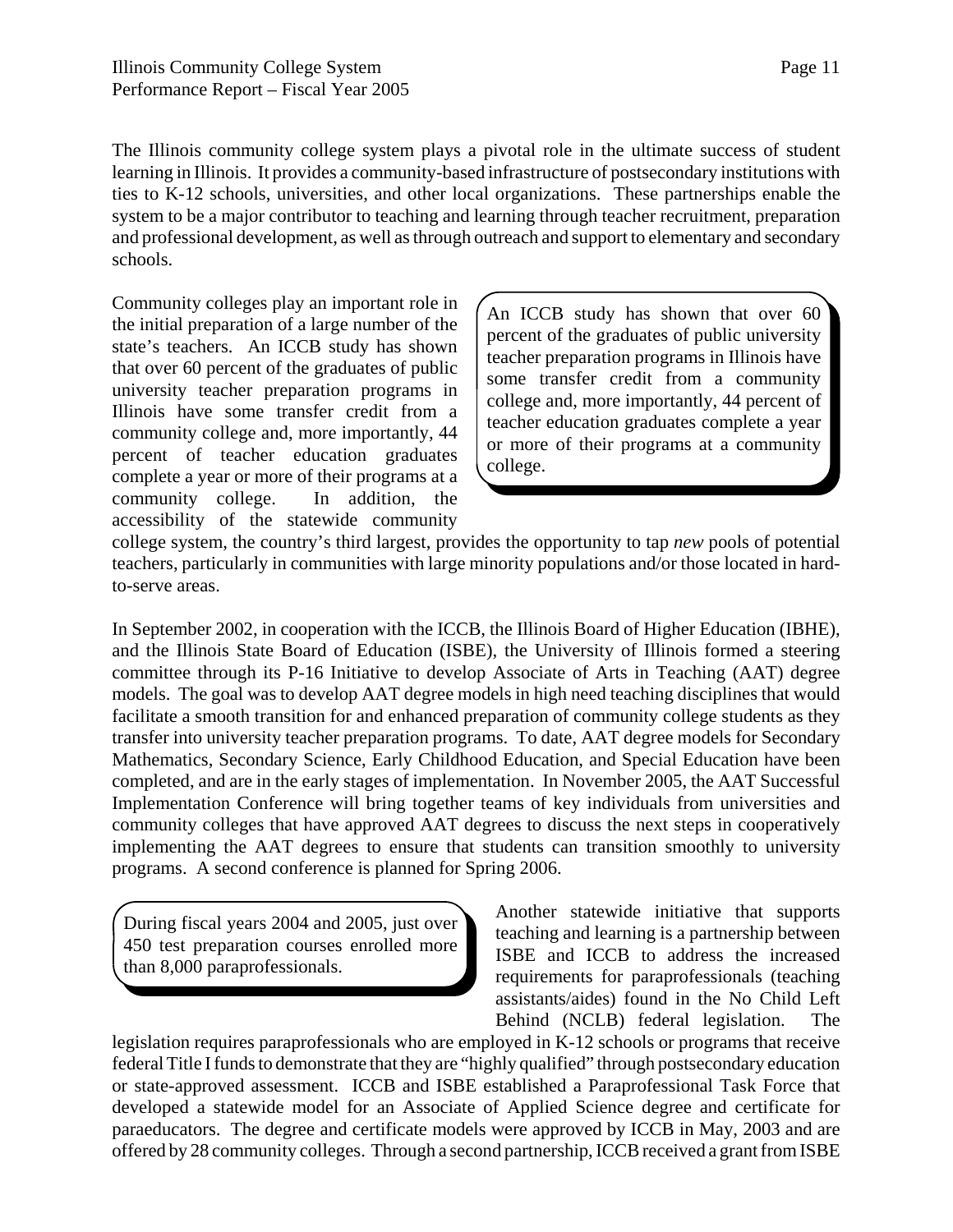to develop a test preparation curriculum to assist paraprofessionals prepare to take either of the two state-approved assessments – the ETS Parapro Test or the ACT Work Keys. The grant further supports the delivery of the test preparation curriculum by partnerships of community colleges, Regional Offices of Education, local school districts, and teacher unions throughout the state at no cost to paraprofessionals. Delivery of the curriculum began in Fall 2003 and will continue through fiscal year 2006. During fiscal years 2004 and 2005, just over 450 test preparation courses enrolled more than 8,000 paraprofessionals.

In addition to statewide initiatives that support teaching and learning at all levels, community colleges have developed numerous programs and partnerships that support teaching and learning within the communities they serve. Following is a summary of information that colleges reported indicating selected accomplishments, plans, and challenges.

#### **HIGHLIGHTS OF 2005 TEACHING AND LEARNING ACCOMPLISHMENTS**

Most community colleges cited dual credit programs offered in partnership with secondary schools as an effective approach to provide high school students with the opportunity to begin college-level course work and earn both high school and college credit. In addition, many academically qualified high school students enroll in community college courses

Statewide data show that the number of students served by dual credit/dual enrollment courses has grown from just over 8,000 in fiscal year 2001 to nearly 17,900 in fiscal year 2004. Over 10,000 courses were offered in fiscal year 2004, up from about 7,000 courses in fiscal year 2002.

(dual enrollment). These programs have experienced rapid growth over the past few years. Statewide data show that the number of students served by dual credit/dual enrollment courses has grown from just over 8,000 in fiscal year 2001 to nearly 17,900 in fiscal year 2004. Over 10,000 courses were offered in fiscal year 2004, up from about 7,000 courses in fiscal year 2002.

Since fiscal year 2001, ICCB has made restricted state grant funds available to colleges to allow them to partially or fully cover the expense of course tuition and universal fees for high school students enrolled in dual credit/dual enrollment courses. For fiscal year 2006, the P-16 Grant is funded at \$2.2 million. Due to the size, scope and impressive growth of dual credit/dual enrollment programs in the state, a statewide Working Group that includes representatives from P-12, community colleges, ISBE, ICCB, IBHE, the Governors Office, and the General Assembly has been convened to examine issues related to dual credit/dual enrollment and make recommendations to guide future program development. The group is expected to complete its work in early 2006.

The most frequently-mentioned community college accomplishments related to the improvement of teaching and learning include:

- ' Tech Prep programs that create linkages between academic and career and technical educators, articulation between secondary and postsecondary education, and collaboration between educators and the business community.
- ' Providing college placement testing to high school students to allow the students to address deficiencies prior to high school graduation.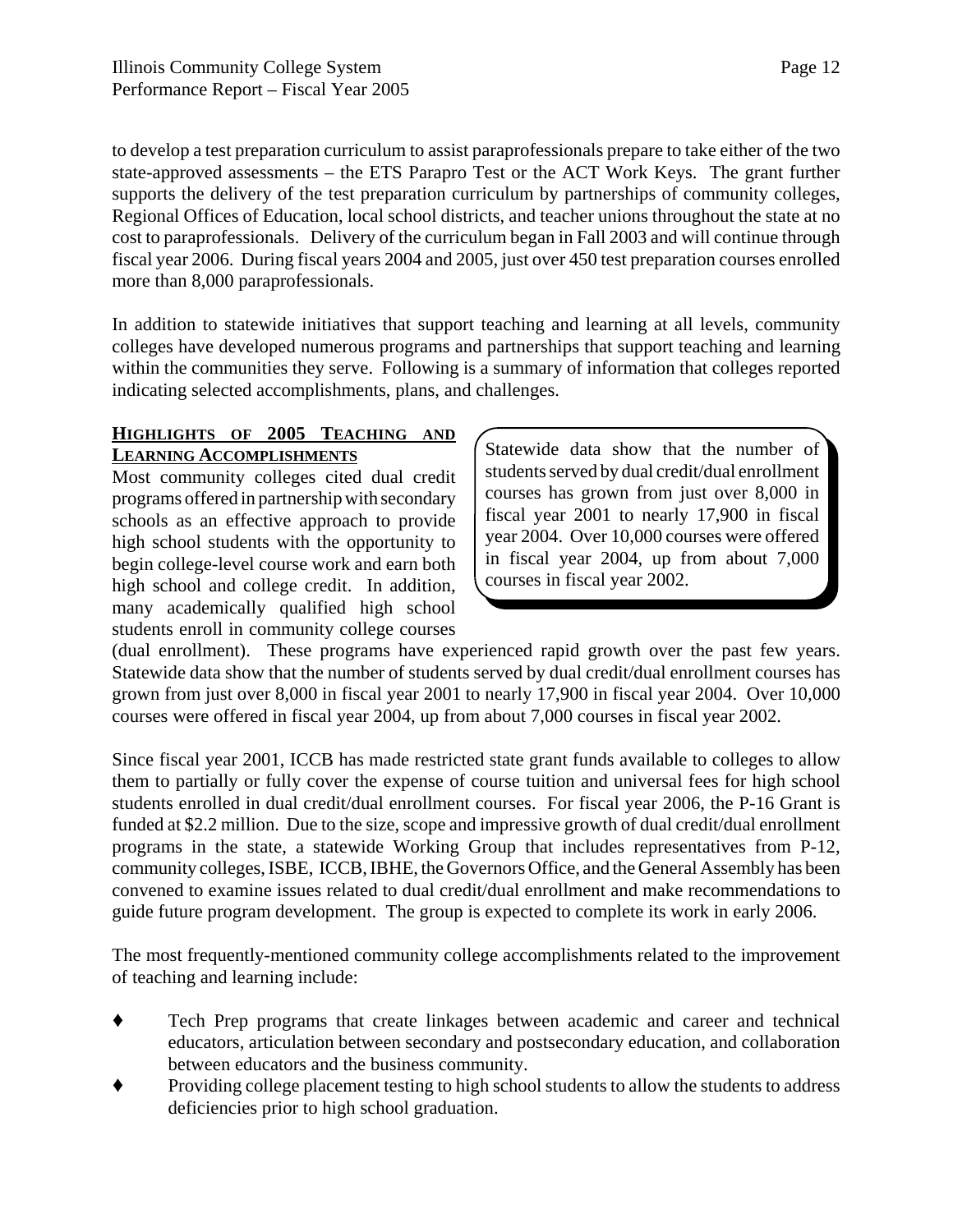- ' Providing feedback to high schools regarding placement test results and retention rates for their graduates, which often leads to curriculum alignment efforts between the high schools and the college.
- Supporting partnerships that bring together high school and college counselors, faculty and staff to share information and address common issues.
- ' Providing professional development opportunities for K-12 teachers
- ' Partnerships with school districts to promote college and career planning for students, often as early as the middle grades.
- Sharing facilities and resources with K-12 schools and the community.
- ' Teaching and Learning Centers that provide support and professional development opportunities for community college faculty.
- Reaching out to pre-college students by hosting events such as Career Fairs, College for Kids, and many more, as well as academic competitions

Selected examples of specific community college initiatives that support the improvement of teaching and learning include:

- ' **Lincoln Land Community College** piloted off-site placement testing for sophomores, juniors and seniors at area high schools and a parent guide, "On Track for College" (designed by the college), was distributed to parents of  $8<sup>th</sup>$  graders.
- ' **Parkland College** used a Title III grant to provide COMPASS college entrance assessments to over 200 district high school juniors during fiscal year 2005. Students could then use the information from the assessments to plan their senior year studies to be ready for collegelevel work upon high school completion.
- ' **Sauk Valley Community College** implemented an on-line practice placement test in mathematics for high school students.
- **Prairie State College** offers teachers who live or teach in their college district one credit course tuition free. In addition, the college offers non-credit courses and workshops designed for teachers seeking recertification.
- **John Wood Community College** partnered with Quincy University and the Quincy Public School District to implement a Collaborative Academy for Teacher Training to provide additional teachers that are trained and comfortable teaching in high need schools.
- ' **Southwestern Illinois College** has established a partnership with East St. Louis High School to work with early dismissal seniors and provide them with college level course work at the conclusion of their early dismissal school day. Participants are identified by high school personnel and receive funding for tuition and books for the college course work. Students participate in a combined Freshmen Seminar and Personal/Career Development course designed to bridge the high school to college experience and assist in career decision making. Twenty-two of 27 participants completed the pilot course.
- ' **Lewis & Clark Community College's** new N.O. Nelson campus in Edwardsville is the result of a partnership among the Edwardsville School District, Southern Illinois University-Edwardsville, and the college. The facility provides a location for high school and dual enrollment classes, as well as continuing education and job training, and is a model for effective collaboration among all education sectors in a region.
- ' **Rock Valley College** partnered with Rockford College and School District 205 to increase the pool of bilingual teachers in the district. Rockford College covers tuition for District 205 paraprofessional educators who complete general education requirements at Rock Valley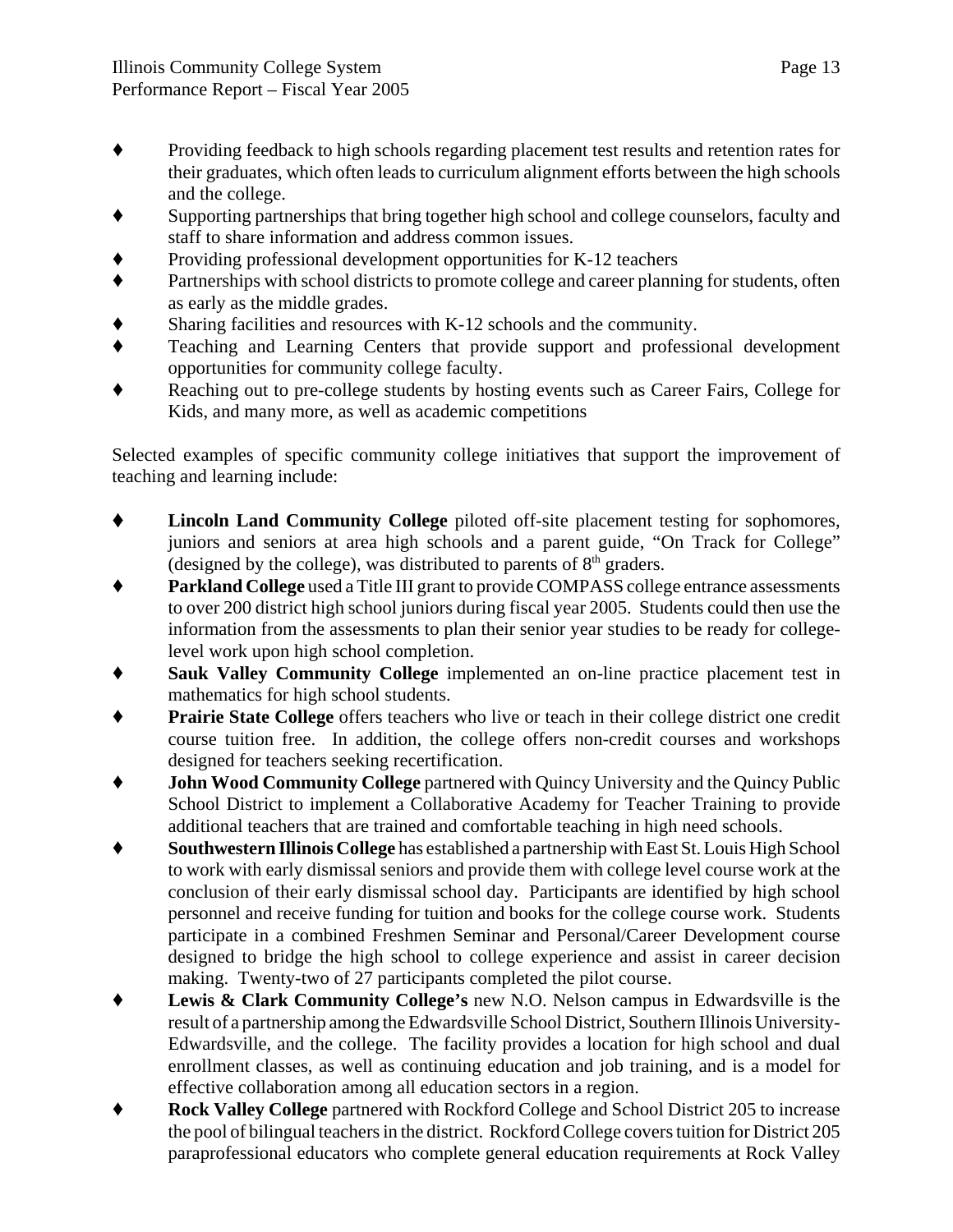College before transferring to Rockford College's certification program for bilingual teachers.

- ' **John A. Logan College** is a member of the Southern Illinois Education Alliance. The Alliance was formed in 2001 and strives to serve students and educators of all educational institutions in the area. The mission of the Alliance is to develop partnerships between member institutions and the communities they serve to foster the highest quality education for all students. The most recent annual "Closing the Gap Conference" presented effective teaching strategies to over 400 area educators.
- **Kishwaukee College** offered a family literacy program in cooperation with Sycamore and DeKalb School Districts. Adult Education classes were held in West Elementary School in Sycamore and Huntley Middle School with a concurrent child education program for children ages 0-7 years old. This inter-generational initiative is making a positive difference in the community
- ' Similarly, **Morton College** offers concurrent programming that includes Adult Education course work for parents while children attend multi-age educational Community Service classes.

#### **HIGHLIGHTS OF 2006 TEACHING AND LEARNING PLANS**

Most colleges reported plans to continue and/or expand successful programs and initiatives, particularly dual credit, placement testing for high school students, high school feedback and curriculum alignment efforts. Selected examples of specific plans follow:

- ' **Moraine Valley Community College's** Research and Planning department is working on a pilot project with Evergreen Park High School to provide an in-depth analysis of the relationship between high school course-taking patterns and placement in developmental or college-level classes, college retention, and college grade point average.
- ' **Kankakee Community College** will host a summer Academy for graduating seniors who are considered "at-risk" for not matriculating to postsecondary education. This Academy will provide an intensive summer orientation experience to encourage participants to pursue postsecondary education.
- ' **Carl Sandburg College** will complete a Wireless Wide Area Network (EDUNET) across the three thousand square mile college district to bring broadband access to the Internet and educational programming to the twenty-one K-12 school districts within the college district. The project is a partnership with the K-12 school districts and will allow them to access distance learning opportunities with the college and Western Illinois University, and to share courses among partner school districts.

Nearly every college indicated that finding the resources to sustain their efforts to do outreach to high school faculty, staff, and students presents a challenge.

#### **SELECTED 2006 TEACHING AND LEARNING CHALLENGES**

Nearly every college indicated that finding the resources to sustain their efforts to do outreach to high school faculty, staff, and students presents a challenge, as many of these initiatives are grant funded. Some colleges

also indicated that building relationships with K-12 teachers, administrators, counselors and/or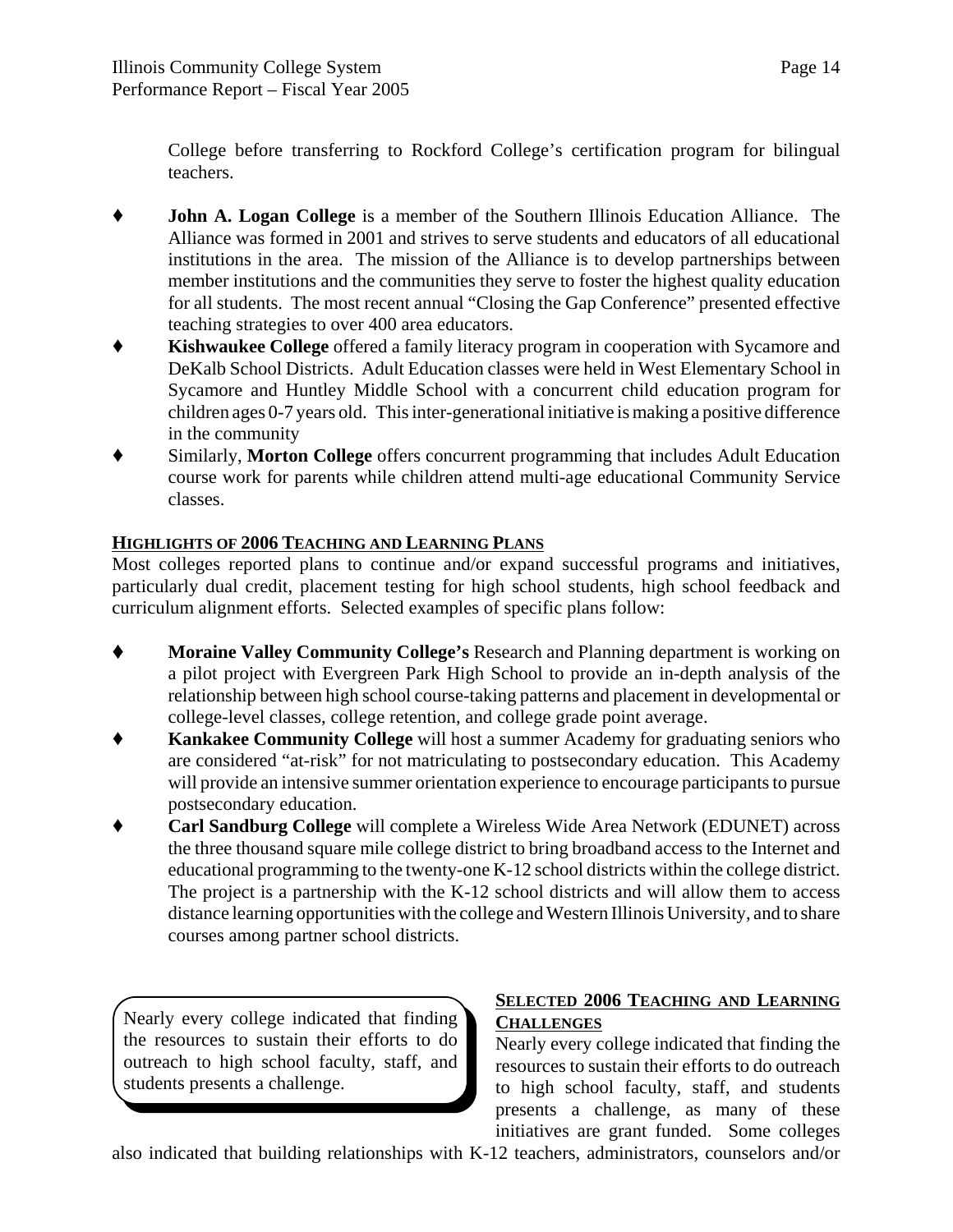parents is time intensive and can be challenging. Getting full participation from community college faculty is sometimes difficult due to workloads and scheduling. In addition, high school faculty and administrators are increasingly focused on the requirements of **No Child Left Behind** legislation, which reduces the time they have to collaborate with the colleges. The rapid growth of dual credit programs has created capacity issues for some colleges and access to the programs for the neediest students is an issue in some areas. Finally, in some regions of the state, the transition of non-native English speakers from high school to postsecondary education presents challenges. This is particularly true for those students who come to the colleges in need of remediation due to their low skills in their native language. For these students both foreign language related skills and academic skills need to be addressed.

#### **POLICY AREA THREE: AFFORDABILITY**

*No Illinois resident will be denied an opportunity for a college education because of financial need.*

#### **BACKGROUND ON AFFORDABILITY**

Community colleges are committed to offering affordable high quality skill building, higher education, and workforce preparation opportunities to all Illinoisans. Community colleges blanket the state and operate main campuses, branch campuses, and outreach sites

Community colleges are committed to offering affordable high quality skill building, higher education, and workforce preparation opportunities to all Illinoisans.

as well as on-line offerings that provide education and training opportunities to individuals close to home and work. Community colleges provide a cost effective path to complete some or all of the first two years toward a bachelor's degree. Colleges prepare individuals for initial employment in technical and skilled occupations and also allow them to upgrade their skills for advancement in the workplace. They also help individuals develop basic skills by offering opportunities in developmental education, adult education, or English-as-a-second Language course work. College financial aid officials work with students to help them acquire all the financial assistance for which they qualify. State and national financial aid programs are supplemented by local college efforts to maximize financial assistance for students and provide educational opportunities for all who desire them and demonstrate an ability to benefit.

Colleges are responding to increasing costs by implementing efficiency initiatives, cutting costs, and when necessary increasing tuition and/or fees to offset declining state resources.

Colleges are responding to increasing costs by implementing efficiency initiatives, cutting costs, and when necessary increasing tuition and/or fees to offset declining state resources. The colleges make every attempt to minimize these tuition and fee increases so that the cost of attending a community college remains reasonable and within the reach of all

Illinoisans. **Heartland Community College** continues to support a "no loan" philosophy and a debt-free education for its students. A debt-free approach to education for the first two years can save students thousands of dollars in loan repayment costs.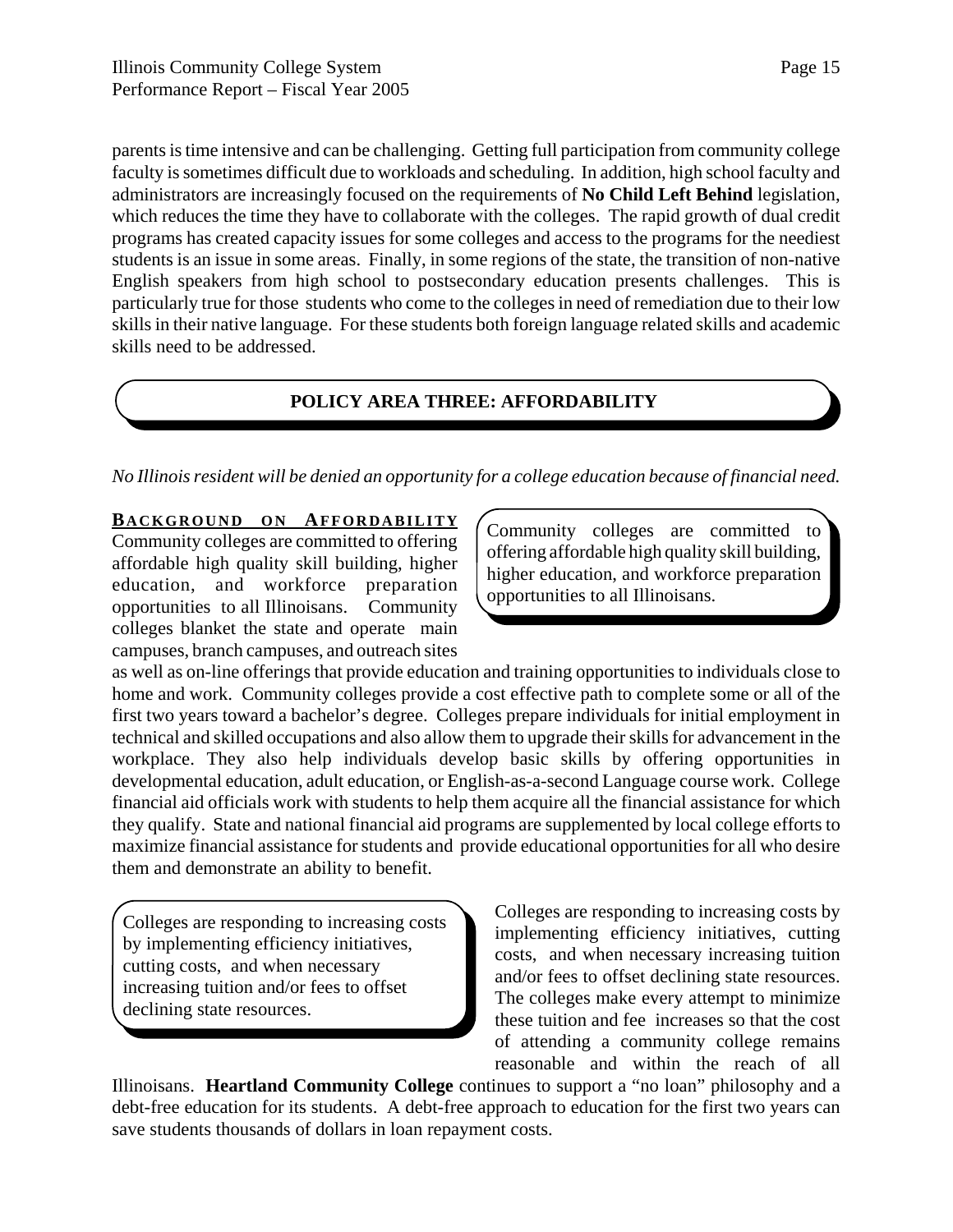Several colleges reported taking actions to reduce or redistribute the burden of tuition/fees for students. For example, **Oakton Community College, Southeastern Illinois College** and . **Joliet Junior College** were among the colleges offering a deferred payment plan which permits students to spread their tuition and fee payments over a longer period of time. Many colleges are contracting with FACTS – a firm that serves more than 3,000 schools and colleges in the United States – for a service where tuition payments are automatically deducted from students' savings, checking or credit card accounts. In the past at many institutions students were required to pay 50 percent of their tuition and fees upon registration and the rest by midterm. Spreading the payments over a longer time frame is a convenience for all students and particularly those whose available resources are very limited.

Other strategies for reducing the overall expense of a community college education include textbook and equipment loan programs. For example, **Lake Land College** and **Rend Lake College** are a couple of the colleges that have textbook rental systems to help contain student costs. The textbook rental program is beneficial to all students. It is particularly helpful in stretching the buying power for the limited dollars available to individuals receiving Pell grants and scholarships. These programs provide a savings of better than 50.0 percent over a two-year period to full time students Textbooks are also available for purchase. **Lincoln Land Community College** placed additional graphing calculators on reserve in the library and in the math department for use by students who are having trouble purchasing them.

Additionally, community colleges are providing fast track dual credit and dual enrollment initiatives which provide high school students with an opportunity to reduce college expenses while improving their chances of college success. Dual enrollment and dual credit courses were discussed in-depth under Policy Area Two Teaching and Learning accomplishments. They are brought up again here with an emphasis placed on the substantial cost savings that high school students – and their parents – receive when academically qualified students complete college level course work while still in high school. Thanks to the P-16 Grant, community college dual credit courses are regularly offered at a substantially reduced cost or on a cost free basis to high school students. Talented students can acquire enough credits to accelerate college completion. Finishing college sooner allows the student to enter the workplace ahead of their peers and minimize lost earning/opportunity costs that accompany full-time college enrollment. The Illinois Community College Board requires that the course outlines utilized for dual credit courses be the same as for courses offered on campus and at other off-campus sites. Course pre-requisites, descriptions, outlines, requirements, and methods of evaluating students must be the same for dual credit courses as for on-campus offerings. All community colleges offer dual credit arrangements. **Lewis & Clark Community College, Illinois Eastern Community Colleges, Kaskaskia College, Rock Valley College, Southwestern Illinois, Illinois Central College, Lake Land College** and **Triton College** are among the colleges with sizable dual credit programs.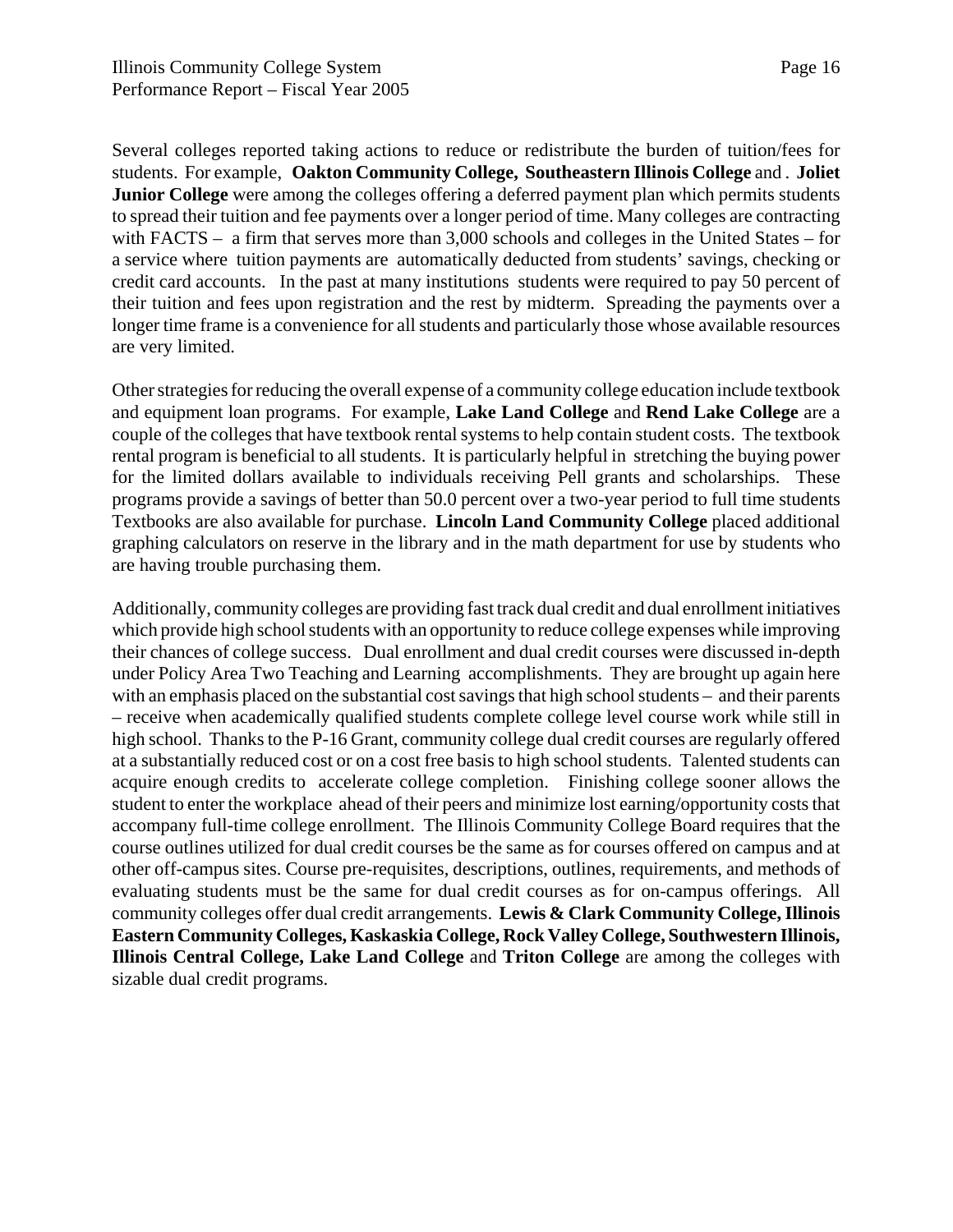Strategies for assisting students with unmet need include partnerships with community groups and local employers; scholarships . . . tuition payment plans; textbook loan or rental programs; assistance with transportation, daycare, or other costs that limit students' ability to attend class; emergency loan funds; and new or streamlined administrative systems to strengthen management and monitoring of the financial aid process.

#### **HIGHLIGHTS OF 2005 AFFORDABILITY ACCOMPLISHMENTS**

Community college students who qualify have access to state and federal financial aid. For some students, their needs exceed available financial assistance. Other individuals in low-paying jobs can barely miss being eligible for financial aid, yet do not have the resources to pay for higher education. The colleges use a variety of strategies to provide financial assistance beyond what is available to students from state and federal sources. The most commonly used strategies for assisting students

with unmet need include partnerships with community groups and local employers; scholarships from college Foundations and other contributors; tuition payment plans; textbook loan or rental programs; assistance with transportation, daycare, and other costs that limit students' ability to attend class; emergency loan funds; increased opportunities for work study; and new or streamlined administrative systems to strengthen management and monitoring of the financial aid process. Some specific examples of these strategies follow:

- ' Cross-functional process mapping and realignment have resulted in increased applications in financial aid at **Rock Valley College**. Implementation of a scholarship matching database has optimized student access.
- ' In FY 2005, the **Parkland College** Financial Aid office began extensively using the student email system to notify financial aid recipients of important financial aid announcements including reminders to: reapply for aid the following year and check his/her Financial Aid Academic Progress using Parkland Connection. Students have instant access to their financial aid awards and progress results the same day the awards and progress status are posted to the student aid system. As a result, postage costs to the college are decreased and students receive information in a more timely manner.
- ' The **Harper College Foundation** not only enhanced its scholarship program by implementing an on-line scholarship application initiative, but the College also improved their Financial Aid Web Site so that 98.0 percent of the available FY 2005 dollars were disbursed to qualified candidates.
- ' **Harold Washington College** partnered with the Chicago Transit Authority to provide fulltime students with unlimited transportation (U Pass) at a cost of \$67.50 per semester.
- ' Along the same lines, the Adult Education Department at **Kennedy-King College** operates a travel voucher program aimed at increasing the retention of adult education students.
- ' The **Joliet Junior College Foundation Office** worked with the new Wal-Mart in the district to obtain a \$5,000 donation for the Joliet Junior College **Student Emergency Fund**. The fund provides immediate financial assistance to students who are in danger of not completing courses or programs as a result of short-term financial emergencies.

Many colleges reported that applications for state and federal financial aid and for local scholarships and awards have increased substantially during the past year. Several indicated that fund-raising efforts and new endowments have made additional scholarship opportunities available. Challenges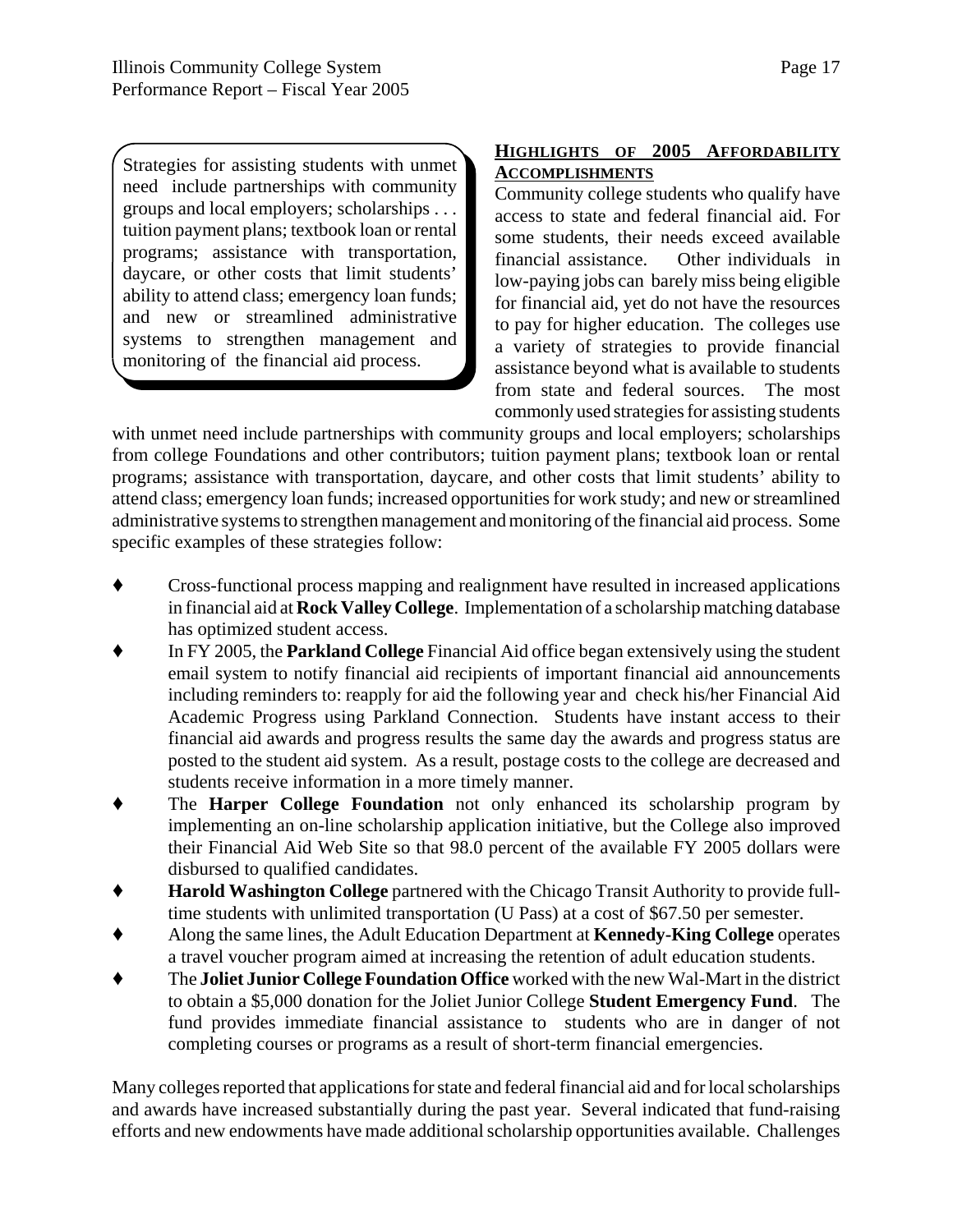exist as slow economic conditions are creating increased competition for charitable and philanthropic donations.

College officials strive to inform students and parents of the wide variety of available financial assistance opportunities. The most commonly mentioned methods of communicating this information include financial aid presentations at high schools, new student orientations, and various community locations; through print and other media materials for distribution at the college and/or the community at large; via college web pages; offering targeted financial aid application workshops; and partnering with the Illinois Student Assistance Commission (ISAC) through their **College Zone** initiative. The **College of DuPage** was one of the pilot sites for ISAC's **Illinois** Mentor project, to facilitate document sharing between Illinois high schools and colleges. Colleges with significant Latino or other bilingual populations also reported offering bilingual presentations, materials and web sites.

#### **HIGHLIGHTS OF 2006 AFFORDABILITY PLANS**

Colleges plan to continue and expand their efforts to provide options for acquiring financial assistance to students with unfunded need. Most colleges plan enhanced fund-raising, additional collaborations to build on available community

Colleges plan to continue and expand their efforts to provide options for acquiring financial assistance to students with unfunded need.

resources and to pursue additional grant funds. Several examples of specific college plans follow.

- **Elgin Community College** plans to continue and increase work study opportunities for students. College officials will contribute more than the required 25.0 percent share required by federal regulations to their Federal Work Study (FWS) program. The college also plans to actively participate in the Illinois Cooperative Work Study program which places students in unique work experiences with businesses in the community. Additional workshops and orientation programs will be conducted for students and departments making them aware of available work study opportunities.
- ' At **Sauk Valley Community College** the Board has authorized tuition waivers for FY2006 to supplement the P-16 Grant, thereby allowing more high school students the opportunity to take dual credit classes. Additionally, the Sauk Valley College Foundation will again award Single Parent scholarships and Student Support Services scholarships to expand pathways to higher education for selected district residents.
- To further expand access to higher education for veterans, **Moraine Valley Community College** has recently implemented the VA-ONCE – veteran online certification of enrollment – system. The system is designed to enhance the timeliness and efficiency of the veteran certification process for students to receive their GI Bill benefits promptly. All community colleges in the state welcome veterans.
- ' A major project at the **College of Lake County** for 2006 is the implementation of an Online Giving initiative. The Foundation office is partnering with iModules to develop a web based system to collect alumni, donor, and prospective donor e-mail addresses. Email is a cost effective way to maintain open communication with supporters and provide them with timely tailored updates. The initiative will be one of the first in the state and should be beneficial in acquiring additional scholarship dollars for students.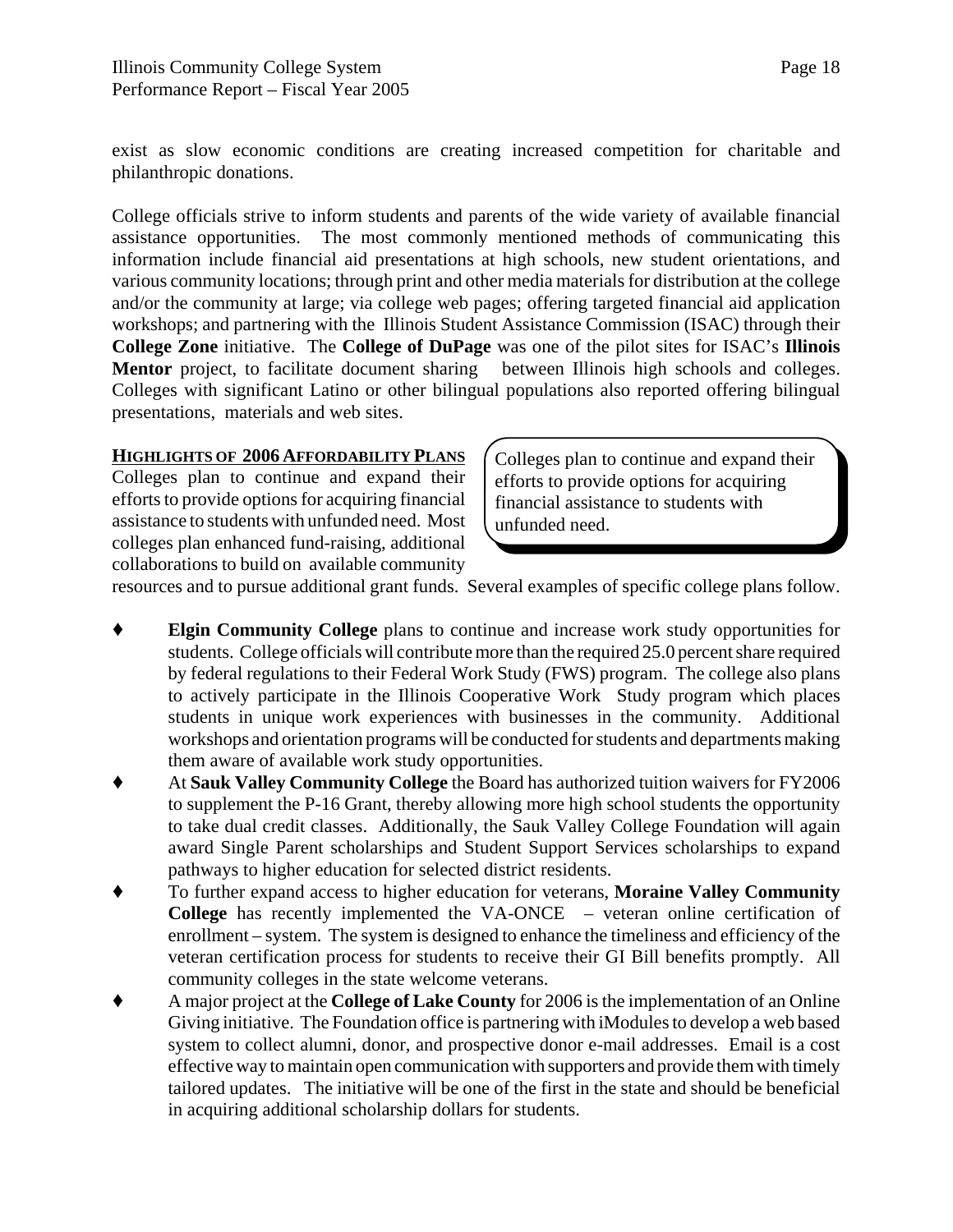Colleges reported reallocating resources from reserves and other programs to sustain many services previously supported by the Special Populations Grant and Advanced Technology Grant, but acknowledge that these actions are an inadequate short-term fix for the loss of the grant dollars

**SELECTED 2006 AFFORDABILITY CHALLENGES** Clearly, the major challenges identified by the colleges relate to the impact of state and federal financial aid funding decisions and continuing budget reductions on students and institutions.

**State Funding**. In the face of a continued decline in state funding coupled with rising

operational costs, many colleges reported that they were forced to raise tuition and fees and pass the increased costs onto the student or educational consumer. Colleges reported reallocating resources from reserves and other programs to sustain many services previously supported by the **Special Populations Grant** and **Advanced Technology/Educational Technology Grant**, but acknowledge that these actions are an inadequate short-term fix for the loss of the grant dollars. The Special Populations Grant was last funded in fiscal year 2002 at \$12.9 million and has received zero state funding since that time. The Special Populations Grant provided funds for tutoring, supplemental instruction, and other support services to promote opportunity to some of the hardest to serve students. Likewise, the reductions and eventual recent elimination of funding from the Department of Rehabilitation Services for **students with disabilities** pursing a postsecondary education will severely challenge colleges to provide needed services for these individuals. The Advanced Technology Grant was renamed the Educational Technology grant for fiscal year 2004. Fiscal year 2003 funding was \$12.5 million and fiscal year 2004 funding was reduced to \$1.6 million and distributed across 48 colleges. No dollars were allocated to the Educational Technology Grant for fiscal year 2005 or 2006. The Advanced Technology/Educational Technology grants provided colleges with some resources to keep up-to-date with high tech equipment. This equipment is needed to upgrade current worker skills and train the next generation of high technology workers. In order to compete effectively in technology intensive fields, students need to be trained using software and machinery that is currently in use in the workplace. All three needed programs were eliminated due to state budgetary constraints.

**Financial Aid.** As students' cost of attendance continues to increase, state-funded assistance programs continue to decline. At many colleges, there is now a gap between a student's **Monetary Award Program (MAP)** grant award and actual tuition. Additionally, there has been no recent increase in the Pell Grant maximum award. Increasingly, students are being forced to use Pell funds to pay part of their tuition and fees, which means less money is available for living and other educational expenses normally covered by the **Pell Grant**. Colleges are also concerned that more students are being forced to borrow more money to go to school.

Colleges also expressed concern about the impact on students of recent policy changes for state funded financial assistance. The new **75 MAP Payable Hour Rule** is likely to have an adverse impact on students who require remedial/developmental course work to build their academic skills. Many students use their financial aid to pay for developmental courses and can run out of funds before they complete an associate's degree. The challenge for the colleges will be to find other ways to support students who require extensive remedial/developmental courses before entering college level course work. Additionally, any changes that make application deadlines earlier for MAP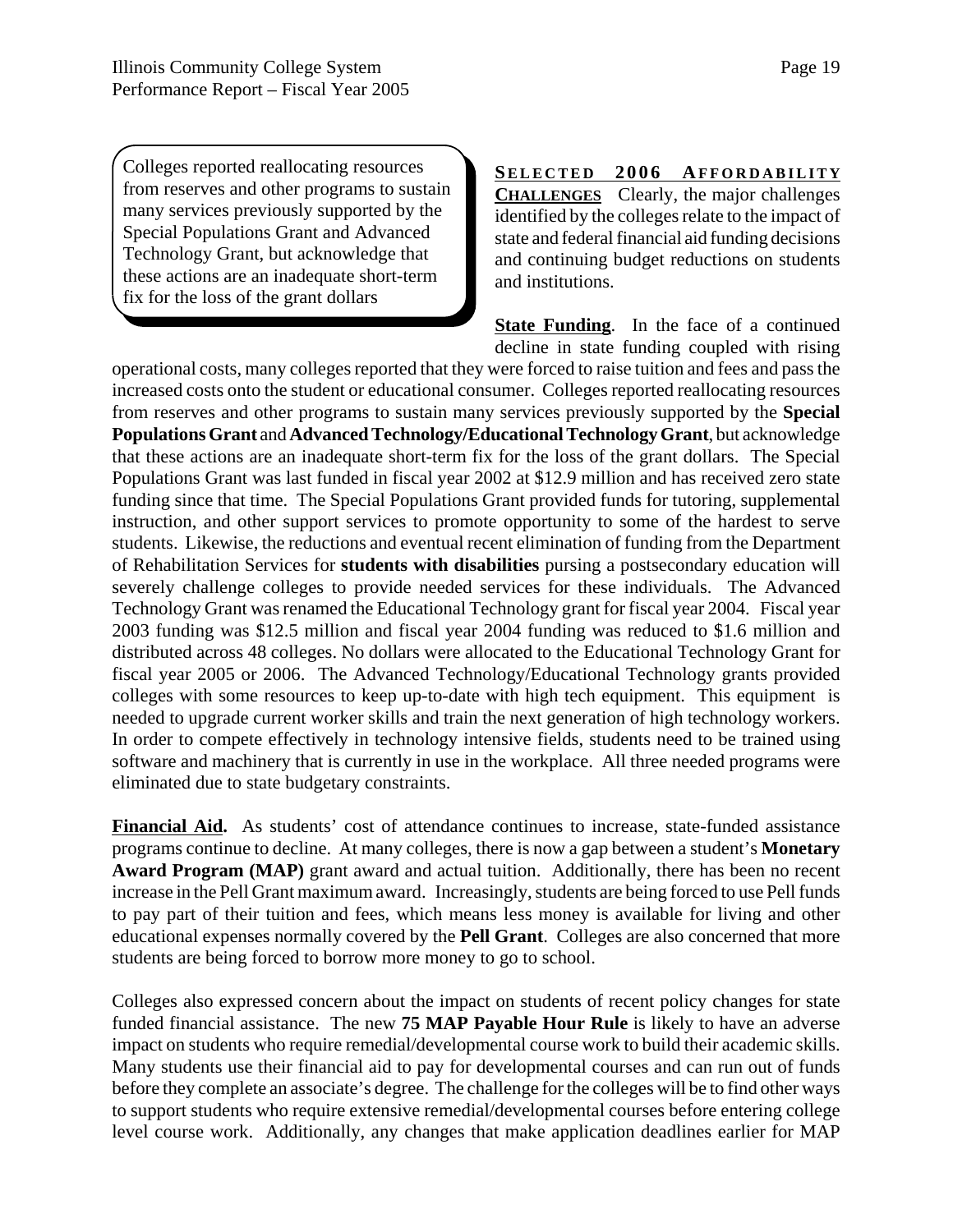awards impact a disproportionate number of community college students, who often make late enrollment decisions.

**Other.** Several colleges that are in the process of implementing new software systems to manage their financial aid programs indicate that the process can be challenging and time-intensive. As mentioned earlier in this report, a number of colleges indicated that fund raising becomes more challenging when the economy is slow as competition for resources becomes increasingly intense. Many colleges also indicated that it is a challenge to keep pace with changes in technology for both academic and administrative applications. Another area of concern is the ability to support the increased demand for online courses and the related costs for faculty and instructional delivery technologies.

#### **SELECTED AFFORDABILITY PERFORMANCE INDICATORS**

Several Affordability performance indicators are included in this report: Net Price of Attendance, Tuition & Basic Fees for a Full-time In-district Student; Number of enrolled students who receive Monetary Award Program (MAP) grants; Number of Enrolled Students Who Receive Illinois Incentive for Access (IIA) Grants; and the Number of Enrolled Students Who Receive Pell Grants.

#### **Net Price of Attendance (3C1)**

For purposes of the Performance Report, the definition of "net price" of attendance focuses on affordability and relates to undergraduates who apply for aid using the Free Application for Federal Student Aid (FAFSA). after subtracting grants – nonrepayable gifts – that come from federal, state, and institutional sources, including:

*Monetary Award Program* – state need based grant for degree seeking students enrolled in at least three credits per semester (MAP). *Pell Grant (Pell)*– federal need-based grant for undergraduates for educational expenses, such as tuition, fees, room and board, and/or living expenses. *Federal Supplemental Educational Opportunity Grant* (SEOG)–need-based grant for undergraduates with first priority Pell Grant recipients, and Institutional grant aid..

Hence, in the following table, the Net Price of Attendance reflects the remainder of the percent of total cost of attendance covered by institutional, state and grant aid by income quintile for students filing the FAFSA. FAFSA is only filed by individuals who choose to apply for student financial aid. Total cost of attendance includes tuition and fees, books, transportation, living expenses and other miscellaneous expenses. This year the measure focused on fall 2003 dependent full-time, first time freshmen who were Illinois residents. This attendance pattern reflects a narrowly defined segment of the total community college population. Generally, grant aid relative to cost is greatest for students with the highest financial need/lowest quintile income and declines as income increases. The exception is for individuals with maximum grant aid in the highest quintile whose results mirror individuals with maximum awards in the third quintile. Upper income quintile assistance typically reflects institutional aid that is provided in recognition of academic achievement and student's possessing special talents.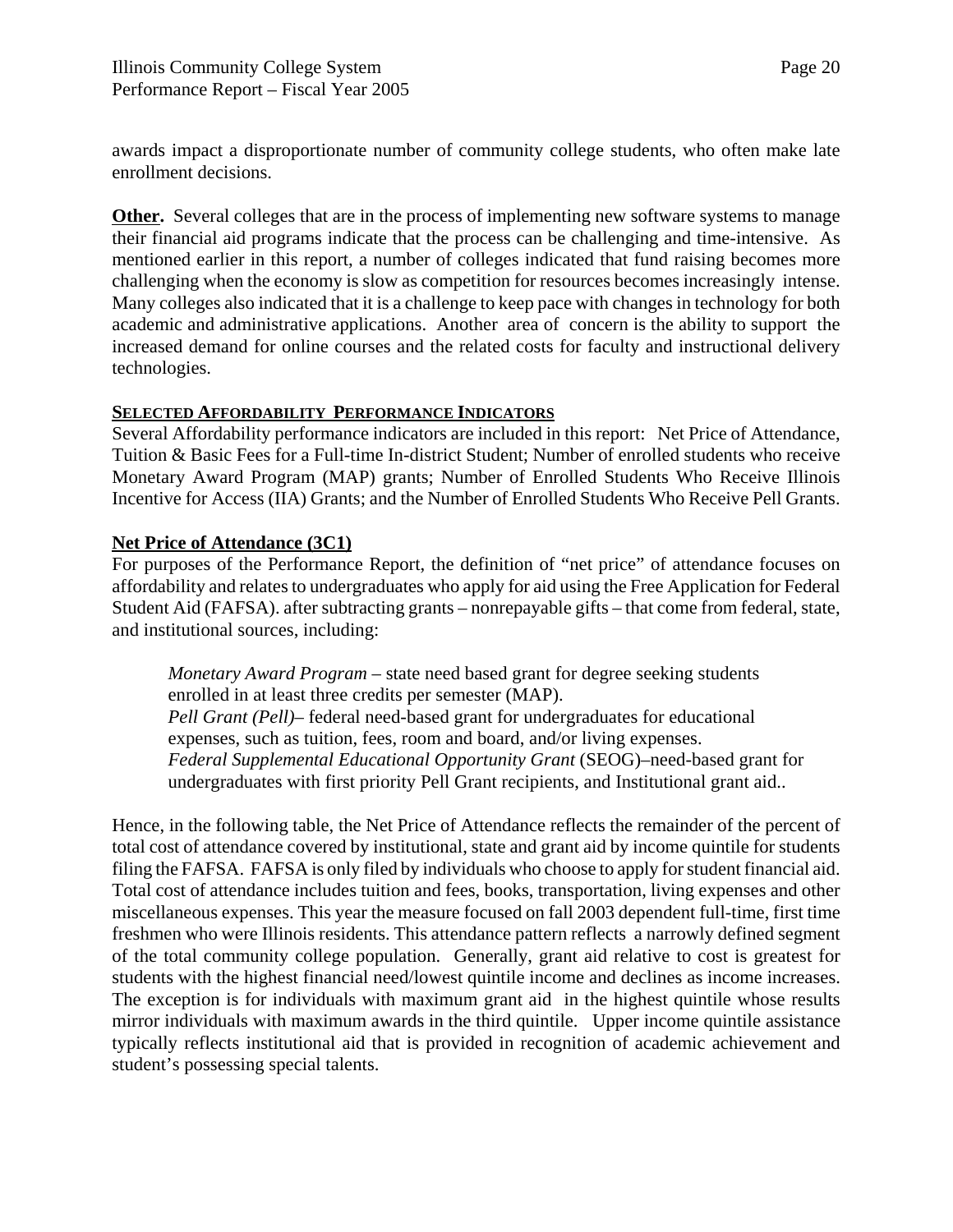| <b>Community Colleges</b>                                                                  |                        |                     |                    |                     |                    |  |  |
|--------------------------------------------------------------------------------------------|------------------------|---------------------|--------------------|---------------------|--------------------|--|--|
| Dependent Full-time First-Time Freshmen Illinois Resident- Fall 2003                       |                        |                     |                    |                     |                    |  |  |
| Percent of Total Cost of Attendance Covered by Institutional, State, and Federal Grant Aid |                        |                     |                    |                     |                    |  |  |
|                                                                                            | <b>Income Quintile</b> |                     |                    |                     |                    |  |  |
| <b>Percent of Cost</b>                                                                     | Lowest                 | 2nd                 | 3rd                | 4th                 | <b>Highest</b>     |  |  |
| <b>Covered by Grant Aid</b>                                                                | $($0-27,335)$          | $(\$27,336-48,215)$ | $($48,216-70,006)$ | $(\$70,007-99,999)$ | $($100,000 \& Up)$ |  |  |
| <b>Maximum</b>                                                                             | 86%                    | 54%                 | 49%                | 39%                 | 49%                |  |  |
| Median                                                                                     | 64%                    | 40%                 | 23%                | 21%                 | 9%                 |  |  |
| Minimum                                                                                    | 22%                    | 14%                 | $0\%$              | 0%                  | $0\%$              |  |  |
| Number of Students                                                                         | 2.156                  | 1.819               | 766                | 2.77                | 83                 |  |  |

Source: Illinois Board of Higher Education, 2005 Institutional Performance Reports. (Number of Institutions = 28)

#### **Tuition & Basic Fees for a Full-time Indistrict Student (3M1)**

This performance indicator provides one measure of financial access to the institution for students. During **fiscal year 2006**,average annual tuition and basic fee costs for a fulltime, **in-district Illinois** community college Based on College Board figures, Illinois community college fiscal year 2006 average tuition and basic fees for in-district students are about the same as the national average.

student was **\$2,097**, up 9.3 percent over the previous year when they averaged \$1,918. During fiscal year 2006, the highest annual tuition and basic fees are at **William Rainey Harper College** (\$2,817) in the northwestern suburbs and lowest annual tuition/fees are at **Shawnee Community College** (\$1,650) in rural southern Illinois. The College Board (2005) conducts an Annual Survey of Colleges which provides tuition and basic fee information for all sectors of higher education. **According to The College Board, the fiscal year 2006 national weighted average community college full-time tuition and fees** (public two-year, resident) was **\$2,191** (Table A-1). The College Board figures show a *one-year* percent increase between fiscal year 2005 and fiscal year 2006 of 5.4 percent. Illinois showed a rate of increase of 9.3 percent between those identical points in time – fiscal year 2005 to fiscal year 2006. Based on The College Board figures, Illinois community college fiscal year 2006 average tuition and basic fees for in-district students are about the same as the national average for community college state residents. Midwest data published by The College Board show even higher tuition and fee rates for two year public colleges averaging \$2,712, but with a one-year rate of increase at 6.4 percent.

http://www.collegeboard.com/press/article/0,,48884,00.html

According to IBHE, estimated Illinois **public university** annual **undergraduate tuition and feesentry level** are expected to average **\$7,405 in fiscal year 2006.** The fiscal year 2005 average was \$6,681, hence public university undergraduate annual tuition and fees-entry level increased 10.8 percent since last year. The entry level tuition legislation requires that the tuition charged a firsttime, undergraduate public university Illinois resident student remain at the same level for four continuous academic years following initial enrollment or for the "normal time to complete" for undergraduate programs that require more than four years. The tuition guarantee applies to those students who first enrolled in public universities *after* the 2003-2004 academic year. For fiscal year 2006, average in-district community college tuition and fees are less than one-third of the average public university tuition and fees. Tuition and fees in the Illinois Community College System are affordable and college staffs are available to help individuals acquire financial aid that they qualify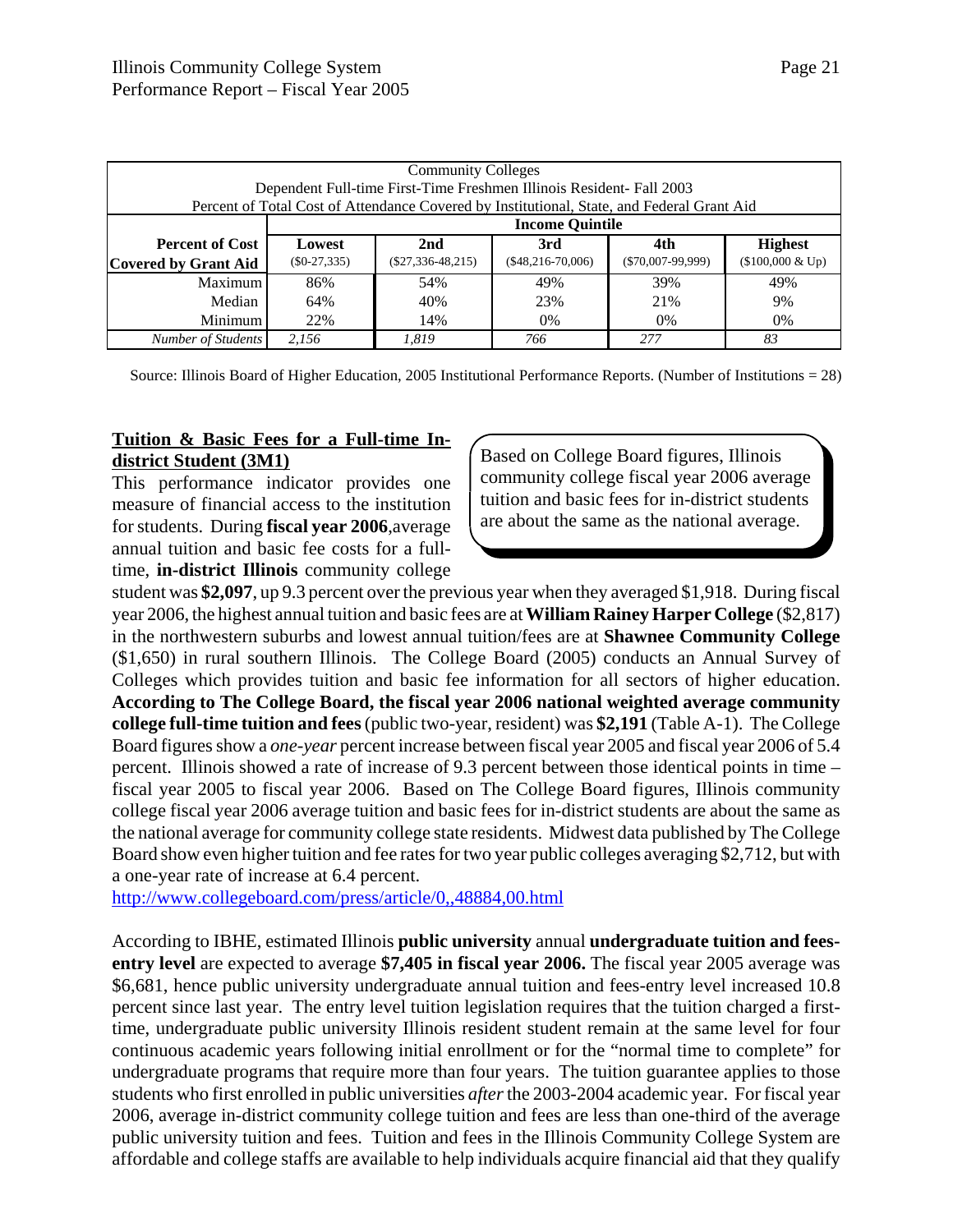to receive. Nevertheless, with more students applying for financial aid and availability of state and federal assistance dollars declining or remaining level, an increasing number of community college students are forced to take out loans or find some other way to make up for financial aid shortfalls.

#### **Number of Enrolled Students Who Receive Monetary Award Program (MAP) Grants (3M2)**

This performance indicator indicates the level of financial access to the institution for students. The Illinois Student Assistance Commission (ISAC) offers Illinois residents a variety of grant and scholarship programs, eligibility for which is based on factors such as financial need, academic achievement, chosen field of study, military service, etc. At the heart of these programs is ISAC's need-based Monetary Award Program (MAP). MAP is the second largest program of its kind in the country, over \$330 million in grants to roughly 140,000 undergraduates who demonstrate financial need for such assistance in fiscal year 2004. Grants awarded through MAP can be used to cover tuition and fees. (http://www.collegezone.com/informationzone/16.htm)

During fiscal year 2004, a total of 51,656 students who were enrolled in Illinois community colleges received MAP grants. **South Suburban College** (N=2,585), **Southwestern Illinois College** (N=2,111), and **Parkland College** (N=1,936) were the Illinois community colleges with the largest number of students receiving MAP grants in fiscal year 2004.

#### **Number of Enrolled Students Who Receive**

**Illinois Incentive for Access (IIA) Grants (3M3)** This performance indicator indicates the level of financial access to the institution for students. Illinois Incentive for Access (IIA) grants are available to students determined to have zero financial resources to pay for college

In fiscal year 2004, a total of 11,763 students who were enrolled in Illinois community colleges received Illinois Incentive for Access (IIA) grants.

http://www.collegezone.com/informationzone/16.htm

In fiscal year 2004, a total of 11,763 students who were enrolled in Illinois community colleges received Illinois Incentive for Access (IIA) grants. **South Suburban College** (N=666), **Malcolm X College** (N=490), and **Harold Washington College** (N=472) had the largest number of students receiving IIA grants in fiscal year 2004.

#### **Number of Enrolled Students Who Receive Pell Grants (3M4)**

This performance indicator provides one measure of financial access to the institution for students .Pell Grants are awarded to individuals based on the undergraduate degree/certificate seeking student's expected family contribution, cost of attendance, and enrollment status. Pell Grants are designed to serve as the foundation for student aid for low-income undergraduates on top of which further aid can be layered. Students who receive Pell Grants have documented a substantial need with relatively few available financial resources.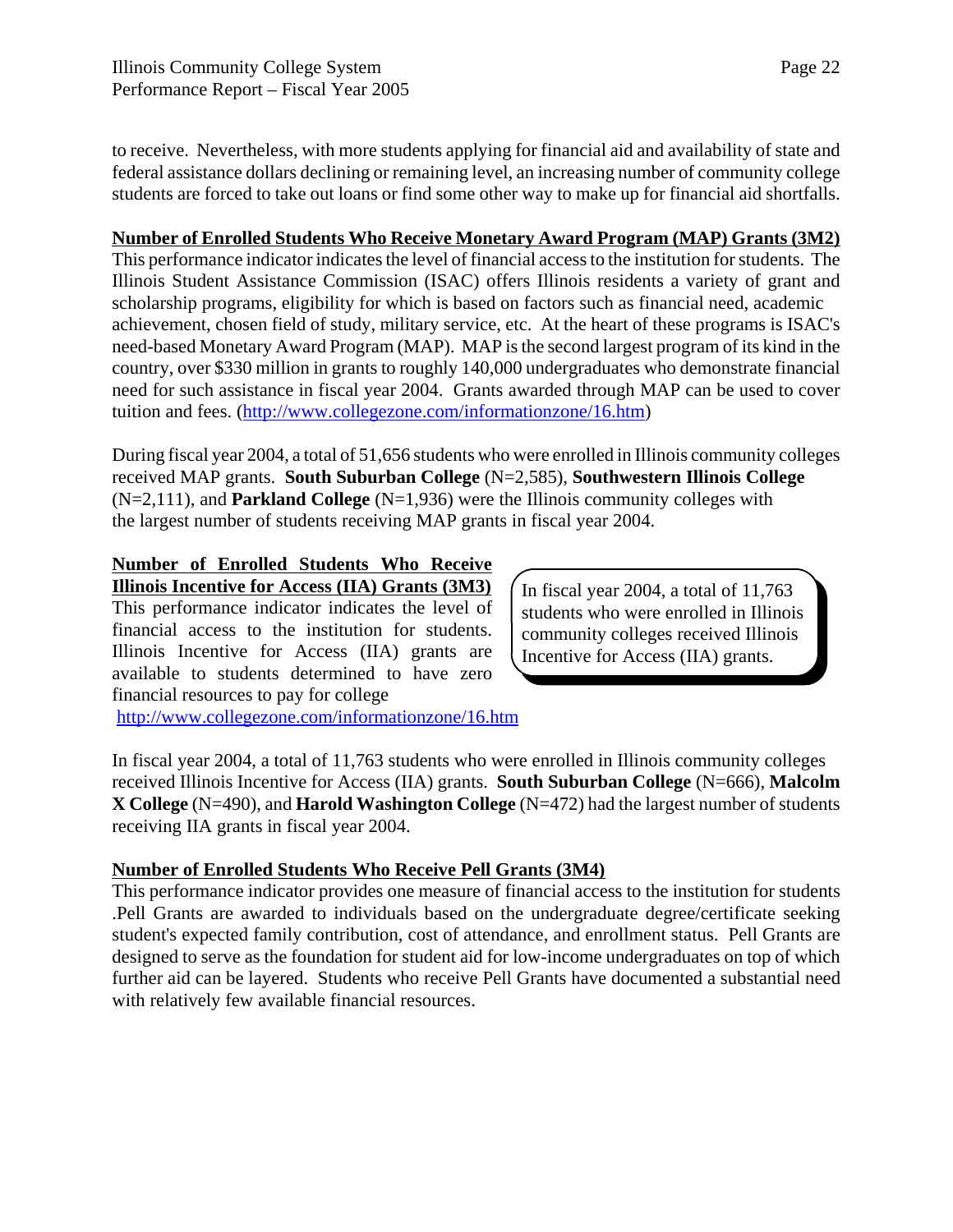During fiscal year 2004, a total of 80,888 students who were enrolled in Illinois community colleges received Pell Grants.

During fiscal year 2004, a total of 80,888 students who were enrolled in Illinois community colleges received Pell Grants. Combined, the **City Colleges of Chicago** had 19,051 students receiving Pell Grants, which was the largest number of students in any district. **South Suburban College** enrolled 4,436 students with

Pell Grants which was the second largest number of students receiving this form of financial aid.

#### **POLICY AREA FOUR: ACCESS AND DIVERSITY**

*Illinois will increase the number and diversity of residents completing training and education programs.*

#### **BACKGROUND ON ACCESS AND DIVERSITY**

Illinois community colleges served a total of 959,081 students through credit and non-credit courses during fiscal year 2004. For students enrolled in credit course work, more than half (55.9 percent) were female and more than onethird (36.1 percent) were minorities. The For students enrolled in credit course work, more than half (55.9 percent) were female and more than one-third (36.1 percent) were minorities.

median age of students in credit-generating course work was 26.3 with an average age of 30.9, which were both slight decreases from fiscal year 2003. Information on students enrolled in noncredit courses shows similar gender representation (57.1 percent female) and less minority participation at around one-quarter (24.5 percent) minority non-credit enrollments. One-half of noncredit students were 40 years of age or above.

The number of students with documented disabilities attending Illinois community colleges totaled 11,639 in fiscal year 2004. Based on a duplicated count of **Students with Disabilities** who selfreported, specific disabilities consisted of the following: **Learning** including **Attention-Deficit/Hyperactivity Disorder** (45.0 percent of reported disabilities); **Auditory** (8.6 percent); **Medical** (7.3 percent); **Mobility** (7.1 percent); **Mental** (7.1 percent); **Visual** (4.7 percent); and **Other** including **Developmenta**l (20.2 percent). There are always students with disabilities who self identify, but do not actually use the extra services colleges can provide. Based on a duplicated count of student usage, services were provided for just over 61 percent of the individuals who reported disabilities. Nearly one-half of all the services accessed were used by individuals with Learning disabilities.

Collegiate-level degrees and certificates were awarded to 47,986 students at Illinois Community Colleges in fiscal year 2004, 5.9 percent more than in fiscal year 2003. Baccalaureate/transfer degrees were earned by 14,022 students, up 3.1 percent since the previous year and made up 29.2 percent of all completions. Career and technical education programs made up nearly 69 percent of the remaining college degree and certificate completions, totaling 33,080, which was a 7.2 percent increase from fiscal year 2003. Selected examples of college initiatives regarding increasing the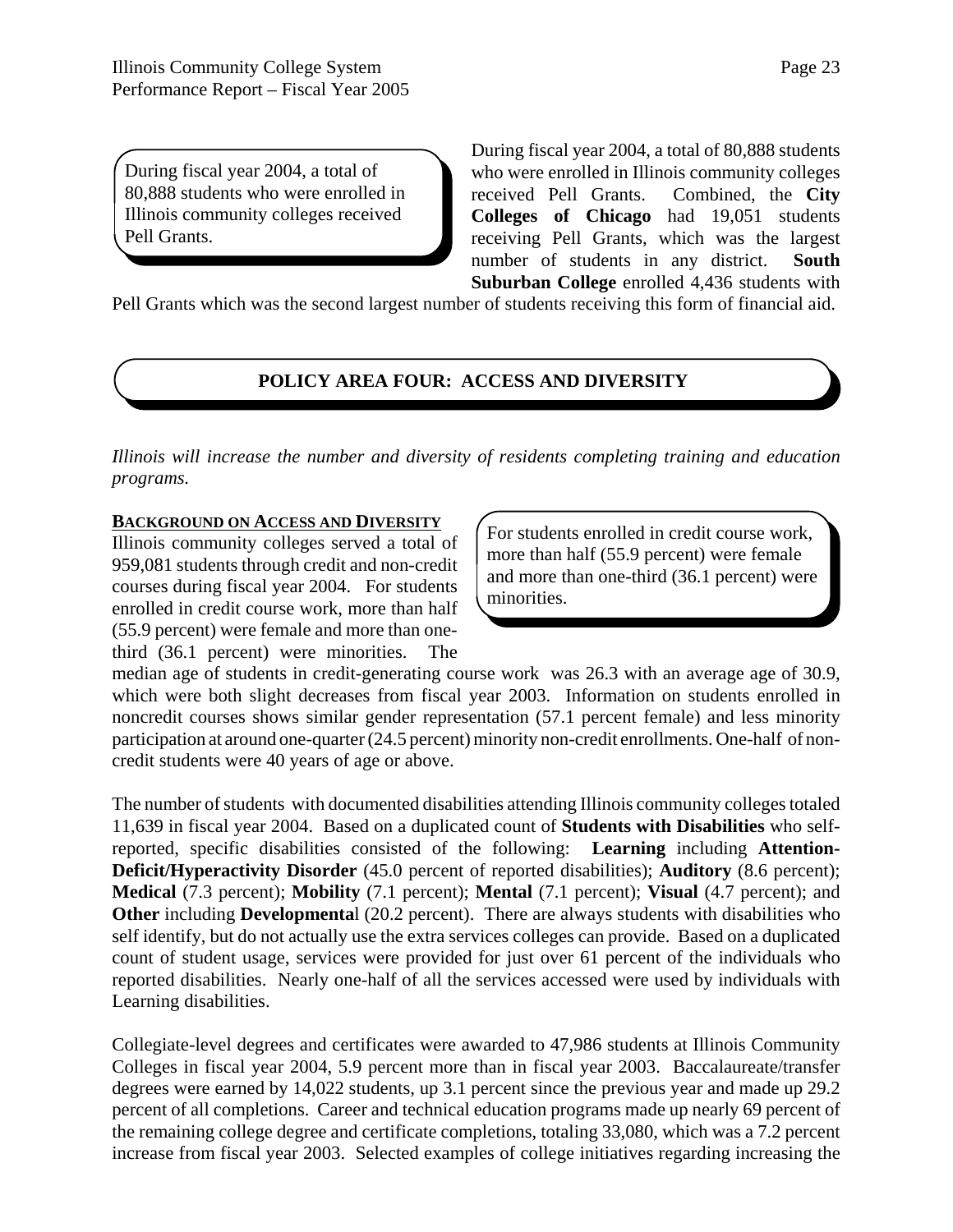number and diversity of residents completing education and training programs will be identified throughout the access and diversity summary.

#### **HIGHLIGHTS OF 2005 ACCESS AND DIVERSITY ACCOMPLISHMENTS**

Fiscal year 2005 saw a variety of efforts put forth by Illinois community colleges to increase student access and diversity. Several colleges developed new and increasingly flexible courses and program offerings to attract and accommodate diverse student populations. Community outreach initiatives were undertaken to strengthen relationships and address unmet or partially met community needs. Another common initiative was to institute diversity training at the college for staff and instructors to better prepare them to work with a variety of students. College officials also noted efforts to create a more inclusive environment by hosting a variety of events and organizations on campus to promote diversity and encourage student involvement. Some examples of initiatives at the college level are included below.

- ' **Truman College** implemented a Collaborative Hybrid Nursing Course Delivery and Hospital Teaching Model in order to help address Illinois' nursing shortage through a flexible partnership for delivering instruction. Truman College has collaborated with Triton College and Kankakee Community College to offer appropriate online courses which are combined with clinical experiences offered at the University of Chicago Hospitals and Clinics. Truman College also houses a resource library containing teaching modules that are available to all participating colleges.
- ' **Black Hawk College** has addressed continuing Latino population growth in the district through the creation of the SMART – Student Minority Advising Retention Team – Program. This program includes community and college public service experiences and leadership training including time management, mentoring, financial planning, and goal setting. After the student has completed fifty hours of training and community and college service, they receive a \$500 scholarship. Twenty minority students have participated in this program to date.
- **College of Lake County** has shown impressive retention results (96 percent) for Latino Students involved in the ENLACE – Engaging Latino Community for Education -- program. This program targets key points in the educational system, such as transition from freshman to sophomore years, to intervene and assist students through tutoring, advising and counseling on both academic and social topics. By partnering with college departments as well as local high schools and community organizations, ENLACE has served as a strong support system for participating Latino students.
- ' **Danville Area Community College**, in conjunction with the Danville Housing Authority has created the ENRICH program – Eliminating Negative Reinforcements-Inspiring Confidence and Hope – to reduce educational barriers for children living in low-income housing. The ENRICH program works with community members, agencies and educational systems to identify and serve the basic education and resource needs of those that need it the most. Participants have noted that this program has enhanced their self-image and has helped them develop realistic goals to improve their life circumstances, and enabled them to expand their educational opportunities.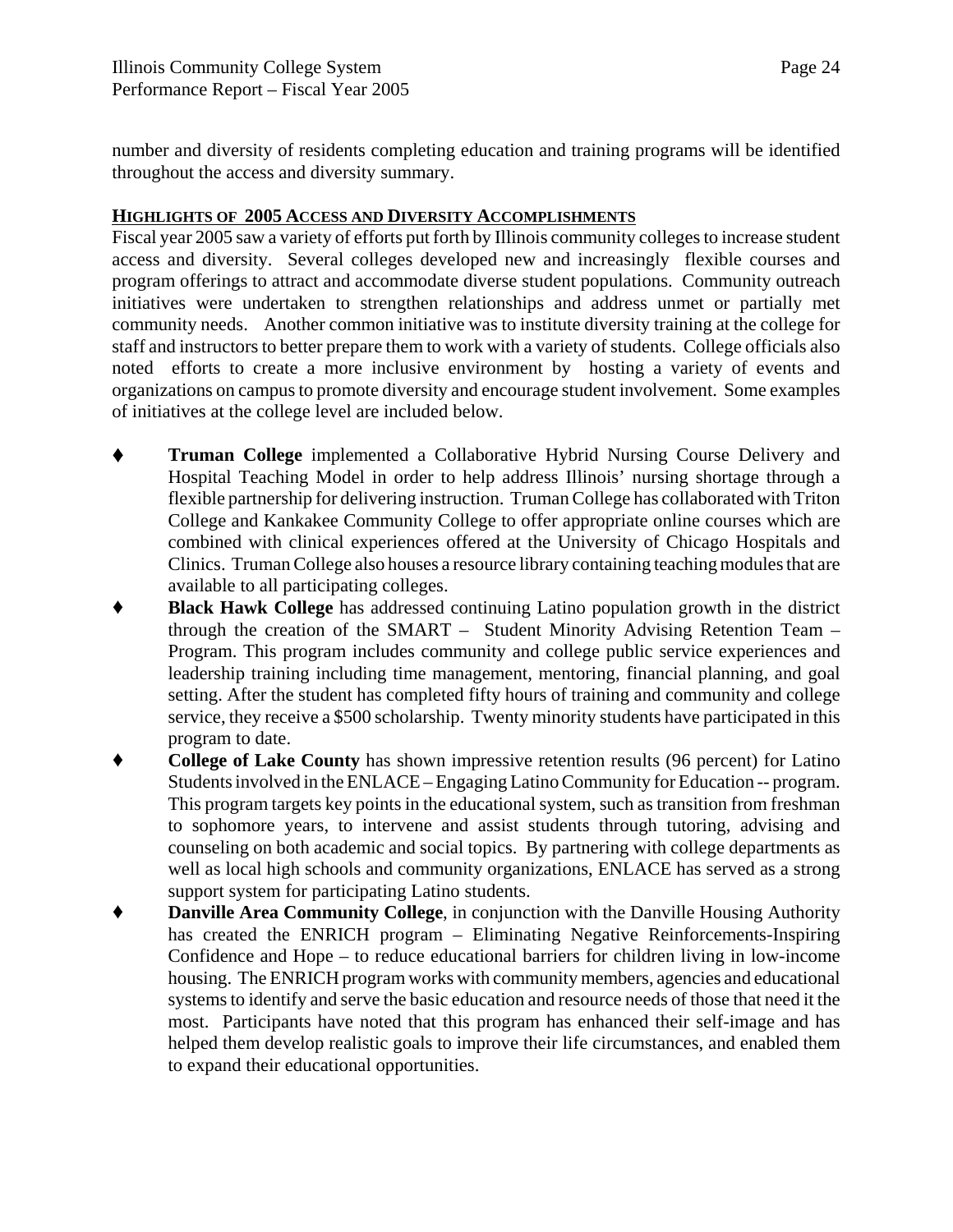Page 25

**HIGHLIGHTS OF 2006 ACCESS AND DIVERSITY PLANS** Colleges reported a wide variety of plans aimed at enhancing access and promoting student diversity and success. Several colleges reported plans to expand their outreach and marketing efforts. College officials recognize that having high quality, community focused and affordable programs – with needed support services – that address existing and anticipated labor market needs are key factors to a college's success. At the same time they recognize that people in the community need to know about what is available, locations and scheduling should be as flexible as possible, and the environment should be welcoming and inclusive.

Attracting new students to college programs is one area of emphasis in plans to increase access and diversity. Heightening awareness among existing students about emerging programs and existing support services to promote student success was another area of emphasis. Making improvements in placement testing, conducting further focused studies on retention, and moving toward centralized student success centers are some of the mechanisms being used by the colleges to provide positive experiences for diverse populations. Several colleges stated that they plan to focus on developing additional diversity workshops and training for faculty/staff and students to make the college more inviting. A few colleges report reaching out directly to community groups to gain additional knowledge of the aspirations and needs of the individuals they work with and/or represent. Identifying new and emerging niche markets and adding courses, certificates, or degrees aimed at them is an important element to remaining a vital part of the community and creating or sustaining growth.

- **John Wood Community College** is starting up an evening associate degree completion program initiative called "Degree Track". This program is designed to meet the needs of adult students interested in transfer degrees. It is built around a flexible format whereby every class needed for degree completion will be offered on a three-year cycle. A concerted effort will be made to fill class sections. Regardless, the college has made a commitment to offer the required classes in the evenings to allow individuals to finish their entire degree if they exclusively enroll in evening course work.
- **Lincoln Land Community College** is implementing a Student Education Plan module of their administrative database system to further broaden access and encourage progress among diverse segments within the student body. This plan will assist students and their advisors in mapping out course schedules. The Student Plan Module should help contribute to enhanced college completion rates.
- **Oakton Community College** has been named one of ten community colleges in the nation to take part in Phase II of the community college Foundations of Excellence project administered by the Policy Center on the First Year of College. This initiative involves an in-depth, year-long process of studying the new student experience. It is designed for colleges to plan and implement a coordinated, comprehensive set of programs and services to help new students transition and succeed. The ultimate goal will be to help students have a successful first year, move forward, and attain their educational goals.
- To better meet the needs of the community the college serves, **Morton College** will be developing a parallel bilingual Career and Technical Education (CTE) program website. It will eliminate the language barrier and expand access to information and resources for both current English as a Second Language students interested in transitioning to collegelevel course work and other prospective students. This website will include further development of the Online Advisor program. The Online Advisor makes academic advising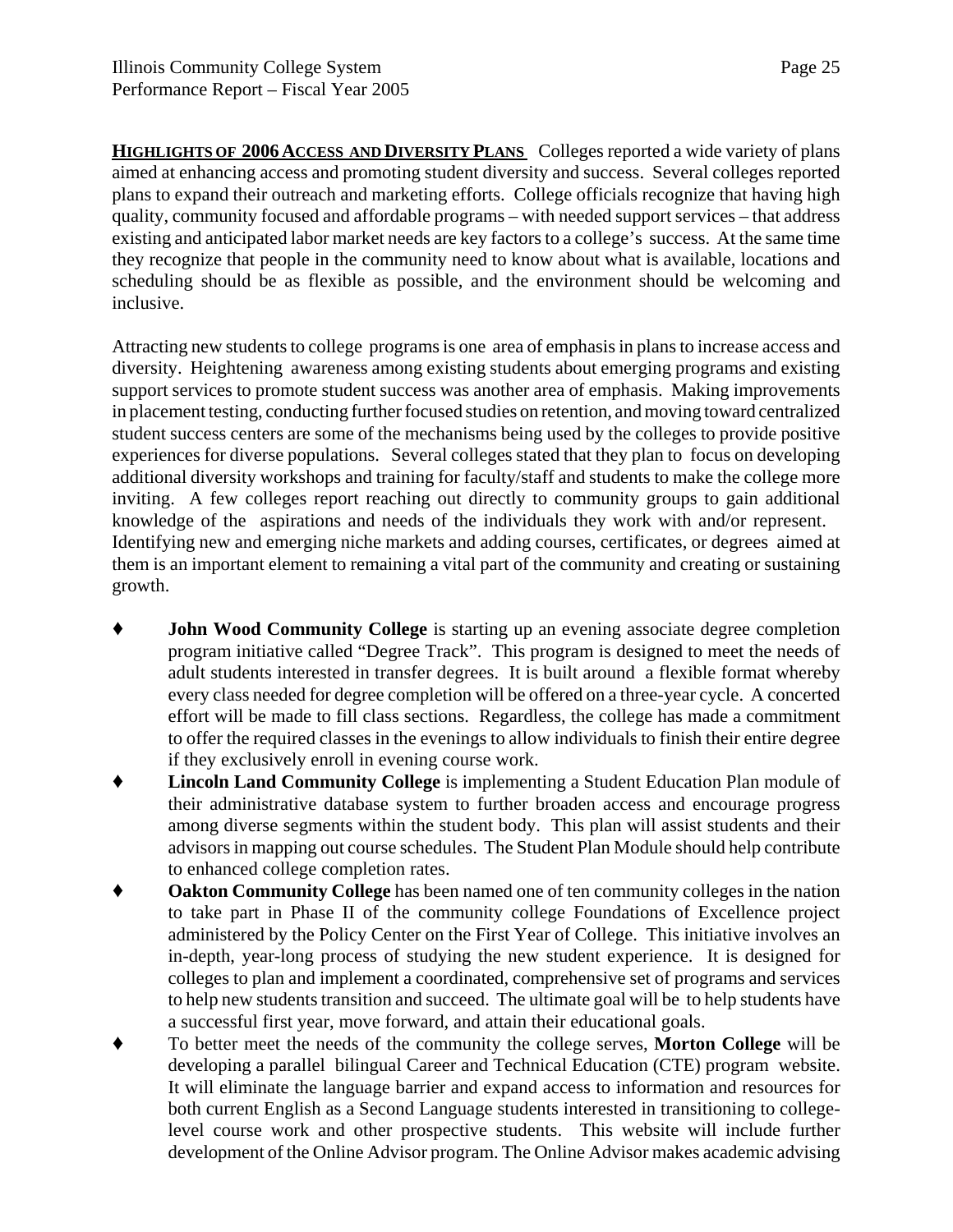and accurate information concerning CTE programs and career options more accessible to students.

#### **SELECTED 2006 ACCESS AND DIVERSITY CHALLENGES**

The most commonly reported challenge by colleges was the concern over a pronounced decrease in state funds the last few years and how that has lead to program and service reductions and/or cuts at the local level. Other fiscal concerns included problems in the local economy and the effect those have on the colleges. Another major challenge was recruiting and retaining a qualified and diverse faculty/staff and student body. Remaining challenges that were commonly reported included growing demands for English-as-a Second Language courses, meeting the needs of under prepared students, implementing dual credit programs, limited availability of classroom space and materials, and attempting to expand high demand programs with very limited dollars. A few specific examples are included below.

- ' Several colleges reported severe challenges resulting from the increased demand for Adult English as a Second Language (ESL) classes within their district. One the college's reported that wait lists are becoming an unfortunate fact of doing business for Adult ESL sections on the college's main campus. Likewise, selected outreach centers in the district encountered similar challenges due to a growing population of non-native English speakers in the district.
- ' Other colleges report that enrollment of students with disabilities have shown substantial recent growth. One particular college reports that word of their efforts to provide a welcoming environment for individuals with disabilities and the quality of services being provided is spreading across the community. Providing services requires reallocating funds so that educational opportunities within the least restrictive environment are made available. External funding to provide assistive services have been cut across the system.
- ' Increases in the number of students requiring developmental course work is another problem area. For example, one college reports that 80.0 percent of their incoming students who took their mandatory placement test required at least one developmental course (typically mathematics) and 58.0 percent required remediation in all three areas (reading, writing and mathematics). Similarly, another college reported that more than half of their incoming freshman from in-district high schools require at least one developmental course.

College leaders welcome the opportunity and accept the challenges involved in meeting the needs of their diverse communities. Appropriate additional funding from existing and supplemental sources needs to be located to allow the colleges to continue providing access to needed education and training as well as the support services necessary for student success.

#### **SELECTED ACCESS AND DIVERSITY PERFORMANCE INDICATORS**

Several Access and Diversity indicators are included in the report: Individuals with Disabilities Completions ; Race/Ethnicity Completions (4C1) Minority Combined.; Asian; African American; Latino; Latino; Nonresident Alien; Number of Students Served Through Developmental Course work; Remedial Credits Earned Versus Attempted, Number of Students Served Through Adult Education (ABE/ASE) Course Work, and Number of Students Served Through English as a Second Language (ESL) Course Work.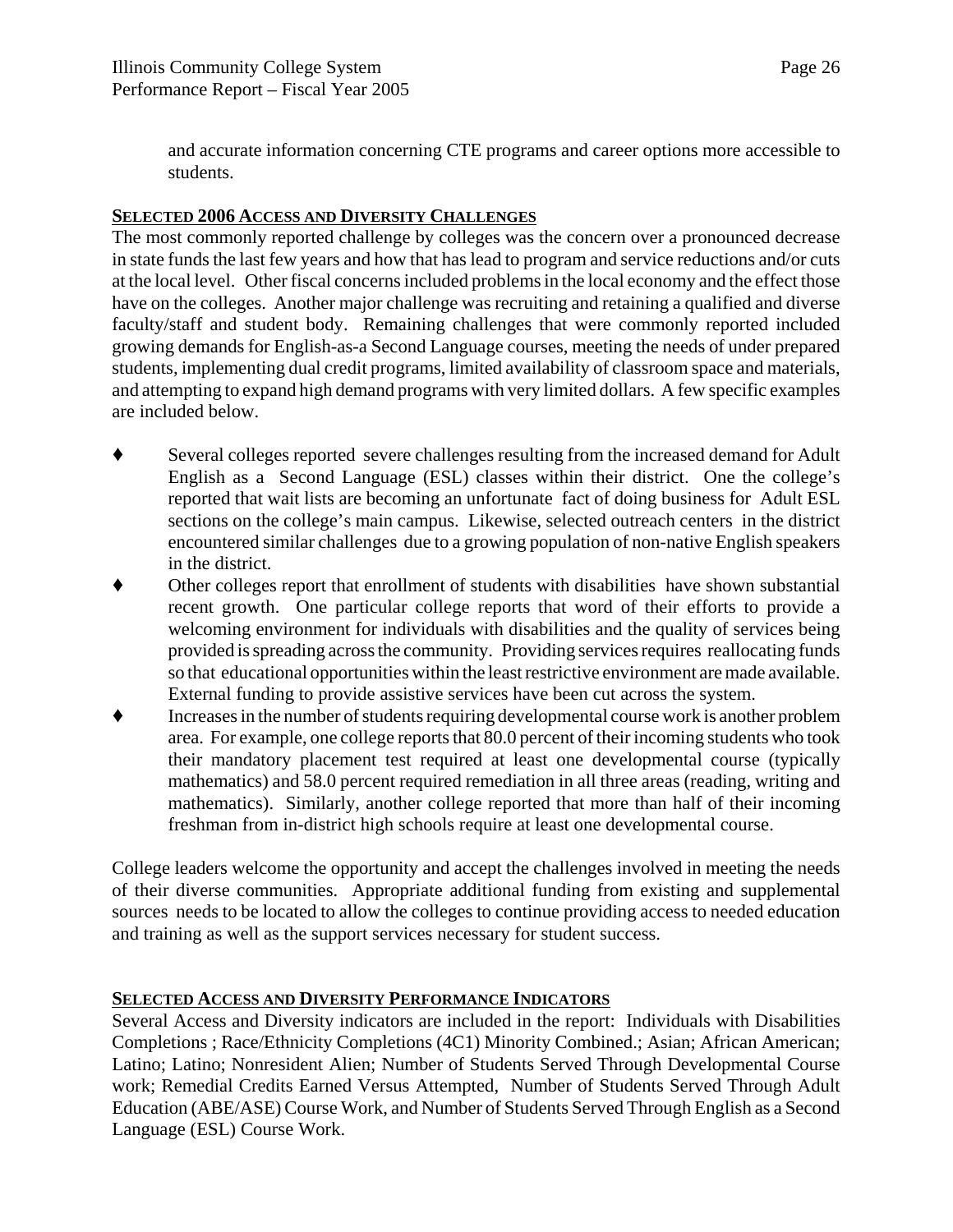#### **Completions by Race/ethnicity, Disability Status, and Gender (4C1)**

#### **Individuals with Disabilities Completions (4C1)**

Across the Illinois community college system,

**1,110 individuals with disabilities graduated**

From fiscal year 2000 to fiscal year 2004, the statewide total completers by individuals with disabilities increased by 63.0 percent from 681 to 1,110.

**in fiscal year 2004** which represents approximately 2.3 percent of all graduates. Statewide the number of students with disabilities who graduated in fiscal year 2004 increased by 12.7 percent compared to the previous year ( $N = 985$  in fiscal year 2003;  $N = 1,110$  in fiscal year 2004). Longer term – from fiscal year 2000 ( $N = 681$ ) to fiscal year 2004 – the statewide total increased by 63.0 percent. In fiscal year 2004, the **College of DuPage**  $(N = 159)$  reported the largest number of individuals with disabilities who graduated from a single college. **City Colleges of Chicago** reported the overall largest number of individuals with disabilities who graduated ( $N = 177$ ), but **City Colleges of Chicago** consists of seven separate colleges.

Community colleges with substantial gains in the number of graduates with disabilities from fiscal year 2003 to 2004 who had at least 30 completers with disabilities in the latest data included: **Harold Washington College** (315.8 percent), **Lincoln Land Community College** (88.2 percent), **Lewis & Clark Community College** (51.1 percent), and **Waubonsee Community College** (46.9 percent). The source of data for this indicator is the Annual Enrollment and Completions (A1) submission.

According to the U.S. Census' Current Population Survey (2002), nationwide there were 5.1 million individuals with a work disability who possess an Associate's Degree or who have had some college education but not completed a degree, which is 9.6 percent of all people between the ages of 16 and 74. The corresponding figure for individuals with disabilities possessing a bachelor's degree was 2.5 million (5.2 percent). In Illinois Census (2000) data, over 1.2 million (17.1 percent) individuals in the state between 21 and 64 years of age reported having a disability.

From 2000 to 2004 the overall number of minority graduates increased by 62.0 percent.

#### **Race/Ethnicity Completions (4C1) Minority Combined**.

Nearly one-third (30.1 percent) of fiscal year 2004 certificate and associate degree graduates identified themselves as being members of a **minority** group (non-white). Racial/ethnic

categories used in the analysis are defined by federal officials through the National Center for Education Statistics (NCES) Integrated Postsecondary Data Systems (IPEDS) collection process. Data for Illinois Community Colleges are for associate degree and certificate completers. National data are readily available for associate degree completers exclusively and serve as a useful point of reference in this section of the report. Illinois results are similar to the national figure of **30.8 percent** minority among associate degree graduates in 2003 as provided by the National Center for Education Statistics (http://nces.ed.gov/programs/digest/d04/tables/dt04\_260.asp).

In the Illinois Community College System, there was an increase of 62.0 percent in minority student completions, with the number of minority graduates increasing from 8,904 in fiscal year 2000 to 14,422 in 2004. Of the colleges with at least 150 minority graduates in the most recent data, **Harold**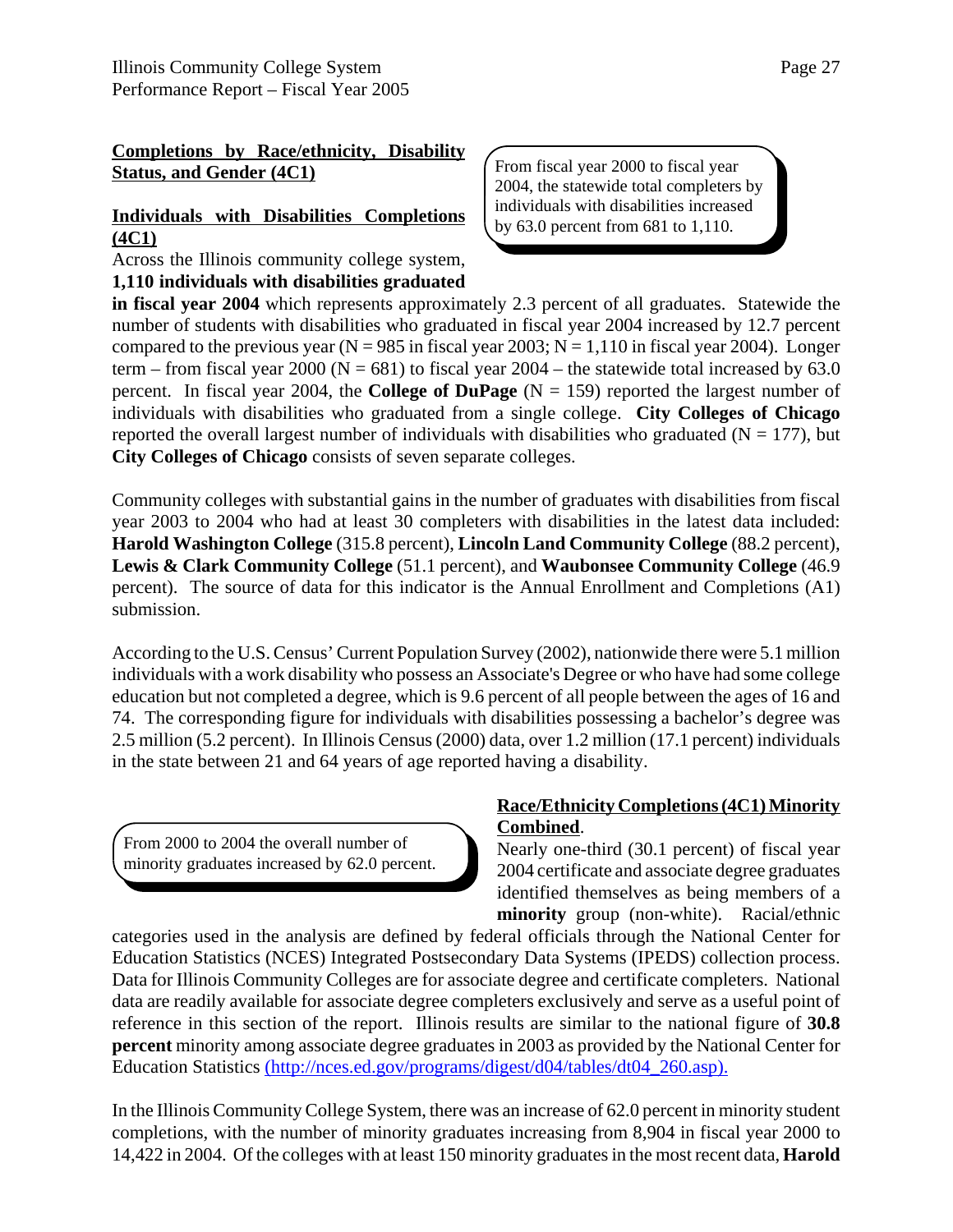**Washington College**  $(209.8 \text{ percent}; N = 3,067)$  and **South Suburban College**  $(200.0 \text{ percent}; N$  $= 903$ ) registered the largest percentage gains over this time span. Other large school gainers included: **Elgin Community College** (186.5 percent; N = 467), **Waubonsee Community College** (153.9 percent;  $N = 386$ ), and **Wilbur Wright College** (129.3 percent;  $N = 555$ ). Colleges with fewer than 150 minority graduates that experienced considerable percentage increases in minority graduates during this period included: **Olney Central College** (200.0 percent; N = 12), **Sauk Valley Community College** (168.8 percent;  $N = 43$ ), **Richland Community College** (167.4 percent;  $N = 115$ ), **Spoon River College** (150.0 percent;  $N = 25$ ), and **Wabash Valley College**  $(144.4 \text{ percent}; N = 22).$ 

Shorter term, from 2003 to 2004 the overall number of minority graduates increased by 9.4 percent. Of the colleges with at least 150 minority graduates in the most recent data, **Waubonsee Community College** (72.3 percent;  $N = 386$ ) and **Harold Washington College** (55.2 percent; N  $= 3,067$ ) registered the largest percentage gains over this time span. Other large school gainers included: **Oakton Community College** (46.4 percent; N = 287), **Prairie State College** (44.7 percent;  $N = 259$ ), and **Rock Valley College** (33.3 percent;  $N = 236$ ). Colleges with fewer than 150 minority graduates that experienced considerable percentage increases in minority graduates during this period included: **Spoon River College** (108.3 percent;  $N = 25$ ), **Kankakee Community College** (86.8 percent;  $N = 33$ ), **McHenry County College** (73.2 percent;  $N = 30$ ), and **Lewis & Clark Community College** (49.2 percent;  $N = 94$ ). The source of data for this indicator is the Annual Enrollment and Completion (A1) submission. Additional details about each racial/ethnic group follow.

#### **Asian**

Roughly one in 20 (5.7 percent) graduates in fiscal year 2004 self identified as Asian. This is slightly above the national figure of 5.2 percent in 2003 (http://nces.ed.gov/programs The number of Asian completers increased from 1,262 in fiscal year2000 to **2,734 in 2004.**

/digest/d04/tables/dt04\_260.asp). There was a short term increase of 20.9 percent in the number of Asian graduates from 2003 to 2004 (compared to a 5.9 percent increase for all graduates), while there was a substantial increase of 116.6 percent (compared to 37.9 percent for all graduates) from 2000 to 2004. The number of Asian completers increased from 1,262 in fiscal year2000 to **2,734 in 2004.** Colleges with considerable increases in Asian graduates during this period included **Spoon River College** (600.0 percent;  $N = 7$ ), **Harold Washington College** (521.8 percent;  $N = 1,113$ ), **Olive-Harvey College** (400.0 percent;  $N = 5$ ), and **Southeastern Illinois College** (400.0 percent;  $N = 5$ ). Colleges with substantial increases in Asian graduates during the last year included **Southeastern Illinois College** (400.0 percent;  $N = 5$ ), **Spoon River College** (250.0 percent;  $N = 7$ ), **Lincoln Trail College** (200.0 percent;  $N = 9$ ), **Danville Area Community College** (100.0 percent;  $N = 3$ ) and **Kennedy-King College** (157.1 percent;  $N = 36$ ).

Slightly more than **one in seven fiscal year 2004 Illinois community college system graduates** (15.1 percent) identified themselves as **African American**.

#### **African American**

Slightly more than **one in seven graduates** (15.1 percent) from fiscal year 2004 identified themselves as **African American**. This was somewhat above the 2003 national average of 11.9 percent (http://nces.ed.gov/ programs/digest/d04/tables/dt04\_260.asp).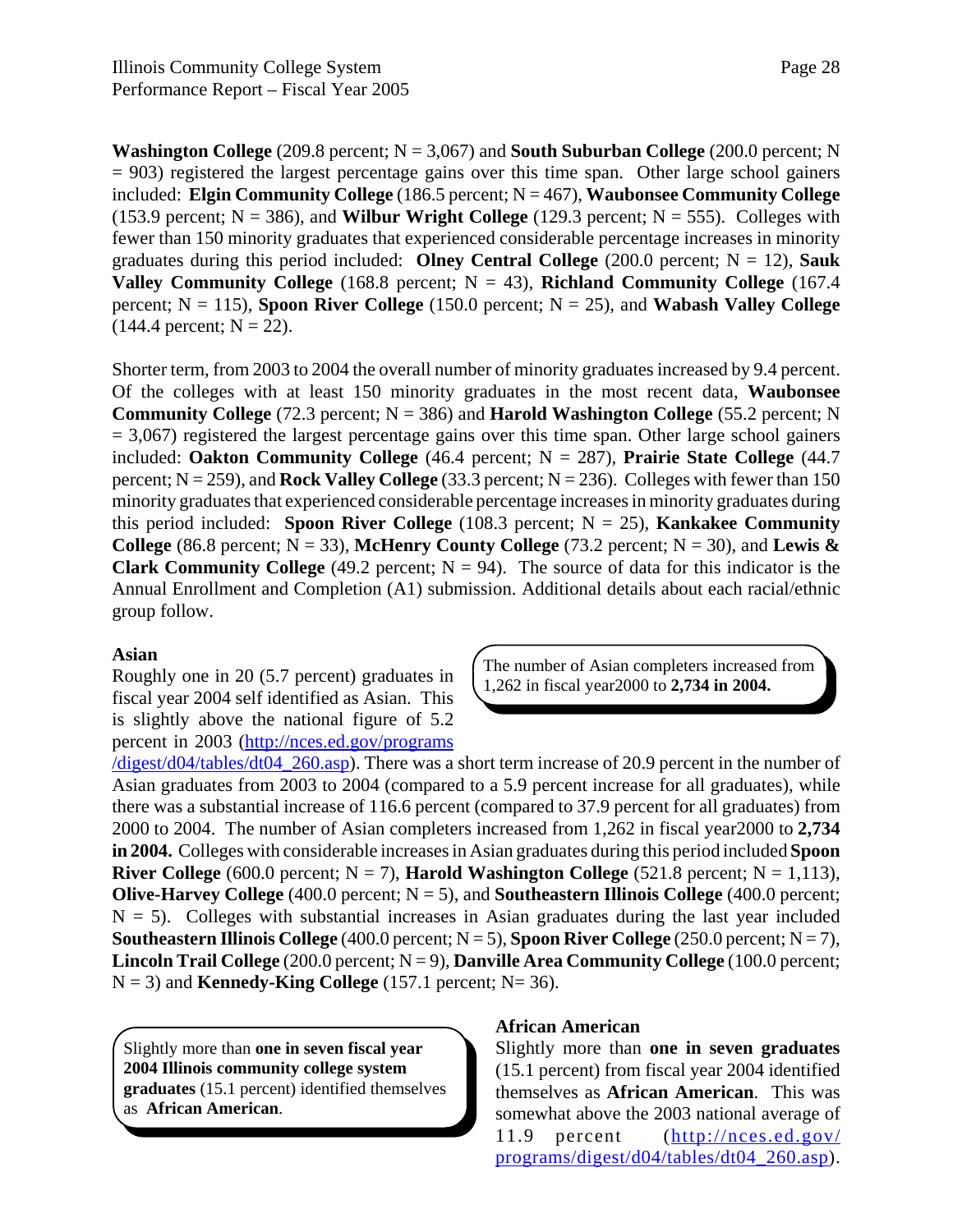There was a short-term 7.7 percent increase in the number of Black graduates from 2003 to 2004 (compared to an increase of 5.9 percent for all graduates), while there was a substantial 49.5 percent increase from 2000 to 2004, as the number of Black completers increased from 6,146 in fiscal year 2000 to **7,229 in 2004.** This rate of increase is greater than the 37.9 percent increase for all completers during the same time span. Among the colleges with considerable increases in Black graduates during this period were **Sauk Valley Community College** (400.0 percent; N = 5), **Spoon River College** (300.0 percent;  $N = 16$ ), **Wabash Valley College** (233.3 percent;  $N = 10$ ), **Harold Washington College** (217.1 percent;  $N = 1,446$ ), **Wilbur Wright College** (211.1 percent;  $N = 112$ ) and **South Suburban College** (206.5 percent;  $N = 757$ ). Large gainers from 2003 to 2004 included **Harold Washington College** (91.0 percent;  $N = 1,446$ ), **Spoon River College** (77.8 percent;  $N =$ 16), **Lewis & Clark Community College** (72.7 percent; N = 76), **William Rainey Harper College** (71.0 percent;  $N = 53$ ), and **Kankakee Community College** (68.8 percent;  $N = 54$ ).

#### **Latino**

Just over 8 percent of graduates from fiscal year 2004 identified themselves as Latino (N  $= 3,917, 8.2$  percent) ). Nationally, about 10.5 percent of associate degree graduates were Latino in 2003 (http://nces.ed.gov/programs/ digest/d04/tables/dt04\_260.asp). **There has**

**been an increase in Latino completers each year from fiscal years 1999 through 2004**. For Latino graduates, there was an increase of 6.8 percent from fiscal year 2003 to fiscal year 2004, as the number of completers increased by 251. This increase among Latino graduates was greater than the 5.9 percent increase for all completers. Colleges with significant increases over this period included: **Lewis & Clark Community College** (200.0 percent;  $N = 9$ ), **Kankakee Community College** (200.0 percent;  $N = 15$ ), **Danville Area Community College** (200.0 percent;  $N = 6$ ), **John Wood Community College** (166.7 percent;  $N = 8$ ), **Highland Community College** (100.0 percent;  $N = 6$ ) and **McHenry County College** (96.0 percent;  $N = 49$ ). The number of Latino graduates increased by 63.5 percent from fiscal year 2000 to fiscal year 2004 (compared to 37.9 percent for all graduates). Colleges with significant increases from 2000 to 2004 included: **Richland Community College**  $(1,000.0$  percent;  $N = 11)$ , **John Wood Community College** (700.0 percent; N = 8), **Highland Community College** (500.0 percent; N = 6), **Elgin Community College** (259.3 percent; N = 291), **Lincoln Trail College** (215.4 percent; N = 41), **Parkland College** (212.5 percent;  $N = 25$ ) and **Danville Area Community College** ( $N = 6$ , up from  $N = 0$  in 2000).

Since 2000 there was an 86.6 percent increase, as the number of Native American graduates **increased from 112 in fiscal year 2000 to 209 in 2004**.

#### **Native American**

Less than one half of one percent (0.4 percent) of graduates from fiscal year 2004 identified themselves as Native Americans. Nationally, about 1.2 percent of graduates identified themselves as Native American in 2003 (http://nces.ed.gov/programs/digest/d04/table

s/dt04  $260.$ asp). Although the percentage of Native American graduates from 2003 to 2004 was relatively unchanged, the number increased by 18.8 percent from 176 to 209. Since 2000 there was an 86.6 percent increase, as the number of Native American graduates **increased from 112 in fiscal year 2000 to 209 in 2004**. While **Harold Washington College** and **Southwestern Illinois College** were the only two colleges that had more than 10 Native American graduates in fiscal year 2003,

Just over 8 percent of fiscal year 2004 Illinois community college system graduates identified themselves as **Latino**  $(N = 3.917)$ ..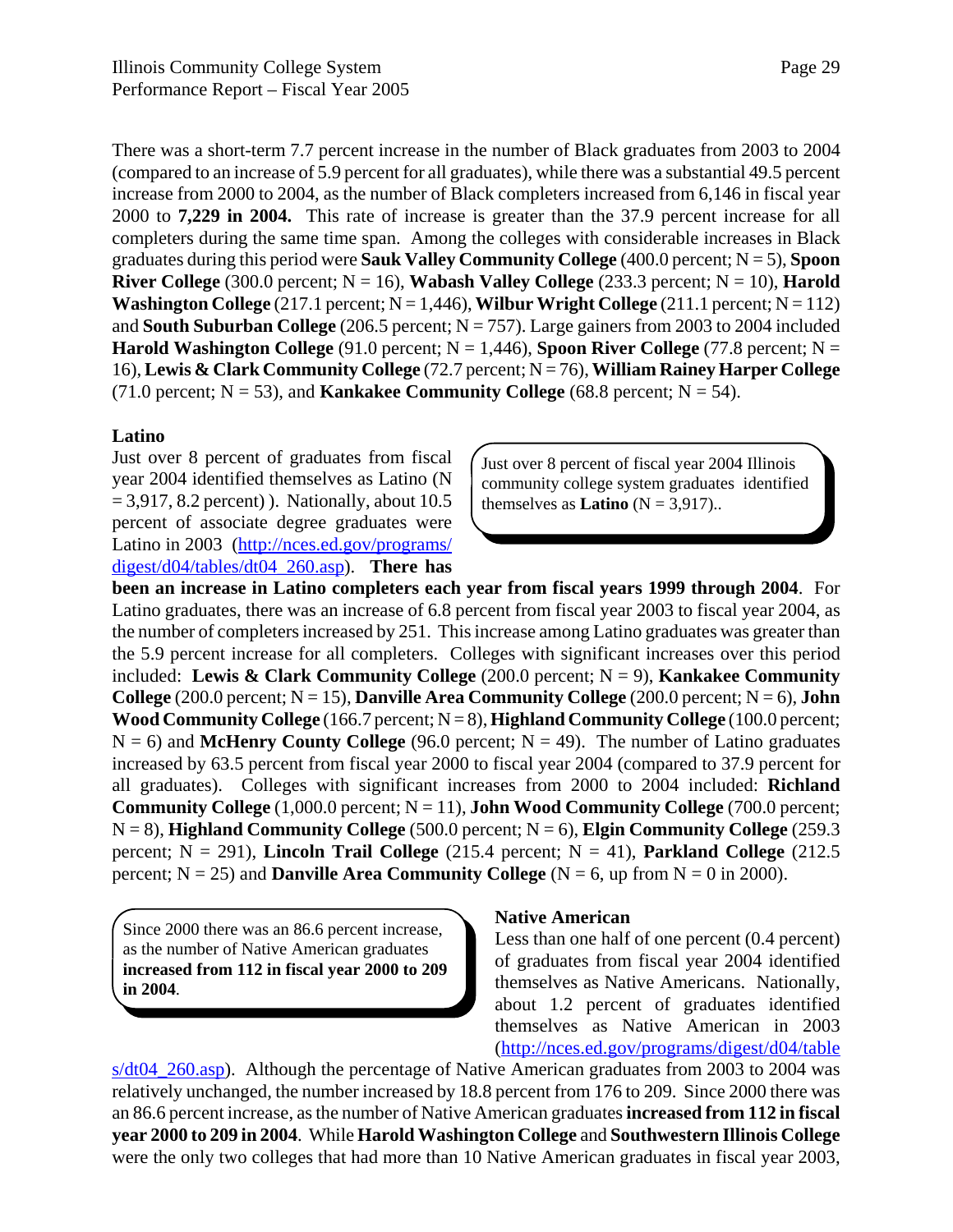the following four additional colleges had ten or more Native American graduates in fiscal year 2004: **College of Lake County** (N = 13), **Harry S Truman College** (N = 13), **Waubonsee Community College** ( $N = 11$ ) and **South Suburban College** ( $N = 10$ ). From fiscal year 2003 to 2004, the number of **Harold Washington College** Native American graduates increased by nine, from 29 to 38 (31.0 percent), while the number of **Southwestern Illinois College** Native American graduates decreased by eight, from 19 to 11 (42.1 percent). Colleges with **large percentage increases in Native American graduates from 2003 to 2004** included: **Wilbur Wright College** (400.0 percent; N = 5), **Southeastern Illinois College** (300.0 percent; N = 4), **Prairie State Community College** (300.0 percent;  $N = 4$ ), **Black Hawk College** (200.0 percent;  $N = 3$ ), **Malcolm X** College (200.0 percent;  $N = 6$ ), **South Suburban College** (150.0 percent;  $N = 10$ ), and **Rock Valley College** ( $N = 8$ , up from  $N = 0$ ).

#### **Nonresident Alien**

This indicator exhibits success of the institution in graduating Nonresident Alien students. From fiscal years 2000 through 2004, Nonresident Alien graduates accounted for between 0.3 to 0.4 percent of the total completer population. This is below the

The number of Nonresident Alien graduates increased 40.0 percent from fiscal year 2000 (N  $= 140$ ) to 2004 (N = 196), slightly more than the 37.9 percent increase over the same time span for all graduates.

national average of 2.1 percent in 2003 (http://nces.ed.gov/programs/digest/d04/tables/ dt04\_260.asp). For Nonresident Alien graduates, there was an increase of 1.0 percent from fiscal year 2003 to fiscal year 2004 as the number of completers increased from 194 in fiscal year 2003 to **196 in fiscal year 2004.** The number of Nonresident Alien graduates increased 40.0 percent from fiscal year 2000 ( $N = 140$ ) to 2004 ( $N = 196$ ), slightly more than the 37.9 percent increase over the same time span for all graduates.

#### **White/Caucasian**

Approximately seventy (69.9) percent of the graduates from **fiscal year 2004** identified themselves as **White** (Non-Hispanic) ( $N = 33,564$ ). This is similar to the national figure of 69.2 percent in 2003 (http://nces.ed.gov/programs/digest/d04/tables/dt04\_260.asp). In Illinois, there was an increase of 1,419 white graduates (4.4 percent) between fiscal years 2003 and 2004. This system wide increase of white students is less than the 5.9 percent one-year increase for all completers. The number of white graduates within the Illinois Community College System increased 29.6 percent from fiscal year 2000 to 2004, also less than the 37.9 percent for all graduates during the same time frame. White students represented less than 51.0 percent of graduates at only nine colleges in fiscal year 2004. These colleges were: **Wilbur Wright College** (43.6 percent), **South Suburban College** (41.1 percent), **Morton College** (40.2 percent), **Harry S Truman College** (27.9 percent), **Harold Washington College** (24.1 percent), **Richard J. Daley College** (21.9 percent), **Malcolm X College** (17.1 percent), **Kennedy-King College** (3.4 percent), and **Olive-Harvey College** (1.7 percent). Of these nine colleges, **Harold Washington College** experienced the largest percentage increase in white graduates (150.3 percent) from fiscal year 2003 to 2004, while **Olive-Harvey College** experienced the largest percentage increase in white graduates (400.0 percent) from fiscal year 2000 to 2004. Among the other 39 colleges, those who reported sizable percentage increases in White graduates from fiscal year 2003 to fiscal year 2004 included: **Lewis & Clark Community College**  $(52.9 \text{ percent}; N = 1,014)$ , **Waubonsee Community College**  $(46.9 \text{ percent}; N = 1,080)$ , and **Oakton Community College** (42.3 percent;  $N = 757$ ). Those who reported sizable percentage increases in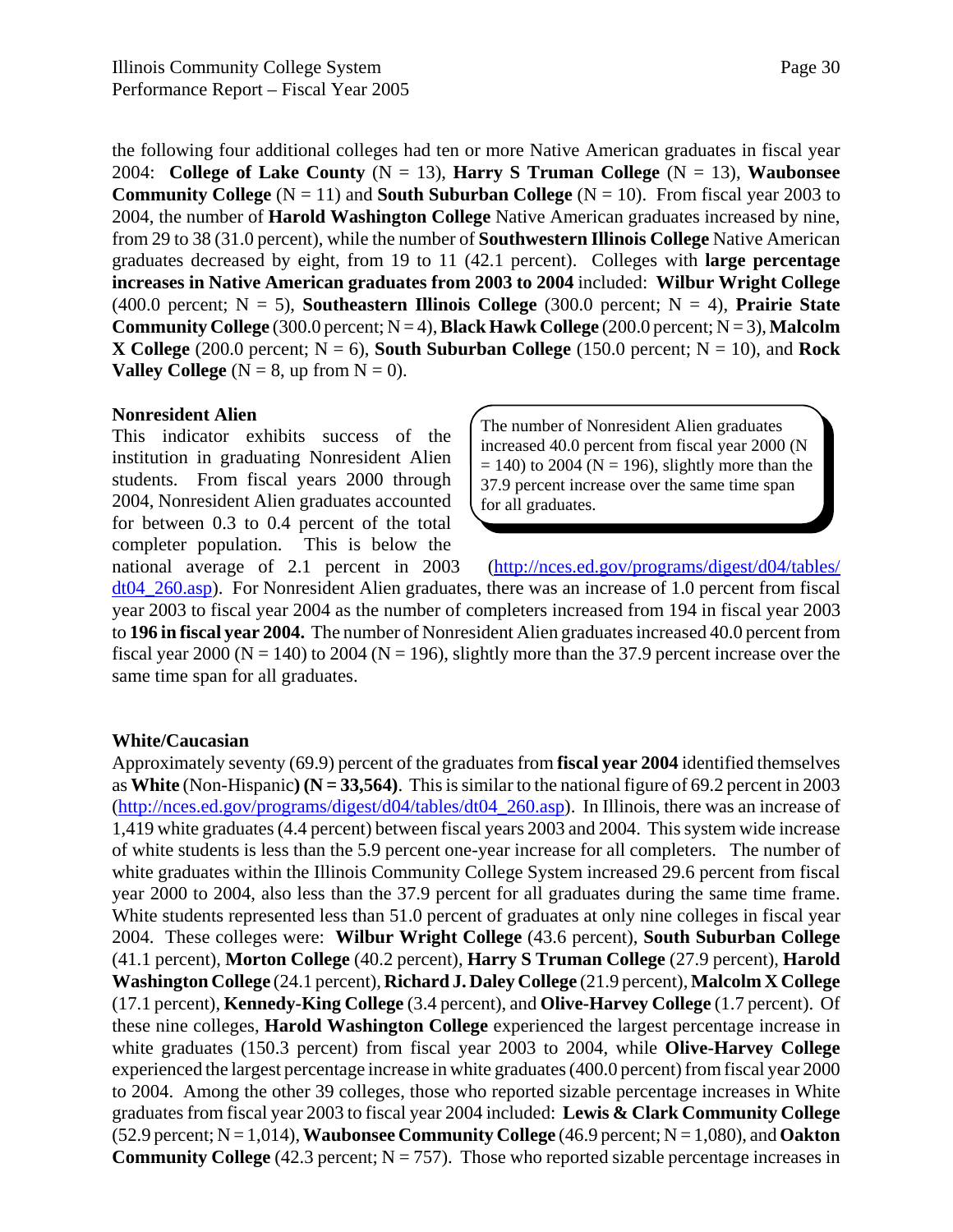White graduates from fiscal year 2000 to fiscal year 2004 included: **Rend Lake College** (124.8 percent; N = 718), **Olney Central College** (92.2 percent; N = 454) and **Elgin Community College**  $(76.1 \text{ percent}; N = 1,539).$ 

The number of female graduates has increased slightly during each of the last three fiscal years, with fiscal year 2004 registering the largest number of female completers (27,365) to date.

#### **Gender Completions (4C1)**

In fiscal year 2004, there were **27,365 female completers** statewide in the Illinois Community College System (57.0 percent of all completers). Historically, most community college completers have been female. Overall,

nearly **six out of ten graduates were female** in each of the last five years. The proportion among Illinois community colleges is slightly below the national proportion of 60.2 percent of certificate and associate degree completers from 2003 (http://nces.ed.gov/programs/digest/d04/tables/dt04\_260.asp). The number of female graduates has increased slightly during each of the last three fiscal years, with fiscal year 2004 registering the largest number of female completers (27,365) to date. The rate of increase slowed dramatically in 2004 however, as the number of female graduates increased by only 4.6 percent from fiscal year 2003 to fiscal year 2004, compared to the 14.5 percent increase the previous year. The number of male completers increased 7.6 percent from fiscal year 2003 to fiscal year 2004, significantly less than the 19.0 percent increase the previous year. A retrospective look shows that both the rate of growth and the actual number of completers has been larger among males (49.6 percent;  $N = 6,834$ ) than among females (30.2 percent;  $N = 6,352$ ) since fiscal year 2000.

Individual colleges with substantial (25 percent or above) short term growth in female completers included: **Waubonse Community College** (49.0 percent; N = 906), **Oakton Community College** (46.5 percent;  $N = 658$ ), **Rend Lake College** (43.1 percent;  $N = 548$ ), **Kankakee Community College** (31.8 percent;  $N = 290$ ), and **Lewis & Clark Community College** (26.1 percent;  $N = 595$ ). Those with substantial longer term growth (from fiscal year 2000 to fiscal year 2004) in female completers included: **South Suburban College** (132.9 percent; N = 1,111), **Rend Lake College** (120.1 percent;  $N = 548$ ), **Wilbur Wright College** (118.7 percent;  $N = 656$ ), and **Olney Central College** (118.7 percent;  $N = 344$ ). The source of data for this indicator is the Annual Enrollment and Completion (A1) submission.

#### **Number of Students Enrolled by Disability Status, Race/ethnicity, and Gender (4M1)**

This performance indicator reflects the success of the institution in enrolling students from underrepresented groups. During fiscal year 2004, a total of 11,639 students self identified as being disabled were enrolled in Illinois community colleges, which is approximately 1.7 percent of the total community college population served through credit course work. Nationally, an estimated 9.1 percent of undergraduates had some form of disability in fiscal year 2000 (http://nces.ed.gov/programs/digest/d04/tables/dt04\_260.asp). In Illinois, there was a 20.0 percent increase from fiscal year 2003, when 10,445 students (1.5 percent) identified themselves as being disabled. During fiscal year 2004, **Wilbur Wright College** served the largest proportion of disabled students (5.2 percent), nearly three times the state wide average.

In fiscal year 2004, **Olive-Harvey College** served the largest proportion of combined minority students (98.7 percent of all students). This is much higher than the statewide average of 36.1 percent as well as the national average of 32.6 percent for undergraduates in fiscal year 2000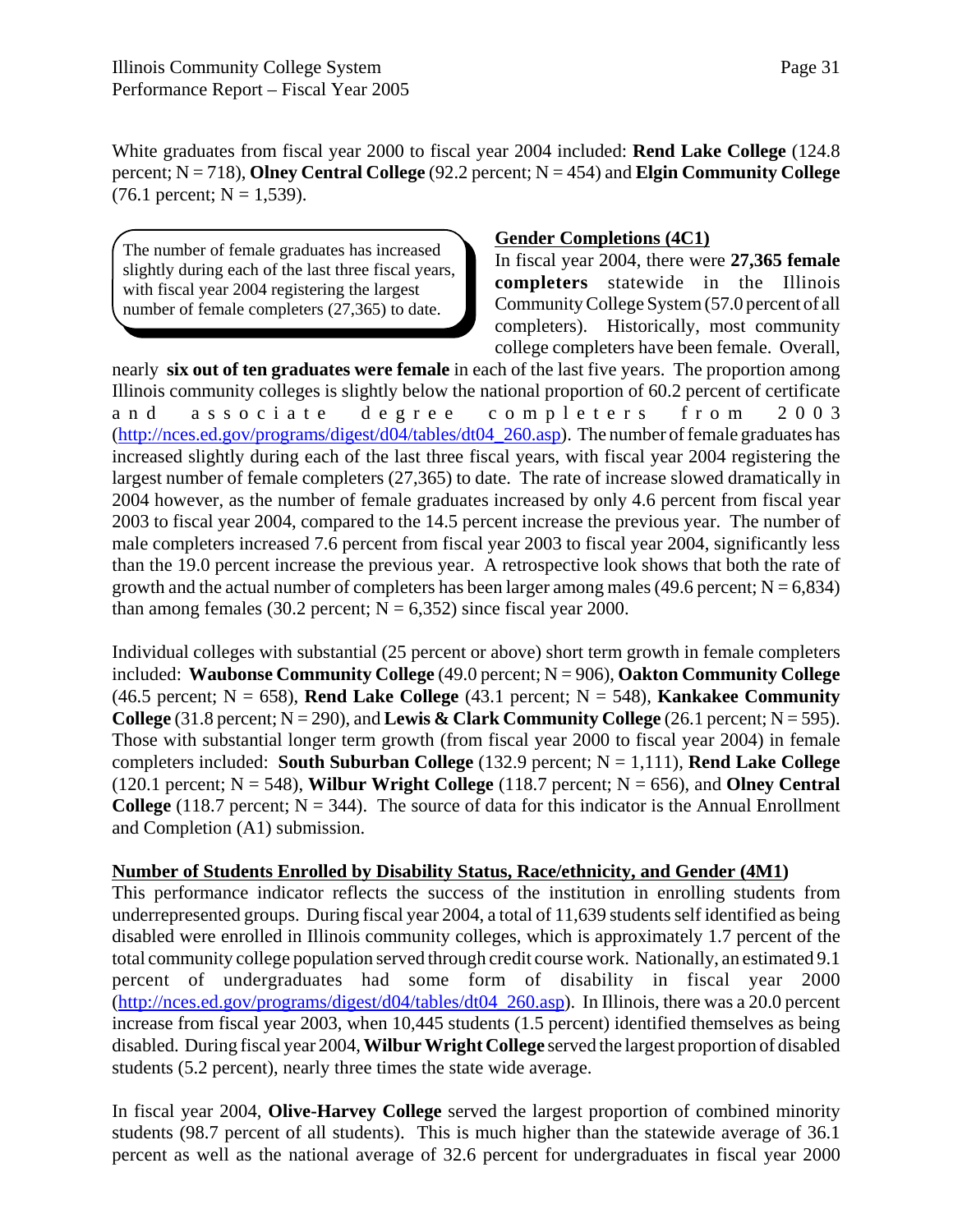(http://nces.ed.gov/programs/digest/d04/tables/dt04\_211.asp). Across all seven campuses, 82.4 percent of the **City Colleges of Chicago** students identified themselves as members of a minority group. Outside of Chicago, **Morton College** served the largest proportion of combined minority students (76.5 percent). **Harold Washington College** had the largest percentage of Asian/Pacific Islander students (15.5 percent), followed by **William Rainey Harper College** with 12.6 percent Asian/Pacific Islanders. **Harold Washington College** also had the largest percentage of Native American/Alaskan students (0.9 percent). **Kennedy-King College** reported serving the largest percentage of Black, Non-Latino students (85.6 percent) followed by **Olive-Harvey College** (80.5 percent). Outside of Chicago, **South Suburban College** reported serving the largest percentage of Black, Non-Latino students (53.3 percent). **Morton College** had the largest percentage of Latino students (70.0 percent). **Parkland College** reported the largest percentage of Non-Resident Alien students (4.2 percent).

Female students accounted for over two-thirds (67.9 percent) of **Kennedy-King College** students. This is much higher than the statewide figure of 55.9 percent. Other colleges in which sixty percent or more of the students were female included: **Olive-Harvey College** (64.4 percent), **Highland Community College** (64.1 percent), **Oakton Community College** (64.1 percent), **South Suburban College** (63.9 percent), **Kankakee Community College** (63.3 percent), **John Wood Community College** (62.2 percent), **Olney Central College** (61.7 percent), **Richland Community College** (60.4 percent), **Morton College** (60.2 percent) and **Richard J. Daley College** (60.1 percent). In fall 2002, 57.9 percent of two-year public college students nationwide were female (http://nces.ed.gov/programs/digest/d04/tables/xls/tabn169.xls).

#### **Number of Students Served Through Developmental Course work (4M6)**

This performance indicator reflects institutional services to under prepared students. During fiscal year 2004, an average of **21.3 percent of students enrolled in Illinois community colleges – not enrolled in ABE/ASE/ESL, Vocational Skills or General Studies – took at least one**

During fiscal year 2004, an average of 21.3 percent of students enrolled in Illinois community colleges took at least one developmental course. This figure excludes students in ABE/ASE/ESL, Vocational Skills or General Studies courses.

**developmental course (103,542).** Nationwide, according to the National Postsecondary Student Aid Study, 23.2 percent of the students enrolled in two-year public institutions took at least one developmental course (fiscal year 2000). In Illinois, **Malcolm X College** provided 44.9 percent of its students with developmental course work, the largest percentage in the Illinois Community College System. Other colleges with more than thirty percent of their students enrolling in at least one remedial course included: **Wilbur Wright College**(37.7 percent); **Olive-Harvey College** (36.0 percent); **Highland Community College** (34.0 percent); **Daley College** (33.4 percent); **Kennedy-King College** (33.3 percent); and **South Suburban College** (31.1 percent). The proportion of students requiring remediation can be influenced by multiple factors, including the population of the service region, cooperative efforts between area higher education institutions where the area community college is relied upon to provide developmental courses for other higher education institutions in the region, and remedial testing policies such as the extent to which a mandatory remedial placement policy exists.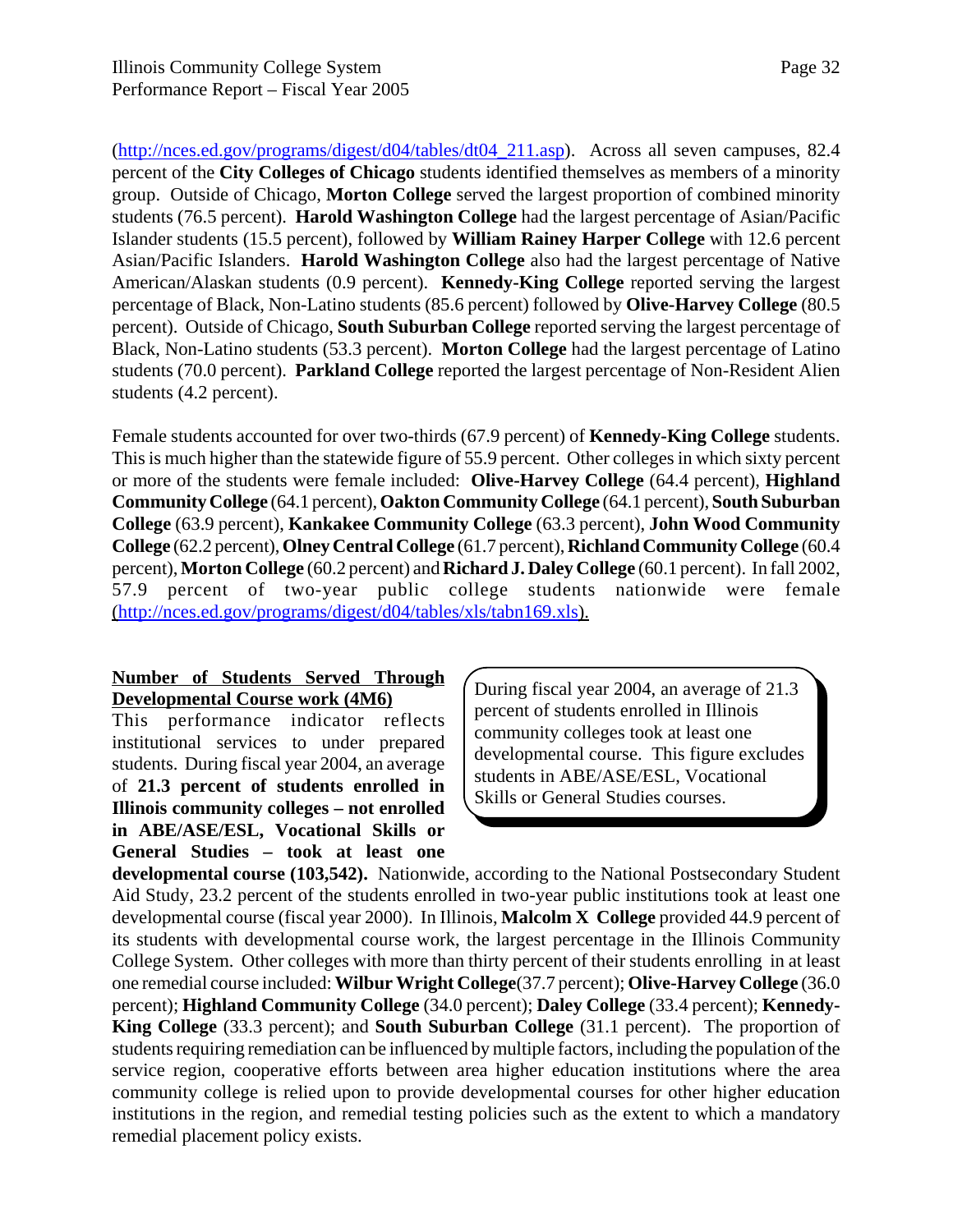#### **Remedial Credits Earned Versus Attempted (4M7)**

This performance indicator reflects the success of the institution in providing services to underprepared students. During fiscal year 2004, Illinois Community College System students earned slightly more than two-thirds (66.8 percent) of the remedial credits they attempted. This represents a 2.2 percent increase over fiscal year 2003 and a 3.2 percent increase over fiscal year 2000. Five colleges reported students earning 75 percent or more of their attempted credit hours, including: **Lincoln Land Community College** (93.1 percent), **Shawnee Community College** (80.1 percent), **Lincoln Trail College** (78.8 percent), **Rock Valley College** (78.6 percent), and **Heartland Community College** (75.5 percent).

#### **Number of Students Served Through Adult Education (ABE/ASE) Course Work (4M2)**

This performance indicator measures the number of students being served through Adult Basic Education and Adult Secondary Education (ABE/ASE) course work. During fiscal year 2004, a total of 52,744 students were served through adult education course work. This represents a 3.1 percent decrease from the 54,456 students served during fiscal year 2003 and a 5.7 percent decrease from the 60,622 students served during fiscal year 2000. **Malcolm X College** served 4,877 students through ABE/ASE course work, the highest number at any single community college campus across the state. **Wabash Valley College** served 53 students through ABE/ASE course work, which was the lowest ABE/ASE headcount at any community college campus.

During fiscal year 2004, 73,879 students were served through English as a Second Language (ESL) course work.

#### **Number of Students Served Through English as a Second Language (ESL) Course Work (4M3)**

This performance indicator measures the number of students being served through English as a Second Language (ESL) course

work. During fiscal year 2004, 73,879 students were served through ESL course work. This represents a 4.5 percent decrease from the 77,369 students served during fiscal year 2003 and a 9.1 percent increase from the 57,734 students served during fiscal year 2000. **Harry S Truman College** served 16,487 students through ESL course work, the highest number at any single community college campus across the state. **Southeastern Illinois College, Lincoln Trail College, Olney Central College**, and **John A. Logan College** reported no students served through English as a Second Language course work during fiscal year 2004.

## **POLICY AREA FIVE: HIGH QUALITY**

*Illinois colleges and universities will be accountable for providing high quality academic programs and the systematic assessment of student learning outcomes while holding students to ever higher expectations for learning and growth.*

**BACKGROUND ON HIGH QUALITY** As with Policy Areas One and Six, information on Policy Area Five covers only performance indicators for 2005. Colleges were not required to present narrative on what they had done in fiscal year 2005 or what they plan to do in fiscal year 2006.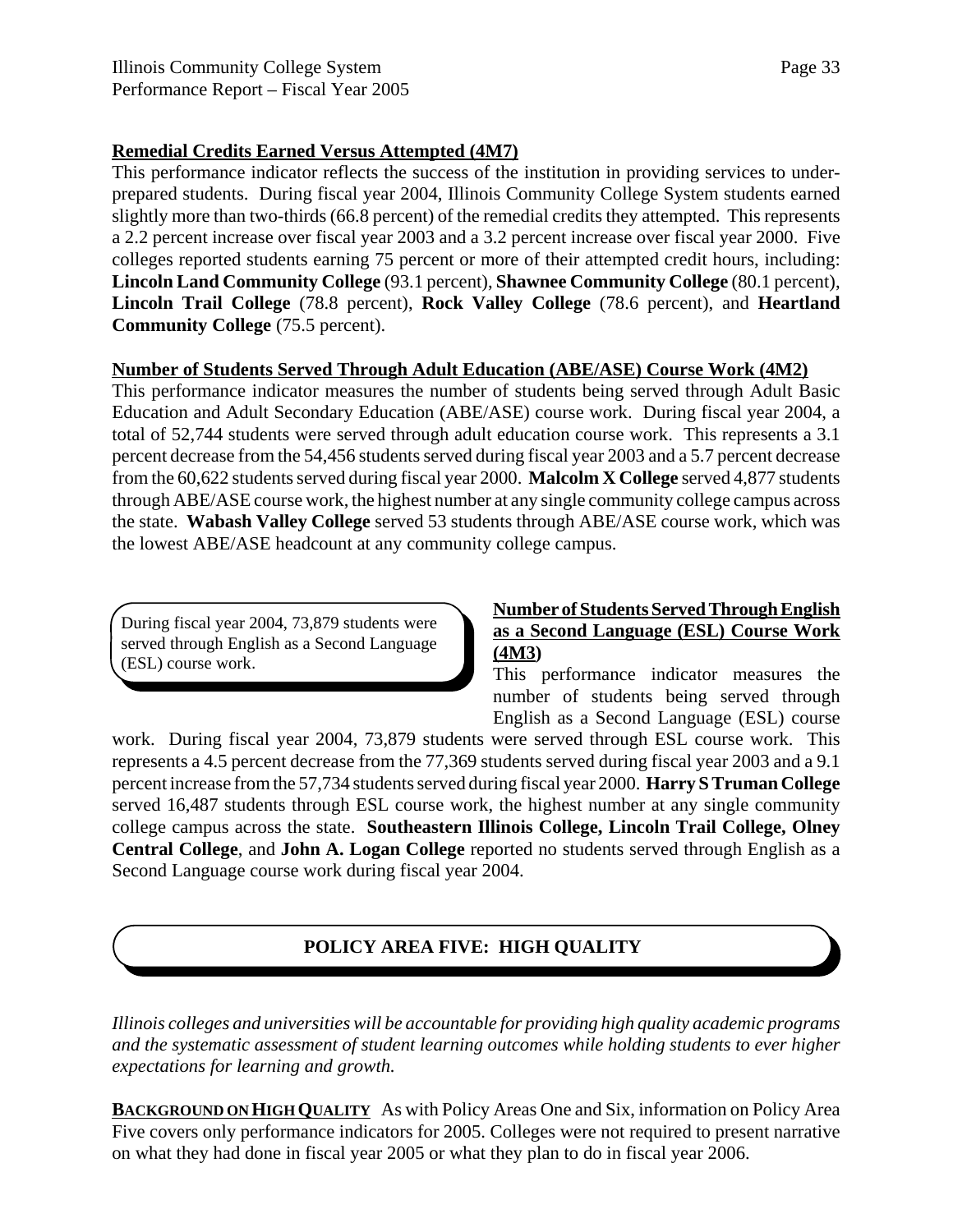#### **SELECTED HIGH QUALITY PERFORMANCE INDICATORS**

Information pertaining to several mission-specific indicators is provided in the following paragraphs including: Transfer Rates, Full Time Baccalaureate-transfer Faculty Preparation, Number of General Education Courses Included in the Illinois Articulation Initiative, Average class size, and Number of Major-Specific Courses Included in the Illinois Articulation Initiative.

#### **Pass Rate on Professional Licensure Exams (5C2)**

Pass rates on Professional Licensure Exams are calculated based on the number of graduates from a program who pass the examination in a specified year versus all graduates from that

Illinois community college A D N graduates performed above the state and national level on the NCLEX-RN® exam

program that take the test in that year. Forty-one Illinois community colleges reported pass rate information. The National Council Licensure Examination for **Registered Nurses** (NCLEX-RN®) median pass rate for fiscal year 2004 community college graduates was 89. According to the Illinois Department of Financial and Professional Regulations, the overall Illinois statewide pass rate was 87 and the national comparison rate was 85. Hence, Illinois community college A D N graduates performed above the state and national level on the NCLEX-RN® exam. Graduates from four colleges reported 100.0 percent pass rates on the NCLEX-RN® exam in fiscal year 2004: **Olive-Harvey College, Heartland Community College, Triton College, and John Wood Community College**.

The median pass rate for Illinois community college Dental Hygiene programs in fiscal year 2004 was 100.0 percent

Ten Illinois community colleges provided information on **Dental Hygiene** pass rates. The median pass rate for Illinois community college Dental Hygiene programs in fiscal year 2004 was 100.0 percent. The corresponding national average pass rate for Dental Hygiene

examinations was 96.0 percent in fiscal year 2004. No Illinois community college had an overall pass rate below 90.0 percent. The six colleges reporting perfect scores included: **Kennedy-King College, College of DuPage, William Rainey Harper College, Lake Land College, Lewis & Clark Community College, and Rock Valley College**.

Fiscal year 2004 graduates from the eighteen Illinois community college **Radiologic Technology** programs providing rate information reported a median pass rate of 93.0 percent. The national average pass rate for Radiologic Technology programs was 84.0 percent. Hence, results for Illinois community

With a 96.0 percent pass rate, results for Illinois community college Radiologic Technology graduates exceeded the national average by a remarkable 9.0 percent.

college Radiologic Technology graduates exceeded the national average by a remarkable 9.0 percent. Colleges with perfect performance on the Radiologic Technology exam included: **Wilbur Wright College, College of DuPage, Lincoln Land Community College, Carl Sandburg College, and John Wood Community College**.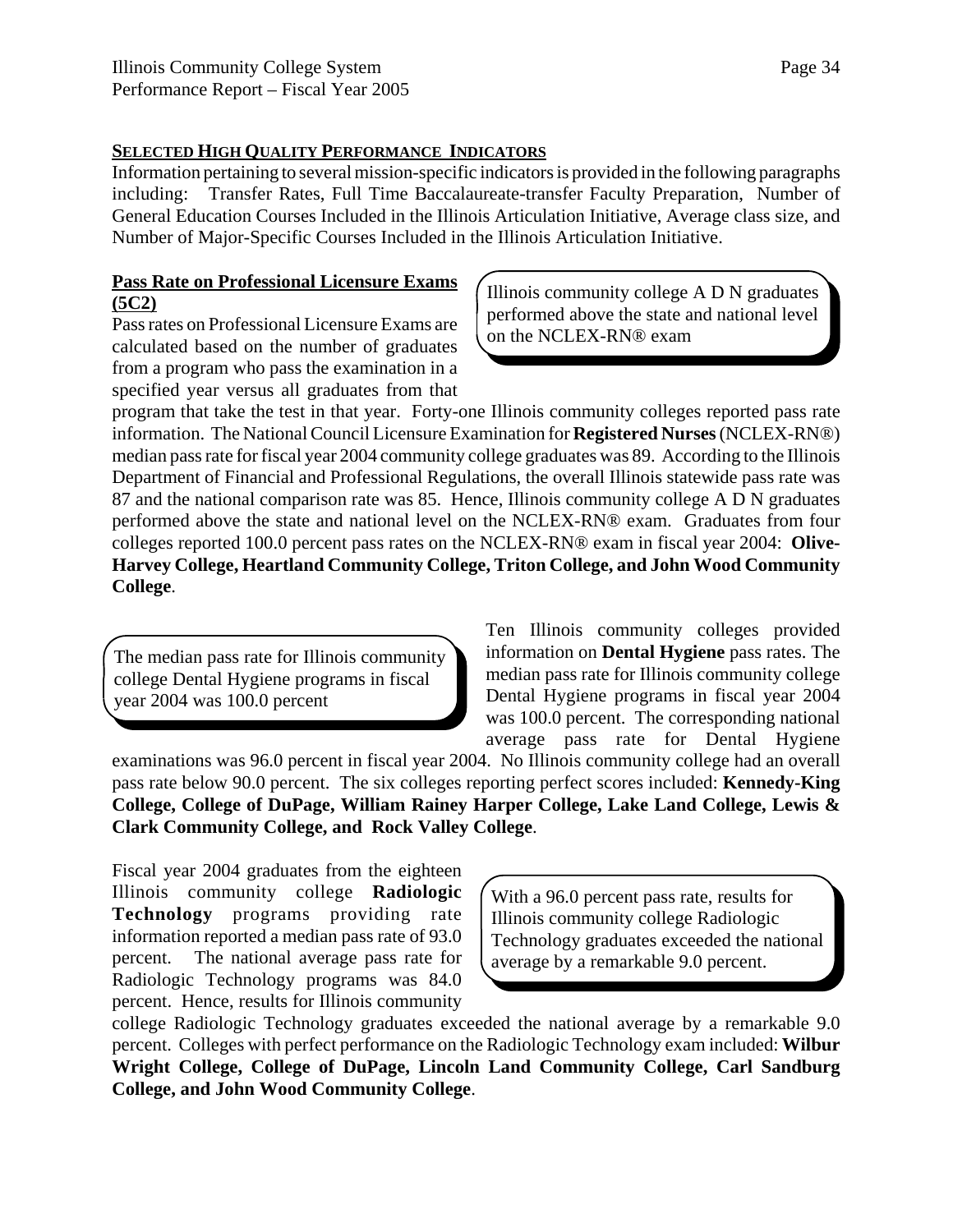The Emergency Medical Technician median pass rate for fiscal year 2004 Illinois community college graduates was 96.0 percent.

**Emergency Medical Technician** examination results were reported by twenty-two colleges. The Emergency Medical Technician median pass rate for fiscal year 2004 Illinois community college graduates was 96.0 percent. Nine colleges reported flawless pass rates of 100.0 percent including: **Wilbur Wright College, Elgin Community College, William**

**Rainey Harper College, Heartland Community College, Lake Land College, Parkland College, Richland Community College, Sauk Valley Community College, and John Wood Community College**.

#### **Transfer Rate (5M3)**

Transfer rates are calculated using the National Transfer Assembly approach developed by a workgroup in conjunction with the Center for the Study of Community Colleges at the University of California, Los Angeles (UCLA). Cohorts of entering students with no prior college experience who completed 12 or more

Illinois Community College System Transfer Rates were comparable to national rates that were calculated using the National Transfer Assembly methodology.

credits at the community college are tracked for four years and the number of successful transfers is identified. Over the last several years, national results have varied between 21.5 and 25.2 percent. In Illinois, the statewide transfer rate for cohorts of community college entering students based on the Illinois Community College and Public University Shared Data Files **was 22.9 percent in fiscal year 2004 and 21.1 percent in fiscal year 2005.** Illinois Community College System Transfer Rates were comparable to national rates that were calculated using the National Transfer Assembly methodology.

Colleges in Illinois with more than one-third of eligible individuals – based on the national methodology – transferring through fiscal year 2004 included **John A. Logan College** (38.3 percent;  $N = 206$  transfers), **Parkland College** (33.9 percent;  $N = 302$  transfers), and **Illinois Valley Community College**  $(33.8 \text{ percent}; N = 151 \text{ transfers}).$ 

Colleges with the highest rates in 2005 included **Spoon River College**  $(37.7 \text{ percent}; N = 83$ transfers), **Heartland Community College** (36.8 percent; N = 235 transfers), **Parkland College** (35.1 percent;  $N = 292$  transfers), and **Illinois Valley Community College** (32.8 percent;  $N = 146$ transfers).

Between 2004 and 2005 transfer rates decreased at 22 colleges, increased at 15 and exhibited little (less than 1.0 percent) or no change at a eleven colleges. Two colleges reported sizable increases (+2 percent) in transfer rates from fiscal year 2004 to fiscal year 2005 with at least 30 transfers and an above average 2005 transfer rate – **Heartland Community College**  $(+7.3$  percent, N = 235), **Waubonsee Community College** (+7.1 percent, N = 130), **Spoon River College** (+5.6 percent, N = 83), **Wabash Valley College** (+4.3 percent, N = 47), **Danville Area Community College** (+4.2 percent,  $N = 102$ ), **Olney Central College**  $(+3.5$  percent,  $N = 56$ ), **Kaskaskia College**  $(+3.4)$ percent,  $N = 147$ ), and **Lincoln Land Community College**  $(+2.0$  percent,  $N = 183$ ).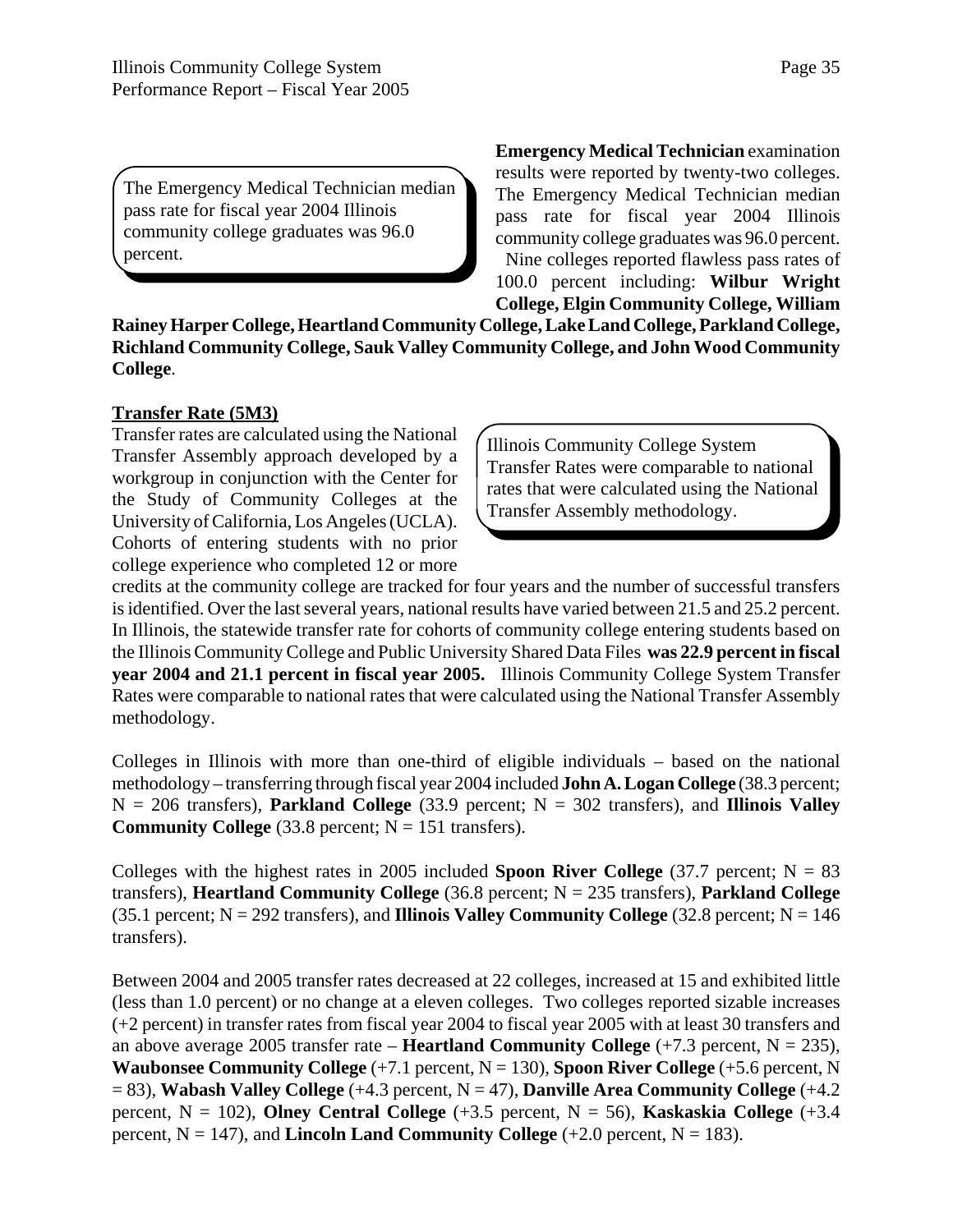Transfer rates reported here are limited to in-state public institutions, DePaul University and Bradley University. The rates will be higher when information from additional colleges and universities are included. A project is underway at the Illinois Community College Board to use the National Student Clearinghouse for transfer rate calculations. The Clearinghouse contains data from a wide cross section of colleges and universities across the country. The rates could also be expected to increase if the time frame were expanded.

During fiscal year 2005, an average of 96.2 percent of all Illinois Community College System transfer faculty held a Master's or higher degree.

#### **Full-Time Transfer Faculty Preparation (5M5)**

This performance indicator reflects the educational attainment of the institution's full time baccalaureate-transfer faculty. During fiscal year 2005, an average of 96.2 percent of all Illinois Community College System transfer faculty held a Master's or higher

degree. Eight out ten colleges reported that 95 percent or above of their transfer faculty held a Master's or higher degree. Nationwide the most recent available data from the *Digest of Education Statistics, 2004* are for full-time faculty teaching across all programs at community colleges and show 81.8 percent possessing a Master's degree or above (Fall, 1998) http://nces.ed.gov/programs/digest/d04/tables/dt04\_231.asp

**Number of General Education Courses included in the Illinois Articulation Initiative (5M6)**

This performance indicator measures the institution's involvement in the Illinois Articulation Initiative (IAI) which promotes and facilitates student transfer. During fiscal year 2005, 4,327 Illinois community college general education courses were included in the IAI for an average of 90 courses per college. Every college offered at least 56 IAI courses. The **College of DuPage** (143 courses), **William Rainey Harper College** (130 courses), **Oakton Community College** (121 courses), **Elgin Community College** (119 courses), and **Black Hawk College** (116 courses) were the leading community colleges in the number of IAI general education courses listed. One third of Illinois community colleges had at least 97 IAI approved general education courses in fiscal year 2005. Colleges with above average 2005 participation adding multiple courses to their IAI general education course listing over the past year included **John A. Logan College** (+9), **Prairie State College** (+7), and **Shawnee Community College** (+5). The Illinois Articulation Initiative continues to be a very important collaborative effort to promote and facilitate inter-institutional transfer.

### **Average Class Size (5M4)**

This performance indicator measures the average class size of Illinois community colleges. Reasonable class sizes can contribute to the delivery of more personalized,

During fiscal year 2004, the average Illinois community college class size was 18.45 .

individualized instruction. During fiscal year 2004, the average Illinois community college class size was 18.45, a 5.5 percent increase from fiscal year 2003 (17.5) and 5.9 percent increase from fiscal year 2000. **Frontier Community College** had the smallest average class size (10.88) and **Harold Washington College** and **Wilbur Wright College** had the largest fiscal year 2004 average class size at 23.21. **Heartland Community College** experienced the largest class size increase (69.3 percent) and **Oakton Community College** experienced the largest class size decrease (-6.8 percent) between fiscal year 2003 and 2004.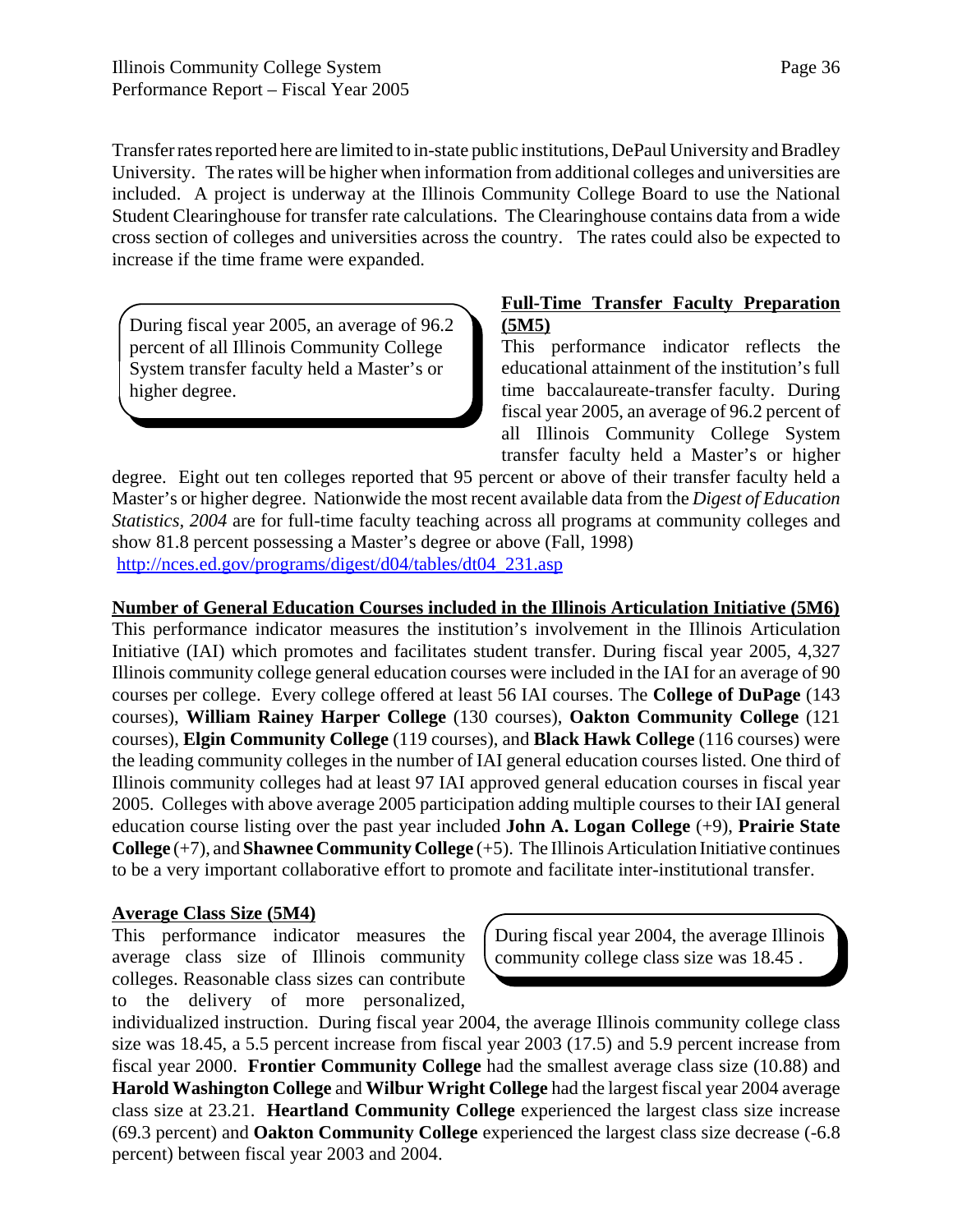**Number of Major-Specific Courses Included in the Illinois Articulation Initiative (IAI) (5M7)** This performance indicator measures each college's involvement in the Illinois Articulation Initiative which promotes student transfer. During fiscal year 2005, 6,958 major specific courses were included in the Illinois Articulation Initiative for an average of 145 courses per college. Each college offered at least 67 major-specific IAI courses and six colleges offered over 200 courses each. These colleges were: **Oakton Community College** (279 courses), **College of DuPage** (219 courses), **Parkland College** (214 courses),**William Rainey Harper College (**204 courses), **Illinois Central College** (202 courses), and **Southwestern Illinois College** (200 courses). **John A. Logan College** added the largest number of IAI courses to their curriculum during fiscal year 2004 (30 courses), which was also the largest percentage increase over the previous fiscal year (21.3 percent). Similarly, John A. Logan College added the largest number of IAI courses (+58) to their curriculum since fiscal year 2001 and increased by the largest percentage (51.3 percent).

### **POLICY AREA SIX: ACCOUNTABILITY AND PRODUCTIVITY**

*Illinois colleges and universities will continually improve productivity, cost effectiveness, and accountability*

### **BACKGROUND ON ACCOUNTABILITY AND PRODUCTIVITY**

As with Policy Areas One and Five, information on Policy Area Six covers only performance indicators for 2005. Colleges were not required to present narrative on what they had done in fiscal year 2005 or what they plan to do in fiscal year 2006.

#### **SELECTED ACCOUNTABILITY AND PRODUCTIVITY PERFORMANCE INDICATORS**

A handful of Performance Measures related to Accountability and Productivity are included: Cost of Instruction per Credit Hour by Student Level as a Percent of Sector Average by Student Level; Cost of Instruction per Credit Hour by Student Level as a Percent of Sector Average by Student Level, Cost of Instruction per Credit Hour by Student Level as a Percent of Sector Average by Student Level, Population Served, and Full-Time Equivalent Student/Faculty Ratio.

### **Cost of Instruction per Credit Hour by Student Level as a Percent of Sector Average by Student Level (6C1)**

This indicator measures the instructional efficiency over time for an institution. There is more than one way to look at cost information. See the Illinois Public Community College Unit Cost Reports for more in-depth coverage

Statewide, the one-year rate of instructional unit cost between fiscal year 2003 and fiscal year 2004 increased by 1.1 percent.

of this topic. Cost figures referenced in this indicator reflect the net instructional unit cost which is most frequently used in comparative analyses, as well as in the state funding plan. Briefly, the net instructional unit cost includes direct and indirect costs for instruction (salaries, direct departmental costs, direct instructional equipment costs, allocated/indirect costs and operation and maintenance cost).

Statewide, the one-year rate of instructional unit cost between 2003 (\$191.09) to 2004 (\$193.16) increased by 1.1 percent. **The Higher Education Price Index (HEPI) for overall operations**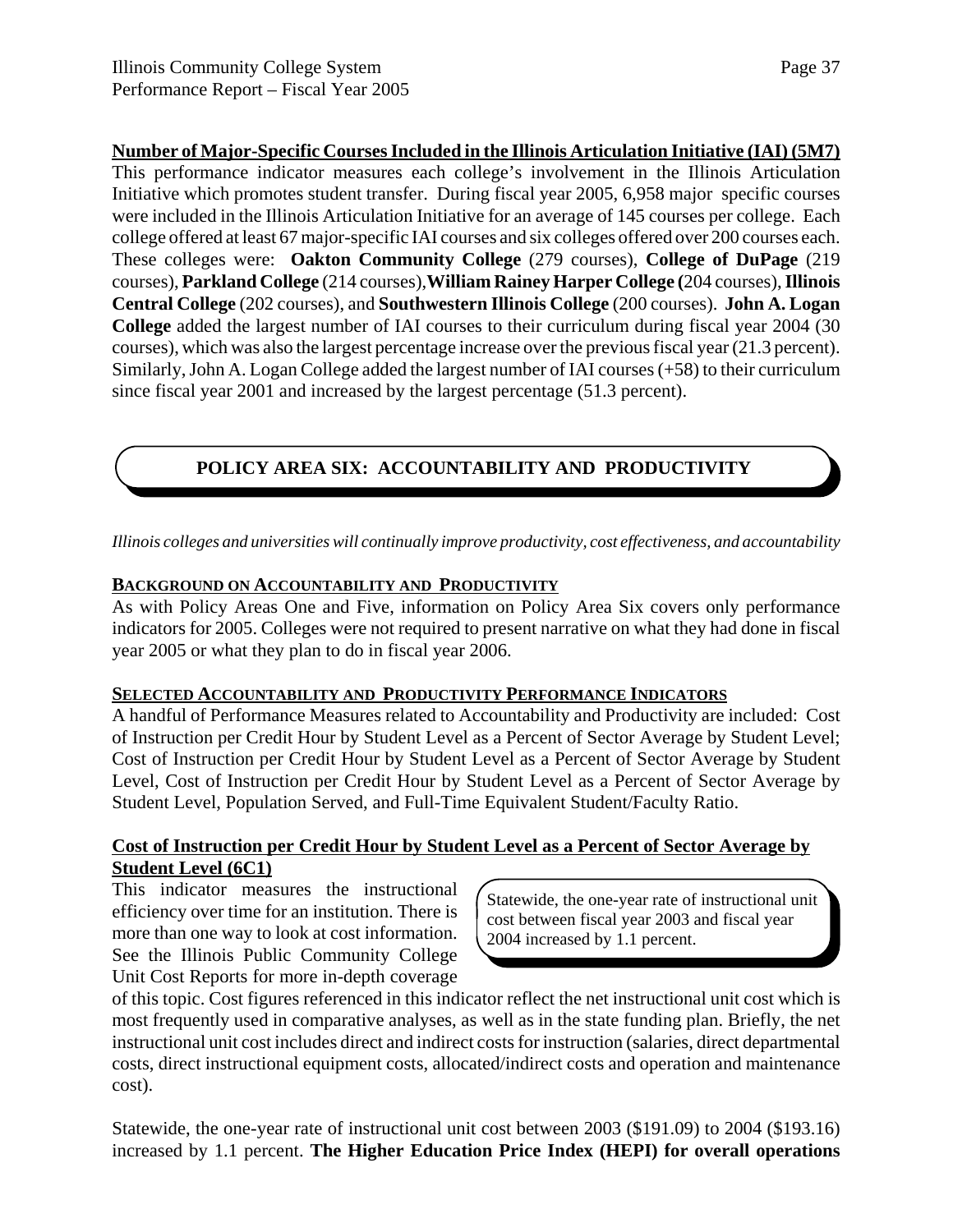**increased an estimated 4.6 percent during the same time frame**. HEPI is a national index produced by Research Associates of Washington which was originally developed by the United States Department of Education in 1975. Similar to the Consumer Price Index (CPI), HEPI measures change in the prices that colleges and universities pay for a fixed group of goods and services, including professional and non-professional salaries, benefits and wages, contractual services, supplies and materials, equipment, library acquisitions, and utilities.

In Illinois, during the two-year period from fiscal years 2002 to 2004, there was a decrease of 2.5 percent (versus a 7.5 percent increase for HEPI). Long term, the state average for cost of instruction per credit hour increased 3.1 percent from \$187.34 in fiscal year 2000 to \$193.16 in fiscal year 2004. The HEPI for overall operations increased 17.5 percent during the same time frame. Hence, instructional unit cost at Illinois community colleges actually decreased compared to inflation as calculated in HEPI for the most recent data and the two-year term.

Long term, Illinois data show that a few colleges experienced actual decreases in instructional costs. Between 2000 and 2004, 21 colleges reported decreases, while **Heartland Community College** (18.3 percent), **Kankakee Community College** (14.8 percent), **Danville Area Community College** (12.5 percent), and **Kaskaskia College** (11.2 percent) all reported ten percent or larger decreases in their cost of instruction. More than half ( $N = 27$ ) of the colleges reported decreases over the past year (2003-2004). Those with the greatest decreases include **Southeastern Illinois College** (11.6 percent), **Kaskaskia College** (11.0 percent), and **Highland Community College** (10.5 percent). Colleges strive to increase efficiency while improving the range of courses needed by students. Decreases in net instructional unit can occur for a variety of reasons (i.e., reduced salary costs due to turnover among senior faculty, serving additional students or a relatively larger number of students in lower cost programs, class size increases, reduced equipment costs, etc.). The source of data for this measure in Illinois is the *Unit Cost Study Report for the Illinois Public Community Colleges* which is where a more complete discussion of net instructional unit cost and its components can also be located (see Tables 5 and 6 in the *Unit Cost Study*).

# **Indirect Instructional Support Cost per**

#### **Credit Hour as a Percent of Sector Average (6C2)**

This indicator is a measure of indirect instructional support costs over time. Costs included are academic support, student services, general instructional services,

Statewide, the average total instructional support costs per credit hour registered a 0.9 percent increase from \$82.65 in fiscal year 2003 to \$83.42 in fiscal year 2004.

academic administration and planning (above the departmental level) and subsidies for auxiliary services. Self-supporting or profit generating auxiliary service costs are not included here. As open door institutions, community colleges welcome individuals possessing a variety of skill levels and must make a commitment to provide students with the academic and support services needed for student success.

Statewide, indirect instructional support costs experienced a **0.9 percent increase from 2003 to 2004**. This translates into a \$0.77 average increase for community colleges. During the two-year period from fiscal year 2002 to 2004, however, there was a 9.0 percent decrease from \$91.65 to \$83.42. Longer term, the systemwide average for indirect instructional support cost per credit hour decreased 19.6 percent from \$103.70 in fiscal year 2000 to \$83.42 in fiscal year 2004. During the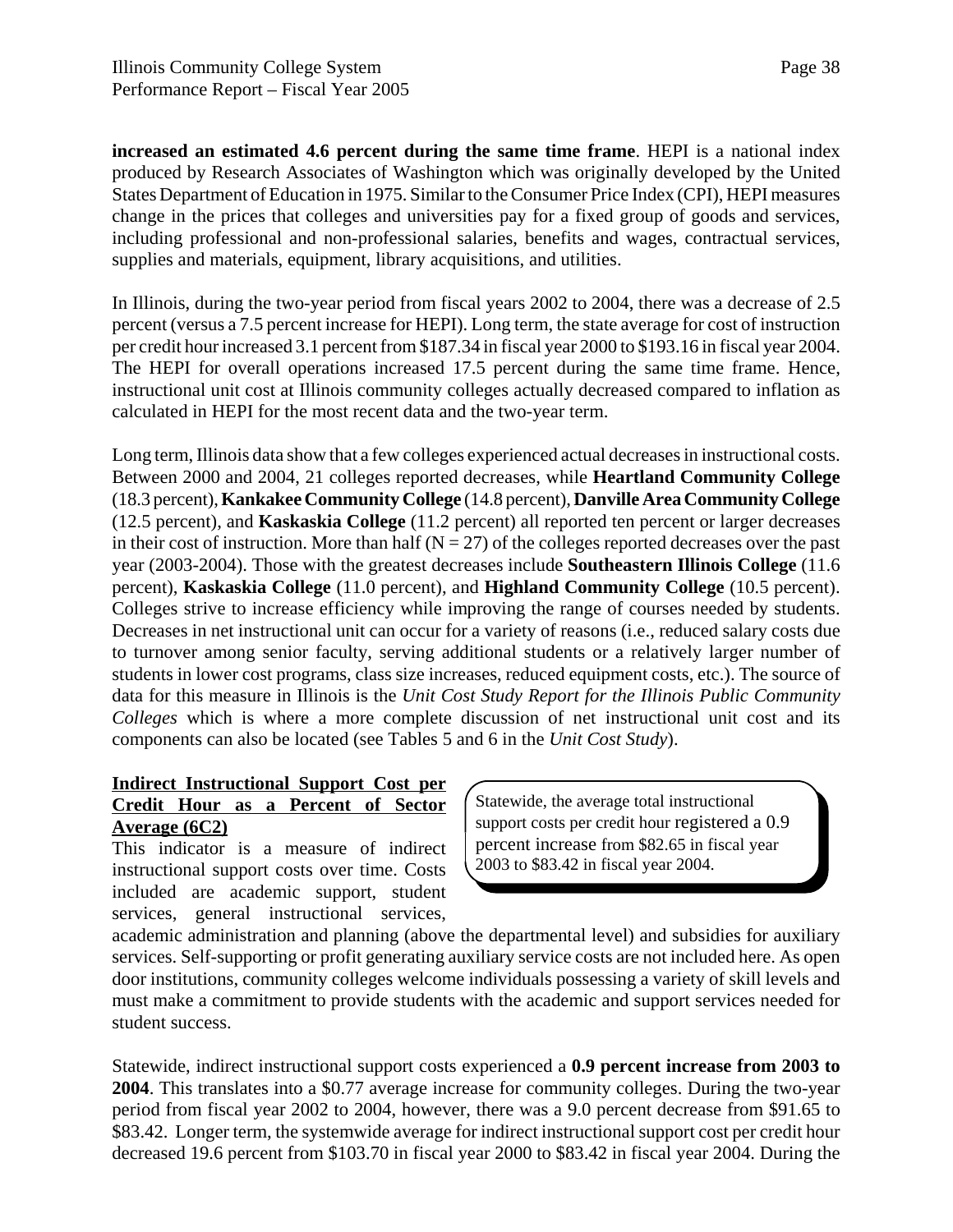same time period, the Higher Education Price Index (HEPI) for overall operations increased 4.6 percent from 2003 to 2004, 7.6 percent from 2002 to 2004, and 17.6 percent from 2000 to 2004. Many colleges experienced indirect instructional support cost decreases during fiscal year 2004 compared to the statewide average. Among those colleges that displayed the largest one-year decrease in costs were **Kaskaskia College** (16.4 percent), **John Wood Community College** (11.4 percent), **Southeastern Illinois College** (11.0 percent), **Illinois Valley Community College** (10.8 percent). **City Colleges of Chicago** (10.1 percent), and **John A. Logan College** (10.0 percent). The trend from 2000 to 2004 also shows a decrease in costs. Among those colleges that showed the largest decrease in costs from 2000 to 2004 were **City Colleges of Chicago** (59.9 percent), **Heartland Community College** (24.0 percent), **Kaskaskia College** (23.8 percent), **Rend Lake College** (20.7 percent), and **Danville Area Community College** (20.5 percent). The source of data for Illinois is the *Unit Cost Report*. See Tables 7 and 8 of that report for a more detailed look at the costs that make up indirect instructional support.

Of the 24,822 Fall 2001 cohort of first-time, full-time, entering freshmen, 70.6 percent graduated, transferred, or were still enrolled by summer 2004.

### **Proportion of First-time, Full-time Freshmen Who Complete Their Degree within 150 percent of Catalog Time, or are Still Enrolled or Transferred (6C3)**

This indicator is one measure of student success based on a nationally recognized methodology developed by the United States

Department of Education's Integrated Postsecondary Data Systems (IPEDS). While the measure has limitations and detractors, it is in widespread use. For community colleges, a cohort of full-time, first-time college-level freshmen are tracked for three years. **Available data systems were able to track successful advancement outcomes for more than two-thirds of the most recent cohort**. Of the 24,822 fall 2001 cohort of full-time, entering freshmen, 70.6 percent graduated, transferred, or were still enrolled by summer 2004. From the 2000 cohort to the 2001 cohort, the number of successful student advancements increased 3.8 percent. Comparing the 2001 with the 1997 cohort, the number of successful student advancements increased by11.2 percent. Ten of the 48 community colleges have had student successful advancement rates consistently above the statewide average over the past five years including: **Kaskaskia College, Parkland College, Elgin Community College, Illinois Valley Community College, Lake Land College, Moraine Valley Community College, McHenry County College, Lincoln Trail College, John A. Logan College**, and **Spoon River College**. Focusing on the most recent 2001 cohort, the following colleges had the highest student advancement rates:, **Heartland Community College** (80.7 percent), **William Rainey Harper College** (79.9 percent), **Olney Central College** (79.6 percent), **Wabash Valley College** (78.3 percent), **Moraine Valley Community College** (77.7 percent), and **Oakton Community College** (77.2 percent). These colleges were all well above the statewide average of 70.6 percent. Among community college students it is common for those within any particular cohort to drop from full-time to part-time status. These students may be successful beyond the 150 percent of catalog time, thus excluded from the cohort. Another contributing factor to cohort exclusion is that student transfer tracking is limited to in-state public institutions and DePaul University. Based on earlier studies at the state and local levels, having transfer data for additional institutions would raise the rate of successful advancement at community colleges.

### **Population Served (6M1)**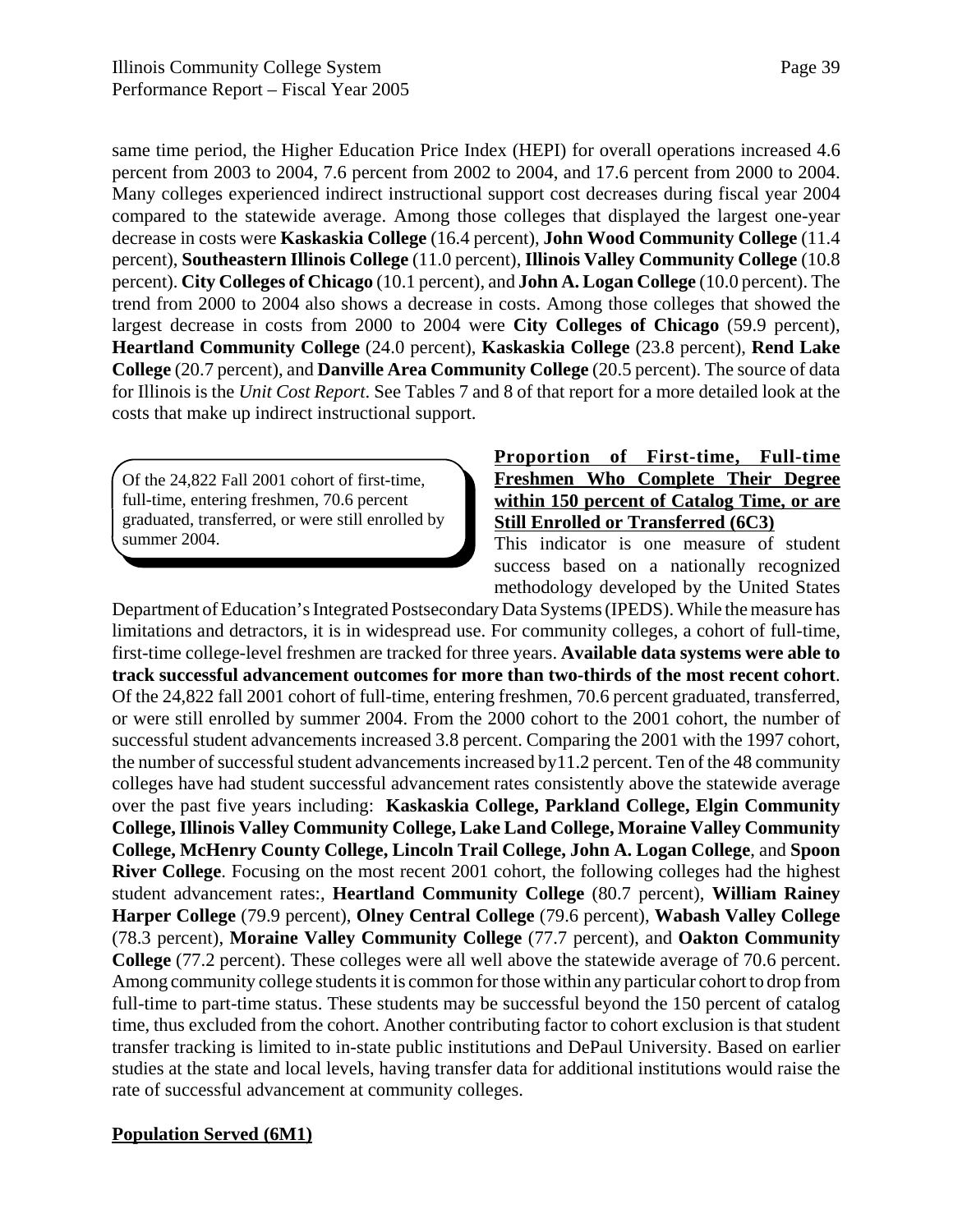This performance indicator provides one approach to measuring college outreach efforts in the community. During fiscal year 2004, Illinois community colleges enrolled a total of 959,081 students through credit and noncredit course work. According to the most recent

Looking at Illinoisans over 18 years of age, indicates that approximately one out of eleven individuals attended a community college during fiscal year 2004.

Bureau of the Census figures, there were 12,653,525 people living in Illinois. Therefore, one out of every thirteen Illinoisans attended course work in a community college. Narrowing the look to an estimated 11,122,448 Illinoisans over18 years of age indicates that one out of eleven individuals attended a community college during fiscal year 2004.

The average community college enrollment percentage of the entire population was 9.0 percent of each respective district. **Illinois Eastern Community Colleges** enrolled a total of 26.5 percent of the district's population among the four schools, the highest percentage of all Illinois community college districts. These figures can be impacted by multiple factors, including geographic size of the district, population density, availability of other higher education options in the service region, the extent of net importing of out-of-district students, branch and extension center outreach center availability, etc.

During fiscal year 2004, Illinois community colleges averaged a systemwide 20.3 studentfaculty FTE ratio. . . The Illinois ratio shows a level of efficiency over the national average (18.8), while remaining sufficiently small to allow for individualized student attention

### **Full-Time Equivalent Student/Faculty Ratio (6M6)**

This performance indicator provides a measure of college instructional staffing patterns. During fiscal year 2004, Illinois community **colleges averaged a 20.3 student-faculty FTE ratio**. During fiscal year 2004, **Frontier Community College** had the lowest studentfaculty FTE ratio (12.4). The most recent national data from the *Digest of Education*

*Statistics, 2004* are from fiscal year 2001 and indicate a student-faculty FTE ratio nationwide for public two-year colleges of 18.8 (http://nces.ed.gov/programs/digest/d04/tables/dt04\_226.asp). Hence, student/faculty FTE staffing levels in Illinois appear consistent with available national data. The Illinois ratio shows a level of efficiency over the national average, while remaining sufficiently small to allow for individualized student attention.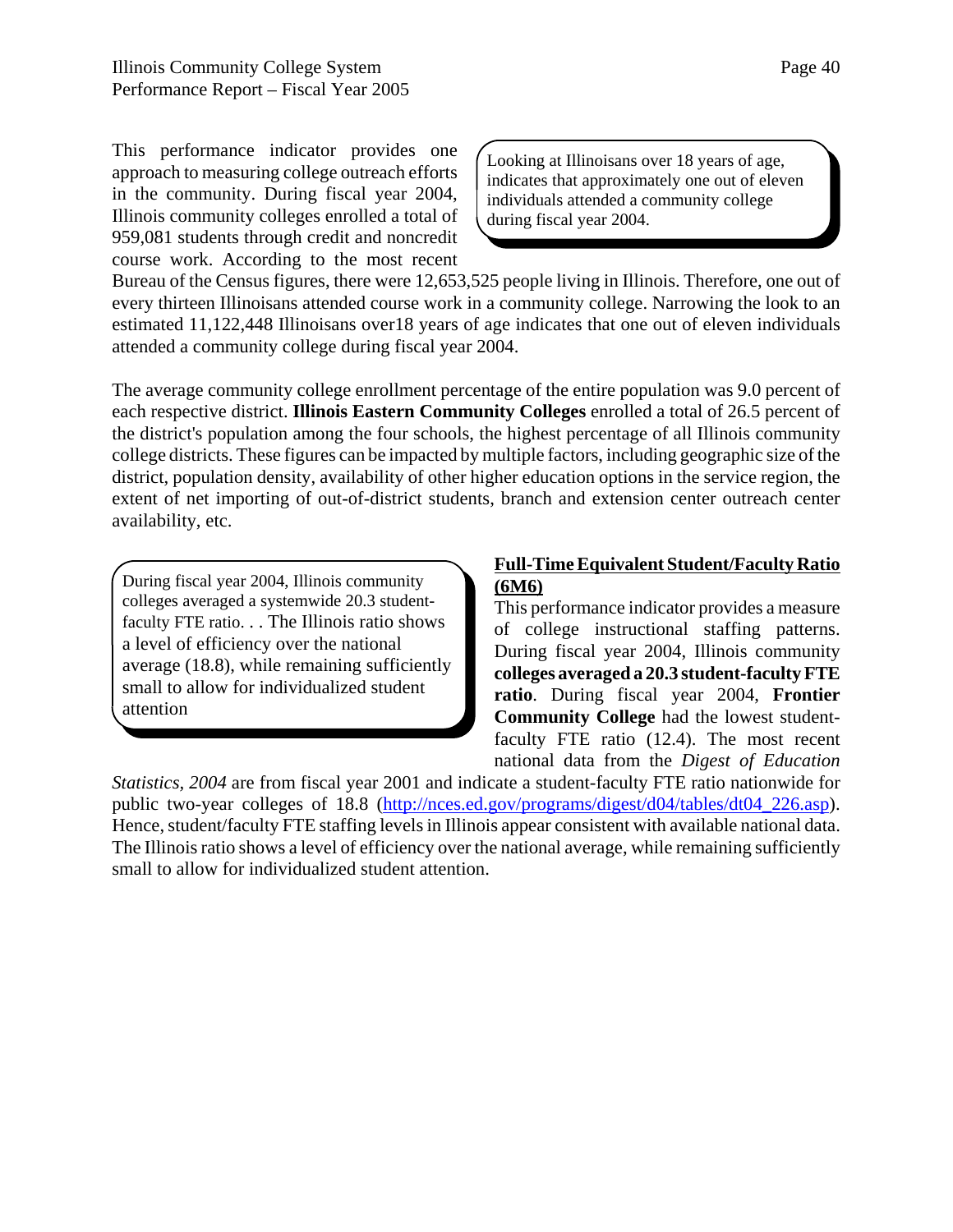### **SUMMARY AND CONCLUSIONS**

The Performance Report is an accountability initiative addressing important indicators and outcome measures that are built around the Policy Areas from the Illinois Board of Higher Educations's *Illinois Commitment*. The *Illinois Commitment* was developed based on the premise that higher education must be part of the process of providing a foundation for Illinois' future by enhancing the social, economic, and civic well-being of the state and its residents.

The Policy Areas for the *Illinois Commitment* include:

- $\bullet$  Economic Growth Higher education will help Illinois sustain strong economic growth through teaching, service, and research.
- ' P-20 Partnerships/Teaching and Learning Higher education will join elementary and secondary education to improve teaching and learning at all levels.
- ' Affordability No Illinois resident will be denied an opportunity for a college education because of financial need.
- $\triangle$  Access and Diversity Illinois will increase the number and diversity of residents completing training and education programs.
- ' High Quality Illinois colleges and universities will be accountable for providing high quality academic programs and the systematic assessment of student learning outcomes while holding students to ever higher expectations for learning and growth.
- $\blacklozenge$  Accountability and Productivity Illinois colleges and universities will continually improve productivity, cost effectiveness, and accountability.

The pledges in the Illinois Community College System's *Promise for Illinois* intentionally compliment the goals. Illinois community colleges pledge to:

- ' Address Workforce Development needs with flexible, responsive and progressive programs.
- ' Offer Rigorous Courses and Programs designed for college and university Transfer.
- ' Expand Adult Education and Literacy programs necessary for individuals and families to have high-quality work and life in Illinois.
- $\bullet$  Equip Illinois residents with the Technology Skills they need to be successful in the 21st century.
- Emphasize High Quality in all programs, services, and operations.
- ' Deliver Affordable Learning Opportunities to the doorstep of Illinois residents.
- ' Model and promote Leadership and Ethical Decision Making

Through the development of the annual Performance Report colleagues within and across institutions and at the state level take the opportunity to review and describe accomplishments and progress achieved over the past year, enumerate challenges, and formulate plans to make further positive movement.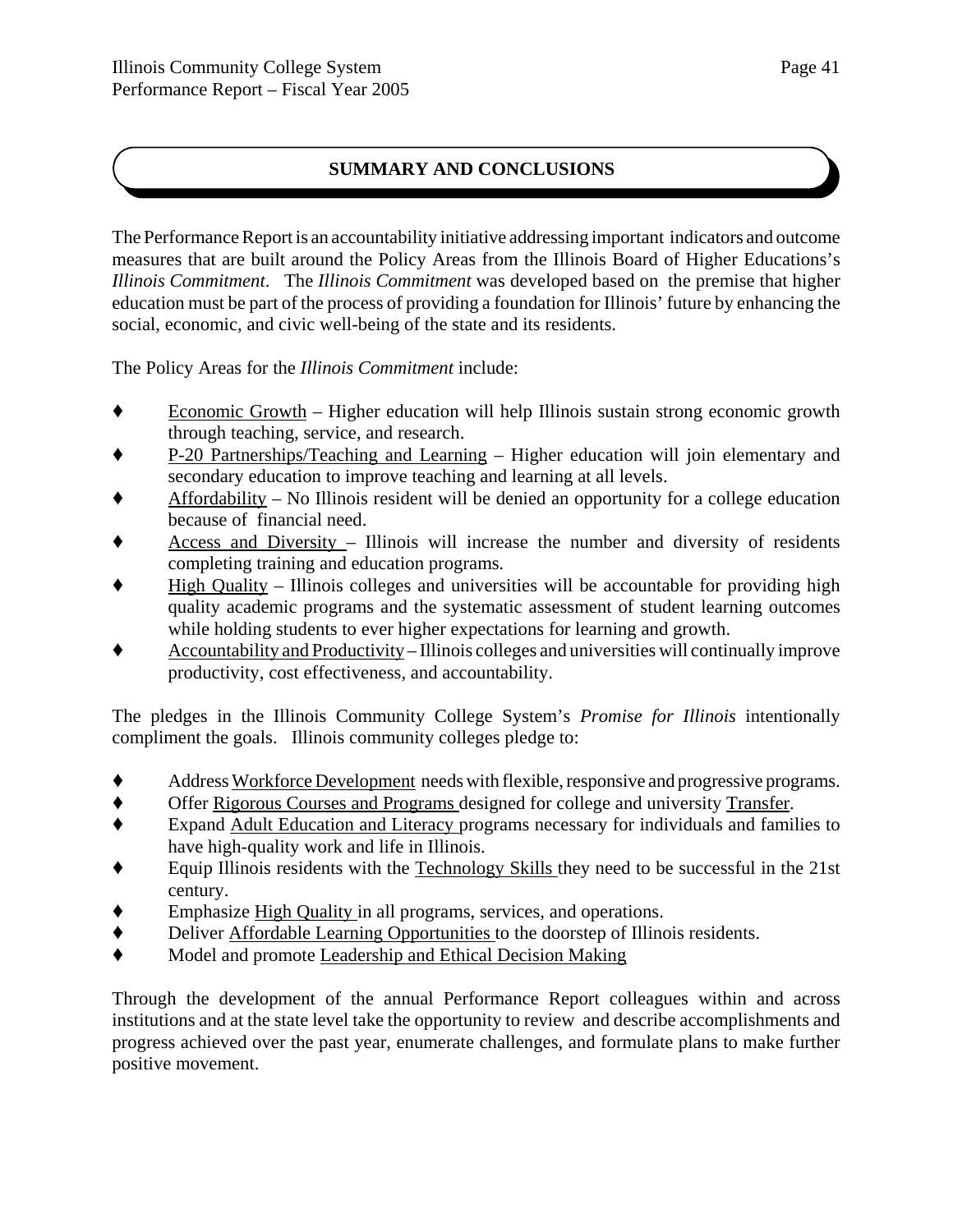For community colleges, the Performance Report builds on a series of complementary accountability and quality assurance initiatives.

For community colleges, the Performance Report builds on a series of complementary accountability and quality assurance initiatives including: the Course and Program Approval Processes, Program Review, Recognition, Underrepresented Groups reporting, Career and Technical

Follow-up Study reporting, the Transfer Assembly Transfer Rate project, the Uniform Financial Reporting System, Unit Cost Study reporting, and other financial reporting including Audits, the Comptroller's Office Public Accountability Initiative entitled Service Efforts and Accomplishments, Integrated Postsecondary Data System reporting, Perkins Postsecondary Performance Measure reporting, Workforce Investment Act Title I outcomes reporting, the National Reporting System for Adult Education and Family Literacy performance reporting, and others. Additionally, individual community colleges actively participate in regional institutional accreditation through the North Central Association as well as program specific accreditation which are focused on documenting the quality of their programs and services.

A statewide Performance Indicator Advisory Committee working group helped develop and refine the Performance Report and included representatives from Illinois community colleges, public universities, and private institutions. The Advisory Committee developed three levels of indicators:

- ' Statewide Indicators assess performance of Illinois' system of higher education as a whole;
- ' Common Institutional Indicators relate to the statewide goals for higher education, and are reported on by all institutions; and
- ' Mission-specific Indicators focus on each institution's unique role within the overall context of higher education's goals.

A subset of *Illinois Commitment* Policy Areas are focused on for the narrative portion of the Performance Report each year based on a rotating schedule. For the 2005 report, the narrative focus was on the following Policy Areas: P-20 Partnerships/Improving Teaching and Learning (Policy Area Two), Affordability (Policy Area Three), and Access and Diversity (Policy Area Four). While more targeted

For the 2005 report, the narrative focus was on the following Policy Areas: **P-20 Partnerships**/**Improving Teaching and Learning** (Policy Area Two), **Affordability** (Policy Area Three), and **Access and Diversity** (Policy Area Four).

narrative reporting was required on these three Policy Areas, data reporting was required across all six Policy Areas. Institutional level community college Performance Reports included data and analysis on Common Institutional and Mission-specific indicators. Information was also provided on local level Accomplishments, Challenges, Plans and Goals.

As a value added service to the community colleges and to reduce the data burden on college officials, Illinois Community College Board staff furnished as much of the data at the individual college level as possible. This approach recognizes the colleges for their extra efforts throughout the year to provide accurate and complete information through regularly scheduled data submissions. This is an efficient approach that enhances comparability. One set of computer programs and data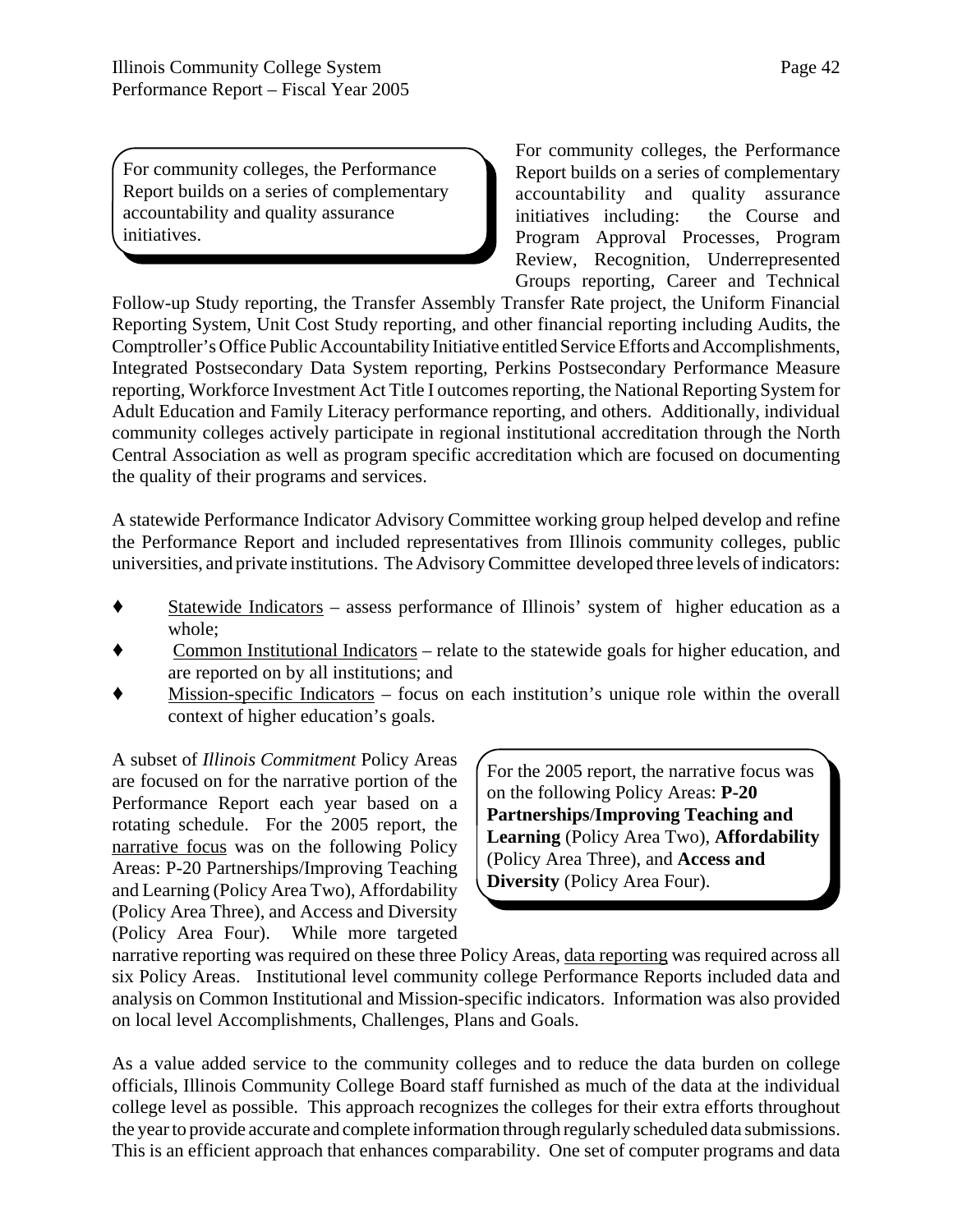runs were performed by state staff for each applicable measure rather than having individuals at each college develop separate computer programs that could take slightly different approaches. Colleges are also better able to benchmark their performance using this process.

What makes each college unique is how it responds to the communities it serves.

The Illinois Community College System's Performance Report for Fiscal Year 2005 contains information about the following types of indicators: Statewide, Common Institutional and selected Mission-specific. To

provide context, external comparative benchmarks and points of reference were cited whenever possible. In national reporting the data are generally less timely than what is available at the state level. As anticipated, for Mission-specific reporting the colleges chose a variety of performance indicators for their reports. This is as it should be since each district has a primary charge to serve a unique region of the state and address the needs of these communities.

Illinois community colleges share a common mission. They prepare people for college, for transfer to other colleges or universities, and for good paying jobs that demand high skills. Community colleges also provide adult, literacy, and continuing education and services. What makes each college unique is how it responds to the communities it serves.

*Promise for Illinois*, (February 2001), page 2.

The following paragraphs contain summaries of state and local activities and initiatives organized around the Policy Areas from the *Illinois Commitment*. For the three focus Policy Areas – P-20 Partnerships/Improving Teaching and Learning (Policy Area Two), Affordability (Policy Area Three), and Access and Diversity (Policy Area Four). – the state report includes Highlights of Accomplishments, Highlights of Plans and Selected Challenges. All Policy Area write-ups include information on Selected Performance Indicators.

### **POLICY AREA ONE: ECONOMIC GROWTH**

*Higher education will help Illinois sustain strong economic growth through teaching, service, and research*

### **BACKGROUND ON ECONOMIC GROWTH**

As with Policy Areas Five and Six, information on Policy Area One covers only performance indicators for 2005. Colleges were not required to present narrative on what they had done in fiscal year 2005 or what they plan to do in fiscal year 2006.

#### **SELECTED ECONOMIC GROWTH PERFORMANCE INDICATORS**

A half-dozen Economic Growth performance indicators are included in the report: Annual Number of Community College Graduates By Broad Field of Study; Percent of Degree/Certificate Recipients Either Employed or Enrolled in Further Education; Number of Businesses Provided with Technical Assistance Through College Business and Industry Centers; Number of Individuals Provided with Technical Assistance Through College Business and Industry Centers; Number of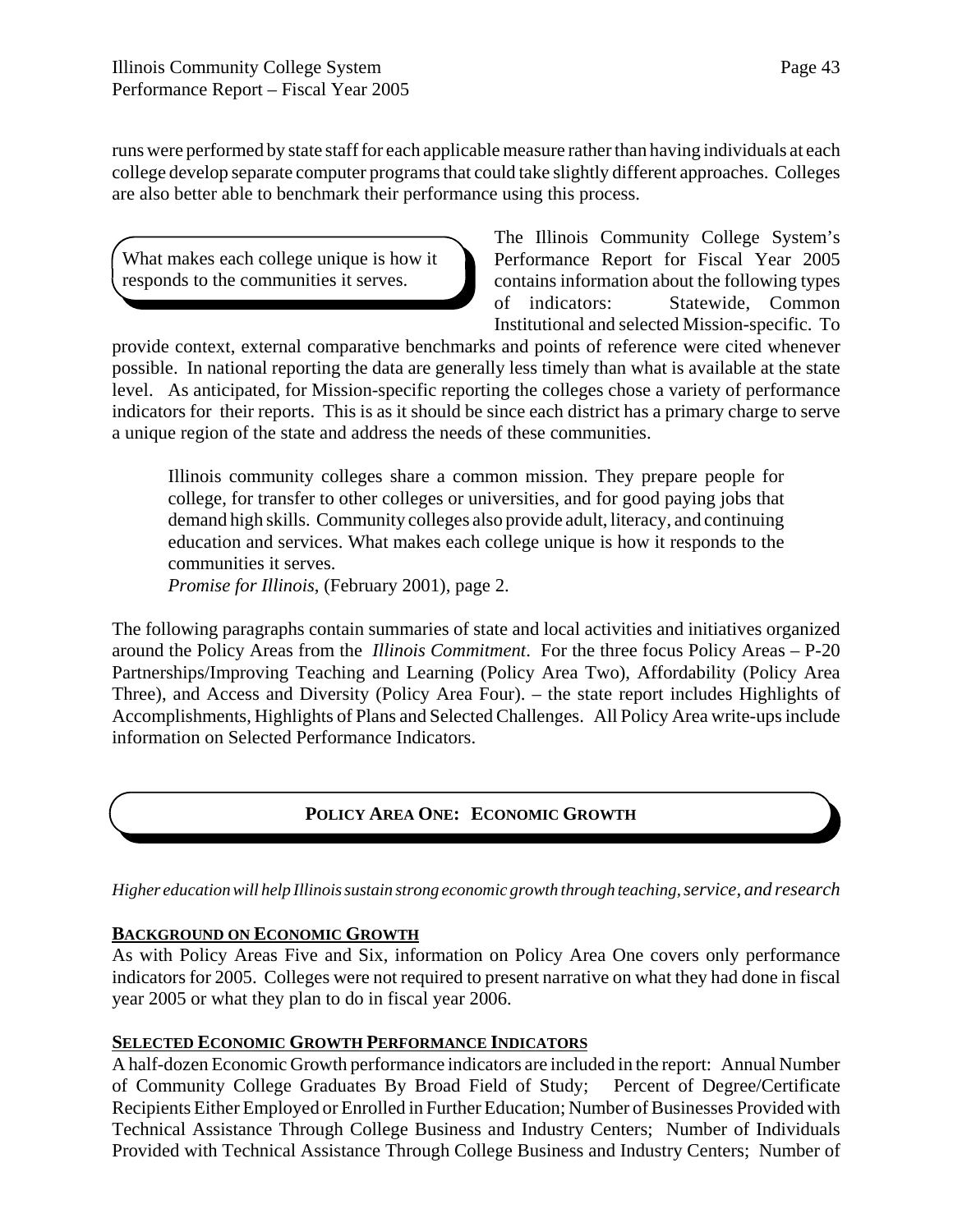| Program Area Cluster                  | Number of<br>2004 Graduates | <b>Short Term</b><br>1 Year Trend | Longer Term<br><b>Trend 00-04</b> |
|---------------------------------------|-----------------------------|-----------------------------------|-----------------------------------|
| Pre-baccalaureate-transfer            | 14,791                      | 3.0%                              | 15.4%                             |
| Education                             | 1,224                       | 16.1%                             | 46.8%                             |
| Agriculture                           | 683                         | $-5.5%$                           | $-6.1%$                           |
| <b>Business</b>                       | 6,107                       | $-2.4%$                           | 14.6%                             |
| <b>Engineering Related</b>            | 968                         | $-22.1%$                          | $-4.4%$                           |
| <b>Health Sciences</b>                | 11,538                      | 9.4%                              | 75.1%                             |
| <b>Public and Protective Services</b> | 1,498                       | $-5.5%$                           | 57.9%                             |
| <b>Trade and Industrial</b>           | 7,143                       | 26.6%                             | 130.6%                            |
| <b>All Other Programs Combined</b>    | 4,034                       | 3.0%                              | 16.9%                             |

Current Workers Receiving Customized Training Through College Business and Industry Centers; and Number of Businesses Attracted or Retained Through College Business and Industry Centers

**Annual Number of Community College Graduates By Broad Field of Study (1S3).** Community colleges offer specialized education and training programs in a wide variety of academic and occupational areas. College-level program graduate trends appear in the following paragraphs. There has been an overall increase of 37.9 percent for all graduates since FY 2000. Short term, the overall number of completers rose 5.9 percent from 2003 to 2004. Broad categories are used in the analysis to provide an overview of trends. More detailed analysis for specific programs appear in *Career and Technical Follow-up* and *Program Review* reports.

**Pre-Baccalaureate/Transfer** programs account for approximately **one-third of all graduates** over the last several years (N = 14,791 in FY 2004). **Health Sciences** account for the **second largest** number of graduates in 2004 ( $N = 11,538$ ). **Trade and Industrial** programs contributed the **third largest** number of graduates  $(N = 7,143)$ . Based on the percentage change, notable short-term increases (at least 25 percent) occurred in Trade and Industrial programs. Engineering (-22.1 percent), Agriculture (-5.5 percent), Public and Protective Services (-5.5 percent), and Business (-2.4 percent) programs had single-year decreases. **Five year trends showed increases in the number of graduates in seven of the nine program areas.** Programs with at least 25 percent long term growth included Trade and Industrial (130.6 percent), Health Sciences (75.1 percent), Public and

The most recent 3-year average, shows **9 out of 10** occupational graduates from Illinois community colleges were either **employed or enrolled in further education** within a year of graduation.

Protective Services (57.9 percent), and Education (46.8 percent). Agriculture (-6.1 percent) and Engineering (-4.4 percent) had five-year decreases.

**Percent of Degree/Certificate Recipients Either Employed or Enrolled in Further**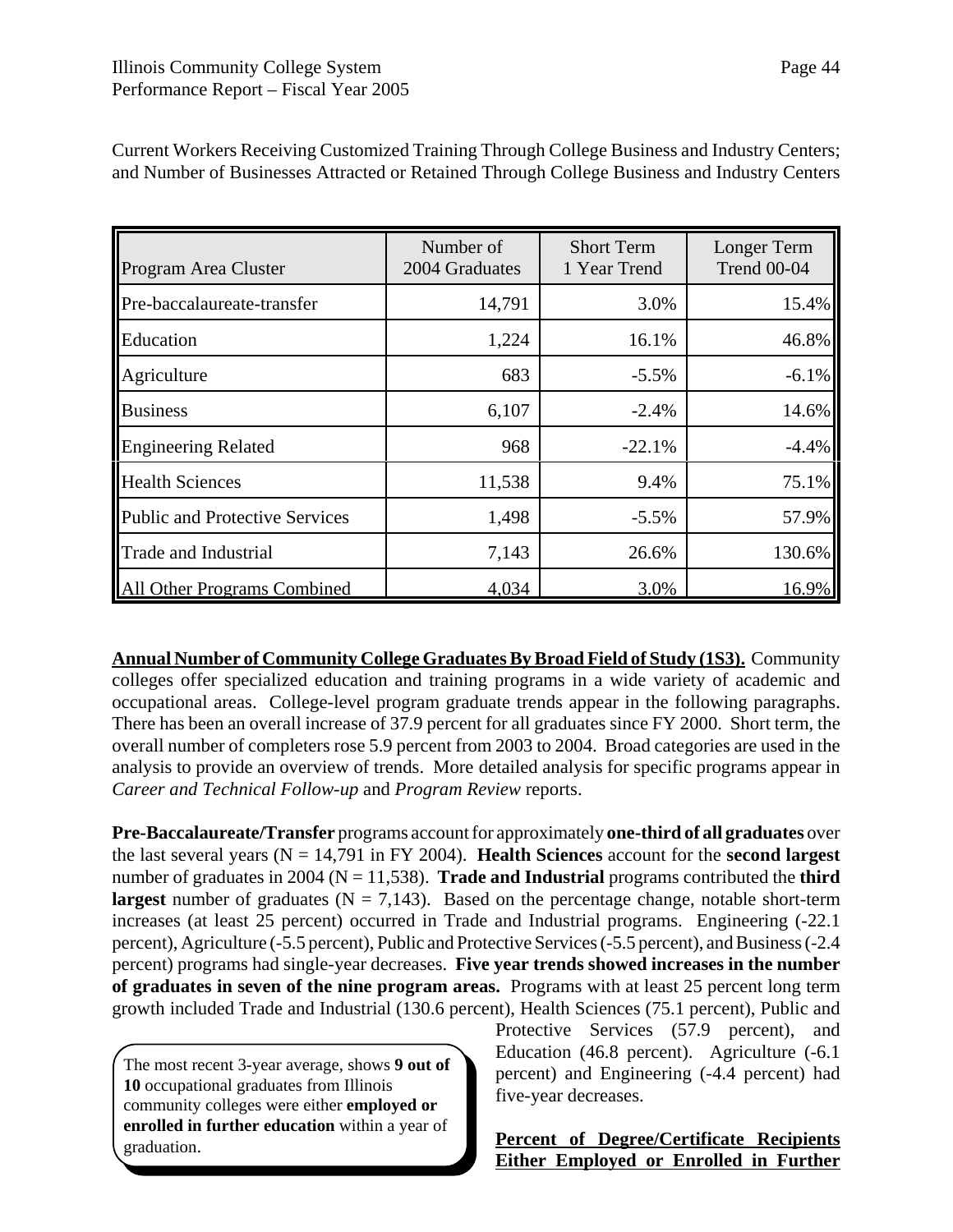**Education (1C1)** Based on the 3-year average from fiscal year 2002 to 2004 Career and Technical Education Follow-up Survey results, over 9 out of 10 (91.0 percent) of career and technical education graduates from Illinois community colleges were either employed or enrolled in further education within one year of graduation. Graduate follow-up studies among community colleges are common across the country but there is no nationwide standardized process, so methodological differences exist. Statewide enrollment or continuing education figures from similar studies covering 2002 graduates in Texas (90 percent) and 2003 graduates in Wisconsin (92 percent) show that Illinois' employment and continuing education results (91.6 percent) among 2003 graduates are competitive with outcomes in those states.

**Number of Businesses and Individuals Provided with Technical Assistance Through College Business and Industry Centers (1M1 & 1M2).** During fiscal year 2004, Illinois community colleges served 4,837 *businesses* through Business and Industry Centers, a 147.9 percent increase from the 3,497 businesses served in fiscal year 2000. During fiscal year 2004, Illinois community colleges served 82,455 *individuals* through Business and Industry Centers, a 35.4 percent decrease from the 127,650 individuals served in fiscal year 2000.

### **POLICY AREA TWO: P-20 PARTNERSHIPS/TEACHING AND LEARNING**

*Higher education will join elementary and secondary education to improve teaching and learning at all levels.*

POLICY AREA TWO: TEACHING AND LEARNING BACKGROUND – The Illinois Community College system continues to partner with other state agencies including the Illinois Board of Higher Education (IBHE) and the Illinois State Board of Education (ISBE) to strengthen the knowledge, skills, and abilities needed to be competent and successful teachers and paraprofessionals.

The Illinois Community College System plays a pivotal role in the ultimate success of student learning in Illinois. It provides a community-based infrastructure of postsecondary institutions with ties to K-12 schools, universities, and other local organizations. These partnerships enable the system to be a major contributor to teaching and learning through teacher recruitment, preparation and professional development, as well as through outreach and support to elementary and secondary schools.

**HIGHLIGHTS OF 2005 TEACHING AND LEARNING ACCOMPLISHMENTS** – Teacher Aid/Teacher Assistant AAS Degree and/or Paraprofessional Certificate programs based on models developed by the Paraprofessional Task Force are being offered by 28 community colleges. Additionally, ICCB provided leadership and collaborated with teacher preparation partners to develop a test preparation curriculum to assist paraprofessionals prepare to take either of two state-approved assessments – the ETS Parapro Test and the ACT Work Keys. Delivery of the curriculum began in Fall 2003 and will continue through fiscal year 2006. During fiscal years 2004 and 2005, 450+ test preparation courses enrolled more than 8,000 paraprofessionals. Regional Offices of Education, local school districts, and teacher unions throughout the state are partnering in this initiative.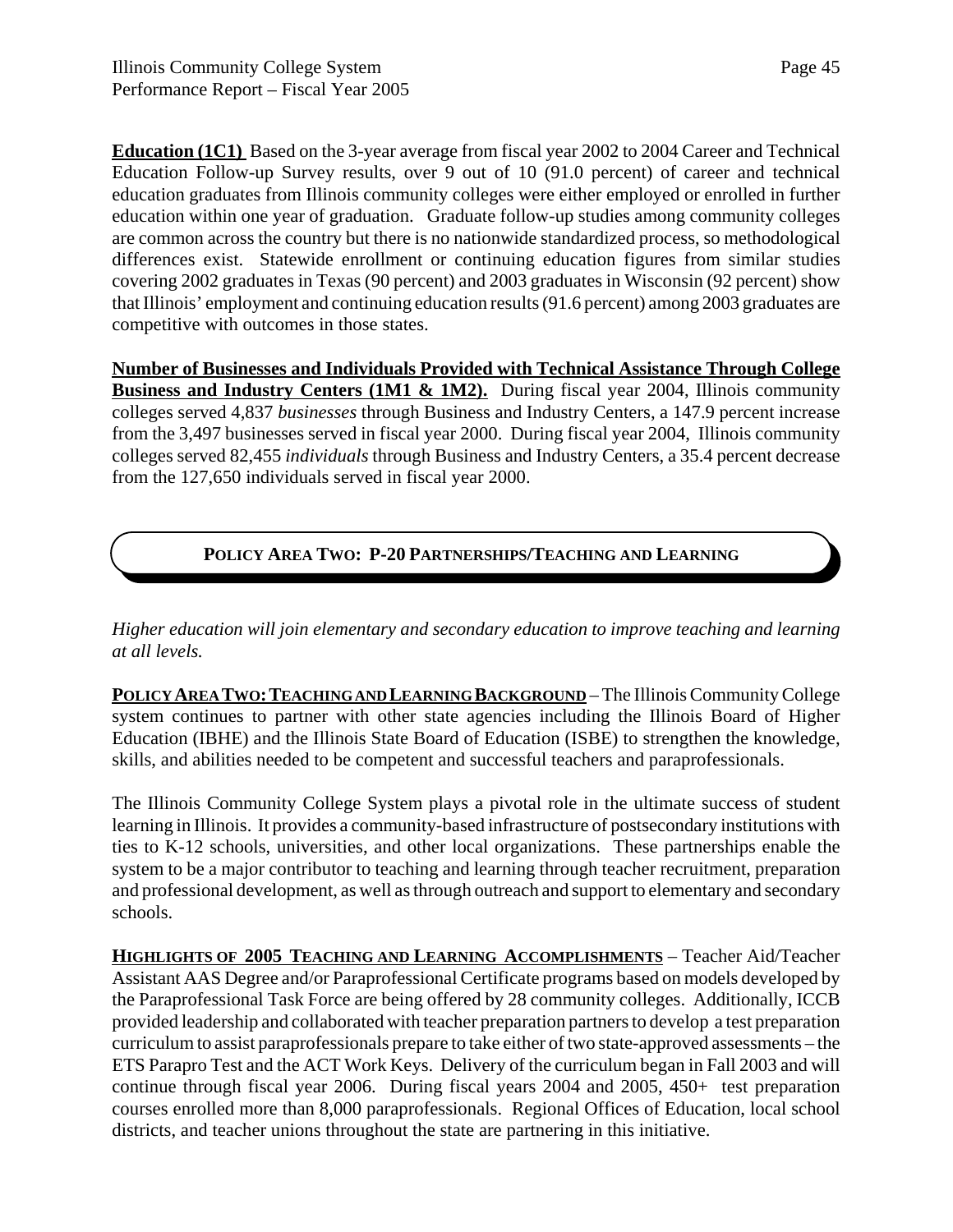In September 2002, in cooperation with the ICCB, the IBHE, and the ISBE, the University of Illinois formed a steering committee through its P-16 Initiative to develop Associate of Arts in Teaching (AAT) degree models. The AAT degree models for Secondary Mathematics, Secondary Science, Early Childhood Education, and Special Education, to date, have been completed, and are in the early stages of

The AAT degree models for Secondary Mathematics, Secondary Science, Early Childhood Education, and Special Education, to date, have been completed, and are in the early stages of implementation.

implementation. In November 2005, the AAT Successful Implementation Conference will bring together teams of key individuals from universities and community colleges that have approved AAT degrees to discuss the next steps in cooperatively implementing AAT degrees to ensure that students can transition smoothly to university programs. A second conference is planned for Spring 2006.

Dual credit and dual enrollment courses continue to experience rapid growth. Statewide data show that the number of students served by dual credit/dual enrollment courses has grown from just over 8,000 in fiscal year 2001 to nearly 17,900 in fiscal year 2004. Due to the size, scope and phenomenal growth of dual credit/dual enrollment programs in the state, a statewide Working Group that includes representatives from K-12, community colleges, ISBE, ICCB, IBHE, the Governors Office, and the General Assembly has been convened to examine issues related to dual credit/dual enrollment and make recommendations to guide future program development.

**HIGHLIGHTS OF 2006 TEACHING AND LEARNING PLANS** – Delivery of the test preparation curriculum to assist paraprofessionals prepare to take either of two state-approved assessments – the ETS Parapro Test and ACT Work Keys will continue through fiscal year 2006. Additionally, a second conference for the P-16 Initiative to develop Associate of Arts in Teaching (AAT) degree models will bring together teams of key individuals from universities and community colleges in Spring 2006. Most colleges reported plans to continue and/or expand successful programs and initiatives, particularly dual credit, placement testing for high school students and high school feedback and curriculum alignment efforts.

**SELECTED TEACHING AND LEARNING 2006 CHALLENGES** – The great challenge of planning, prioritizing, and partnering to do outreach for high school faculty, staff and students with limited or declining resources was cited by almost all of the community colleges. The rapid growth of dual credit programs has created capacity issues at some colleges. Other colleges stated the federal No Child Left Behind legislation increases the time high school faculty and administrators spend on accountability and reduces the time for high school/community college collaboration on dual credit/dual enrollment. Lastly, in some regions of the state, the transition of non-native English speakers from high school to postsecondary education is a challenge, as many of these students come to the colleges in need of remediation.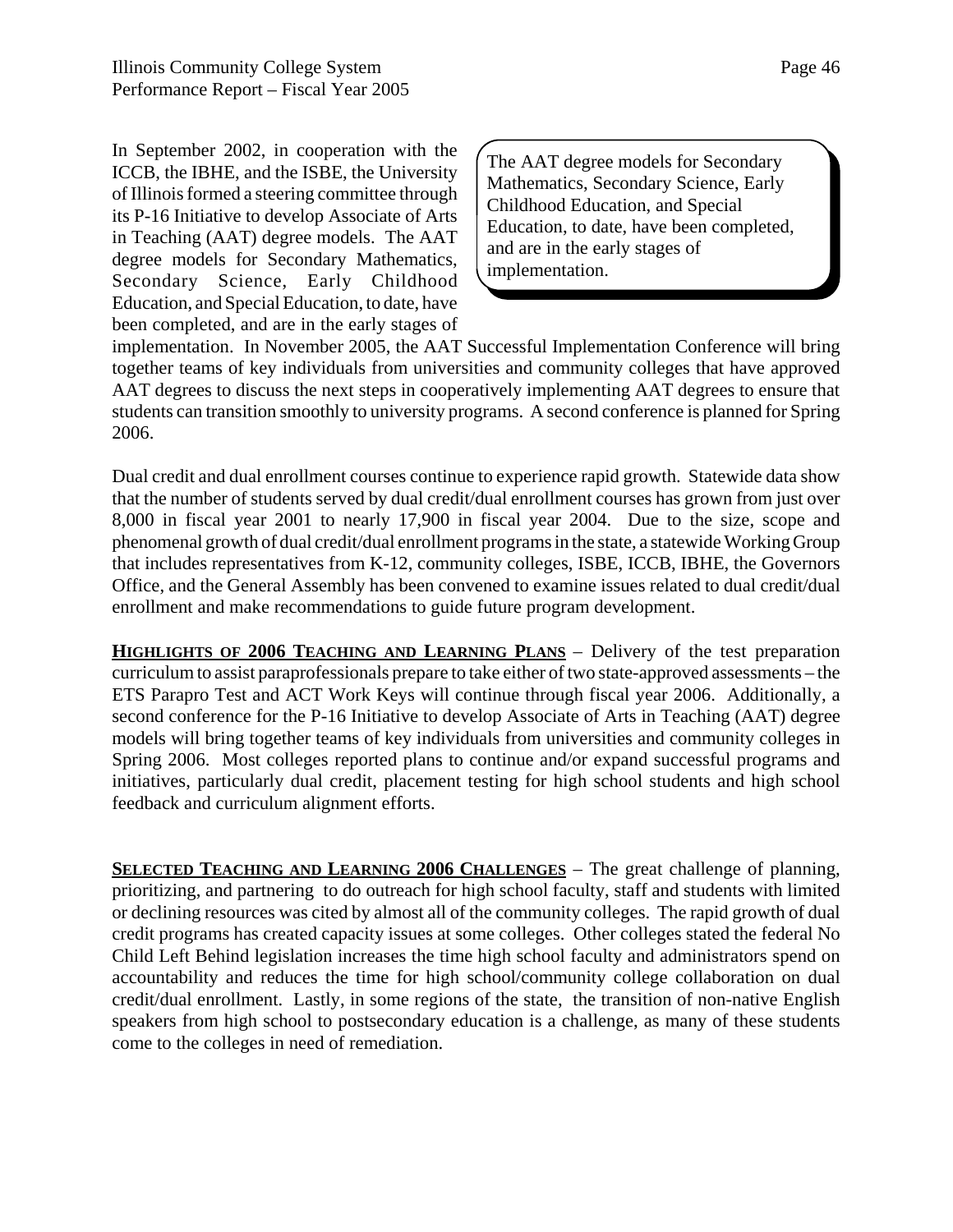### **POLICY AREA THREE: AFFORDABILITY**

*No Illinois resident will be denied an opportunity for a college education because of financial need.*

**BACKGROUND ON AFFORDABILITY POLICY AREA** – Community colleges offer affordable higher education and workforce preparation opportunities. Many individuals are place-bound due to family and/or employment obligations and see community colleges as a way to pursue their educational and occupational goals without leaving their families, communities, and employment. Others see community colleges as an economical path to complete some or all of the first two years toward a bachelor's degree or to prepare for employment in technical and skilled occupations. Many colleges implemented modest increases in tuition and/or fees, in large part to offset declining state resources. Yet, the cost of attending a community college remains reasonable and offers access to an increasing numbers of students statewide.

The colleges made every attempt to keep increases to a minimum so that the cost of attending a community college remains reasonable and offers access to an increasing number of students statewide.

**HIGHLIGHTS OF 2005 AFFORDABILITY ACCOMPLISHMENTS** – Given the state's current fiscal condition, many colleges felt the need to increase tuition and/or fees to offset declining state resources and increasing costs. The colleges made every attempt to keep those increases to a minimum so that the cost of attending a community college remains

reasonable and offers access to an increasing number of students statewide. The most commonly used strategies for assisting students with unmet need include partnerships with community groups and local employers; scholarships from college Foundations and other contributors; tuition payment plans; textbook loan or rental programs; assistance with transportation, daycare, and other costs that limit students' ability to attend class; emergency loan funds; increased opportunities for work study; and new or streamlined administrative systems to manage and monitor the financial aid process. Several colleges reported taking actions to reduce or redistribute the burden of tuition/fees for students, especially an increased use of tuition payment plans.

**HIGHLIGHTS OF 2006 AFFORDABILITY PLANS** – Colleges indicated plans to continue their current efforts to provide financial assistance to students with need. Most also indicated that they will seek additional funds to support these efforts through enhanced fund-raising, utilizing available community resources and seeking grant funding.

**SELECTED 2006 AFFORDABILITY CHALLENGES** – Clearly, the major challenges identified by the colleges relate to the impact of state and federal financial aid funding decisions and continuing budget reductions on students and institutions. In the face of a continued decline in state funding coupled with rising operational costs, many colleges reported that they were forced to raise tuition and fees, shifting additional financial burden to the student. Colleges reported reallocating resources from reserves and other programs to sustain services previously supported by the Special Populations and Advanced Technology/Educational Technology grants, but acknowledged that the actions are only a short-term fix for the loss of these dollars.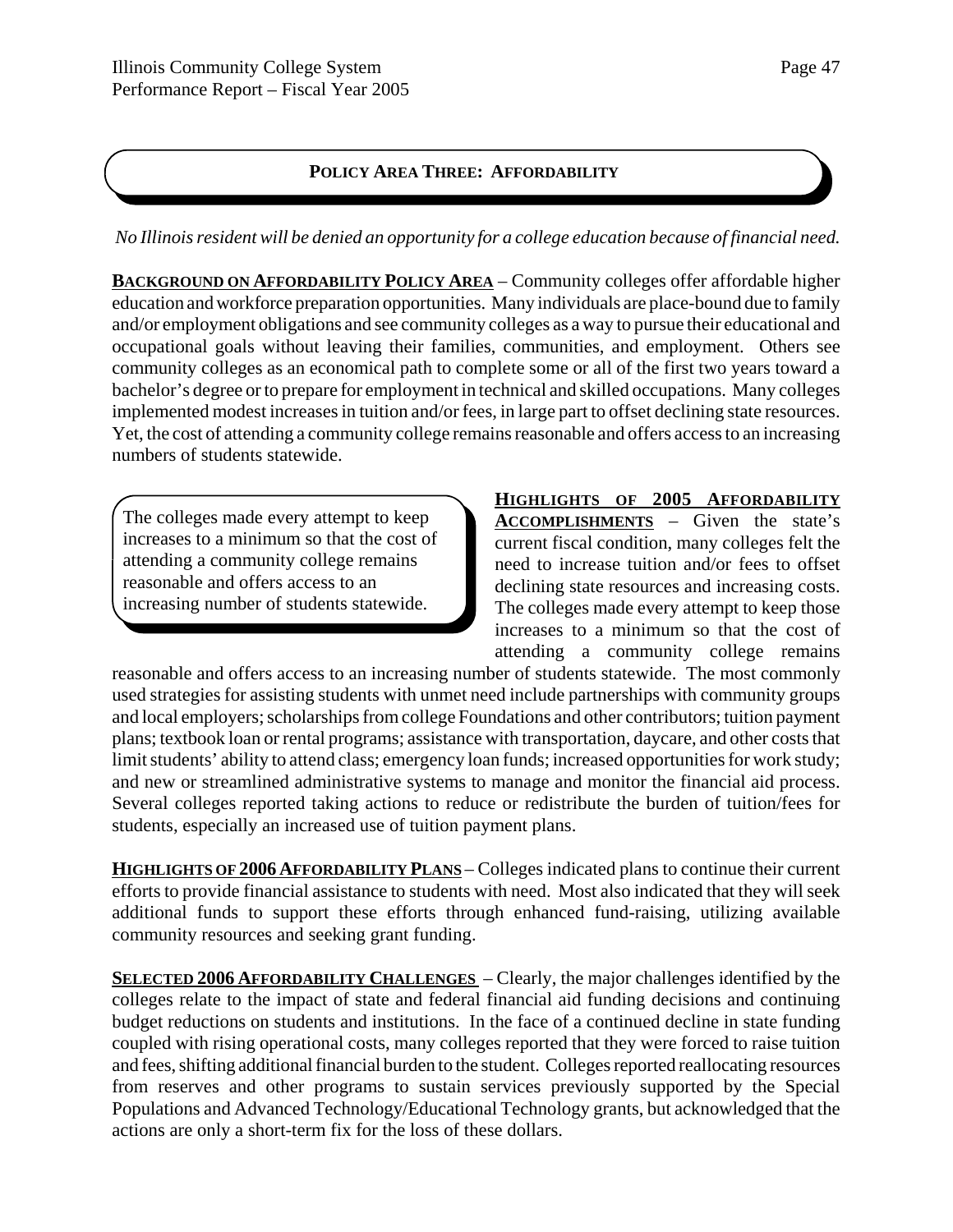As students' cost of attendance continues to increase, state-funded assistance programs continue to decline. At many colleges, there is now a gap between a student's Monetary Award Program (MAP) grant award and actual tuition. Colleges also expressed concern about the impact on students of recent policy changes for state funded financial assistance. The new 75 MAP Payable Hour Rule is likely to have an adverse impact on students who require remedial/developmental course work . Many students use their financial aid to pay for remedial/developmental courses and run out of funds before they complete an associate's degree.

### **SELECTED AFFORDABILITY PERFORMANCE MEASURES**

Several affordability performance indicators are included in this report: Net Price of Attendance, Tuition & Basic Fees for a Full-time In-district Student; Number of enrolled students who receive Monetary Award Program (MAP) grants; Number of Enrolled Students Who Receive Illinois Incentive for Access (IIA) Grants; and the Number of Enrolled Students Who Receive Pell Grants.

### **Net Price of Attendance (3C1)**

For purposes of the Performance Report, the definition of "net price" of attendance focuses on affordability and relates to undergraduates who apply for aid using the Free Application for Federal Student Aid (FAFSA) after subtracting grants – nonrepayable gifts – that come from federal, state, and institutional sources. The Net Price of Attendance reflects the remainder of the percent of total cost of attendance covered by institutional, state and grant aid by income quintile for students filing the FAFSA Total cost of attendance includes tuition and fees, books, transportation, living expenses and other miscellaneous expenses. This year the measure focused on fall 2003 dependent full-time, first time freshmen who were Illinois residents. Generally, grant aid relative to cost is greatest for students with the highest financial need/lowest quintile income and declines as income increases. The exception is for individuals with maximum grant aid in the highest quintile whose results mirror individuals with maximum awards in the third quintile. Upper income quintile assistance typically reflects institutional aid that is provided in recognition of academic achievement and student's possessing special talents.

**Tuition & Basic Fees for a Full-time In-district Student (3M1)** During fiscal year 2006, average annual tuition and basic fee costs for a full-time, in-district Illinois community college student was \$2,097, up 9.3 percent over the previous year when they averaged \$1,918. During fiscal year 2006, the highest annual tuition and basic fees are at William Rainey Harper College (\$2,817) in the northwestern suburbs and lowest annual tuition/fees are at Shawnee Community College (\$1,650) in rural southern Illinois.

### **Number of Enrolled Students Who Receive Monetary Award Program (MAP) Grants**

**(3M2)** During fiscal year 2004, a total of 51,656 students who were enrolled in Illinois community colleges received MAP grants. South Suburban College, Southwestern Illinois College, and Parkland College were the Illinois During fiscal year 2004, a total of 51,656 students who were enrolled in Illinois community colleges received MAP grants

community colleges with the largest number of students receiving MAP grants in fiscal year 2004.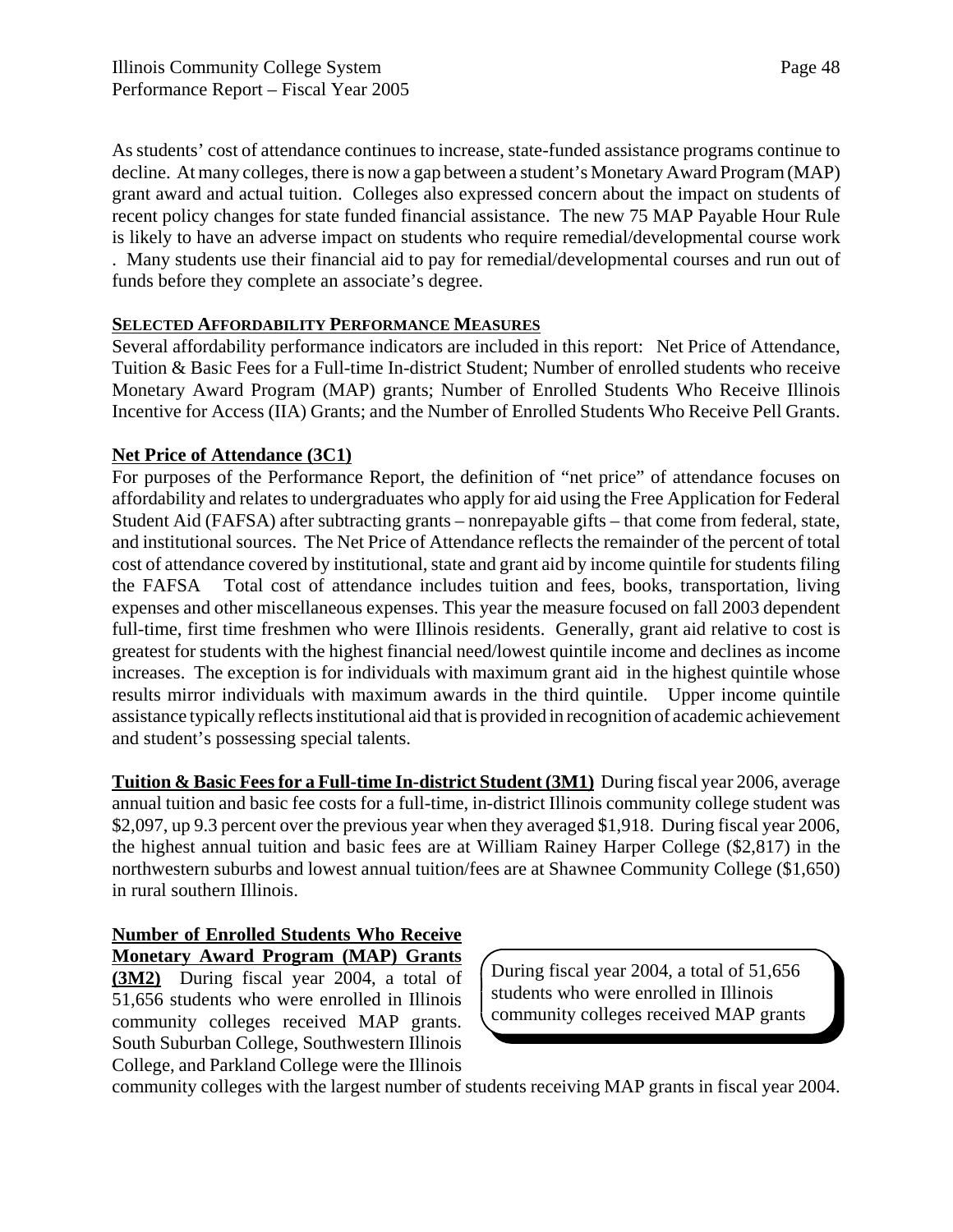### **Number of Enrolled Students Who Receive Illinois Incentive for Access (IIA) Grants (3M3)**

In fiscal year 2004, a total of 11,763 students who were enrolled in Illinois community colleges received Illinois Incentive for Access (IIA) grants. South Suburban College, Malcolm X College, and Harold Washington College had the largest number of students receiving IIA grants in fiscal year 2004.

**Number of Enrolled Students Who Receive Pell Grants (3M4)** During fiscal year 2004, a total of 80,888 students who were enrolled in Illinois community colleges received Pell Grants. Combined, the City Colleges of Chicago had 19,051 students receiving Pell Grants, which was the largest number of students in any district. South Suburban College enrolled 4,436 students with Pell Grants which was the second largest number of students receiving this form of financial aid.

### **POLICY AREA FOUR: ACCESS AND DIVERSITY**

*Illinois will increase the number and diversity of residents completing training and education programs.*

The Illinois community colleges reported a total of 959,081 students enrolled during fiscal year 2004 in credit and non-credit courses

#### **BACKGROUND ON ACCESS AND DIVERSITY** –

The Illinois Community College System serves a diverse student clientele through a variety of credit and non-credit programs and courses. The Illinois community colleges reported a total of 959,081 students in credit and noncredit courses during fiscal year 2004 . For

students enrolled in credit course work, more than half were female (55.9 percent), more than onethird were minorities, and the median age of credit-generating students was 26.3 with an average age of 30.9, which were both slight decreases from the previous year. The number of students documented with disabilities in community colleges totaled 11,639 in fiscal year 2004. Information on students enrolled in noncredit courses showed nearly identical gender representation (57.1 percent female), less minority participation, with around one-quarter minority non-credit enrollments, and over one-half of non-credit students 40 years of age or above.

Collegiate-level degrees and certificates were awarded to 47,986 students at Illinois Community Colleges in fiscal year 2004, 5.9 percent more than in fiscal year 2003. Baccalaureate/transfer degrees were earned by 14,022 students, up 3.1 percent since 2003, and made up 29.2 percent of all completions. Career and technical education programs made up nearly 69 percent of the remaining college degree and certificate completions, totaling 33,080, which was a 7.2 percent increase.

**HIGHLIGHTS OF 2005 ACCESS AND DIVERSITY ACCOMPLISHMENTS** – Fiscal Year 2005 saw a variety of efforts put forth by Illinois community colleges to increase access for and diversity of their students. Several colleges developed new and more flexible courses and programs to help attract a broader student population and reached out to community members to develop better relationships in assessing the needs of the community, and how the college can help meet those needs. Another common accomplishment that was reported was instituting some sort of diversity training at the college for staff and instructors to better prepare them for working with a variety of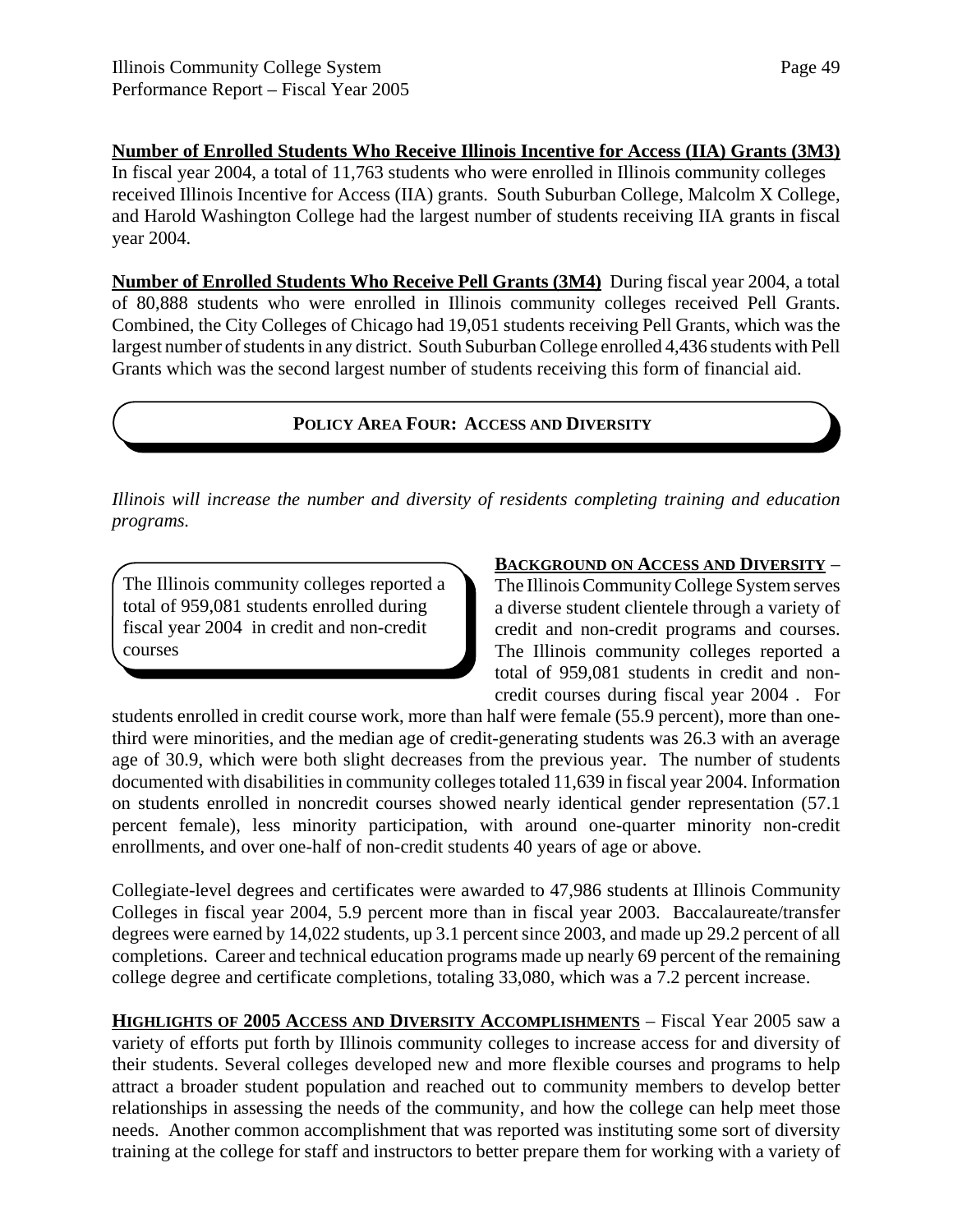students. A third commonly reported accomplishment was the creation and implementation of some sort of event that would serve to display and promote examples of diversity at the college and encourage students to get involved.

**HIGHLIGHTS OF 2006 ACCESS AND DIVERSITY PLANS** – The fiscal year 2006 college plans are of a wide variety and range of focus, but with the ultimate goal of increasing access and diversity at individual institutions in ways that fit logically and locally. Several colleges report focusing on their marketing efforts, whether it be attracting new students to campus programs or heightening awareness to existing students on programs that are available to them. A few colleges report reaching out directly to a variety of community groups to gain knowledge that will help them to assess needs in their district. Some other forms of such marketing include special events and increased advertising. Numerous colleges also reported a strong focus in adding certificates, degrees or courses in an effort to increase access to all students. Several colleges also stated that they would focus on developing diversity workshops and training for faculty/staff, developing better placement testing, commissioning studies on retention, and making a commitment to student success in a variety of ways. Finally, several colleges will be seeking out additional funding sources, such as external grants, to assist them in developing new or supplementing current efforts in this area.

### **SELECTED 2006 ACCESS AND DIVERSITY**

**CHALLENGES** – The most commonly reported challenge by colleges was the concern over decreases in state funds during the last few years and how that has impacted the local level with cuts and reallocations. Other fiscal concerns included problems in the local economy and the effect those would have on the

The most commonly reported challenge by colleges was the concern over decreases in state funds during the last few years and how that has impacted the local level with cuts and reallocations.

district. Another major challenge was recruiting a qualified and diverse faculty/staff as well as a student body. Remaining challenges that were commonly reported included under prepared students, implementing dual credit, classroom space and materials, and balancing program expansion with demand.

#### **SELECTED ACCESS AND DIVERSITY PERFORMANCE INDICATORS**

Several access and diversity indicators are included in the report: Individuals with Disabilities Completions; Race/Ethnicity Completions; Gender Completions; Number of Students Served Through Developmental Course work; Remedial Credits Earned Versus Attempted, Number of Students Served Through Adult Education (ABE/ASE) Course Work, and Number of Students Served Through English as a Second Language (ESL) Course Work.

*Completions* **by Race/Ethnicity, Disability Status, and Gender (4C1)** Statewide the number of students with disabilities who graduated in fiscal year 2004 increased by 12.7 percent compared to the previous year. The College of DuPage reported the largest number of individuals with disabilities who graduated from a single college and the City Colleges of Chicago reported the overall largest number of individuals with disabilities who graduated from the whole district. Nearly one-third of fiscal year 2004 certificate and associate degree graduates identified themselves as being members of a minority group (non-white). From 2003 to 2004 the overall number of minority graduates increased by 9.4 percent. Waubonsee Community College and Harold Washington College registered the largest percentage gains in minority completions over this time span. In fiscal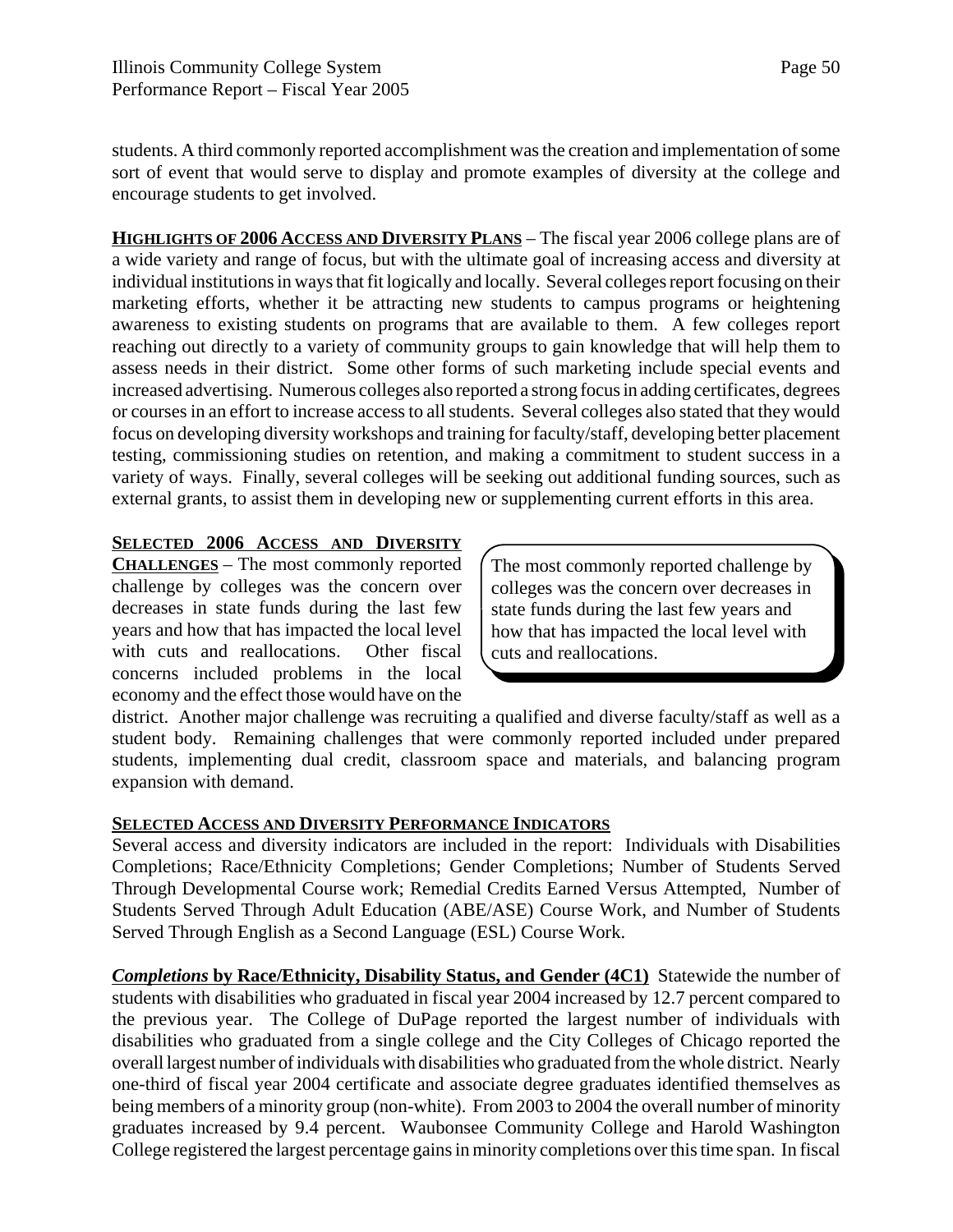| Population                       | Number of<br>2004 Graduates | Short-Term<br>1 Year<br>Percent Change | Longer Term<br>FY 00-04<br>Percent Change |
|----------------------------------|-----------------------------|----------------------------------------|-------------------------------------------|
| Individuals with<br>Disabilities | 1,110                       | 12.7%                                  | 63.0%                                     |
| <b>Minorities Combined</b>       | 14,422                      | 9.4%                                   | 62.0%                                     |
| Asian                            | 2,734                       | 20.9%                                  | 116.6%                                    |
| African American                 | 7,229                       | 7.7%                                   | 49.5%                                     |
| Latino                           | 3,917                       | 6.8%                                   | 63.5%                                     |
| Native American                  | 209                         | 18.8%                                  | 86.6%                                     |
| Nonresident Alien                | 196                         | 1.0%                                   | 40.0%                                     |
| Other                            | 137                         | $-0.3%$                                | $-14.9%$                                  |
| White                            | 33,564                      | 4.4%                                   | 29.6%                                     |
| Female                           | 27,365                      | 4.6%                                   | 30.2%                                     |
| Male                             | 20,621                      | 7.6%                                   | 49.6%                                     |

year 2004, there were 27,365 female completers statewide in the Illinois Community College System, which was 57.0 percent of all completers, and a 4.6 percent increase from fiscal year 2003.

**Number of Students** *Enrolled* **by Disability Status, Race/Ethnicity, and Gender (4M1)** During fiscal year 2004, a total of 11,639 students self identified as being disabled were enrolled in Illinois community colleges, which is approximately 1.7 percent of the total community college population served through credit course work. During fiscal year 2004, Wilbur Wright College served the largest proportion of disabled students (5.2 percent), nearly three times the state wide average. In fiscal year 2004, Olive-Harvey College served the largest proportion of combined minority students (98.7 percent of all students), which was much higher than the statewide average of 36.1 percent. Female students accounted for over two-thirds (67.9 percent) of Kennedy-King College students, which was much higher than the statewide figure of 55.9 percent.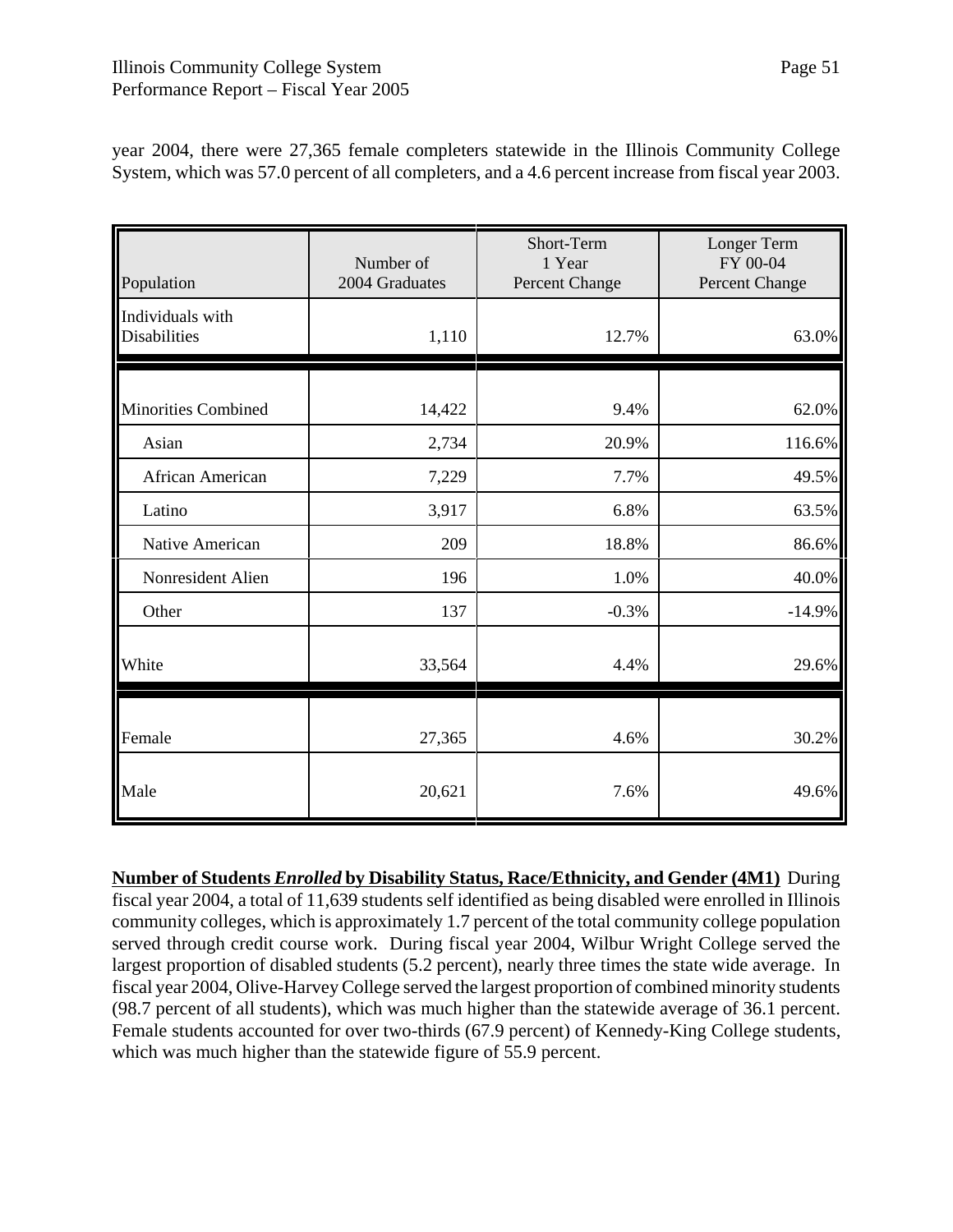**Number of Students Served Through Developmental Course work (4M6)** During fiscal year 2004, an average of 21.3 percent of students enrolled in Illinois community colleges ( $N = 103,542$ ) were enrolled in developmental course work, which is similar to reports at the national level ( 23.2 percent).

During fiscal year 2004, Illinois Community College System students earned slightly more than two-thirds (66.8 percent) of the remedial credits they attempted, which was a 2.2 percent increase over fiscal year 2003.

**Remedial Credits Earned Versus Attempted (4M7)** During fiscal year 2004, Illinois Community College System students earned slightly more than two-thirds (66.8 percent) of the remedial credits they attempted, which was a 2.2 percent increase over fiscal year 2003.

### **Number of Students Served Through Adult**

**Education (ABE/ASE) Course work (4M2)** During fiscal year 2004, a total of 52,744 students were served through adult education course work, which was a 3.1 percent decrease from the 54,456 students served during fiscal year 2003.

**Number of Students Served Through English as a Second Language (ESL) course work (4M3)** During fiscal year 2004, 73,879 students were served through ESL course work, which was a 4.5 percent decrease from the 77,369 students served during fiscal year 2003.

### **POLICY AREA FIVE: HIGH QUALITY**

*Illinois colleges and universities will be accountable for providing high quality academic programs and the systematic assessment of student learning outcomes while holding students to ever higher expectations for learning and growth.*

### **BACKGROUND ON HIGH QUALITY**

As with Policy Areas One and Six, information on Policy Area Five covers only performance indicators for 2005. Colleges were not required to present narrative on what they had done in fiscal year 2005 or what they plan to do in fiscal year 2006.

#### **SELECTED HIGH QUALITY INDICATORS**

Information pertaining to several mission-specific indicators is provided in the following paragraphs including: Transfer Rates, Full Time Baccalaureate-transfer Faculty Preparation, Number of General Education Courses Included in the Illinois Articulation Initiative, Average class size, and Number of Major-Specific Courses Included in the Illinois Articulation Initiative.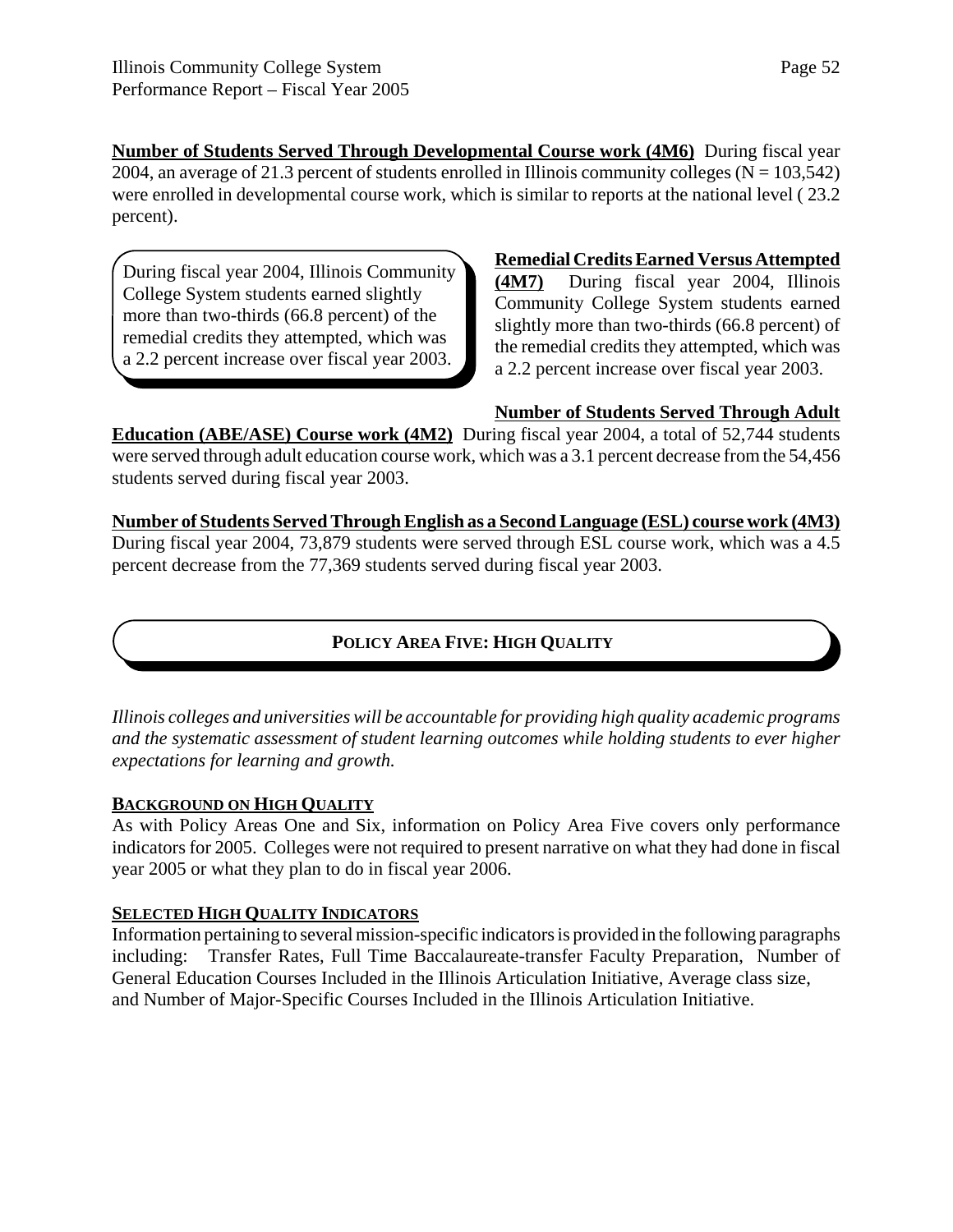### **Pass Rate on Professional Licensure Exams (5C2)**

Pass rates on Professional Licensure Exams are calculated based on the number of graduates from a program who pass the examination in a specified year versus all graduates from that program that take the test in that year. Illinois community college Associate Degree Nursing Fiscal year 2004 Illinois community college graduates in **Associate Degree Nursing/ Registered Nursing, Dental Hygiene, and Radiologic Technology** all **exceeded** available comparative pass rates.

programs on the National Council Licensure Examination for **Registered Nurses** (NCLEX-RN®) had a median pass rate of 89. Hence, Illinois community college A D N graduates performed above the state (87) and national (85) level on the NCLEX-RN® exam.

The median pass rate for Illinois community college **Dental Hygiene** programs in fiscal year 2004 was 100.0 percent versus 96.0 percent for the corresponding national average rate. Illinois community college **Radiologic Technology** programs providing fiscal year 2004 rate information reported a median pass rate of 93.0 percent versus 84.0 percent at the national level. The **Emergency Medical Technician** median pass rate for fiscal year 2004 Illinois community college graduates was 96.0 percent. Nine colleges reported flawless pass rates of 100.0 percent.

Transfer rate results in Illinois are competitive with recent National Transfer Assembly results.

### **Transfer Rate (5M3)**

Transfer Rate (5M3) is one measure of quality for students interested in pursuing a bachelors degree. Transfer rates for Illinois community colleges are calculated using the National Transfer Assembly approach. Cohorts of

entering students with no prior college experience who completed 12 or more credits at the community college are tracked for four years and the number of successful transfers is identified. Over the last several years, national results have varied between 21.5 and 25.2 percent. The statewide **transfer rate** for cohorts of Illinois community colleges entering students **was 22.9 percent in fiscal year 2004 and 21.1 percent in fiscal year 2005.** Transfer rates reported here are limited to in-state public institutions and DePaul University. The rates would be higher if information from additional colleges and universities were readily available. The rates could also be expected to increase if the time frame was expanded. Still, Illinois' transfer rate results are competitive with recent National Transfer Assembly results.

### **Average class size (5M4)**

Classes that are reasonable in size offer students an opportunity for additional interaction with the professor and classmates. During fiscal year 2004, the average class size among Illinois community colleges was 18.45, which is a 5.5 increase from fiscal year 2003 (17.5) and a 5.9 percent increase from fiscal year 2000 (17.4).

### **Faculty Preparation (5M5)**

During fiscal year 2005, an average of 96.2 percent of all Illinois Community College System transfer faculty held a Master's or higher degree. Eight out ten colleges reported that 95 percent or above of their transfer faculty held a Master's or higher degree. Nationwide the most recent available data from the *Digest of Education Statistics, 2002* are for full-time faculty teaching across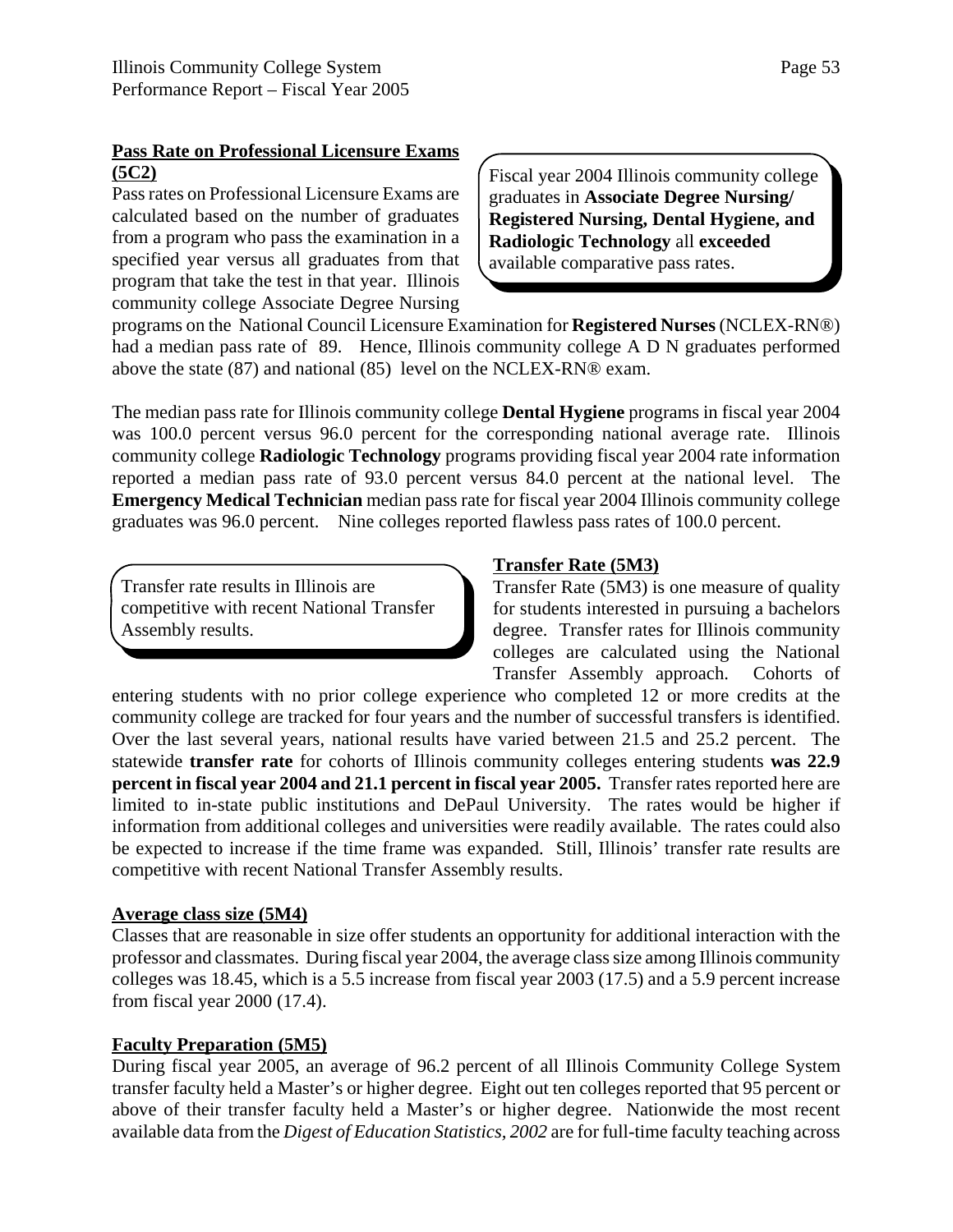all programs at community colleges and show 81.8 percent possessing a Master's degree or above (Fall, 1998).

#### **Number of General Education Courses Included in the Illinois Articulation Initiative (5M6)**

During fiscal year 2005, 4,327 Illinois community college general education courses were included in the Illinois Articulation Initiative. Every community college actively participates in the Illinois Articulation Initiative.

### **POLICY AREA SIX: PRODUCTIVITY AND ACCOUNTABILITY**

*Illinois colleges and universities will continually improve productivity, cost effectiveness, and accountability*

### **BACKGROUND ON ACCOUNTABILITY AND PRODUCTIVITY**

As with Policy Areas One and Five, information on Policy Area Six covers only performance indicators for 2005. Colleges were not required to present narrative on what they had done in fiscal year 2005 or what they plan to do in fiscal year 2006.

### **SELECTED ACCOUNTABILITY AND PRODUCTIVITY PERFORMANCE INDICATORS**

A handful of Performance Measures related to Accountability and Productivity are included: Cost of Instruction per Credit Hour by Student Level as a Percent of Sector Average by Student Level; Indirect Instructional Support Cost per Credit Hour as a Percent of Sector Average; Proportion of First-time, Full-time Freshmen Who Complete Their Degree within 150% of Catalog Time, or are Still Enrolled or Transferred; Population Served, and Full-Time Equivalent Student/Faculty Ratio.

### **Cost of Instruction per Credit Hour by Student Level as a Percent of Sector Average by Student Level (6C1)**

Statewide, the one-year rate of instructional unit cost between 2003 (\$191.09) to 2004 (\$193.16) increased by 1.1 percent, while the Higher Education Price Index (HEPI) for overall operations increased an estimated 4.6 percent during the same time frame.

Statewide, the one-year rate of instructional unit cost between 2003 (\$191.09) to 2004 (\$193.16) increased by 1.1 percent, while the Higher Education Price Index (HEPI) for overall operations increased an estimated 4.6 percent during the same time frame.

### **Indirect Instructional Support Cost per Credit Hour as a Percent of Sector Average (6C2)**

Statewide, indirect instructional support costs experienced a 0.9 percent increase from 2003 to 2004. This translates into a \$0.77 average increase for community colleges. Many colleges experienced indirect instructional support cost decreases during fiscal year 2004 compared to the statewide average.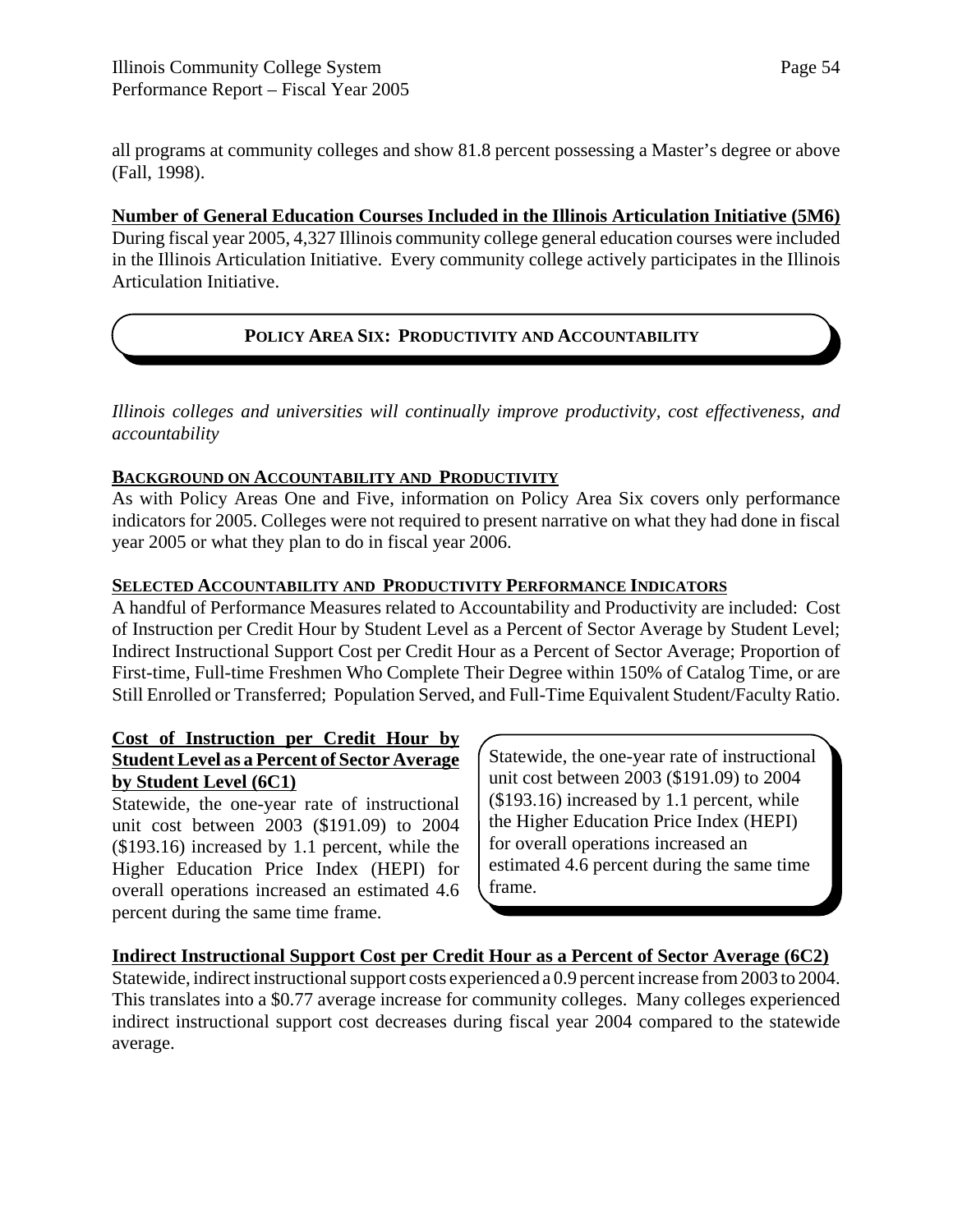Of the 24,822 fall 2001 cohort of full-time, entering freshmen, 70.6 percent graduated, transferred, or were still enrolled by summer

### **Proportion of First-time, Full-time Freshmen Who Complete Their Degree within 150% of Catalog Time, or are Still Enrolled or Transferred (6C3)**

Of the 24,822 fall 2001 cohort of full-time, entering freshmen, 70.6 percent graduated, transferred, or were still enrolled by summer 2004. From the 2000 cohort to the 2001 cohort,

the number of successful student advancements increased 3.8 percent.

### **Population Served (6M1)**

2004.

During fiscal year 2004, Illinois community colleges enrolled a total of 959,081 students through credit and noncredit course work. According to the most recent Bureau of the Census figures, there were 12,653,525 people living in Illinois. Therefore, one out of every thirteen Illinoisans attended course work in a community college. Narrowing the look to an estimated 11,122,448 Illinoisans over18 years of age indicates that one out of eleven individuals attended a community college during fiscal year 2004. The average community college enrollment percentage of the entire population was 9.0 percent of each respective district.

### **Full-Time Equivalent Student/Faculty Ratio (6M6)**

During fiscal year 2004, Illinois community colleges averaged a 20.3 student-faculty FTE ratio. The most recent national data from the *Digest of Education Statistics, 2004* are from fiscal year 2001 and indicate a student-faculty FTE ratio nationwide for public two-year colleges of 18.8 (http://nces.ed.gov/programs/digest/d04/tables/ dt04\_226.asp). The Illinois ratio shows a level of efficiency over the national average, while remaining sufficiently small to allow for individualized student attention. During fiscal year 2004, Frontier Community College had the lowest studentfaculty FTE ratio (12.4).

### **CLOSING CHALLENGES**

From a statewide perspective, the November, 2005 Higher Education Summit reiterated several key issues facing Illinois higher education including:

- ' The critical role that postsecondary education plays in preparing people young and old, traditional students and adult learners - for a workforce that is increasingly unforgiving of the under-educated.
- ' The pivotal connection between financial aid for low-income students and access to higher education.
- The need for a more expansive view of education the P-20 notion that education extends from preschool to graduate school - to ensure that high school graduates are ready for college, that new teachers are well-prepared to enter K-12 classrooms, and that underrepresented groups have access to collegiate opportunities.

Illinois Board of Higher Education, (November 1, 2005). Summit to Highlight Issues, Challenges Facing Higher Education.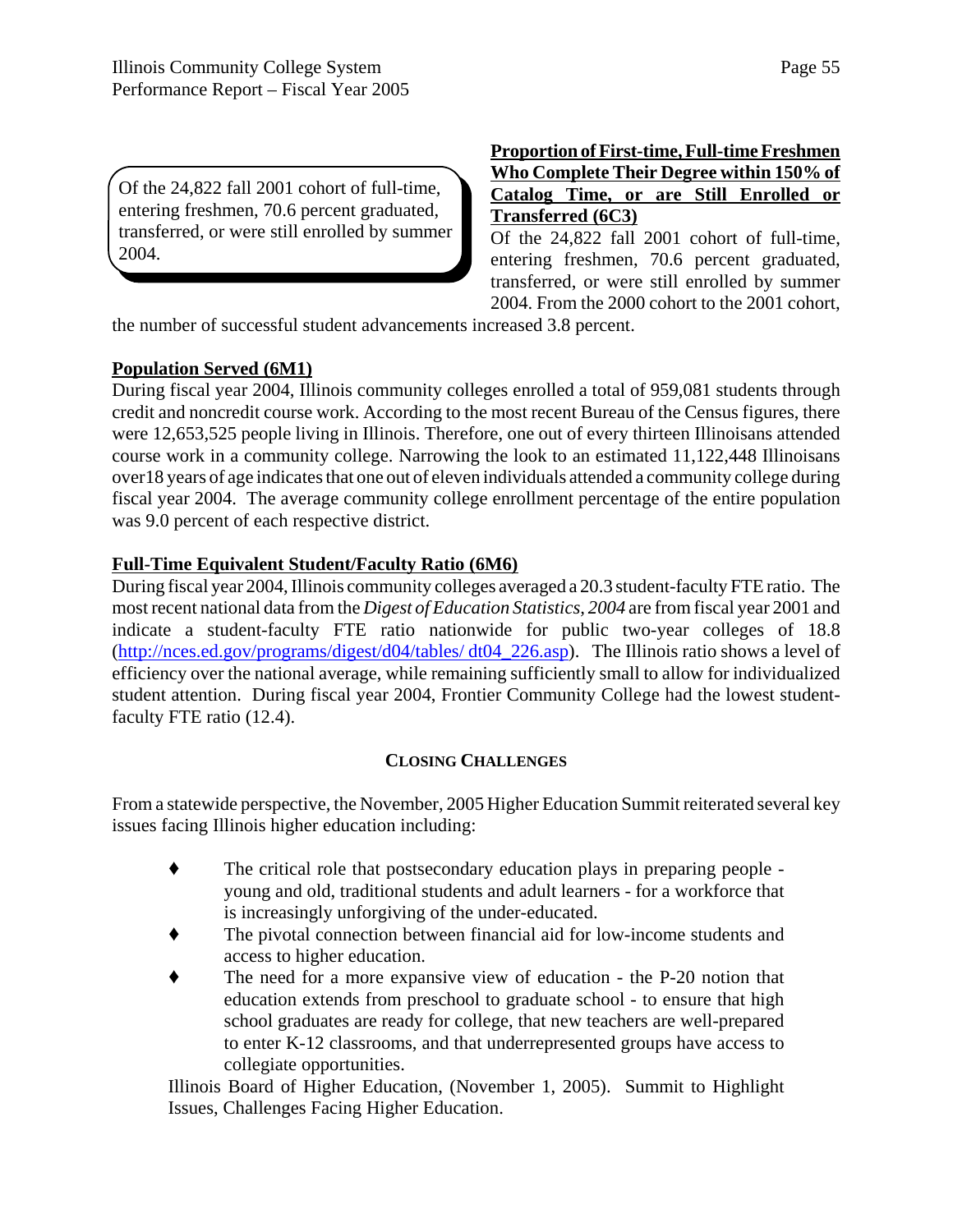Lifelong learning will be necessary for workers to keep pace with the changing workplace. Community colleges and all of higher education have an important role to play in anticipating and responding to emerging needs of the marketplace.

New York Times foreign affairs columnist and Pulitzer Prize winning author Thomas L. Friedman provides a national/international perspective on challenges facing present workers and the workers of tomorrow. In his latest book, *The World Is Flat: A Brief History of the Twenty-first Century* (2005) Friedman

.

Friedman (2005) makes a strong case that highly skilled, innovative, collaborative, and competitive individuals will thrive in the emerging flattened global economy.

makes a strong case that highly skilled, innovative, collaborative, and competitive individuals will thrive in the emerging flattened global economy. He takes the reader through ten major political events, innovations and companies that created forces that flattened the competitive environment in the world. He writes about the billions of people living in China, India, Russia, Eastern Europe, Latin America, and Central America, where recent economic, technological and political alignments have opened up the workforces during the decade of the 1990s.

Maybe only 10 percent of the new 1.5 billion strong workforce entering the global economy have the education and connectivity to collaborate and compete at a meaningful level. But this is still 150 million people, roughly the size of the entire U.S. workforce . . . The winners will be those that learn the habits, processes and skills most quickly and there is simply nothing that guarantees it will be Americans or Western Europeans leading the way.

Friedman , Thomas L. (2005). *The World Is Flat: A Brief History of the Twenty-first Century*, p.183.

In his triple convergence discussions, Friedman (2005) relays a conversation with a successful entrepreneur from India. The entrepreneur makes some interesting points.

There are dozens of people who are doing the same thing you are doing, and they are trying to do it better. It is like water in a tray, you shake it and it will find the path of least resistence. That is what is going to happen to many jobs – they will go to the corner of the world where there is the least resistence and most opportunity. If there is a skilled person in Timbuktu, he/she will get work if he/she knows how to access the rest of the world which is quite easy today. You can make a website and have an e-mail address and you are up and running. If you are able to demonstrate your work, using the same infrastructure, and if people are comfortable giving work to you, and if you are diligent and clean in your transactions you are in business . .

Instead of complaining about outsourcing . . . think about how you can raise your bar and raise yourself into doing something better . . . It's about how you can create a great opportunity for yourself and hold onto that or keep creating new opportunities where you can thrive . . . It's about efficiency, collaboration and competitiveness . . . It's about staying sharp.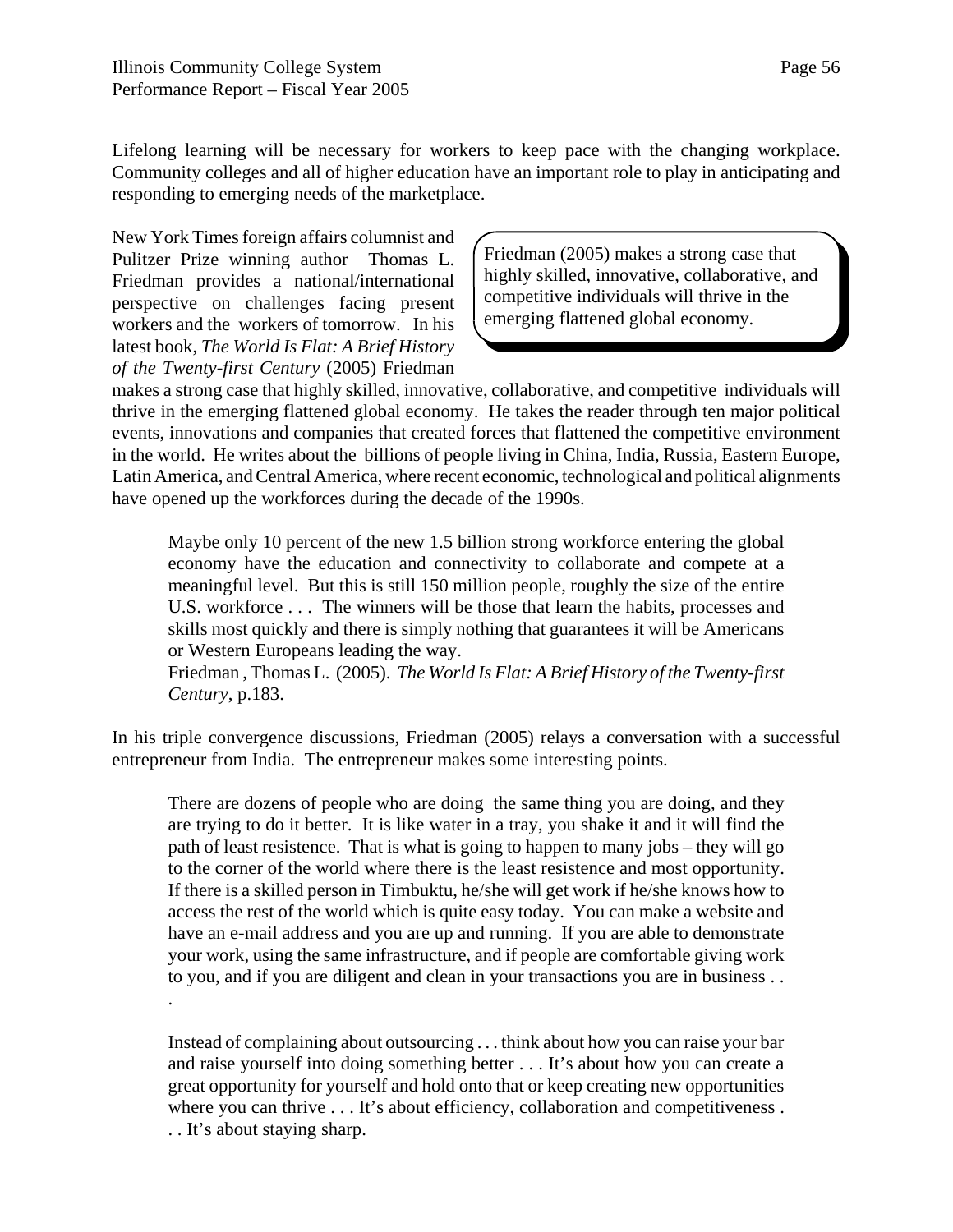Friedman , Thomas L. (2005). *The World Is Flat: A Brief History of the Twenty-first Century*, pp. 190-191

In the flattened economy, where an individual lives is of little consequence, as long as the individual has the ability to communicate effectively and deliver a quality product cost effectively and on time. Demonstrating a capacity to improve either product, price, or both can also be important considerations in landing and retaining business.

Education and training are the foundations upon which success in the flattened economy will be built.

Education and training are the foundations upon which success in the flattened economy will be built. The Performance Report provides one mechanism for Illinois higher education to measure progress, identify challenges, and develop plans to move forward. Colleges and

universities shoulder part of the responsibility to help prepare and empower individuals to compete successfully in the flat global economy. It is particularly important that Illinois Community Colleges rise to these challenges since over nine out of ten graduates remain in state and must be part of the solution for the State of Illinois and Illinoisans to attain and retain a competitive advantage in the marketplace.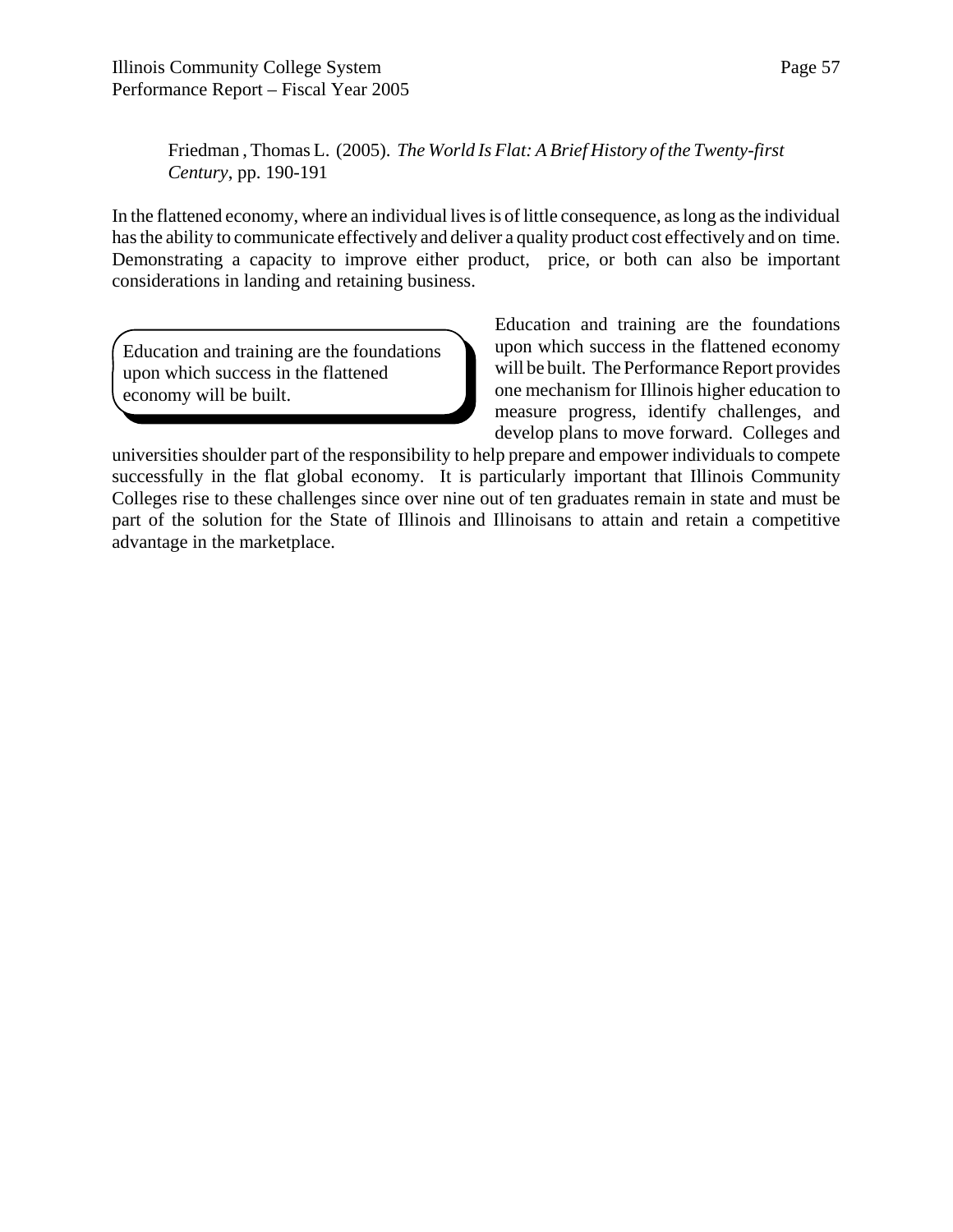### **BIBLIOGRAPHY**

- American Council on Education. (January 21, 1998). *Straight Talk About College Costs and Prices: Report of The National Commission on the Cost of Higher Education.* Washington, D.C.: Center for Policy Analysis American Council on Education http://www.acenet.edu/washington/college\_costs/1998/07july/straight\_talk.html
- American Hospital Association. *In Our Hands: How Hospital Leaders Can Build a Thriving Workforce: AHA Commission on Workforce for Hospitals and Health Systems*. (2002).Chicago: Author.
- Baum. Sandy, Payea, Kathleen & McCrackin, Susan. (2004). Trends in College Pricing 2003 New York, NY: College Board Publications (Item #30341004). http://www.collegeboard.com/prod\_downloads/press/cost03/cb\_trends\_pricing\_2003.pdf
- College Board. (2004). *Trends in College Pricing 2003.* New York, NY: College Board Publications. http://www.collegeboard.com/prod\_downloads/ press/cost03/cb\_trends\_pricing\_2003.pdf
- Educational Resources Information Center (ERIC) Clearinghouse for Community Colleges. (2003). How many community college students transfer to four-year institutions? (Frequently Asked Questions) http://www.gseis.ucla.edu/ERIC/faq.html#Teach University of California, Los Angeles (3051 Moore Hall, P.O. Box 951521, Los Angeles, CA 90095 310-825-8337)
- Employment Policy Foundation. (August 2004). The American Workplace  $(9<sup>th</sup> Edition)$ . Washington, D.C.: Author. http://www.epf.org/about/publications.asp
- ERIC Clearinghouse for Community Colleges. (April, 2001). "National Transfer Assembly Results - Update for 1995." (EdInfo 01-04). Los Angeles: Author. http://www.gseis.ucla.edu/ccs/edinfos/edin0104.html
- Friedman , Thomas L. (2005). *The World Is Flat: A Brief History of the Twenty-first Century*. New York: Farrar, Straus and Giroux.
- Horn, Laura; Chang Wei, Christina: & Berker, Ali. (2002.) *What Students Pay for College: Changes in the Net Price of College Between 1992–93 to 1999–2000.* (NCES 2002–174). Washington, DC: U.S. Department of Education National Center for Education Statistics. http://nces.ed.gov/pubs2002/2002174.pdf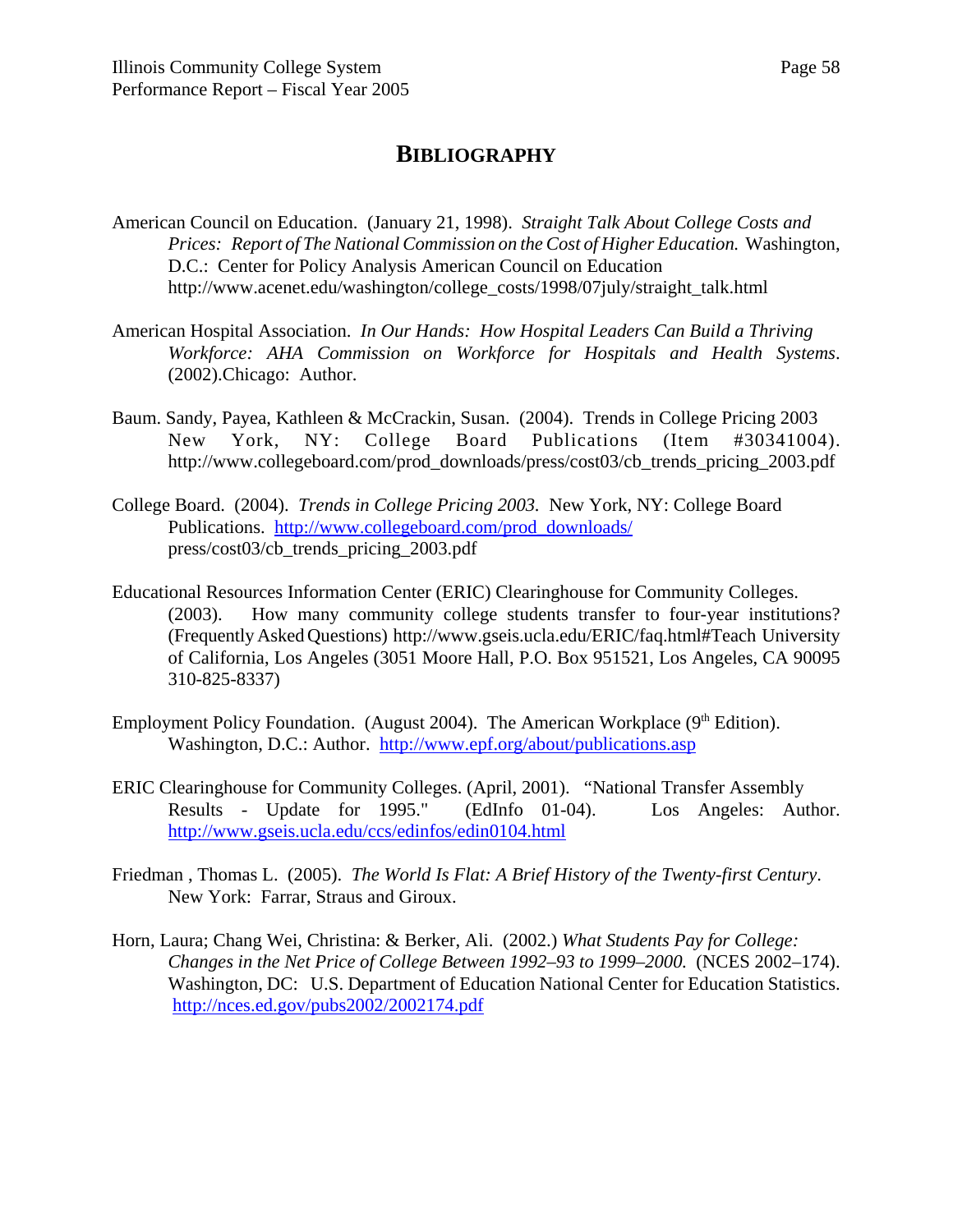- Illinois Board of Higher Education. (February, 2003). *Establishing Performance Indicators to Assess Progress Toward Meeting the Goals of the Illinois Commitment: Final Recommendations*. Report of the Performance Indicator Advisory Committee to the Illinois Board of Higher Education. Springfield, IL: Author. http://www.ibhe.state.il.us/Board/Agendas/2003/February/Item%206%20Report.pdf
- Illinois Board of Higher Education & Illinois Student Assistance Commission Committee on Affordability. (October, 2003). The Distribution of Student Financial Aid In Illinois. Springfield. IL: State of Illinois. http://www.ibhe.state.il.us/Affordability/PDF/Final%20Unit%20Record%20Report.pdf
- Illinois Board of Higher Education & Illinois Student Assistance Commission Committee on Affordability. (August 12, 2003). *Final Report and Recommendations of the Committee on Affordability* . Springfield, IL: State of Illinois Author. http://www.ibhe.state.il.us/Board/Agendas/2003/August/Item%209%20Report.pdf
- Illinois Board of Higher Education. (November 1, 2005). Summit to Highlight Issues, Challenges Facing Higher Education (Press Release). Springfield, IL: Author. http://www.ibhe.state.il.us/Media%20Center/2005/HTM/1101\_summit.htm
- Illinois Community College Board. (1998 through 2005). Career and Technical Follow-up Study Previously known as Occupational Follow-up Study. Springfield, IL: Author.
- Illinois Community College Board. (1998 through 2005). Data and Characteristics of the Illinois Public Community Colleges Springfield, IL: Author.
- Illinois Community College Board. (February, 2001). Promise for Illinois: A Strategic Plan for the Illinois Community College System. Springfield, IL: Author.
- Illinois Community College Board. (1998 through 2005) Salary Report for the Illinois Public Community Colleges Springfield, IL: Author.
- Illinois Community College Board. (1998 through 2005) Student Enrollments and Completions in the Illinois Community College System. Springfield, IL: Author.
- Illinois Community College Board. (1998 through 2005) Unit Cost Report for the Illinois Public Community Colleges. Springfield, IL: Author.
- Illinois Student Assistance Commission. (November 18, 2005). Illinois Student Assistance Commission Discussion of College Affordability in Illinois: FY2007 MAP Budget Implications. Springfield, IL: Author http://www.collegezone.com/media/agenda1118 item5.pdf
- National Association of Manufacturers, The Manufacturing Institute and Deloitte & Touche (2003). Keeping America Competitive: How a Talent Shortage Threatens US Manufacturing – A White Paper. Washington, D.C.: Author. http://www.nam.org/s\_nam/sec.asp?CID=201285&DID=229469&rcss=print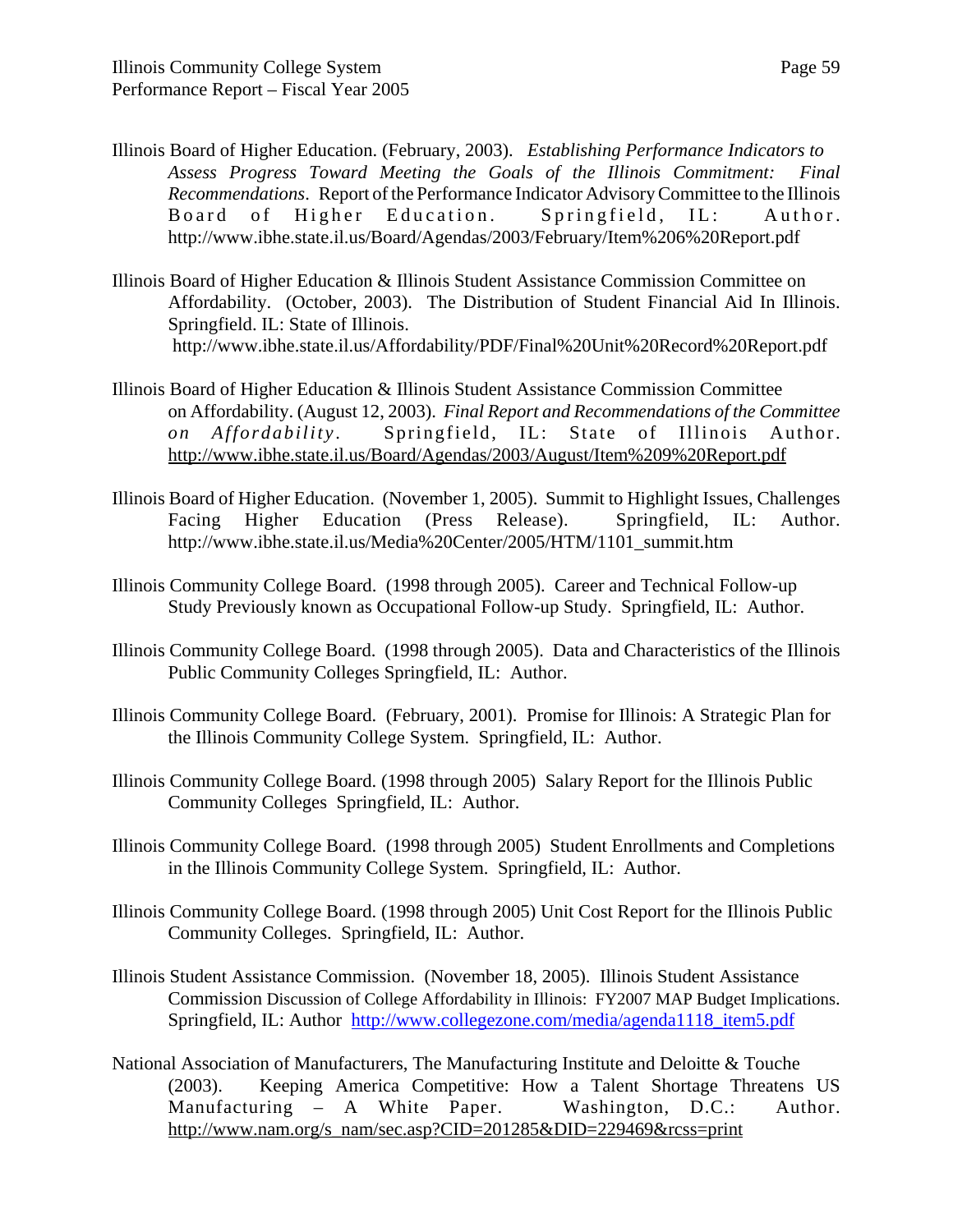National Center for Education Statistics. (2005). Table 260. - Associate degrees

- conferred by degree-granting institutions, by racial/ethnic group, major field of study, and sex of student: 2002-2003. *Digest of Education Statistics 2005.* Washington D.C.: Author.
- National Center for Education Statistics. (2005). Table 211. Number and percent of students enrolled in postsecondary institutions, by level, disability status and selected characteristics: 2002 - 2003. *Digest of Education Statistics 2005.* Washington D.C.: Author. http://nces.ed.gov/programs/digest/d04/tables/dt04\_211.asp

National Center for Education Statistics. (2005). Table 177. - Total fall enrollment in degreegranting

institutions, by level of enrollment, sex, attendance status, and type and control of institution: 2003. *Digest of Education Statistics 2005.* Washington D.C.: Author. http://nces.ed.gov/programs/digest/d04/tables/dt04\_177.asp

- National Center for Education Statistics. (2005). Table 169. Enrollment, staff, and degrees conferred in postsecondary institutions participating in Title IV programs, by level and control of institution, sex, and type of degree: Fall 2001, fall 2002, and 2002-03 http://nces.ed.gov/programs/digest/d04/tables/xls/tabn169.xls
- Nodine, Thad. (Ed.) September, 2004). *Measuring Up 2004: National Report Card on Higher Education.* San Jose, California: the National Center for Public Policy and Higher Education and the Institute for Higher Education Policy. http://measuringup.highereducation.org/docs/nationalreport\_2004.pdf
- Parker, Stuart P. (Ed.). (2004 January 15, 2004). Cam Report: Career Advancement Management Facts and Trends, Volume 27, No. 7, East Lansing, MI: Priam Publications. http://www.camreport.net/about\_us.htm
- Shulock, Nancy & Moore, Colleen. (November, 2002). *An Accountability Framework for California Higher Education: Informing Public Policy and Improving Outcomes*. Sacramento: California State University Center for California Studies. http://www.csus.edu/ihe/PDFs/11-02\_accountability.pdf
- Texas Public Community and Technical Colleges (2004). "Section XI: Placement Data". 2004 Statewide Factbook. .Austin, TX: Texas Higher Education Coordinating Board Community and Technical Colleges Division. (Pages 203 - 207). http://www.txhighereddata.org/Reports/PDF/0814.PDF
- United States Department of Commerce. U.S. Census Bureau. (2000). Census 2000 Summary File 1, Matrices P1, P3, P4, P8, P9, P12, P13, P,17, P18, P19, P20, P23, P27, P28, P33, PCT5, PCT8, PCT11, PCT15, H1, H3, H4, H5, H11, and H12. DP-1. Profile of General Demographic Characteristics: 2000 Data Set: Census 2000 Summary File 1 (SF 1) 100- Percent Data Geographic Area: Illinois. Washington, D.C. Author. Http//factfinder.census.gov/servlet/QTTable?ds\_name=DEC\_2000\_SF1\_U&geo\_id=040 00US17&qr\_name=DEC\_2000\_SF1\_U\_DP1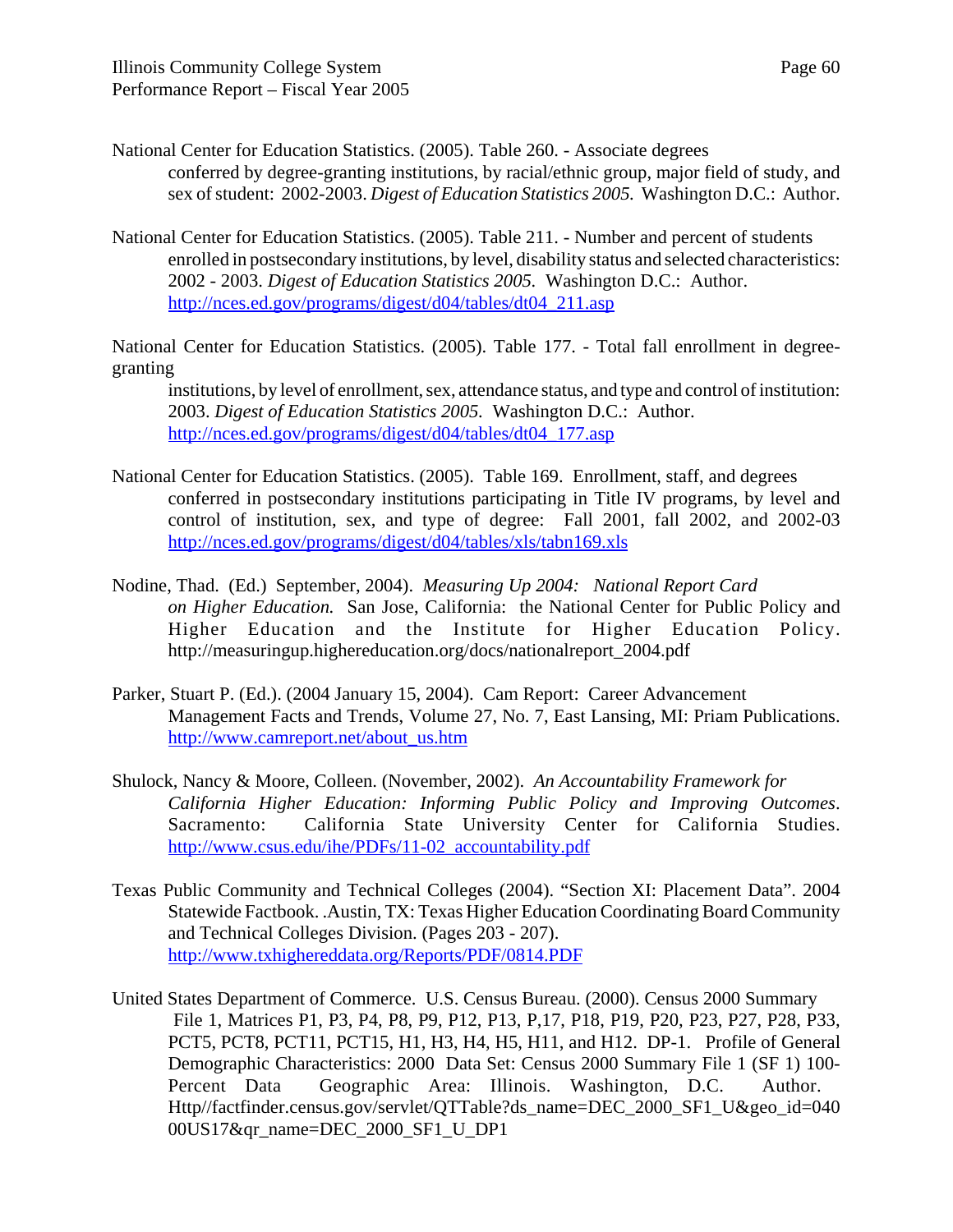- United States Department of Commerce. U.S. Census Bureau. (2002). Disability Data from March 2002 Current Population Survey (CPS). Table 1. Selected Characteristics of Persons 16 to 74, 2002. Washington D.C.: Author. http://www.census.gov/hhes/www/disable/disabcps.html
- United States Department of Commerce. U.S. Census Bureau. (2000). DP-2. Profile of Selected Social Characteristics: 2000. Data Set: Census 2000 Summary File 3 (SF 3) - Sample Data for Illinois. Washington D.C.: Author. http://factfinder.census.gov/bf/\_lang=en\_vt\_name=DEC\_2000\_SF3\_U\_DP2\_geo\_id=040 00US17.html
- U.S. Department of Education. (November, 2002). "Fall Enrollment" and "Institutional Characteristics" surveys. Table 313.Average undergraduate tuition and fees and room and board rates paid by full-time-equivalent students in degree-granting institutions, by control of institution and by state: 2000-01 and 2001-02. Washington, D.C.: National Center for Education Statistics, Integrated Postsecondary Education Data System (IPEDS). http://nces.ed.gov/pubs2003/digest02/tables/dt313.asp
- U.S. Department of Education, "Fall Staff, 1999" and "Fall Enrollment, 1999" surveys. (prepared July, 2001). Table 226. Staff and student/staff ratios in degree-granting institutions, by type and control of institution and by state: Fall 1999. Washington, D.C.: National Center for Education Statistics, Integrated Postsecondary Education Data System (IPEDS). http://nces.ed.gov/pubs2003/digest02/tables/dt226.asp
- U.S. Department of Education. (2002). Percentage of first- and second-year undergraduates who reported ever taking remedial courses and among those taking remedial courses in 1999-2000, the type of courses: 1999-2000. Washington, D.C.: 1999-2000 National Postsecondary Student Aid Study (NPSAS:2000) National Center for Education Statistics. http://nces.ed.gov/surveys/npsas/table\_library/tables/npsas50.asp
- Stone, Robyn I. & Wiener , Joshua M. (2001). *Who Will Care for Each of Us? America's Coming Healthcare Labor C: A Report from the Panel on the Future of the Healthcare Labor Force in a Graying Society.* (online). Chicago, IL: University of Illinois at Chicago College of Nursing Urban Institute http://www.urban.org/urlprint.cfm?ID=7317
- Wellman , Jane V. (August 2002). *State Policy and Community College Baccalaureate Transfer*. San Jose, California: the National Center for Public Policy and Higher Education and the Institute for Higher Education Policy. Http://www.highereducation.org/reports/transfer/transfer.pdf
- Wisconsin Technical College System Office (2004). "Employment Status and Reason Not in Labor Force". 2003 Graduate Follow-up Report. Madison, WI: Author. (Pages 5 and 8). http://www.wtcsystem.org/reports/fact/graduate/index.htm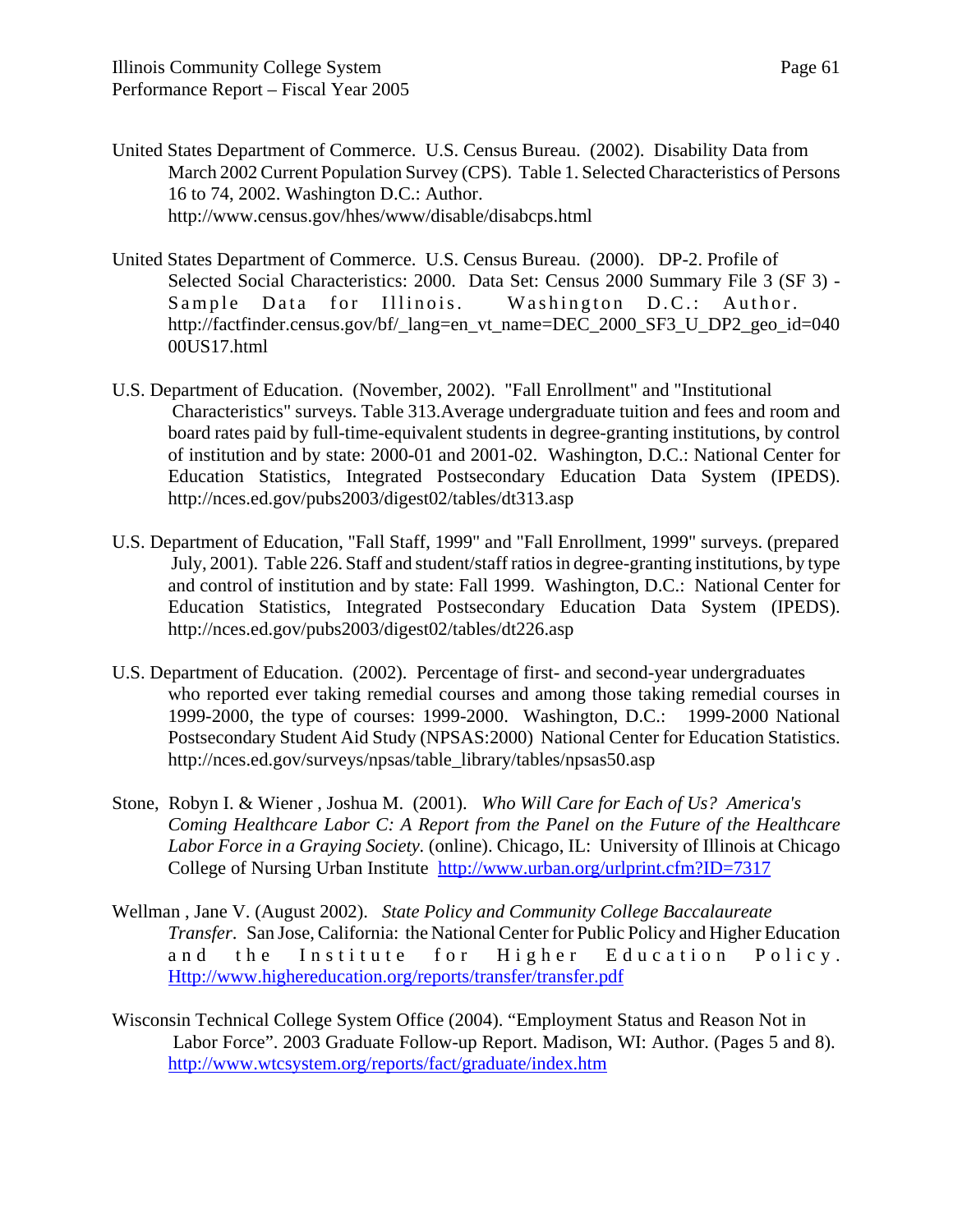**Appendix A**

**MISSION-SPECIFIC COMMUNITY COLLEGE PERFORMANCE INDICATORS FY 2005**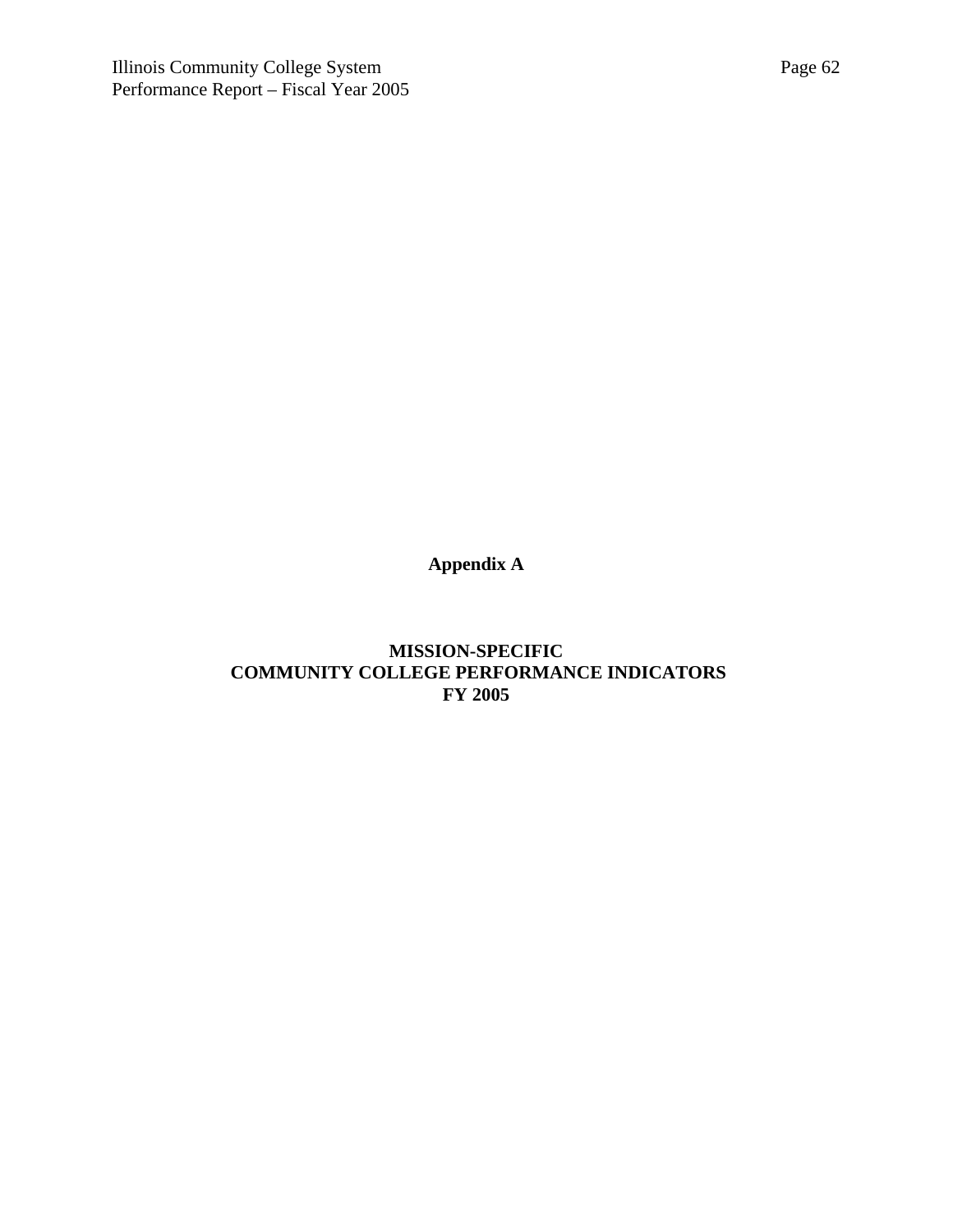## **Policy Area One: Economic Growth (Mission-Specific Level Menu)**

| <b>Colleges Using Indicator</b>                                                                                                    | <b>Indicator</b>                                                                                                              |
|------------------------------------------------------------------------------------------------------------------------------------|-------------------------------------------------------------------------------------------------------------------------------|
| 502, 503, 508-04, 511, 513, 514, 517, 518, 519,<br>521, 523, 525, 526, 527, 529, 532, 533                                          | Number of businesses provided with technical<br>assistance through college Business and Industry<br>Centers.                  |
| 502, 503, 505, 506, 508-01, 508-03, 508-04, 508-<br>06, 508-07, 519, 524, 525, 526, 527, 529, 530,<br>532, 535, 536, 537, 539, 540 | Number of individuals receiving customized<br>training through college Business and Industry<br>Centers.                      |
| 502, 525, 526, 534                                                                                                                 | Number of current workers receiving training<br>through college Business and Industry Centers.                                |
| 502, 525, 526                                                                                                                      | Number of businesses attracted or retained<br>through college Business and Industry Centers.                                  |
|                                                                                                                                    | Number of services delivered through the<br>Manufacturing Extension Center (IMEC) or<br>Chicago Manufacturing Center (CMC).   |
| 504, 505, 507, 514, 519, 521, 523, 525, 526, 533,<br>534, 535                                                                      | Total number of Business and Industry Center<br>courses/workshops conducted.                                                  |
| 501, 525, 526                                                                                                                      | Number of Business and Industry Center<br>courses/workshops conducted in computer skills<br>enhancement.                      |
| 515, 525                                                                                                                           | Number of Business and Industry Center<br>courses/workshops conducted in Quality process<br>improvement (i.e., ISO) training. |
|                                                                                                                                    | Number of Business and Industry Center<br>courses/workshops conducted in.                                                     |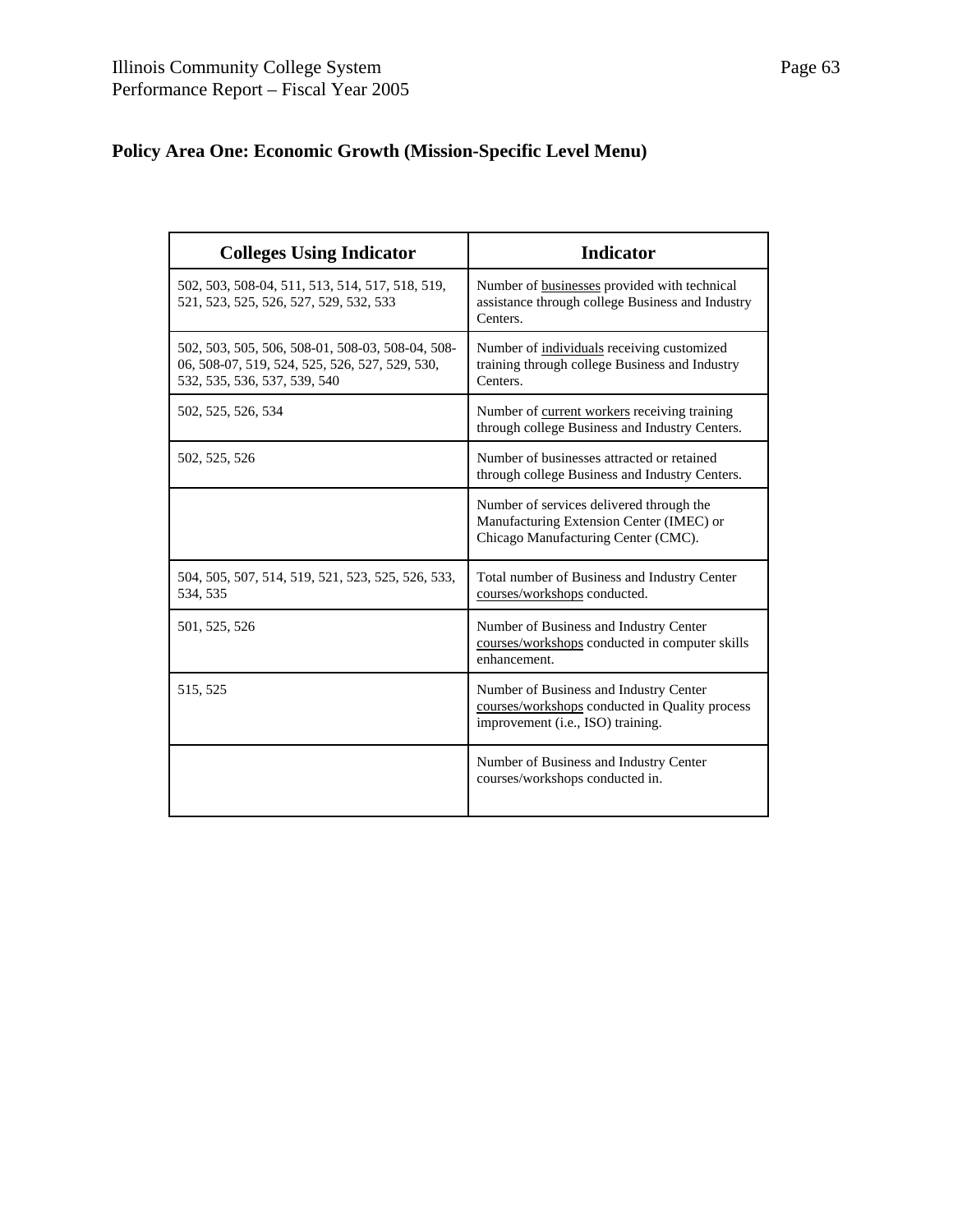## **Policy Area Two: P-20 Partnerships/Teaching and Learning (Mission-Specific Level Menu)**

| <b>Colleges Using Indicator</b>                           | Indicator                                                                                                                                                              |
|-----------------------------------------------------------|------------------------------------------------------------------------------------------------------------------------------------------------------------------------|
| 502, 508-04, 508-07, 518, 526, 528, 534                   | Number of collaborative partnerships with university<br>teacher education programs.                                                                                    |
| 505, 513, 516, 524, 526, 528, 532, 535                    | Number of course sections provided for teachers and<br>administrators as a registered provider through<br>professional development activities (CPDU/CEU).              |
| 508-01, 516, 517, 526                                     | Number of teacher education CEU's provided                                                                                                                             |
| 519, 530, 535, 537, 539                                   | Number of teachers and administrators served by the<br>institution as a registered provider through professional<br>development activities (CPDU/CEU). (Institutional) |
|                                                           | Number of paraprofessionals trained to assist in<br>teaching reading, writing, math or readiness in these<br>subjects.                                                 |
| 502, 505, 506, 508-03, 508-06, 510, 519, 521, 525,<br>534 | Number of collaborative partnerships with K-12 schools<br>and/or school districts.                                                                                     |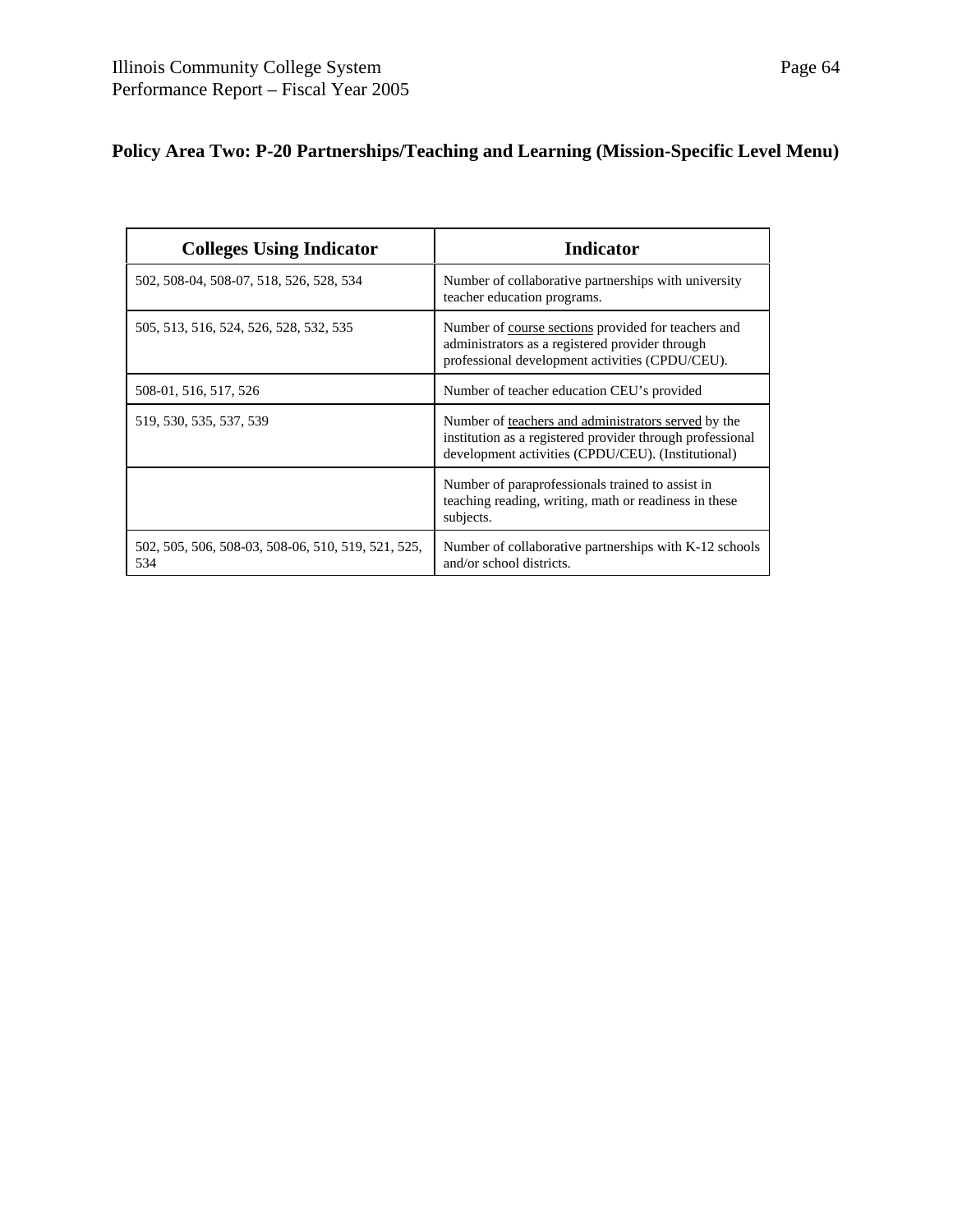## **Policy Area Three: Affordability (Mission-Specific Level Menu)**

| <b>Colleges Using Indicator</b>                                                                                      | <b>Indicator</b>                                                                       |
|----------------------------------------------------------------------------------------------------------------------|----------------------------------------------------------------------------------------|
| 504, 505, 507, 508-07, 509, 511, 519, 521, 524,<br>525, 526, 529, 531, 533, 535, 537                                 | Tuition and basic fees for a full-time in-district<br>student.                         |
| 502, 503, 505, 514, 515, 518, 519, 525, 526,<br>527, 529, 531, 533, 540                                              | Number of enrolled students who receive<br>Monetary Award Program (MAP) grants.        |
| 502, 514, 515, 525, 526                                                                                              | Number of enrolled students who receive Illinois<br>Incentive for Access (IIA) grants. |
| 502, 508-01, 508-03, 508-04, 508-06, 513, 514,<br>515, 517, 519, 525, 526, 527, 529, 531, 533,<br>534, 537, 539, 540 | Number of enrolled students who receive Pell<br>Grants.                                |
|                                                                                                                      | Proportion of graduates with zero student loan<br>debt.                                |
| 506, 508-02, 514, 525, 526, 529, 534                                                                                 | Number of first generation college students<br>served.                                 |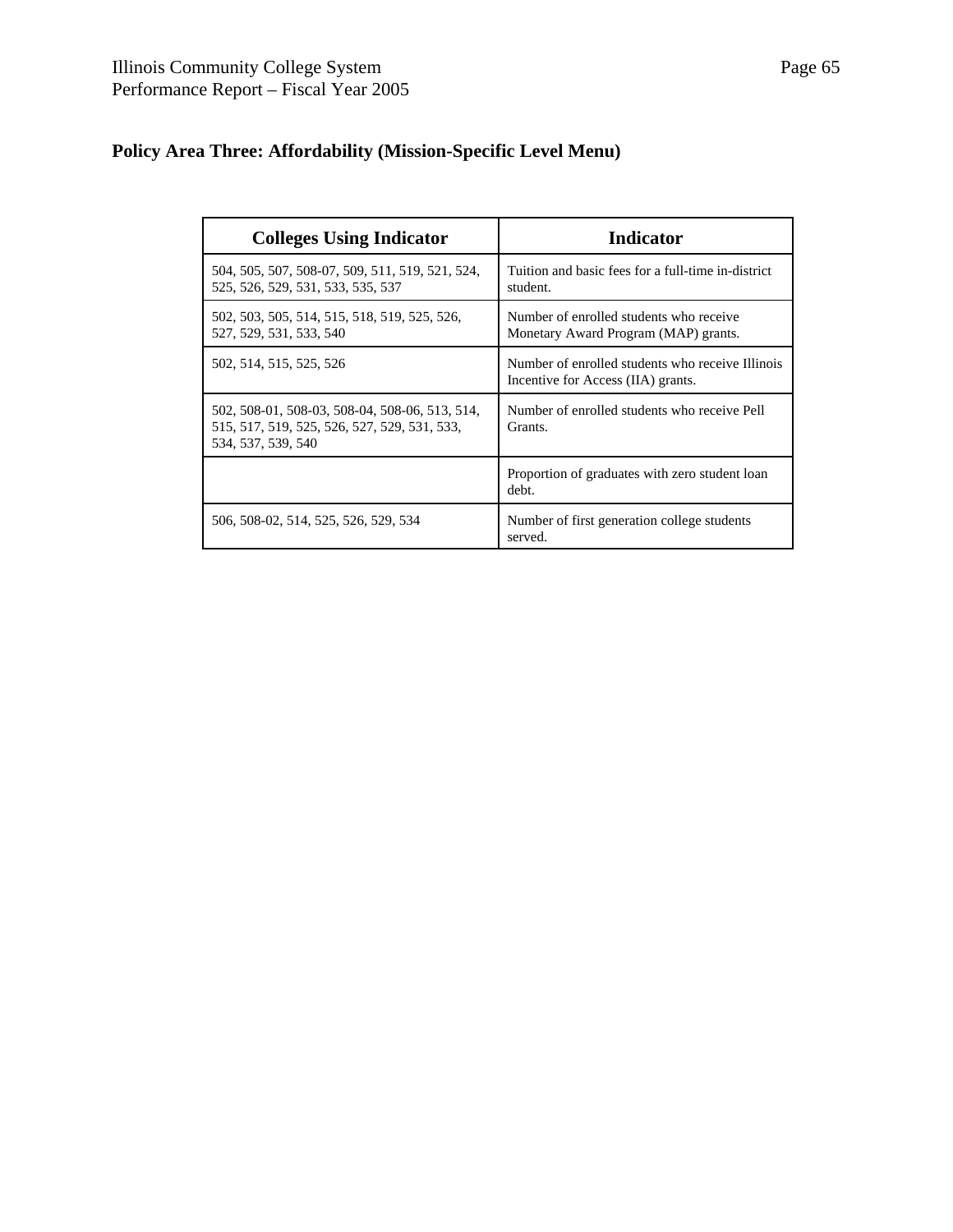| <b>Colleges Using Indicator</b>                                                                                           | <b>Indicator</b>                                                                      |
|---------------------------------------------------------------------------------------------------------------------------|---------------------------------------------------------------------------------------|
| 503, 505, 507, 508-02, 508-03, 508-04, 508-06,<br>510, 512, 514, 518, 519, 521, 525, 526, 527,<br>528, 530, 537, 539, 540 | Number of students enrolled by race/ethnicity,<br>disability status, and gender.      |
| 502, 519, 521, 523, 525, 526, 529, 531, 533,<br>535, 536                                                                  | Number of students served through adult<br>education course work (ABE/ASE).           |
| 502, 508-02, 523, 524, 525, 526, 529, 534, 535,<br>536                                                                    | Number of students served through English-as-<br>a-Second Language (ESL) course work. |
| 521, 525, 526, 536                                                                                                        | Number of level advancements in Adult<br>Education (ABE/ASE).                         |
| 508-02, 515, 525, 526, 536                                                                                                | Number of level advancements in English-as-a-<br>Second Language (ESL).               |
| 502, 503, 506, 513, 519, 523, 525, 526, 529,<br>534, 535                                                                  | Number of students served through remedial<br>course work.                            |
| 502, 504, 507, 511, 521, 525, 526                                                                                         | Remedial credits earned versus attempted.                                             |
| 518, 525, 533                                                                                                             | Number of courses offered through distance<br>learning.                               |
| 509, 517, 523, 525, 526, 529, 531, 533                                                                                    | Number of students served through distance<br>education.                              |
| 508-07, 509, 514, 525, 526, 532                                                                                           | Number of faculty by race/ethnicity.                                                  |
| 508-07, 509, 514, 525, 526, 532                                                                                           | Number of administrators by race/ethnicity.                                           |
| 508-07, 509, 514, 525, 526                                                                                                | Number of other professionals by race/ethnicity.                                      |
| 502, 508-01, 514, 521, 525, 526                                                                                           | Number of students served through noncredit<br>course work.                           |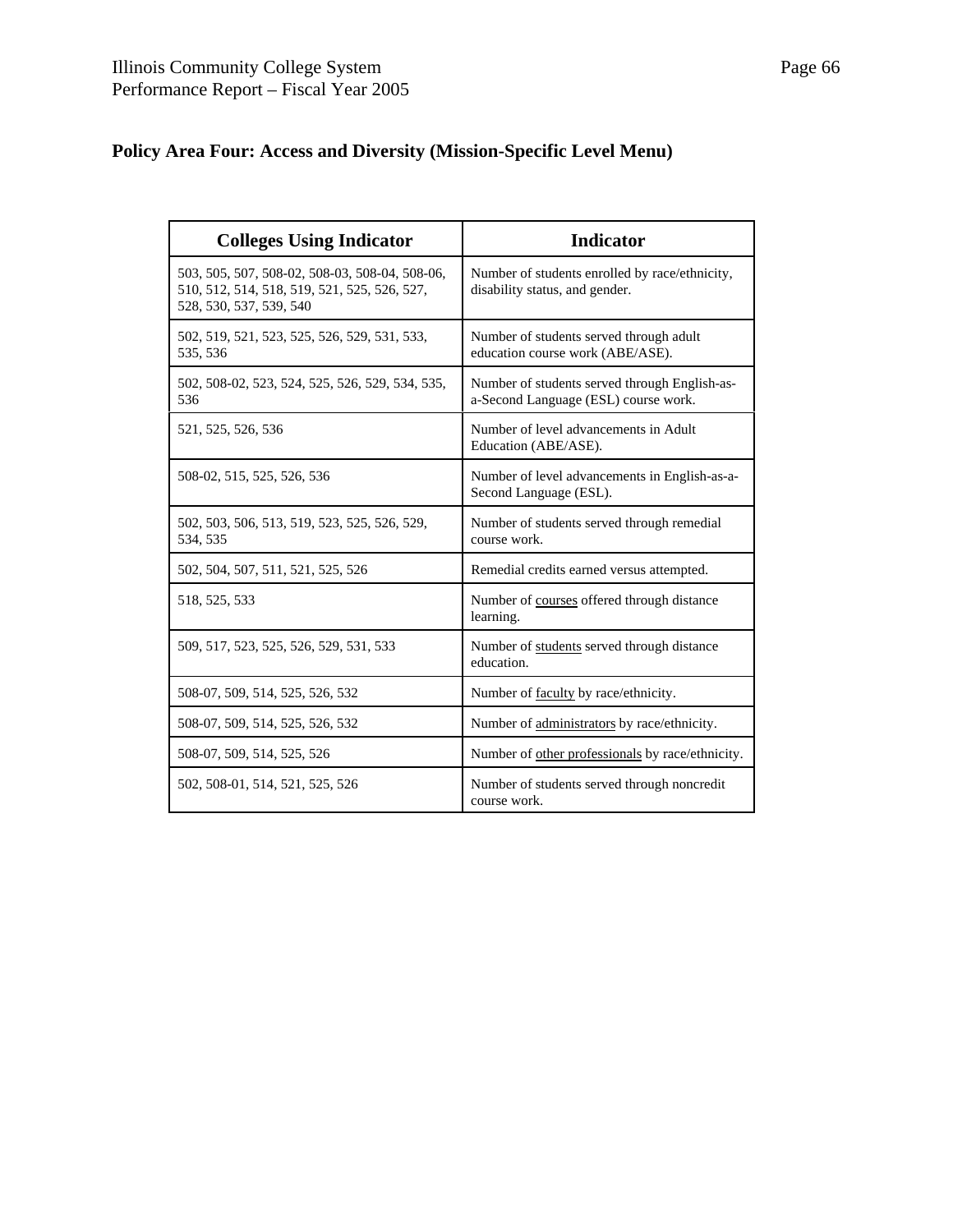## **Policy Area Five: High Quality (Mission-Specific Level Menu)**

| <b>Colleges Using Indicator</b>                                               | <b>Indicator</b>                                                                               |
|-------------------------------------------------------------------------------|------------------------------------------------------------------------------------------------|
| 505, 513, 514, 519, 524, 525, 526, 529, 534, 540                              | Occupational graduate placement in employment or<br>continuing education.                      |
| 514, 525, 526, 529                                                            | Occupational graduate retention in employment.                                                 |
| 509, 511, 513, 514, 519, 525, 532, 534, 536                                   | Transfer rate.                                                                                 |
| 508-06, 518, 525, 526, 529, 530, 532, 537                                     | Average class size.                                                                            |
| 504, 506, 508-01, 508-04, 517, 523, 525, 526, 529,<br>533, 537                | Faculty preparation.                                                                           |
| 508-03, 508-07, 514, 515, 519, 521, 525, 526, 527,<br>529, 531, 533, 535, 539 | Number of general education courses included in<br>the Illinois Articulation Initiative (IAI). |
| 508-07, 514, 519, 521, 525, 526, 527, 529                                     | Number of major specific courses included in the<br>Illinois Articulation Initiative (IAI).    |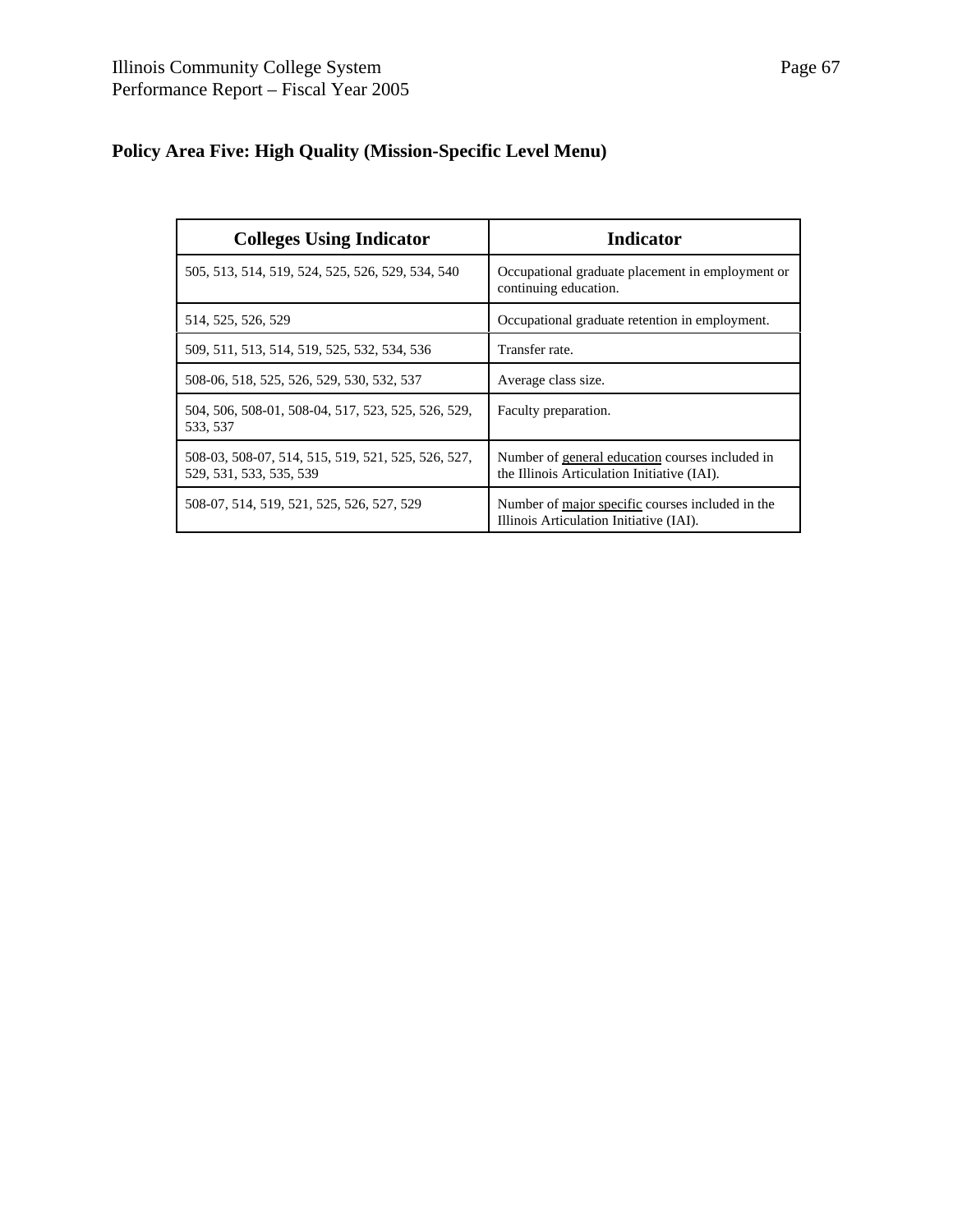## **Policy Area Six: Accountability and Productivity (Mission-Specific Level Menu)**

| <b>Colleges Using Indicators</b>                                                               | <b>Indicator</b>                                                                    |
|------------------------------------------------------------------------------------------------|-------------------------------------------------------------------------------------|
| 505, 507, 509, 511, 513, 514, 516, 519, 525, 526,<br>529, 530, 531, 533, 537, 539              | Population Served (per 1,000).                                                      |
| 501, 519, 525                                                                                  | GED attainment.                                                                     |
| 501, 503, 519, 521, 525, 532                                                                   | Advancement to college level work for remedial<br>students.                         |
| 508-04, 515, 525, 526, 532                                                                     | Number of English-as-a-Second Language level test<br>score gains.                   |
| 505, 506, 508-07, 525, 526, 529                                                                | FTE Student/faculty ratio.                                                          |
| 504, 505, 507, 508-06, 509, 514, 516, 517, 519, 521,<br>525, 526, 527, 529, 531, 534, 535, 540 | Credit hours generated.                                                             |
| 508-03, 525, 526                                                                               | Number of recent GED completers enrolling in<br>college level course work.          |
| 514, 518, 521, 524, 525, 526, 533, 534, 537                                                    | Number of students served through dual enrollment<br>courses.                       |
| 514, 525, 533                                                                                  | Number of students served through the Accelerated<br>College Enrollment initiative. |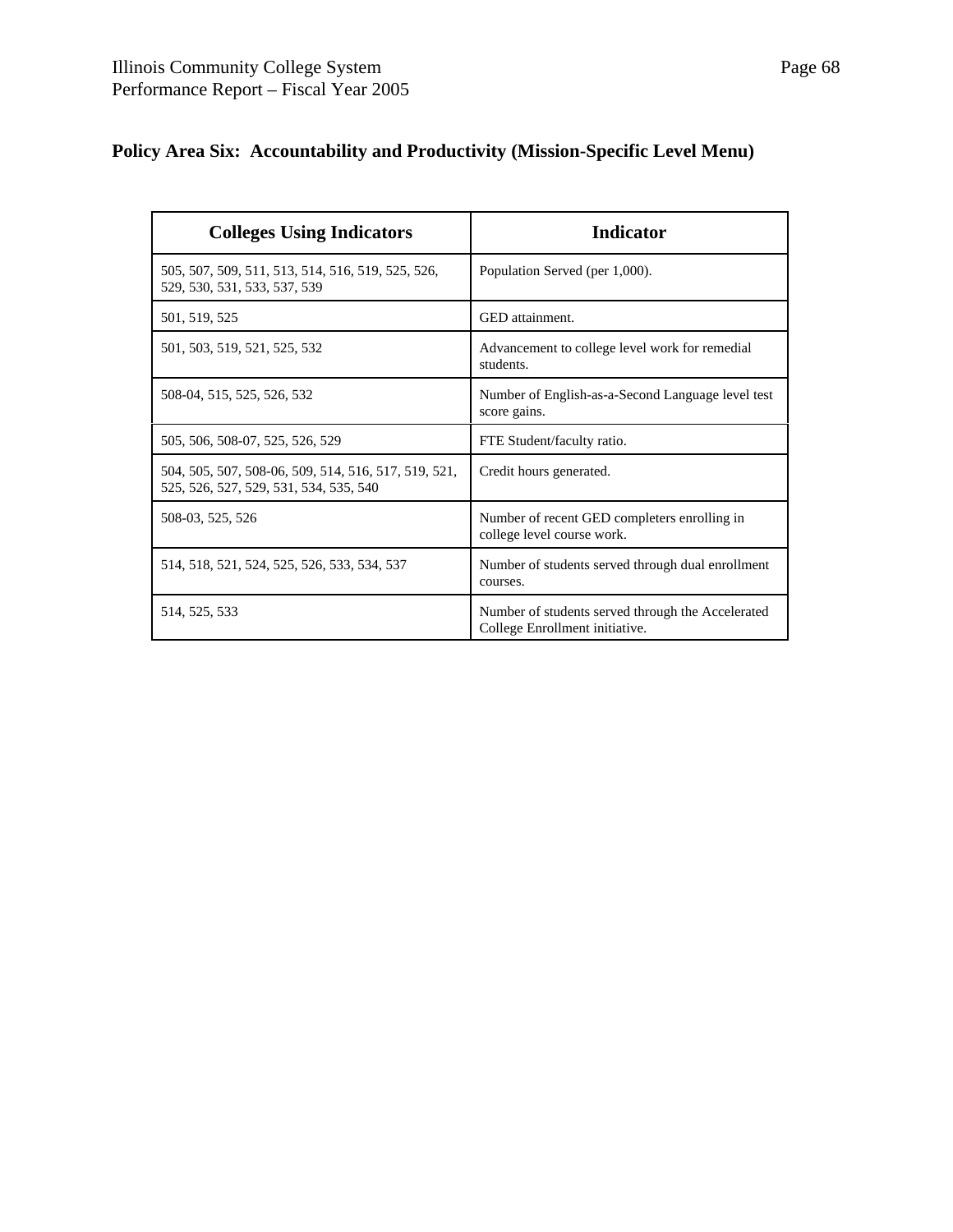**Appendix B**

 **INSTITUTION-LEVEL COMMUNITY COLLEGE PERFORMANCE INDICATOR GOALS FY 2005**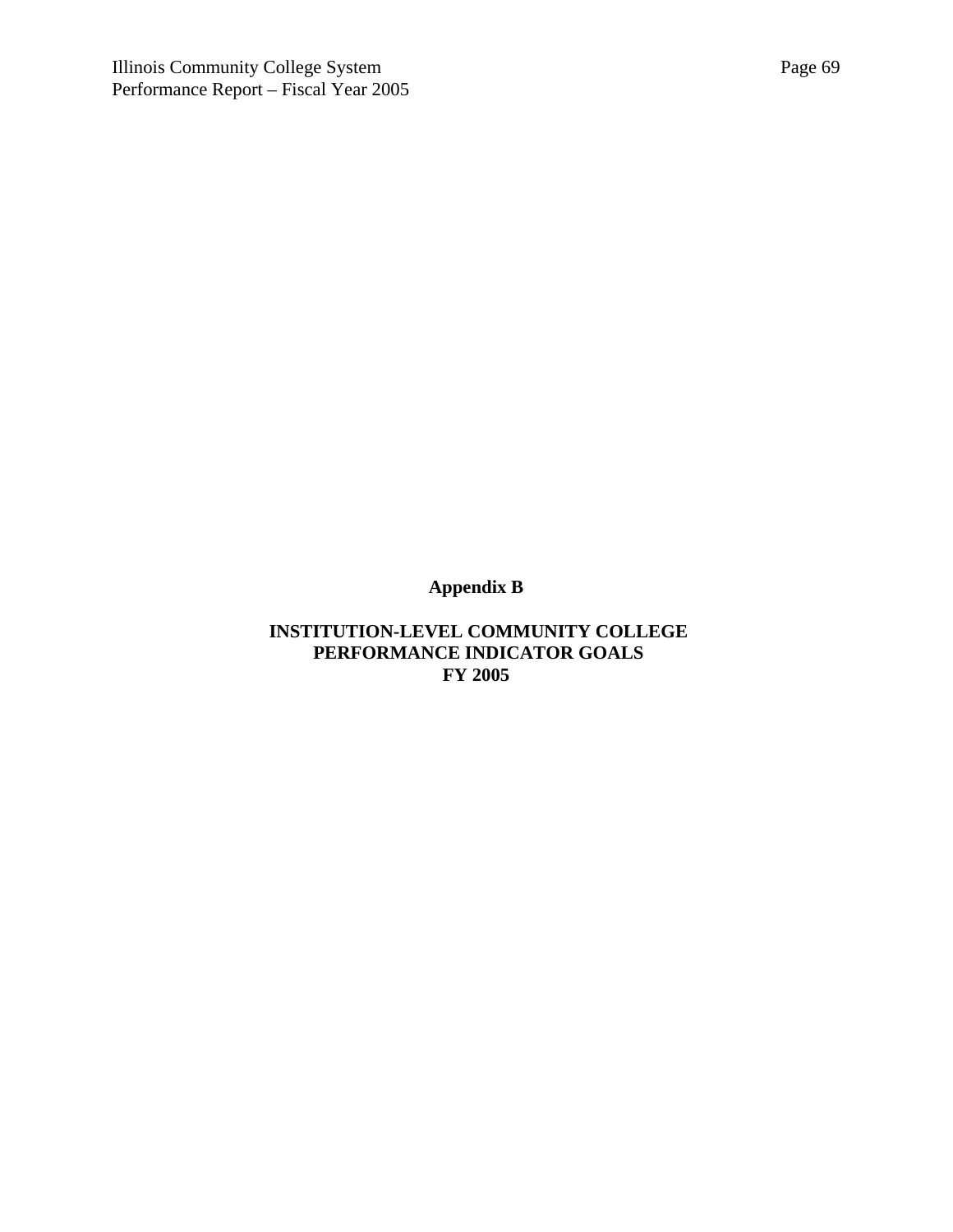#### **Alphanumeric Abbreviations for Measures**

First Digit = Policy Area. Second Digit = S for Statewide, C for Common Institutional and M for Mission Specific. Third Digit = count within Policy Area.

**Economic Growth** – Higher education will help Illinois sustain strong economic growth through teaching, service, and research **1C1**: Percent of degree/certificate recipients either employed or enrolled in further education within one year of graduation.

**1M1**: Number of **businesses** provided with technical assistance through college Business and Industry Centers.

**1M2**: Number of **individuals** receiving customized training through college Business and Industry Centers.

**1M3**: Number of current workers receiving training through the Current Workforce Training Centers.

**1M4**: Number of businesses attracted or retained through college Business and Industry Centers.

**1M6**: Total number of Business and Industry Center **courses/workshops** conducted.

**1M7**: Number of Business and Industry Center **courses/workshops** conducted in computer skills

**1M8**: Number of Business and Industry Center courses/workshops conducted in Quality Process Improvement (i.e., ISO training). **1S3**: Annual number of graduates by level and broad field of study.

**Affordability** – No Illinois resident will be denied an opportunity for a college education because of financial need.

**3C1**: Net Price of attendance for undergraduates who apply for aid

**3M1**: Tuition and Fees

**3M2**: Summary of Monetary Award Program Awards and Payouts.

**3M3**: Summary of Illinois Incentive for Access Grant Program Awards and Payouts.

**3M4**: Number of enrolled students receiving Pell Grants.

**3M6**: First generation college students.

**Access and Diversity** – Illinois will increase the number and diversity of residents completing training and education programs.

**4C1**: Completions by race/ethnicity, disability status, and gender.

**4M1**: Enrollment (number and proportion) by race/ethnicity, disability status, and gender.

**4M2**: Number of students served through Adult Education (ABE/ASE).

**4M3**: Number of students served through English as a Second Language course work.

**4M4**: Number of level advancements in Adult Education (ABE/ASE).

**4M5**: Number of level advancements in English as a Second Language.

**4M6**: Unduplicated count of students enrolled in remedial credits.

**4M7**: Remedial credits earned versus attempted.

**4M8**: Number of courses offered through distance learning.

**4M9**: Number of students served through distance learning.

**4M10**: Percentage of full-time combined minority faculty.

**4M11**: Number Full-Time Administrators by Race/Ethnicity.

**4M12**: Percentage of full-time combined minority professionals.

**4M13**: Annual unduplicated noncredit course enrollments.

**4S1**: Statewide completions.

**High Quality** – Illinois colleges and universities will be accountable for providing high quality academic programs and the systematic assessment of student learning outcomes while holding students to ever higher expectations for learning and growth.

**5C1**: Graduate satisfaction by college.

**5M1**: Placement in Employment.

**5M2**: Retention in Employment.

**5M3**: Summary of Transfer Rates.

**5M4**: Average Class Size.

**5M5**: Faculty Preparation.

**5M6**: Number of General Education courses included in the Illinois Articulation Initiative.

**5M7**: Number of major-specific courses included in the Illinois Articulation Initiative.

**Accountability and Productivity** – Illinois colleges and universities will continually improve productivity, cost effectiveness, and accountability

**6C1**: Cost of instruction per credit hour by student level and as a percent of sector average by student level.

**6C2**: Administrative and support cost per credit hour and as a percent of sector average.

**6C3**: Proportion of first-time, full-time freshmen who complete their degree within 150% of catalog time, or are still enrolled or transferred.

**6M1**: Summary of Population Served.

**6M2**: GED Attainment.

**6M3**: One year advancement for students enrolled in remedial credits who return.

**6M4**: Number of Adult Education Test Score Gains (ABE/ASE).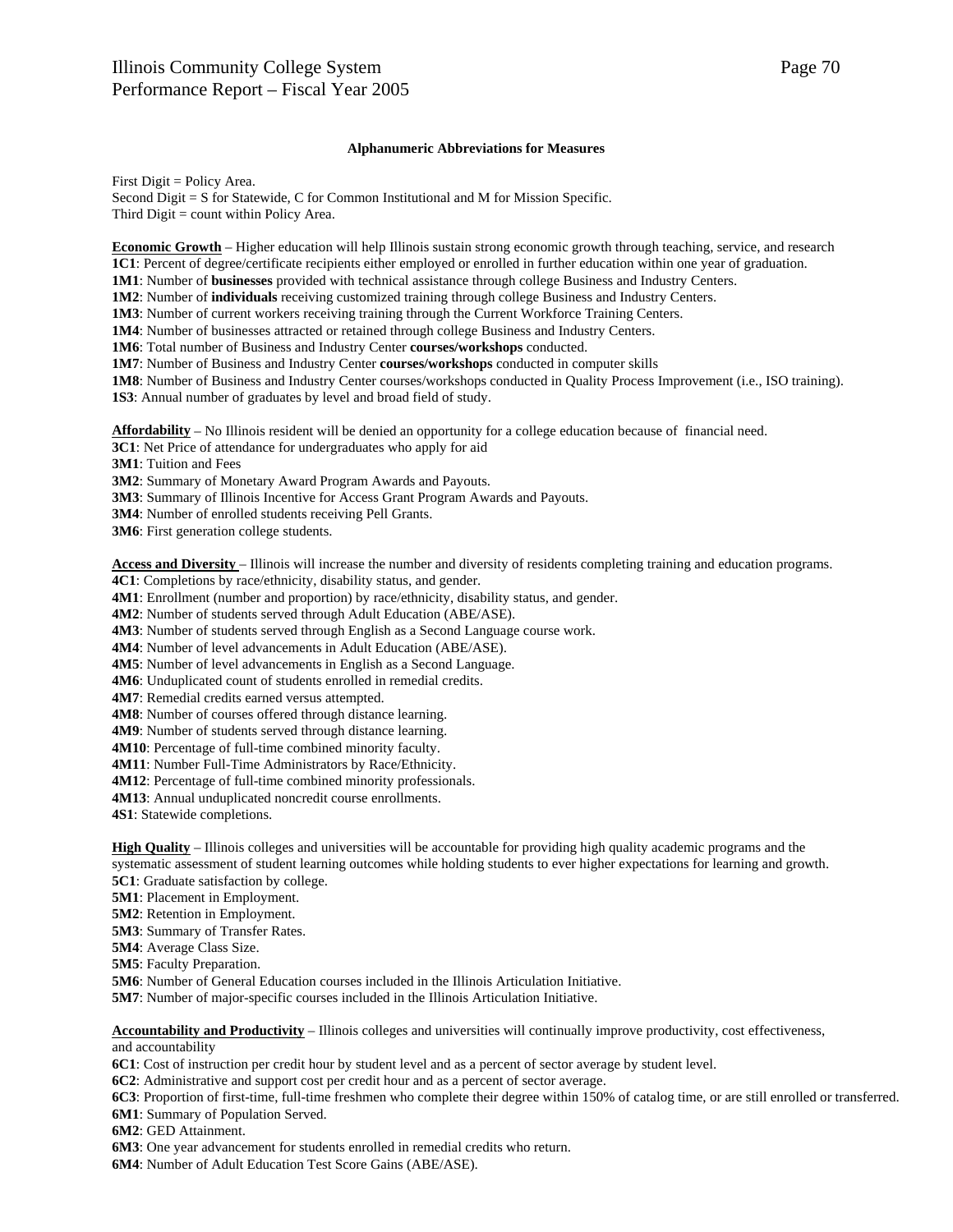**6M5**: Number of English as a Second Language Level Test Score Gains. **6M6**: Student FTE/Faculty Ratio. **6M7**: Credit Hours Generated. **6M8**: GED College-Level Enrollment. **6M9**: Number of students served through Dual Enrollment courses. **6M10**: Number of students served through the Accelerated College Enrollment initiative. **6S1**: Cost of instruction per credit hour by student level. **6S2**: Proportion of first-time, full-time freshmen who complete their 150% of catalog time or are still enrolled or transferred - sector ranges. **6S3**: Administrative and support cost per credit hour (all levels).

### Black Hawk College

1C1 Increase the percentage of degree/certificate recipients either employed or enrolled in further education within one year of graduation to 91 percent, the average percentage level for the three years 2001-2003.

1M1 & 1M2 The number of businesses and individuals served by the Business Training Center will increase by 5 percent consecutively for the next three years.

2M Achieve a 15 percent increase in the number of students served by Dual Enrollment curricula in FY 2006.

4C1 Program completion by minority students will increase to 15 percent.

4M6/4M7 Black Hawk College will continue to provide academic developmental course work for those students identified as academically under-prepared for college-level course work.

5C1 The occupational graduate satisfaction rate will annually meet or exceed the 3-year average target (FY 2001-2003) of 88.9 percent

5C Allied Health programs with certifying exams will meet or exceed national averages for their occupational area..

6C1 The College's Cost of Instruction per Credit Hour will remain below the state average and will increase at a rate which does not exceed the increase in cost of living.

6C2 The College costs will increase less than the state average and Black Hawk's cost will continue to grow at a rate less than inflation

6S2 The College goal regarding the percent of first-time, full-time degree-seeking freshmen who complete their degree within 150 percent of catalog time, or are still enrolled or transferred will be to meet or exceed that of the state average.

6M3 Total advancement to college-level work for remedial students will increase to 80 percent.

# Chicago – Richard J. Daley College

1C1 The percentage for Daley College should remain at or above the percentage for whole of the City Colleges of Chicago.

1M2 Indicator 1M2 was generated from data appearing in the Business and Industry Center (B&I) grant report. Despite the unclear future of B&I grants, the Business & Industry services unit of Daley College expected to continue workforce development activities. Since the future of B&I grants was unclear, the College could plan only a tentative performance goal for Indicator 1M2. The tentative goal for customized training was 150 to 200 individuals.

2M Daley College will maintain partnerships through Project Excel and establish partnerships with World Languages High School and the Chicago Police & Fire Training Academy.

3M4 The data and interpretations below showed City College students represented a large share of the Pell grant recipients at Illinois community colleges. Data from the 2004 Performance Report showed Daley College students represented an appropriate share of the City College total. Thus, institutional performance for this indicator is satisfactory. Continued satisfactory performance is the goal for this indicator.

4C1 The count of completions should increase, while maintaining diversity in completions.

4M1 As Daley College endeavors to increase the enrollment total, the diversity of enrollments must be sustained.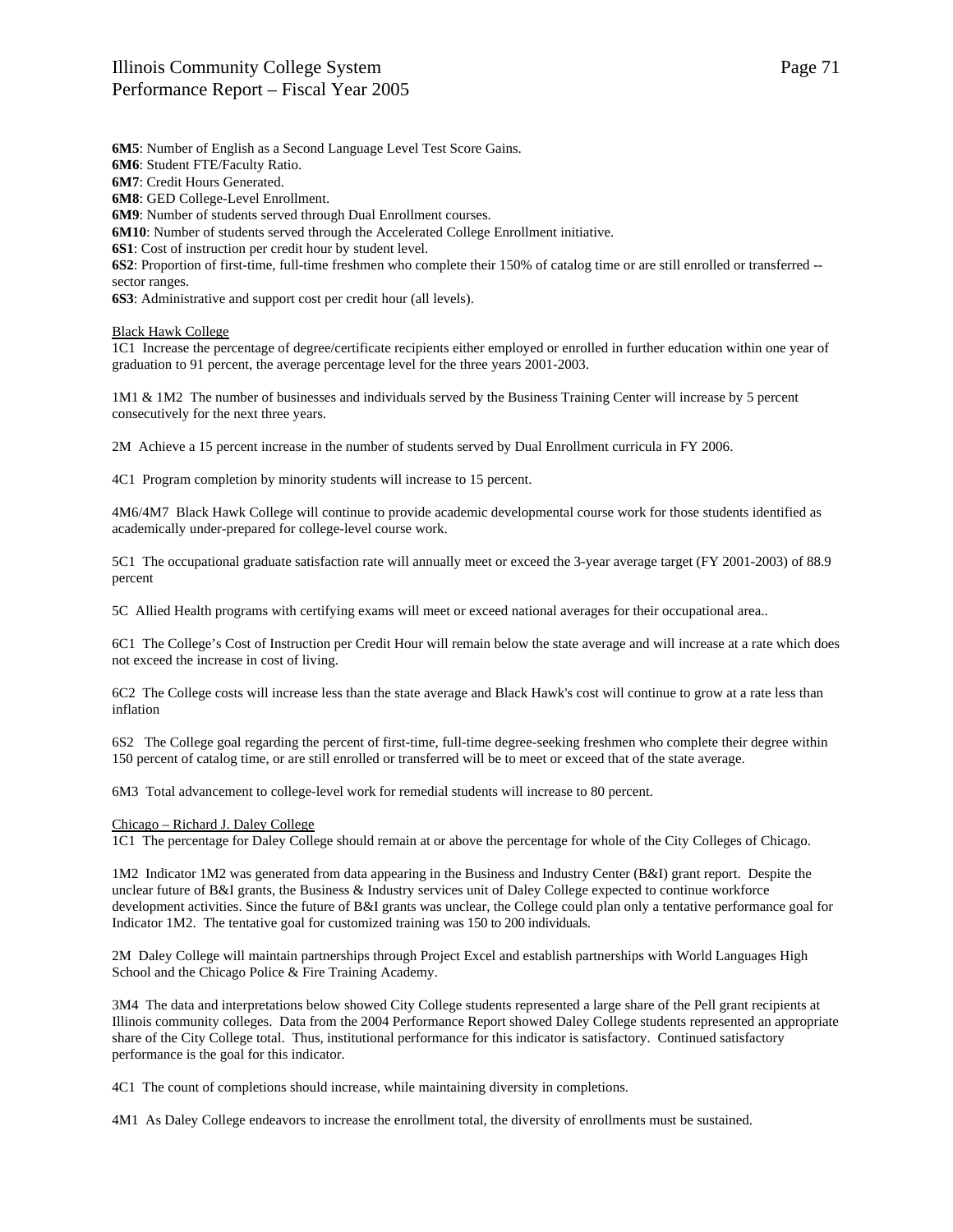5C1 The percentage for Daley College should reach or surpass the percentage for whole of the City Colleges of Chicago.

5C The NCLEX passing rate for Daley College should remain at or above the national average. 5M4 The average class size at Daley College was near the average for City Colleges. Performance at that level was satisfactory. Continued satisfactory performance is the goal for this indicator.

6C1 In terms of dollar amounts, the cost of instruction per credit hour may decrease as new and lower-ranking faculty replace retiring faculty. However, cost as a percent of state average can expect to remain about the same.

6C2 Daley College will endeavor to keep this measure below the state average.

6C3 Daley College will endeavor to increase graduation rates.

6M7 As one of seven City Colleges, total credit hours at Daley College should represent at least 14 percent (about one seventh) of the City Colleges total credit hours.

As one of forty-eight Illinois community colleges, total credit hours at Daley College should represent at least 2 percent (about one forty-eighth) of Illinois community colleges total credit hours.

# Chicago – Kennedy-King College

1C1 Strengthen the relationship between DTI and the Construction industry. Create an entrepreneurship program through the Business and Industry Services Department.

1C1 Create new courses that meet the changing needs of our students and business partners (Established new Associate Degree in Applied Science in Culinary Arts with a specialty in Baking).

1C1 Business and Industry services will expand communication with academic divisions to better utilize all approved courses in providing customized training.

4C1 Develop interdisciplinary programs. Activities included: implementing new concurrent GED/vocational programs; implementing a new bilingual computer course; designing an environmental science curriculum as a biology and chemistry interdisciplinary program.

4C1 Create new courses that meet the changing needs of our students and business partners. Activities included: Submitting request for new certificate programs in addiction studies, and auto parts specialist; established a new AA degree in applied science in culinary arts with a specialty in baking; expanded number of high level math courses; expanded academic program offerings in math during the day, evening and on weekends; increased the number of information technology courses; designed new technology training and certification programs.

4M1 We expect an increase in students of various ethnicities and ages enrolling at the college, helping to build a more diverse educational environment.

5C1 KKC Major Strategy: Strengthen academic standards and improve documented assessment of student achievement KKC Objectives: Develop an outcomes assessment tools for target programs and services.

5C1 KKC Major Strategy: Establish, monitor and evaluate student achievement of exit competencies. KKC Objectives: Improve the performance of students on the exit competency examinations

6C1 KKC Major Strategy:

- Improve financial stability through increased operational efficiency, effective resource development activities and expanded customized training and services.
- Build and strengthen the college's image and external support.
- Strengthen the college's ability to pursue new sources of funding by evaluating and improving institutional development activities.

6C3 KKC Major Strategy: Improve processes to facilitate better customer service, efficiency, and effectiveness. KKC Objective(s):

- Further improve an awareness and training process that will promote on-line financial aid application process.
- Implement a more efficient and effective process for handling lectureship assignments.
- Review the registration process and implement a more efficient and effective process.
- Create program guides to assist students in self service advisement.
- Establish guidelines for the implementation of the Student Loan Program

# Chicago – Malcolm X College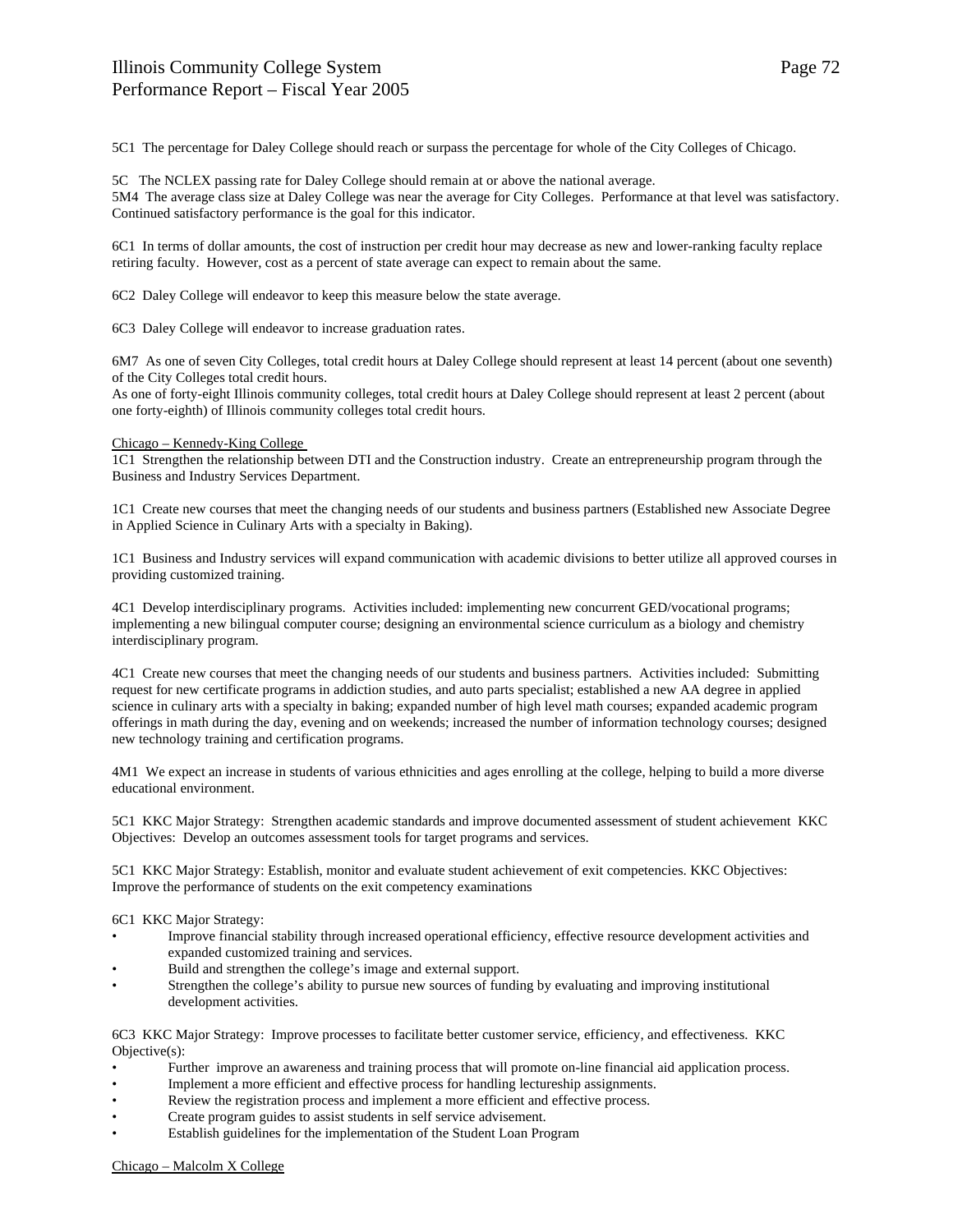1C1 Percent of undergraduate degree/certificate recipients either employed or enrolled in further education within one year of graduation: 90 percent.

2M Continue 12 collaborations with areas elementary and high schools funded through the U.S. Department of Education.

3M4 Number of enrolled students who receive Pell Grant accounts at or above 50 percent of the total enrollment in credit programs.

4C1 85 percent or higher for minority, 70 percent for female, one percent for students with disabilities.

4M1 90 percent or higher for minority students, 50 percent or higher for female students, and 1 percent for students with disabilities.

5C1 85 percent of satisfaction.

5C Pass rates on professional/occupational licensure examinations relative to national averages: At or above the national average pass rate.

5M6 Add at least three new IAI courses annually.

6C1 At or below the state average.

6C3 50 percent of first time, full-time degree seeking freshmen who complete their degree within 150 percent of catalog time.

6M8 GED completers account for at least 10 percent of the total college enrollment in the fall.

### Chicago – Olive-Harvey College

1C1 To meet or exceed the City Colleges combined three-year average. Despite the lower figure in FY 2004, this goal was achieved since the combined city college number for FY 2004 was 77.9 percent.

4C1 To mirror the institution's diversity in its completion statistics. The College is achieving this goal with the exception of male students.

5C1 To maintain a satisfaction rate that is equal or higher to the Chicago City College average. This goal has been achieved in the past years with the exception of FY 2004.

5C To meet or exceed the national pass rate. This goal has been achieved in each of the past three fiscal years.

6C1 To maintain the same or lower cost of instruction, expressed as a percentage of the sector's state average. This goal was achieved in FY 2004.

6C3 To maintain or improve the percentage of first-time, full-time degree-seeking freshmen who complete their degree within 150 percent of catalog time, or are still enrolled or transferred. The goal was achieved in the past. There was a slight back turn in the last academic year, but not a significant set back.

# Chicago – Harry S Truman College

1C1

- Truman's goal is to either maintain our current average or raise it to match or exceed the state average employment/enrollment for our graduates.
- Develop a larger base of business clients through B&I who may also serve as employers for our students.
- Increase the number of collaborative articulation agreements and bridges with four year institutions to encourage students to pursue further education.
- Develop strategies for better tracking of students who are employed as a result of completing their education at Truman or enrolled in further education.
- Develop new marketing strategies to encourage students to complete education at the community college level and continue on to complete a baccalaureate degree.

1M1 & 1M2 The performance goal is to continue to increase number of businesses and individuals served through the B&I Center.

3M4 Truman College will continue to monitor the percentage of students on Pell grant. The goal is to maintain a balance between the percentage of students who receive Pell grants and the percentage of low-income residents in our service area.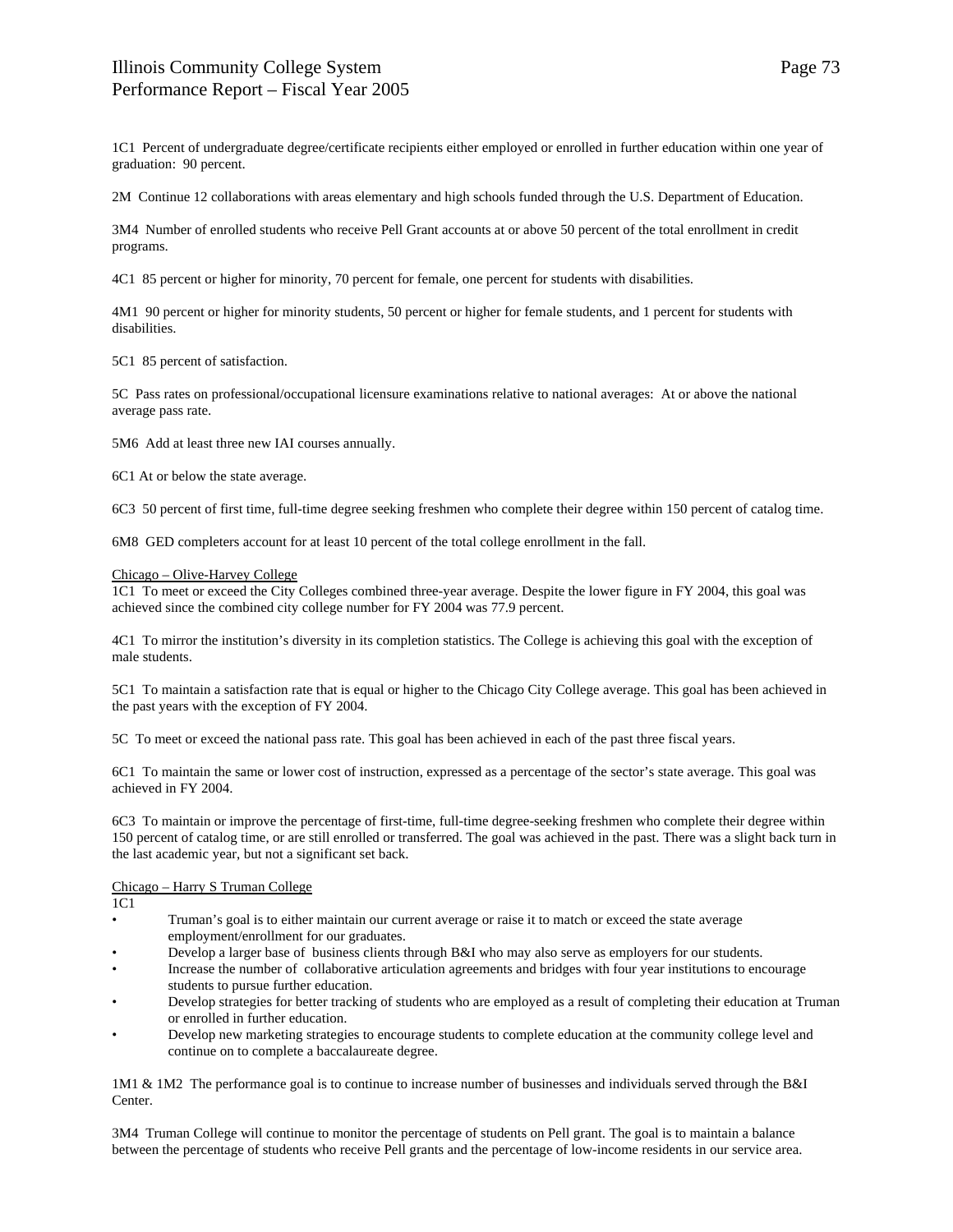4C1 Access to affordable, quality education for a diverse student population.

4M1 Students with disabilities completion success rates should indicate adequate support for their success. Historically successful diversity oriented enrollment rates should be maintained.

5C1 Alumni survey results should demonstrate growing satisfaction levels.

5C Pass rates on professional/occupational licensure examinations relative to national averages: Pass rates meeting or exceeding previous years.

5M5 All full-time faculty have a Masters degree or above.

6C1 To remain at or below statewide average cost of instruction per credit hour.

6C3 Our goal had been to continue the upward climb in completion time success shown in the last years at Truman, and to close the shrinking gap between our institutional percentages and state percentages.

## Chicago – Harold Washington College

1C1 Harold Washington College will expand the college's leadership role through a development of partnership and collaboration with the external community by professional and public service.

3M6 Expand the college's leadership role through a development of partnerships and collaborations with the external community by professional and public service.

4C1 Implement new models to promote student success and student enrollment, increase student retention and accommodate a diverse student population.

4M1 Harold Washington College primarily serves students who are from underrepresented groups. The figures represented in the charts reflect the success of the institution in providing services to students from underrepresented groups.

4M3 HWC is dedicated to providing services and education to students whose primary language is a language other than English.

5C1 Agree upon and adopt student learning outcomes for each General Education objective.

6C1 Harold Washington College will promote excellence and relevancy in all instructional programs and administrative technologies through the use of "best practices" models.

6C3 Implement new models to promote student success and student enrollment, increase retention and accommodate a diverse student population.

# Chicago – Wilbur Wright College

1C1 The broad institutional goal for this indicator is "expand services to meet the needs of all students and workforce partners." The specific institutional goals for FY 2006 are increase student satisfaction with transfer advising and increase student satisfaction with career advising.

1M2 The college expects the number of individuals receiving customized training through its business and industry center to decrease in the next fiscal year.

2M To incorporate pre service teacher education courses and learning experiences into the college's associate of arts or associate of science degree.

3M1 Continue to operate in a fiscally responsible manner so that more instructional resources are available to students.

4C1 Develop a comprehensive outreach program for students with disabilities and conduct at least one workshop for faculty regarding working with students with disabilities.

4M10 Recruit and retain a diverse pool of highly qualified faculty.

5C1 The broad institutional goal that supports this indicator is "improve the quality of all programs and services." The college has set one goal that directly addresses this indicator: Use data from the Collegiate Assessment of Academic Performance (CAAP) and data from the Community College Survey of Student Engagement (CCSSE) to enhance teaching effectiveness and student engagement strategies.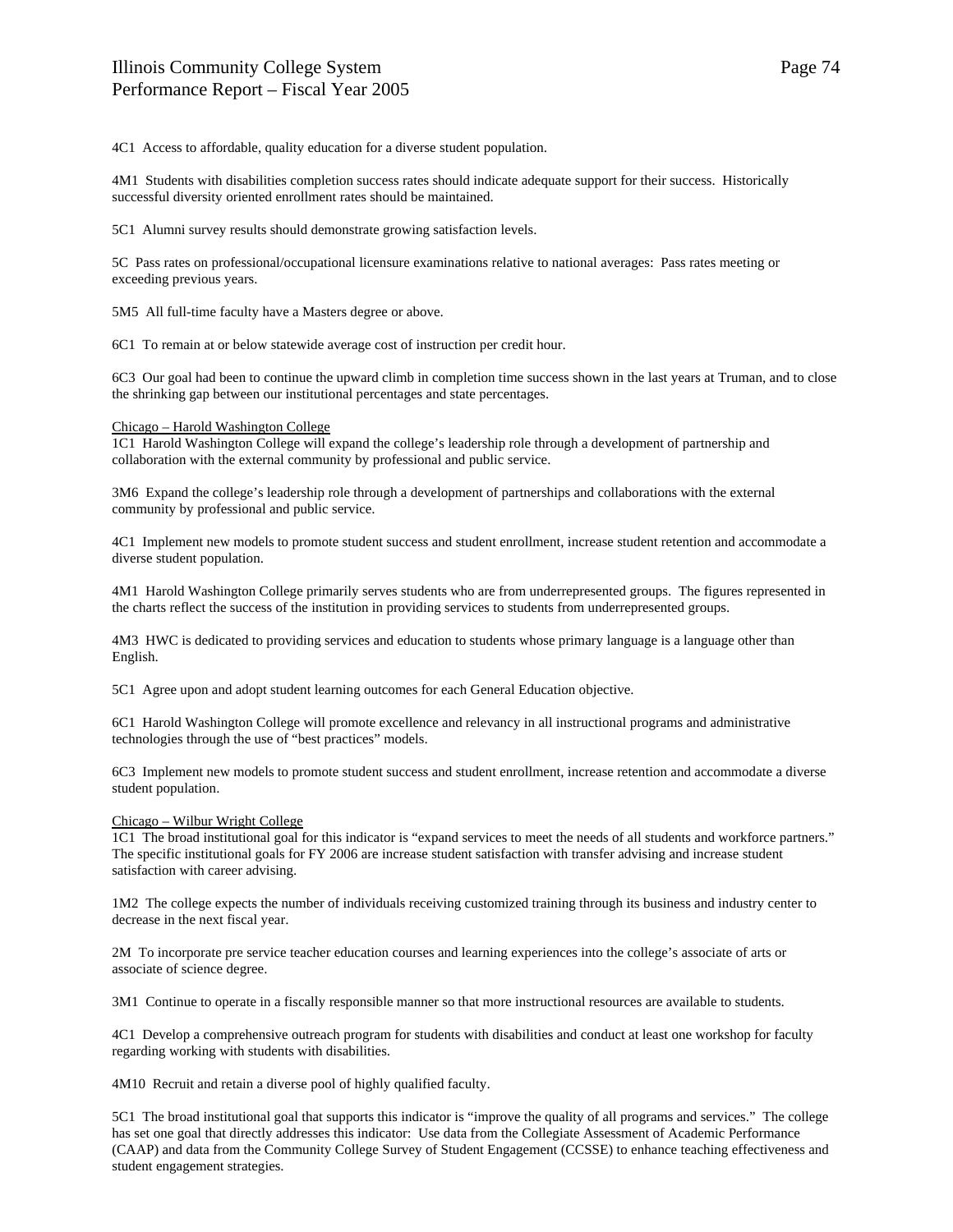5M6 & 5M7 Expand the number of general education courses and major-specific courses articulated through IAI.

6C1 The broad institutional goal for this indicator is to "effectively use resources and maximize revenue opportunities." The sub set goal is to continue to operate in a fiscally responsible manner.

6C3 The broad institutional goal for this indicator is "increase enrollment and retention." The college has set one subset goal in support: Improve services including access to and awareness of financial aid so that students are better able to complete their educational goals in a timely manner.

6M6 Increase the number of full-time equivalent students per faculty member.

# Danville Area Community College

1C1:

- Investigate  $2+2$  agreements with regional four-year universities.
- Establish link between career services and Career and Technical Education faculty to integrate job search skills into curricula and encourage students to utilize the Career Services department when seeking job placement opportunities.
- Promote the Work-Based Learning and 21<sup>st</sup> Scholar grant programs to qualified occupational students.
- Complete the integration of general education outcomes into all academic programs.
- Promote online courses and degree/certificate programs available at DACC.
- Continue to conduct a survey to determine why DACC graduates are not employed or seeking further education. This survey will be conducted at the time of graduation and follow up surveys will be conducted every 3-6 months.
- Continue to survey occupational graduates in each academic division on an annual basis to ensure that placement or employment data after graduation is accurate.
- Continue to offer Employer Roundtable seminars through the DACC Career Services Office.
- Continue to host the DACC Career Fair
- Establish stronger linkages with the WIA One-Stop to help completers find employment.

1M6 Danville Area Community College would like to increase the number of Business and Industry Center courses/workshops conducted by 5 percent in FY 2006.

3M1 Seek innovative ways to keep tuition and fees at or below state averages for FY 06.

4C1

- Implement the recommendations of the Access, Equity & Diversity Committee. This is a committee made up of college faculty and staff, community leaders and diversity advocates.
- Investigate ways to generate data from the newly devised Degree Audit System to track minority students with 50 or more earned credit hours and set up an advising system that would best help them complete programs of study.
- Partner with Community Action Agency and other area social service organizations to develop strategies to improve enrollment, retention and completion rates of underrepresented student populations at DACC.
- Increase minority representation in Dual Enrollment
- Recruit minority students to be ambassadors of DACC in educational workshops at their home high schools in the DACC district.
- Partner with Educational Talent Search to help college students transition to 4-year institutions.
- Promote the newly designed Associate of General Studies degree.

4M1 Increase minority student enrollment by 5 percent in FY 2006.

4M7 Danville Area Community College would like to increase the percentage of earned credits versus attempted credits of developmental education courses by 5 percent in FY 2006.

5C1

- Offer career services to recent graduates.
- Ensure that curricula in occupational programs is industry-specific and graduates exit programs with the job-ready skills.
- Utilize more Part-Time instructors who have high levels of expertise in their given field.
- Incorporate Blended Teaching Strategy model that uses both online and quality hands on classroom instruction. This was completed in the Industrial Maintenance program using curriculum developed by PrimeED.

5C Pass rates on professional/occupational licensure examinations relative to national averages:

- Conduct discipline specific in-service training for nursing faculty who have in- depth clinical experience but limited knowledge of pedagogy
- Incorporate professional assessment tools throughout entire program
- Due to reduction in clinical days from 2 to 1, continue to closely monitor skills of students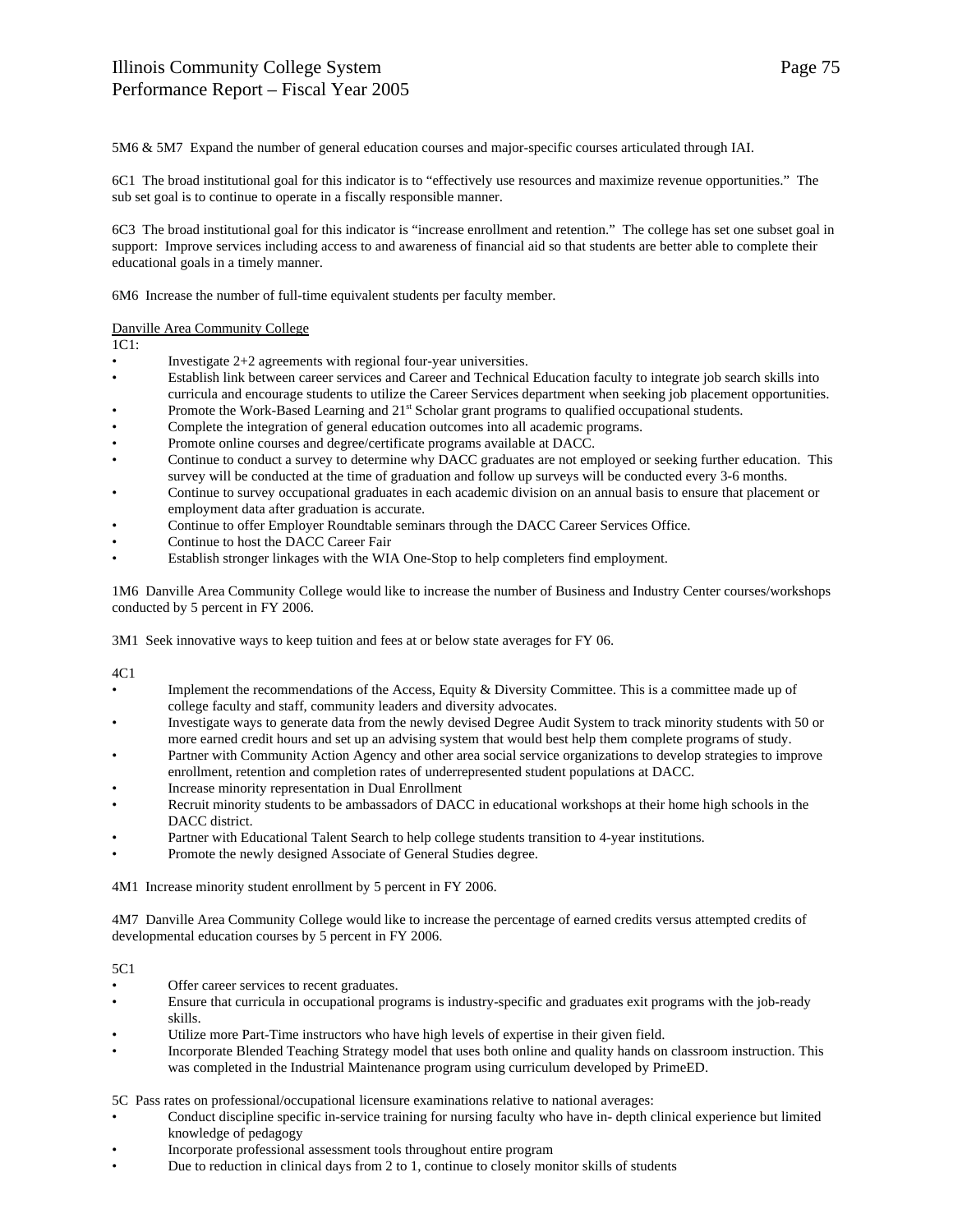• Seek grant funds to enable program to hire an academic support specialist/program advisor/recruiter.

# 6C1 & 6C2

- Continue to reduce Unit Cost of Instruction per credit hour by 5 percent in FY 2006 (reduce unit cost by \$20).
- Develop new strategies increase low enrollment programs.
- Continue to monitor class sizes each semester.
- Devise new methods for lowering administrative, faculty and support staff costs.
- Seek external grant funds to offset technology costs in CTE programs.
- Demolish three buildings once state funds are released for the project.

# 6C3

- Investigate 2+2 agreements with regional four-year universities.
- Establish link between career services and Career and Technical Education faculty to integrate job search skills into curricula and encourage students to utilize the career services department when seeking job placement opportunities.
- Promote the Work-Based Learning grant program to all occupational students.
- Integrate general education outcomes into all academic programs
- Promote online courses and degree/certificate programs available at DACC.
- Continue to offer the Success in College course for in-coming freshmen and non-traditional students
- Enhance the College Mentoring Program
- Continue to offer Foundation Scholarships to deserving DACC students
- Pursue external funding that would provide services to at-risk DACC students

# College of DuPage

1C1 The College of DuPage will set as its target the goal of 93 percent either employed or enrolled in further education. This exceeds the statewide average for all community colleges over the last three-year period, which was 91.0 percent.

1M1 Goal of 770\*

1M2 Goal of 620\*

\*In FY04 the ICCB measures labeled 1M1 through 1M8 were reported based on Contract/Customized Job Training. Therefore, only activities within the Center for Corporate Training were reported. In contrast, the FY06 goal for 1M1 indicates the "number of businesses served" are to be reported. Therefore, projections for FY06 include all the training and services delivered by the College of DuPage.'s Business and Professional Institute.

1M3 Goal of 3,041.

1M4 Goal of 138.

2M1 Goal of 4.

2M2 Goal of 320 for Articulation Agreements.

- 2M2 Goal of 88 for Dual Credit Agreements.
- 2M2 Goal of 88 for Dual Credit Courses.

3M2 Goal of 2,369.

3M3 Goal of 360.

3M4 Goal of 2,999.

4C1 - Completions by race/ethnicity, disability status, and gender (by level) Native American – Goal of 5. Asian – Goal of 400. African American – Goal of 140. Latino – Goal of 200. Non-Resident Alien – Goal of NA. White – Goal of 2,710. Other – Goal of 45. Students with Disabilities – Goal of 160.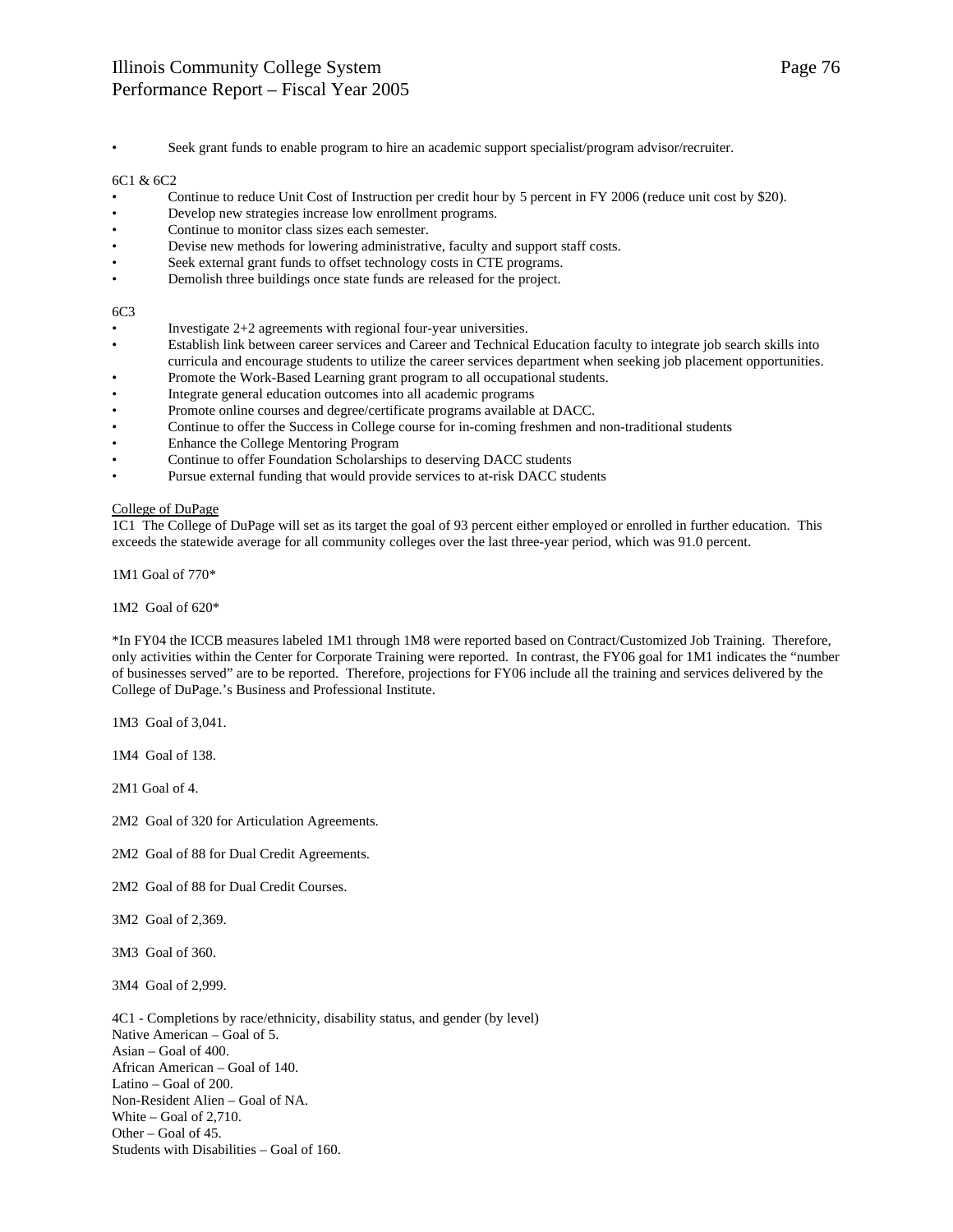No Disability – Goal of 3,340. Male – Goal of 1,400. Female – Goal of 2,100. Total – Goal of 3,500.

4M2 Goal of 1,500.

4M3 Goal of 5,875.

4M6 Goal of 7,500.

4M7 Goal of 66.1 percent.

4M13 Goal of 24,514.

5C2 The College of DuPage has set as its goal for each of these programs to meet or exceed the national pass rates.

6C1 Goal of \$193.16.

6C3 Goal of 70 percent.

#### Elgin Community College

1C1 ECC tracks this indicator with the goal of meeting or exceeding the state average of employment and satisfaction levels for Career-Technical graduates. This has been achieved for three of the last three years.

3M The number of students receiving some form of financial assistance to attend ECC shall meet or exceed the average for the prior three years.

3M Student tuition rates will remain competitive with the community college districts that border District 509.

4C1 ECC has an ongoing commitment to diversity in its college goals and in all aspects of college operations, including hiring, curriculum and student services. In addition, several Strategic Enrollment Management (SEM) teams are being formed to focus upon student retention, persistence, and success, with special focus on minority and at-risk students. Increases in these areas will positively impact completion rates for all students.

4M The course retention rate of students in developmental courses during the current fiscal year will equal or exceed the average retention rate of students in developmental courses for the previous three years.

4M The course retention rate for English as a Second Language will meet or exceed the three year institutional average.

4M2 The number of GED students shall meet or exceed the average for the prior three years.

4M10, 4M11, & 4M12 There will be evidence of progress to reflect the racial/ethnic diversity of the district in the hiring of administration, faculty, and support staff.

4M The annual attendance and number of activities and experiences supporting and celebrating multi-cultural diversity will meet or exceed the average for the prior three years.

4M The number of students enrolled in credit and non-credit courses offered via distance learning will exceed the FY 2002 baseline.

4M9 The number of students and community members using on-line services will meet or exceed the FY 2002 baselines.

5C2 The college has goals for these tables which state that employment and satisfaction levels for Career-Technical graduates will meet or exceed the state average; and graduates of a degree or certificate program with required licensure or certification examinations will meet or exceed the state or national pass rates.

5M There will be an annual vocational guarantee return rate of not more than one percent of a class of Applied Science graduates.

5M1 In their senior year at a public Illinois college to which at least five percent of our students transfer, ECC transfers shall have a GPA that equals or exceeds the state norm for two-year public school transfer students.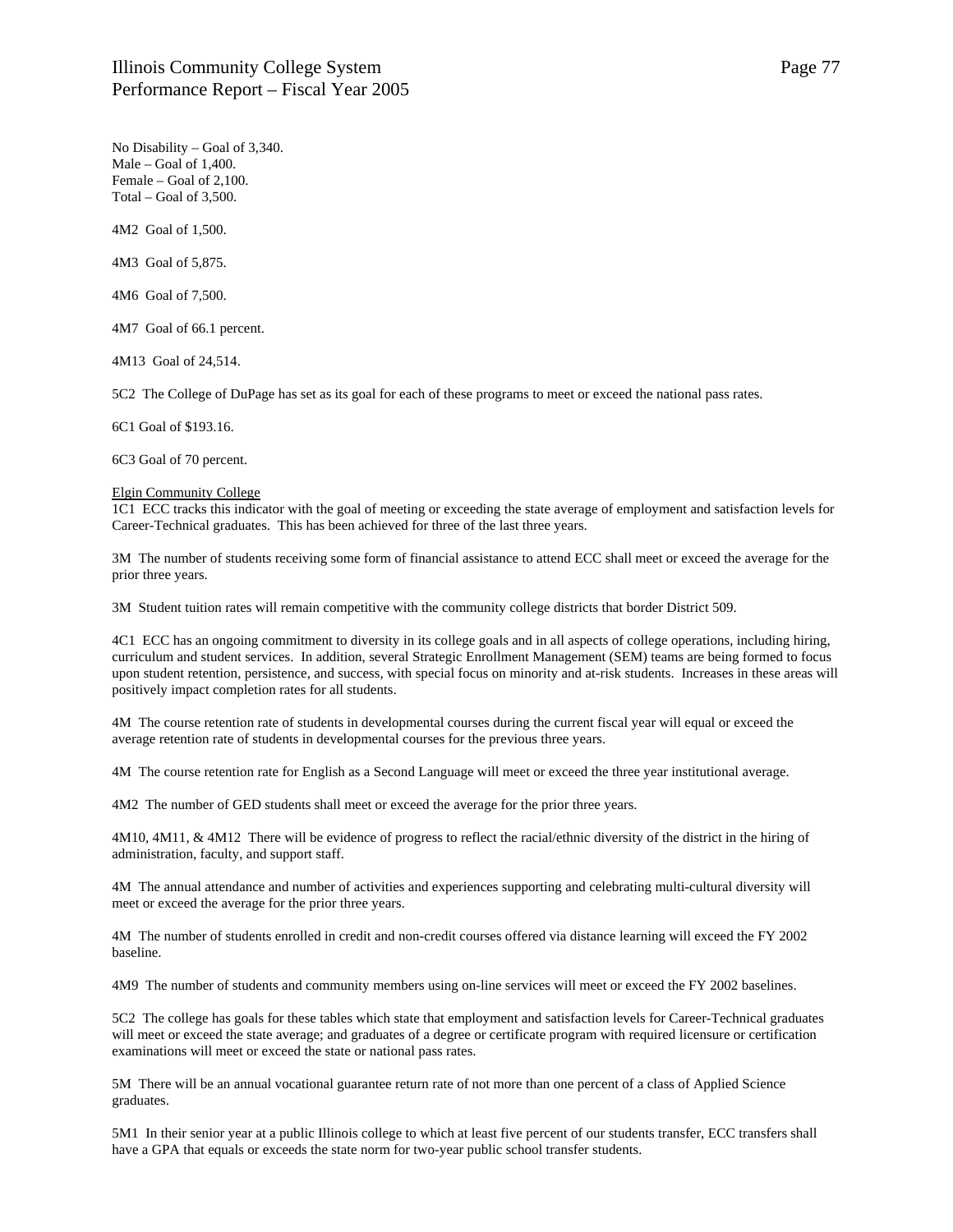# Illinois Community College System Performance Report – Fiscal Year 2005

5M Satisfaction with the schedule and delivery method of credit and non-credit classes will meet or exceed the FY 2003 baseline for all stakeholder groups surveyed.

5M Satisfaction with the variety, availability, and delivery method of services will meet or exceed the FY 2003 baseline for all stakeholder groups surveyed.

5M Surveys of university transfer students will reveal an aggregate satisfaction rate that meets or exceeds the average of the prior three years.

5M There will be an annual Transfer Guarantee return rate of not more than one percent of a class of baccalaureate transfer graduates.

6C3 It is the college's goal to meet or exceed the state norm for these figures.

6M Current year enrollment shall meet the average for the prior three years, plus 2 percent

6M Privately raised funds by the ECC Foundation shall meet or exceed the FY 2002 baseline.

6M The usage of the Renner Learning Resource Center will meet or exceed the FY2003 baseline.

#### William Rainey Harper College

1C1 The 3-year average percent of degree/certificate recipients employed or enrolled in further education will be within one standard deviation (Std. Dev.) of the State average.

1M At least 30 percent of the continuing education course offerings each year are new courses.

4C1 The number of minority students completing degrees or certificates will increase yearly provided the minority enrollment continues to increase.

4C1 Increase the number of male completions relative to the number of female completions.

4C1 The percent of Harper completers that were identified as disabled will exceed the ICCB reported median percent for the State.

4M The ethnic diversity of students will exceed the diversity of the community served by the College, based on the 2000 Census, as measured by the Diversity Index.

5C1 Harper College graduates completing the ICCB Follow-Up Study of Career and Technical Education Programs will maintain a 3-year average satisfaction with institutional quality and effectiveness at or above the State reported median 3-year average for community colleges.

5C2 Pass rates will equal or exceed national pass rates on nursing related examinations. The Dental Hygiene Program will rank in the top third of schools nationally on the dental hygiene examination. At least 90 percent of the students taking the Emergency Medical Technician examination will pass.

5M Students rating quality of instruction and students rating primary support services will indicate satisfaction with instruction and support services provided as indicated by 90 percent student agreement on the Student Opinion of Instruction and 90 percent student agreement on Student Center Surveys.

6C1 Harper's cost of instruction per credit hour will not increase by more than 5 percent annually.

6C2 Harper's administrative & support cost per credit hour will not increase by more than 5 percent annually.

6C3 For each entering full-time cohort, Harper will maintain a success rate of at least 65 percent of students that graduated, transferred, or are still enrolled after three years (IPEDS GRS Methodology).

# Heartland Community College

1C1 HCC has adopted a goal that at least 90 percent of its degree or certificate recipients shall be either employed or enrolled in further education within one year of graduation.

1M2 The College's Corporate Education department will strive to increase its offerings to area employers each year. However, external economic factors may affect achievement of this goal.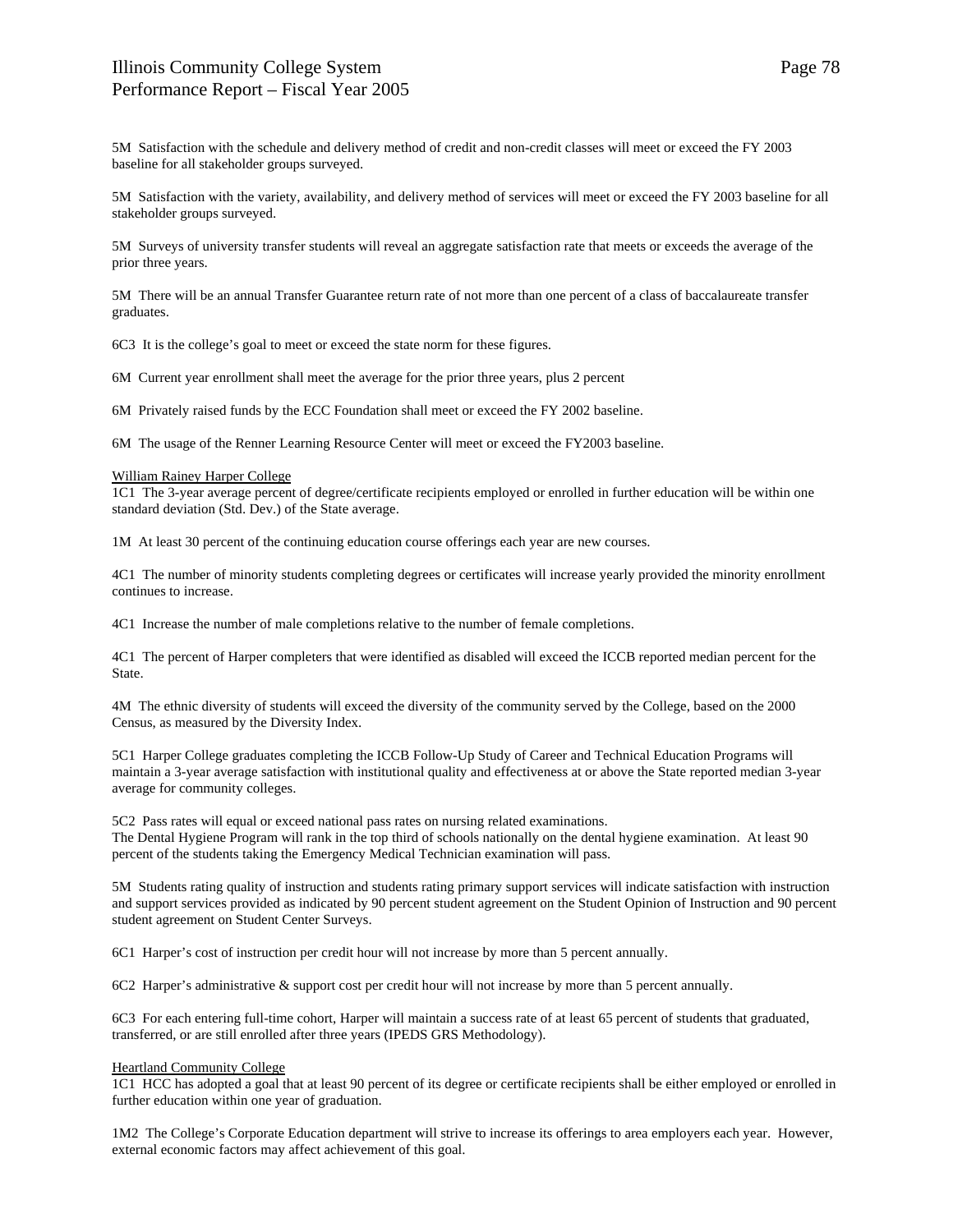3M2 & 3M4 HCC has adopted the ideal that no student will be turned away because of financial need. To implement that ideal, HCC strives to better inform the community and potential students of the availability of financial aid and to facilitate students' applications for such aid. Consequently, as enrollment increases, the number of students receiving state and federal grants should also increase.

4C1 HCC has established a goal that its minority completion rate (percentage of graduating students) shall continue to meet or exceed the percentage of minority population within its district. HCC shall continue to inform students of a broad range of educational, occupational and career choices. Further, HCC will strive, through its student advising services, to reduce artificial barriers encountered by students that are perceived to discourage entry into non-traditional professions.

4C1 HCC has established a goal that its completion rate for disabled students shall meet or exceed the percentage of disabled students enrolled.

4M1 HCC has established a goal that its minority enrollment rate shall continue to meet or exceed the percentage of minority population within its district, which is 10.4 percent.

5C1 HCC strives to maintain a satisfaction level that meets or exceeds state and peer averages.

5C2 HCC will strive to maintain a pass rate on licensure exams that meets or exceeds state and national averages.

5M1 HCC has established a goal to maintain a placement rate that meets or exceeds state and peer averages.

6C1 HCC will continue to monitor its instructional and administrative/support costs and strive to maintain those costs at or below state averages, taking appropriate cost-saving measures whenever opportunity arises.

6C3 HCC will strive to maintain a percentage of first-time, full-time degree seeking students who either complete their degree within 150 percent of catalog time, or who are still enrolled or transferred, at a level that meets or exceeds the statewide average.

6M7 HCC has adopted a goal to increase the penetration in our college district, as measured by the total credit hours generated.

Highland Community College 1C1 Goal of 95 percent.

1M1 Goal of 95 percent.

1M2 Goal of 2,000.

1M6 Goal of 250.

2M8 Goal of 80.

3M1 Goal of 100 percent of community college average

3M2 Goal of 600.

3M4 Goal of 900.

4C1 Females: 63.9 percent Males: 36.1 percent All Minorities: 9.9 percent

4M1 Male 35 percent Female 65 percent All Minorities 12.5 percent Students With Disabilities 2.0 percent

4M3 Goal of 575.

4M6 Goal of 1,114.

5C1 Goal of 88 percent.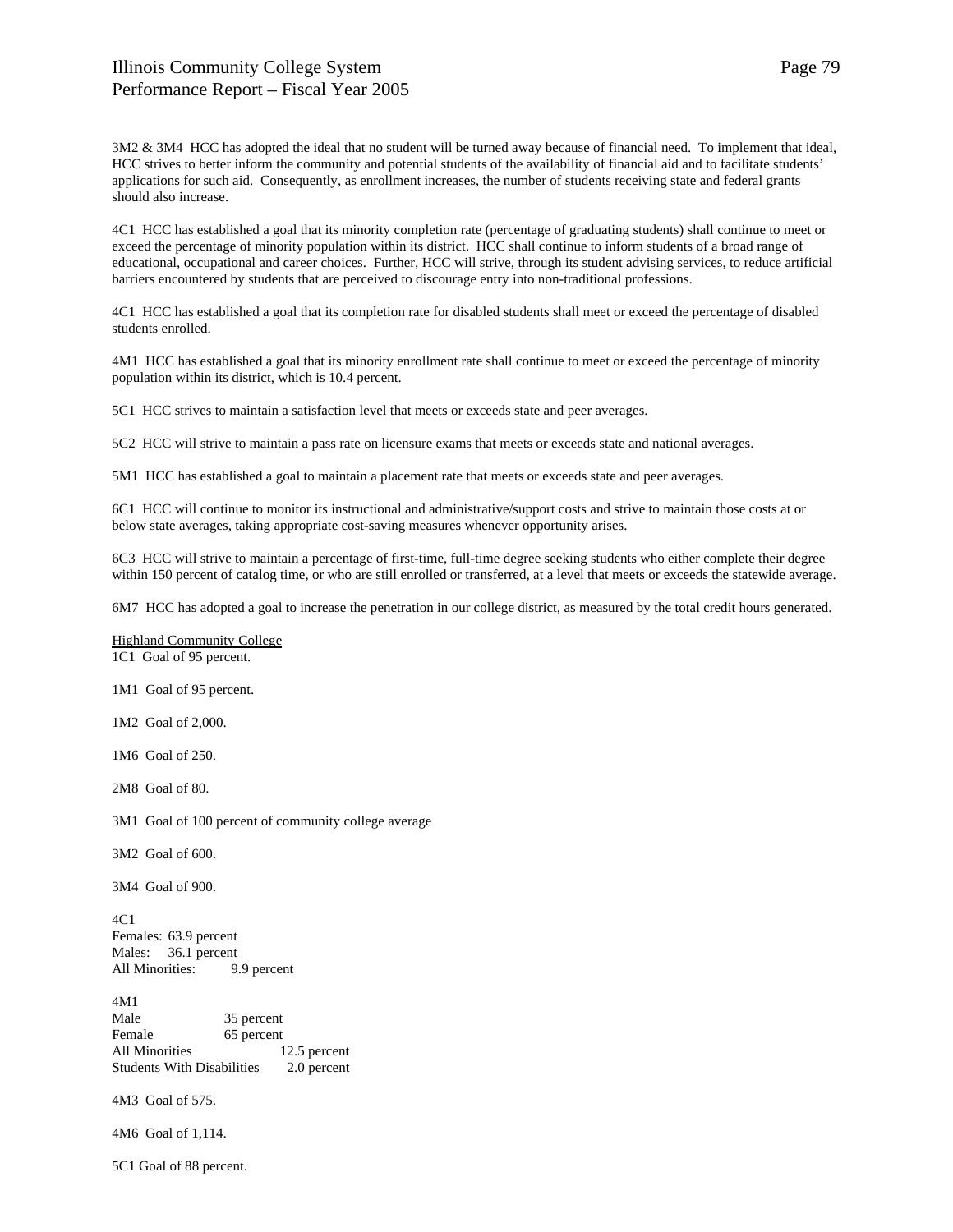Page 80

5M1 Goal of 80 percent

5M3 Goal of 22 percent.

5M6 Goal of 73.

5M7 Goal of 112.

6C1 Below 110 percent of community college system average.

6C3 Goal of 65 percent.

6M1 Goal of 8.1 percent.

6M2 Goal of 110.

6M3 Goal of 70 percent.

6M7 Increase 2 percent per year.

#### Illinois Central College

1C1 ICC will strive maintain a percentage of students employed or enrolled in further education above 90 percent. The college has established the means by which this target can be better assessed through its affiliation with the National Student Clearinghouse and the recent execution of a data sharing agreement with the Illinois Department of Employment Security.

1M1 The performance goal with respect to the number of businesses served shall be to maintain a number close to that of the three-year average. Actions to improve of the quality of courses and focus efforts in offering the "right" courses to local businesses shall be at the core of performance goals for the coming year.

1M6 The performance goal shall be to maintain a number of courses close to the most recent three-year average. Efforts are underway to evaluate and potentially eliminate workshops and courses that have traditionally seen lower enrollments. Again, actions to improve of the quality of courses and focus efforts in offering the "right" courses to local businesses shall be at the core of performance goals for the coming year.

3M2 The performance goal with respect to enrolled students who receive MAP grants shall be to maintain an average payout amount at or near the most recent three-year average, while processing applications and disbursements in more efficiently. This is crucial to fulfilling the college's aforementioned mission goals as the number of aid applicants climbs.

3M3 The performance goal with respect to enrolled students who receive IIA grants shall be to maintain an average payout amount at or near the most recent three-year average.

3M4 The performance goal with respect to enrolled students who receive Pell grants shall be to maintain an average number of recipients at or near the most recent three-year average. Federal legislative direction will, however, dictate a great deal of the success here.

3M6 The performance goal with respect to first generation students served shall be to maintain the upward trend over the next two to three years.

4C1 Illinois Central College recognizes the diversity of students it serves as well as the diverse goals for each student. Nevertheless, the College has always concerned itself with increasing the number of students served, the number of underrepresented students served, and the number of completers. Hence, a primary goal for ICC is to increase the number of degree completers annually. Initial goals with respect to this indicator will focus on enrollment and retention within minority populations; consequently, the college anticipates in increase in completer rates in the coming five years. Likewise, with the continued development and integration of the services offered the Office of Access Services, it is the college's goal to continue to see a year-by-year increase the number of disabled students completing degrees and certificates.

4M1 The performance goal for FY06 with respect to minority enrollments shall be to maintain a level of minority student enrollment at or above 3,000 students. Performance metrics for enrollments by disability status, as well as for enrollments among older adults, first-generation college students, and other non-traditional students, are currently being determined by ICC's recently hired Director of Diversity.

4M10 The performance goal will be to increase to 10 percent the ratio of full-time, minority faculty members to all full-time faculty members at ICC.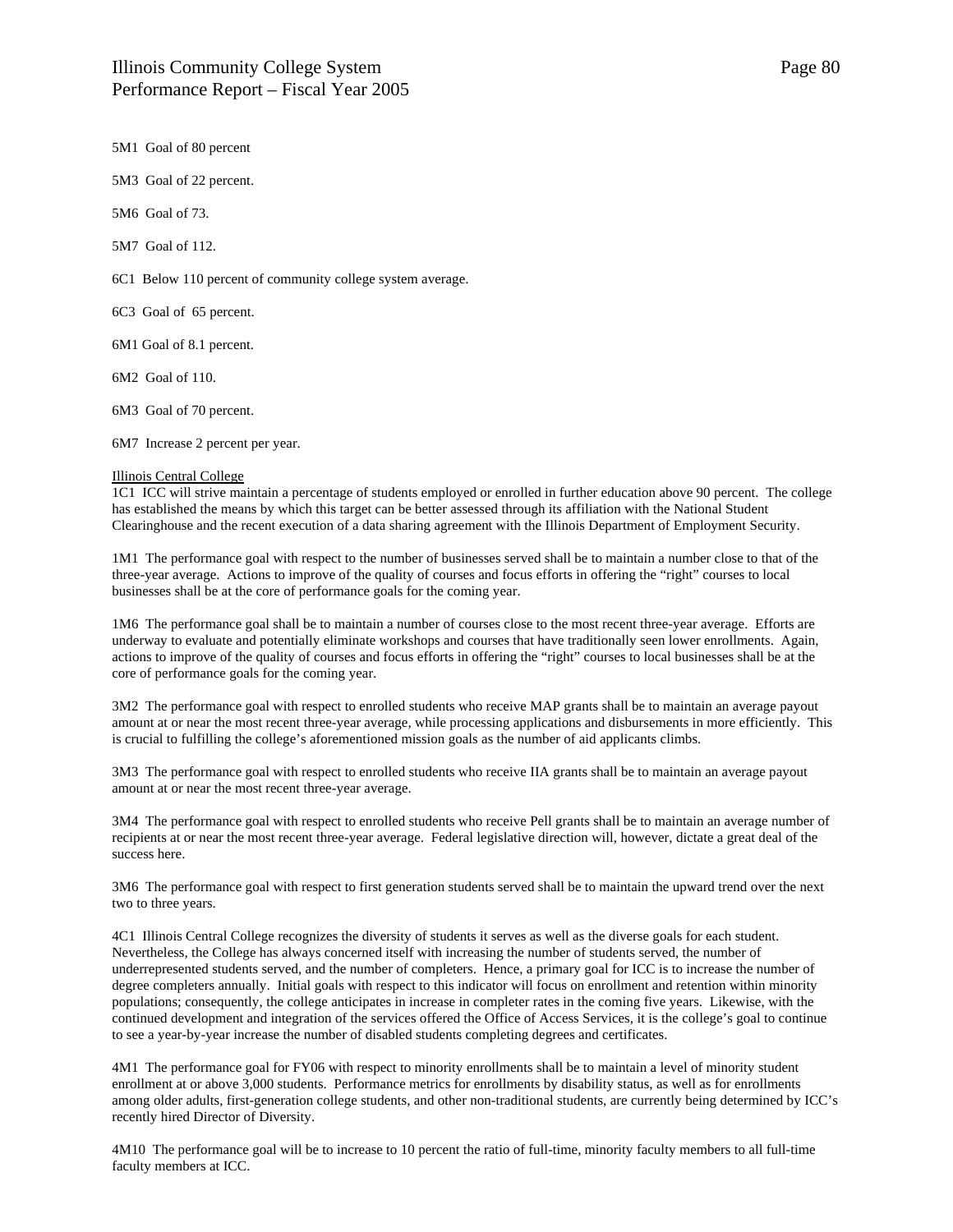4M11 The performance goal will be to maintain the level of diversity present within the administration at ICC for the coming year, a percentage well above the state median value of 11.8 percent.

4M12 The performance goal will be to increase to 15 percent the ratio of full-time, minority professionals all full-time professional staff members at ICC.

4M13 The performance goal with respect to the noncredit course enrollments shall be to maintain a total enrollment figure in the upper quartile of all Illinois colleges (6008 in FY2004).

5C1 The goal for ICC shall be to maintain a level of perceived quality at or above 90 percent for FY2005 graduates of career and technical education programs.

5C2 Illinois Central College will continue to monitor pass rates with the goal of maintaining institutional pass rates greater than or equal to national pass rates.

5M1 The performance goal with respect to the placement in employment or further educational pursuits of ICC's career and technical program graduates will be to maintain a percentage at or above the most recent three-year average of 83.4 percent.

5M2 The performance goal with respect to completers' retention in employment shall be to maintain a percentage at or above the most recent three-year average of 96.6 percent.

5M3 The performance goal with respect to ICC's transfer rate will be to maintain a transfer rate among first-time, full-time, degree- and certificate-seeking students at or above 30 percent (as measured by the methodology outlined here).

5M6 The performance goal will be to have all of ICC's general education courses included in the IAI.

5M7 The performance goal with respect to ICC's major-specific courses in the IAI will be to continue to add courses at the minimum .

6C1 Illinois Central College has exhibited, over the past two years, a strong commitment to mitigating increases in its cost of instruction per credit hour, achieving a reduction in that cost measure over the last three years. It shall be the goal of the college to continue to reduce its cost of instruction per credit hour in the coming years, through a combination of cost reduction measures and maintenance of robust credit hour enrollments.

6C3 Illinois Central College has paid particular attention to the issue of retention and satisfaction among its students, employing two major research studies in FY04 to better facilitate their progress through higher education (see prior discussion on SSI and CCSSE instruments). The college will continue to act on the research findings in the coming year to inform and shape its strategic planning efforts with the intent of increasing students' program completion rates, transfer rates, levels of satisfaction and engagement with their college experience, and to shorten the time-to-degree period.

6M1 The performance goal with respect to the percentage of the area population served by the college is to achieve and maintain higher average annual level of overall participation, closer to the median level among all Illinois community colleges (8.1 percent for the most recent three-years).

6M7 The performance goal with respect to the percentage of the area population served by the college is to maintain a rate of credit hour growth over the next fiscal year of 3-5 percent.

6M9 The performance goal will be to increase the number of unduplicated dual credit enrollments to 1,200 students in FY2005.

6M10 The performance goal will be to utilize the existing grant funds available through the P-16 grant to maximize the number of students served within these populations.

# Illinois Eastern Community Colleges

1C1 IECC will provide career and technical education that provides students with the skills and abilities to enter employment.

- IECC will continue efforts to meet the 50 percent response rate for graduates surveyed;
- Eighty-five percent of graduates surveyed will either be employed or continuing their education; and
- Eighty-five percent of graduates surveyed will be satisfied with their program of completion.

1M1 IECC will provide programs in economic development through career and technical and general education in order to expand, retrain, and strengthen the industrial base of southeastern Illinois. The District will continue to expand and strengthen training programs for business and industry in order to enhance economic growth and stability.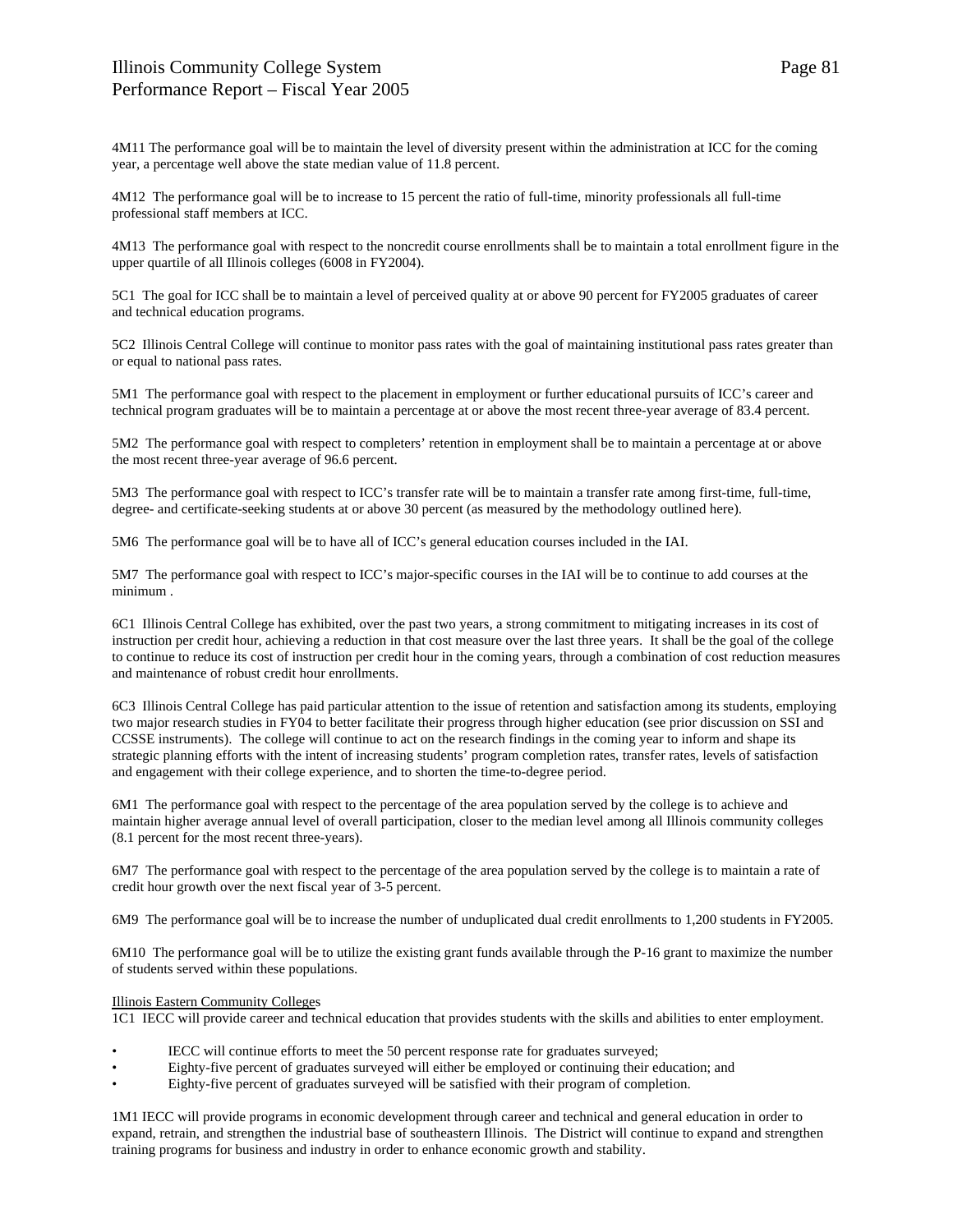# Illinois Community College System Performance Report – Fiscal Year 2005

1M2 IECC will provide programs in economic development through career and technical and general education in order to expand, retrain, and strengthen the industrial base of southeastern Illinois. The District will continue to expand and strengthen training programs for business and industry in order to enhance economic growth and stability.

2M1 IECC will provide programs to meet both short- and long-term educational goals of the residents in the district.

4M2 The District shall continue to reaffirm its commitment to provide quality adult and continuing education programs allowing district residents opportunities to gain basic skills and improve their quality of life.

4M3 The District shall continue to reaffirm its commitment to provide quality adult and continuing education programs allowing district residents opportunities to gain basic skills and improve their quality of life.

4M6 The District shall continue to reaffirm its commitment to provide quality adult and continuing education programs allowing district residents opportunities to gain basic skills and improve their quality of life.

5M1 IECC will provide career and technical education that provides students with the skills and abilities to enter employment. Eighty-five percent of FY03 graduates of IECC [Cosmetology], Radiography and Nursing will successfully pass required state licensing exams.

5M1 The District shall continue to provide quality, current instruction to enhance students' abilities for employment.

5C1 The District shall continue to improve upon the high quality and effective services provided to all students.

5C1 The District reaffirms its commitment to provide responsive educational opportunities to district residents.

5M5 The District will provide professional growth and continued development of its faculty and staff, which will result in enhancing both individual and institutional effectiveness.

5M The District will ensure the continuance of effective and efficient allocation and management of its resources, facilities, staff, and equipment and will pursue new and resourceful methods of generating revenue.

6C1 IECC will provide curricula and programs, as necessary, to meet both short- and long-term educational goals of the residents in the district. The District reaffirms its commitment to provide responsive and affordable educational opportunities to district residents.

6C3 IECC will provide education in the liberal arts and sciences which is general or pre-professional in nature and prepares the student to transfer to a four-year college or university. The District will continue to reaffirm its commitment to quality instruction.

6M IECC will provide resources, facilities, staff and equipment to support all program components of the college. The District will ensure the continuance of effective and efficient allocation and management of its resources, facilities, staff, and equipment and will pursue new and resourceful methods of generating revenue.

# Illinois Valley Community College

1C1 Percent of degree/certificate recipients either employed or enrolled in further education within one year of graduation will exceed the state average on this indicator. Return rates for targeted programs on the ICCB Occupational Follow-up Study survey will increase.

1M1 The three year average of the number of businesses served through IVCC's Business Training Center will increase.

2M2 IVCC will continue to increase offerings in order to meet the needs of local teachers and paraprofessionals.

3M4 The percent increase of students who receive Pell grants at IVCC will continue to be greater than the 2-year change in the state average.

4C1 The percentage of completers by ethnic minority group will not be lower than the percentage of completers in the total student population.

4C1 The percentage of graduates with declared disabilities will increase.

4M6 The percentage of total students at IVCC who are enrolled in remedial course work will increase.

5C1 The extent to which institutional quality and effectiveness are recognized by graduates through the ICCB Occupational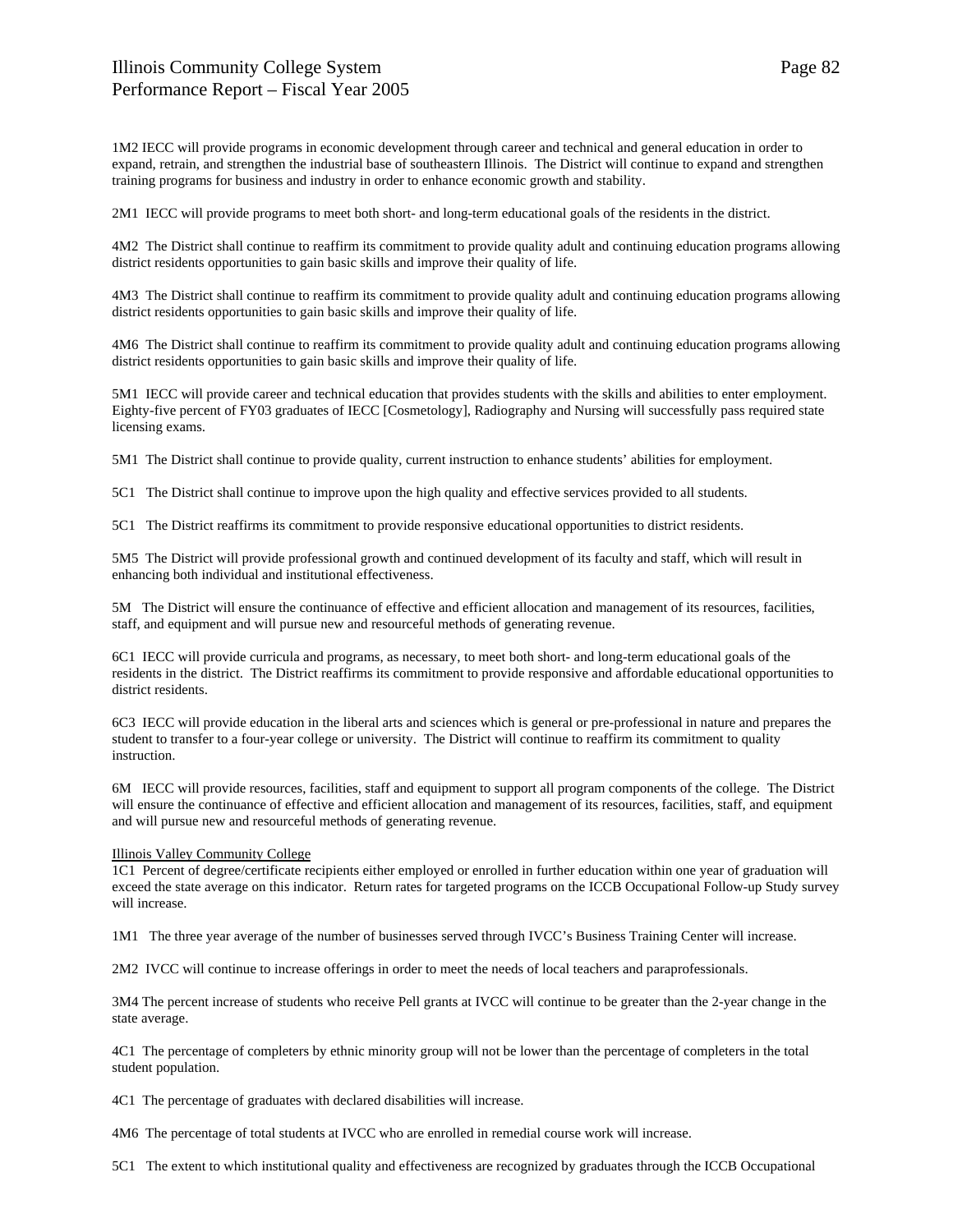Follow-up Study will be above the state average.

5C2 Pass rates on the NCLEX will remain above 90 percent.

5M1 IVCC's Occupational graduate placement in employment will continue to exceed the state average.

5M3 The rate at which IVCC students transfer (fall entrants with no prior college experience who completed 12 or more semester hours and who transfer to a senior institution within 4 years) will be at least 10 percent above the state average.

6C1 IVCC will be below both the state and peer group average net instructional unit cost for unrestricted revenues.

6C3 The percent of first-time, full-time students who graduate, transfer or are still enrolled will remain above the state average.

6M1 The percent of population served in District 513 will be at the state average or higher.

## Joliet Junior College

1C1 Over a three year period, at least 90 percent of all Joliet Junior College Occupational graduates will be placed in employment at least one year after graduation. (Source: Occupational Follow-Up Study)

1C1 At least 50 percent of occupational graduates will be in a new job as a result of their attendance at Joliet Junior College. (Source: Annual Graduate Survey)

2M1 Every academic department will have at least one collaborative activity or program with an elementary or secondary school on an annual basis.

3M1 Annual percent changes in tuition and fees will be commiserate with annual percent changes in state and federal subsidies for Joliet Junior College (Source: Illinois State University Center for Education Policy).

3C1 The net price paid by first-time, full-time Joliet Junior College students in the two lowest income quintiles will not exceed 1/3 the posted budget (Source: Office of Institutional Effectiveness annual *Performance Report*)

4M 90 percent of graduates, upon leaving Joliet Junior College, will report their original goal in attending (or subsequent goal decided while enrolled) has been met. (Source: Annual Graduate Survey)

4M The fall to spring retention of first-time, full-time students will be above the state average across all racial and gender lines. (Source: Underrepresented Groups in Higher Education Report).

4C1 The completion rate of first-time, full-time students will be above the state average across all racial and gender lines. (Source: Office of Institutional Effectiveness).

5C1 Over a three-year period average, Joliet Junior College occupational graduates will report higher levels of satisfaction than all Illinois occupational graduates (Source: Occupational Follow-Up Study)

5 Joliet Junior College pass rates on professional/occupational licensure examinations will be comparable or higher than national averages (Source: Joliet Junior College departmental data)

5M1 Joliet Junior College will adequately prepare program completers for their occupations and transfer to four-year institutions (Source: Occupational Follow-Up Study)

6C1 The cost of instruction at Joliet Junior College will not exceed 110 percent of the state average (Source: State of Illinois Community College Unit Cost Study)

6C1 The cost of administration at Joliet Junior College will not exceed 110 percent of the state average (Source: State of Illinois Community College Unit Cost Study)

# Kankakee Community College

1C1 The college goal is to maintain the current percentage while increasing the rate of return for the Follow-up survey's from 50 percent to at least 60 percent.

4C1 KCC will increase the five-year average completion rate for students with disabilities from 3.8 percent to at least 4.5 percent over the next three years.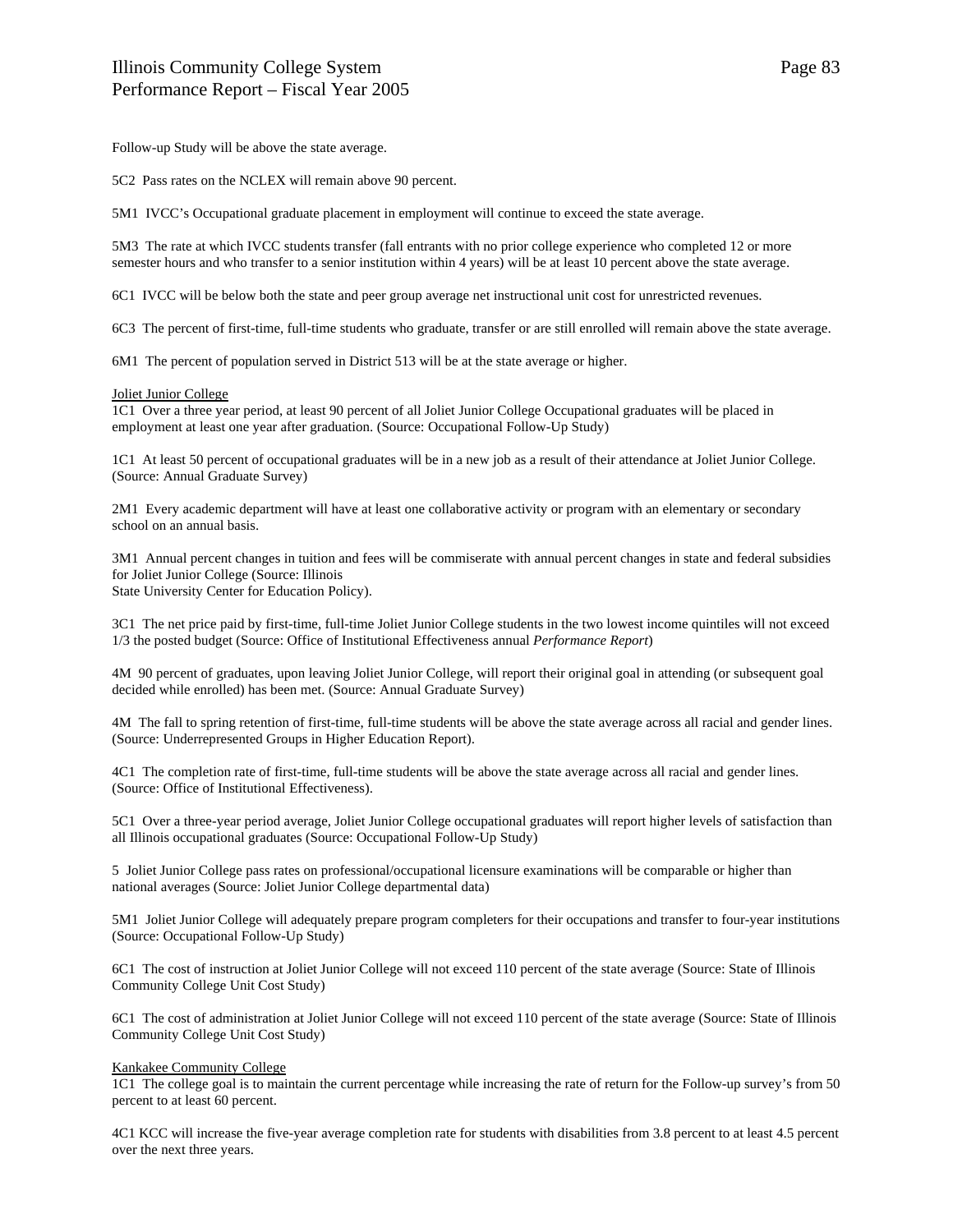5C1 Each year, at least 85 percent of indicators of institutional quality on the graduate follow-up survey will show that KCC graduates are either satisfied or very satisfied with their educational experience at KCC.

5C2 KCC Goals: Nursing – 85 percent; Radiologic Technology – 85 percent; and Emergency Medical Technician – 95 percent.

5M Based upon the growth of online courses at KCC and the continued improvement of technological savvy of students and faculty, it is projected that enrollment in online courses will increase and retention and success rates will improve by 1.5 percent in FY 2006.

6S2 KCC will maintain or improve the 70 percent rate of first-time, full-time degree seeking students who complete their degree within three years.

# Kaskaskia College

1C1 The percent degree/certificate recipients either employed or enrolled in further education within one year of graduation will be maintained at 90.0 percent or higher. Many of the following initiatives are in the implementation phase to ensure goal attainment: Enhanced transfer and career exploration services; Position to promote job procurement for students; Job placement services; Market job employment services of the College; and Market services of the Student Success Center.

1M7 Kaskaskia College will increase the number of computer courses offered through Business and Industry in future years in order to meet the needs of the residents and the businesses throughout the college district.

4C1 1. Continue to monitor minority population demographics and work towards meeting changes in demographic trends within the community college district; 2. Continue to grow the efforts targeted at increasing enrollments of minority populations such as the Northeast Technology Center serving the black population within the district; and 3. Evaluate services available to students with disabilities and make reasonable accommodations as needed to assist students in persisting to degree completion.

4M Work with the Office of Institutional Research to generate accurate and timely statistical and financial reports pertaining to students' enrollment status, funding sources, and programs of study in an effort to track students and meet their needs more effectively.

5C1 Graduate Survey: The percentage of graduate response rate survey returns will meet or exceed the state requirements.

5C2 Pass Rates: Combined institutional pass rates on licensure examinations for occupational programs will meet or exceed the national average pass rates.

6C1 All academic programs will be reviewed for comparison to state unit cost averages when they are up for Program Review. A more thorough review will be conducted for those programs that exceed the state average by 10 percent or more.

6C2 Sustain or continue to reduce administrative costs.

6C2 Review all occupational academic programs that are below the state average by 10 percent or more to ensure programs have the necessary tools to meet the training and learning needs of the students.

6C3 Kaskaskia College will increase retention and improve degree completion rates through the development of an interdisciplinary Student Success Center that will provide student tutoring assistance through the use of paraprofessional tutors and peer tutors, learning communities, and career placement and development services.

6M2 Kaskaskia College will continue efforts to increase awareness of the GED preparation opportunities available through Kaskaskia College and will provide comprehensive support services in an effort to increase the number of GED completers in future years.

6M3 Kaskaskia College will continue to provide and will enhance support services to students transitioning from remedial course work to college-level course work in an effort to make this progression as seamless as possible.

## Kishwaukee College

1C1 85 percent to 90 percent of degree/certificate recipients either employed or enrolled in further education within one year of graduation.

1M1 60 businesses provided with technical assistance through BID Center.

1M6 150 courses and workshops offered.

4C1 For percent training and education programs, goal of 0 percent to 5 percent for Non-Resident Alien, 1 percent to 5 percent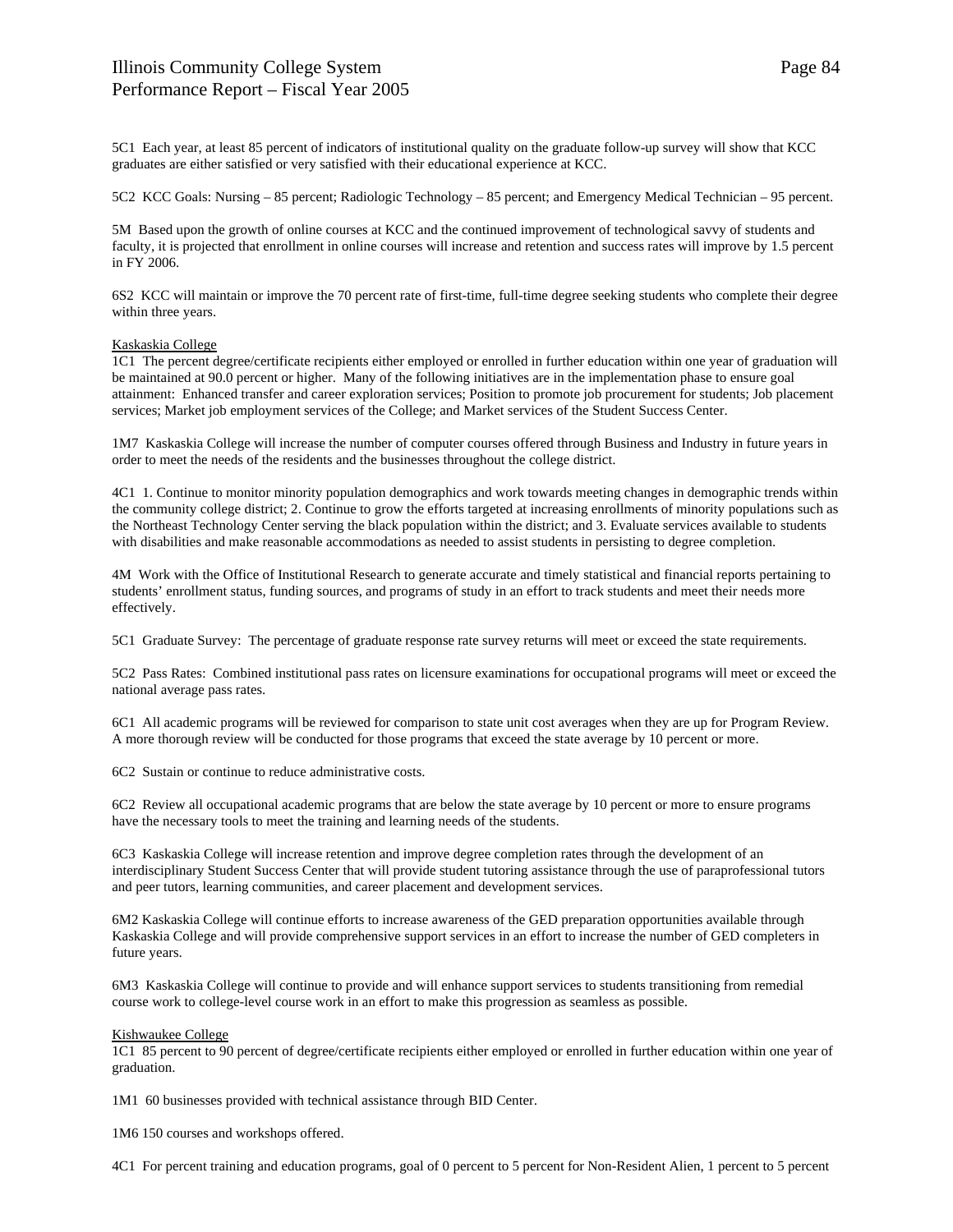for Asian Pacific Islander, 5 percent to 10 percent for Black, 3 percent to 6 percent for Hispanic, 0 percent to 5 percent for American Indian/Alaskan Native, and 12 percent to 17 percent for All Minority. Goal of 83 percent to 88 percent for White Only.

4C1 For percent training and education programs, goal of 33 percent to 38 percent for Male and 62 percent to 67 percent for Female.

4C1 For number of Pre-Baccalaureate completions, goal of 8 for students of disabilities.

4M2 Goal of 500 to 600 students served through ABE/ASE.

4M3 Goal of 500 to 600 students served through ESL.

4M6 Goal of 1,500 to 1,600 students served through remedial course work.

4M9 Goal of 1,500 students served through distance learning.

5C1 Goal of 85 percent to 90 percent institutional quality and effectiveness are recognized by graduates on occupation Followup Survey.

5C2 Pass Rate Goal of 90 percent for EMT basic state licensing exam, 95 percent for NCLEX-PN, 90 percent for NCLEX-RN, 90 percent for ARRT Certification Exam, 51 percent for Salesperson Exam, and 57 percent for Broker's Exam.

5M5 Goal of 100 percent for minimum credential for all transfer faculty will be Masters degree.

6C1 Goal of within 10 percent of State Average.

6C2 Goal of within 10 percent of State Average.

6C3 Goal of 60 percent to 65 percent.

College of Lake County

1C1 Improve the employment rate to 92 percent in 2005, 95 percent for those seeking employment.

1M1 FY2004 was not a typical year. The projection for 2005 will be closer to FY2003.

1M2 Given the current economic situation, it is projected that the number of individuals will drop again in 2005 and then remain stable.

2M2 The College will implement the AAT degree in Secondary Science, the AAT degree in Early Childhood Education, and the AAT degree in Special Education.

4C1 CLC's goal is to have minority graduates reflect their make up in the college population. In 2005, the goal is to maintain completion rate of 30 percent or more for minorities reflecting their enrollment rates.

4C1 The College will work to increase the percent of graduates with disabilities by a minimum of 5 percent per year over the next three years.

4C1 CLC data demonstrate a higher rate of completions for females than males. CLC would like to bring the percent of males in line with their percent of degree seekers in the student population.

4M10 The college will continue to recruit qualified minority faculty for available teaching positions.

4M11 The college will continue its ongoing efforts to recruit qualified minorities for administrative level positions.

5C1 The College of Lake County has worked hard to achieve one of the higher satisfaction rates in the state. The goal of the college is to maintain this rate.

5M3 CLC will work with ICCB in support of using National Clearing House data for this indicator.

5M4 The College of Lake County is committed to maintaining low average class sizes. The goal is to keep the average class below 25.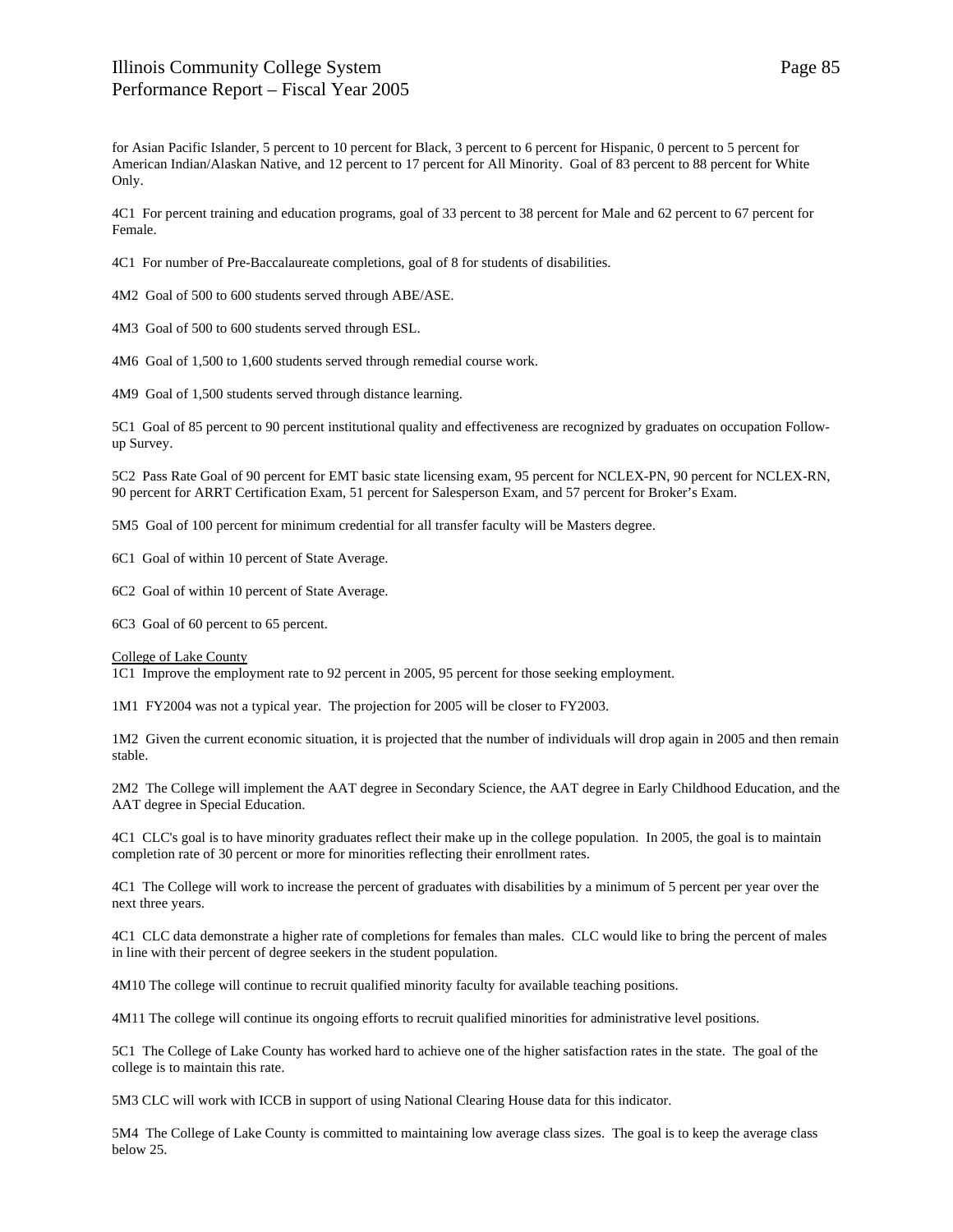6C1 The college's goal is to continue to reduce its cost in relation to credit hours. In 2005 the goal is to reduce this indicator by another \$15.

6C2 The college's goal is to continue to reduce its cost in relation to credit hours. In 2005 the goal is to reduce this indicator by \$10.

6C3 The College of Lake County would like to increase the rates for this indicator to 70 percent over the next three years. The second goal is to encourage ICCB to employ the National Clearing House Data when counting transfers as this data base includes privates and out of state transfers as well as Illinois Public Universities.

6M3 Across the state the average advancement rate dropped from 76 percent to 58 percent. CLC will work with ICCB to determine if their formulas have changed.

6M5 Work with ICCB to clarify and if necessary correct the calculations used for this indicator.

## Lake Land College

1C1 Lake Land College will strive to increase the percentage of degree/certificate recipients either employed or enrolled in further education within one year of graduation to the state average.

1M1 The number of business provided with technical assistance through the College's Center for Business and Industry will remain at or above the state average.

2M3 The number of CPDUs provided by Lake Land College will remain constant with an average of 2,000-2,300 based upon the needs of area K-12 teachers in meeting their recertification requirements by the Illinois State Board of Education.

3M4 The number of enrolled students who receive Pell Grants will continue to increase

4C1 The number and diversity of citizens completing training and education programs will continue to increase each year with the percentage of non-white completers remaining significantly higher than the College district's non-white population while the student population gender will remain constant at an approximate 60/40 percent male/female ratio.

4M9 The number of students served through distance education (online learning) will continue to increase and remain significantly higher than the state average.

5C1 The satisfaction in quality and effectiveness of Lake Land College graduates will remain at the  $90<sup>th</sup>$  percentile or higher.

5C2 Students enrolled in technical career programs at Lake Land College will score above state and national averages on their respective licensing or certification exams.

5M5 The percentage of college level (non-occupational) faculty with a master's degree or above will be above 95 and remain above the state average.

6C1 The cost of instruction per credit hour by student level and administrative and support cost per credit hour at Lake Land College will continue to be well below the 100 percentile and one of the lowest percentiles among Illinois community colleges, and as a percent of sector average by level will be below the state average for community colleges.

6C3 The proportion of first-time, full-time freshmen who complete their degree within 150 percent of normal time, or are still enrolled or transferred will be above the state average for community colleges.

6M7 The number of annual credit hours generated by Lake Land College will continue to remain significantly above the state average.

# Lewis & Clark Community College

1C1 Annually maintain an employment / enrollment rate at or higher than 90 percent.

4C1 Lewis and Clark will continue to monitor both ethnic and gender level completions. We believe that a more useful measure than simply the number of completions would be completion rates within any group. We will explore the possibility of tracking those numbers (via IPEDS / GRS) for the next reporting cycle.

5C2 Target a 95 percent pass-rate performance with a minimum goal of maintaining pass rates that exceed the national average.

6C1 Continue to maintain a unit cost that is at or below the state average.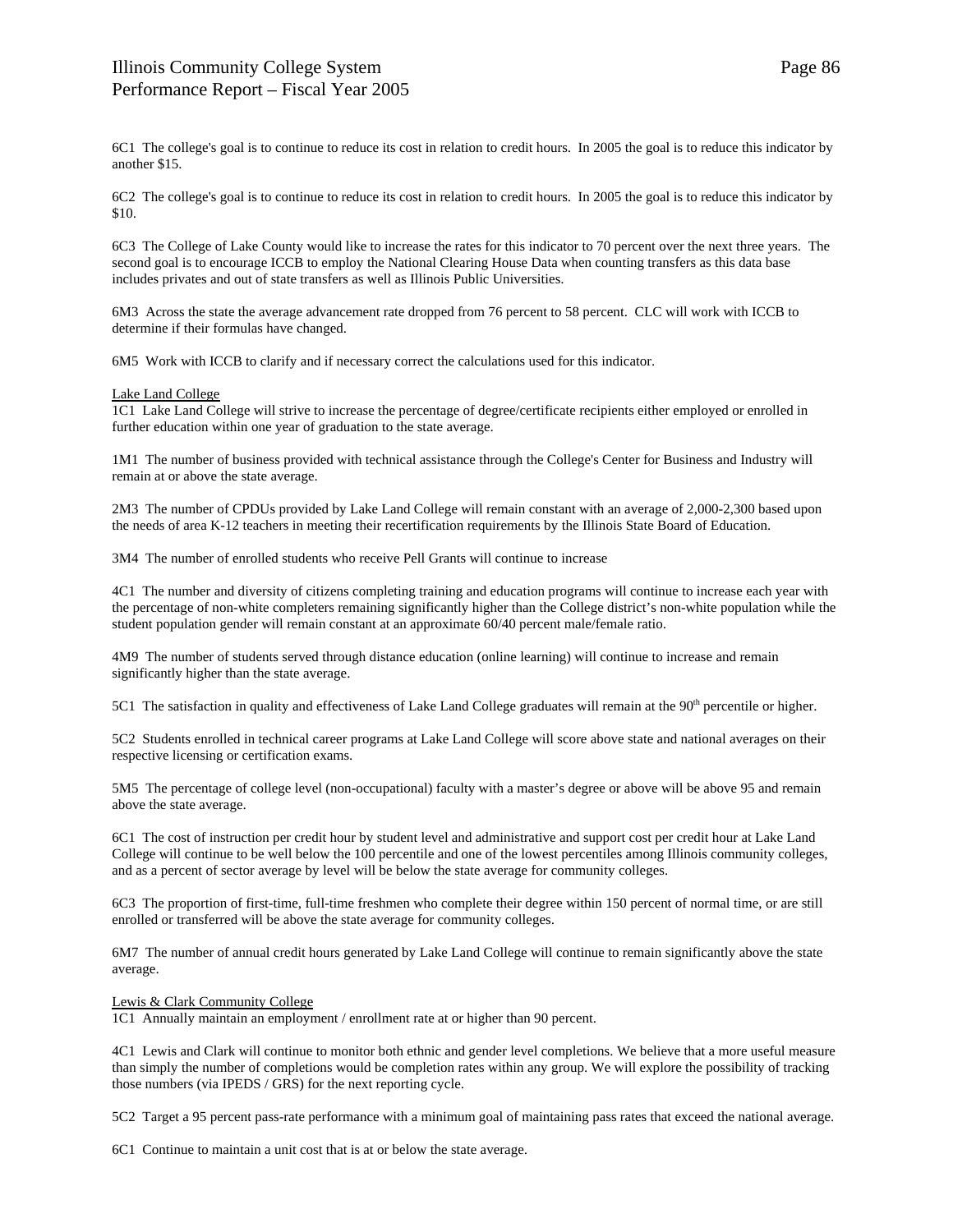6C3 Achieve a 70 percent or higher persistence rate using this measure.

## Lincoln Land Community College

1C1 LLCC will maintain an employment/enrollment rate that falls in the mid-nineties range.

1M2 LLCC will expand the short term computer classes offered through the Capital City Center to the regional centers (Jacksonville & Beardstown) in fiscal year 2006.

1M2 LLCC will expand the continuing education offerings offered through the Capital City Center to professionals in the healthcare industry.

1M4 LLCC will develop and market a series of courses on Business Leadership and Sales through the Capital City Center.

1M4 LLCC will develop a concentrated marketing initiative on services offered through the Capital City Center.

1S3 LLCC will increase the number of program graduates annually.

2M2 With a primary focus on quality, LLCC will gradually increase the number of teacher education course sections offered as well as course enrollments and completions.

2M3 The college will strive to increase the percentage of PTP workshop participants who take the certification exams.

3M The number of LLCC student financial aid awards will exceed the state median.

4C1 The proportion of graduates with disabilities will mirror or exceed the proportion of students with disabilities in the college population.

4C1 1) The proportion of minority graduates will mirror or exceed the proportion of minority students in the college population. 2) The college will continue to promote district-wide support for programs and services that serve an increasingly diverse student body.

4C1 The proportion of female graduates mirrors or exceeds the proportion of females in the college population.

4M1 The diversity of LLCC students will mirror or exceed that of the district population.

4M2 1) The college will seek a minimum of 90 percent remedial course completion rate. 2) ABE/ASE/ ESL staff will seek opportunities for securing additional class sites and times to attract students who must schedule course work around work hours.

4M9 1) LLCC will increase the number of students using distance learning. 2) LLCC will increase the number of students using online registration services.

4M11 The diversity of the LLCC faculty and staff will mirror or exceed the diversity of the district.

4M13 LLCC aims to maintain the current enrollment level, while keeping fiscally independent.

5C1 The college's immediate goal is to bring the percentage of graduates who are satisfied with the institution back up into the nineties.

5C2 LLCC professional/occupational licensure pass rates will exceed national pass rates.

5M1 LLCC's current goal is to raise the "non-survey" employment/continuing education rate to 90 percent or above.

5M2 LLCC's current goal is to raise the graduate employment retention percentage back to the mid-nineties.

5M4 LLCC's current goal is to monitor average class sizes by discipline, maintaining a balance between quality and fiscal responsibility.

5M5 All LLCC instructors of college-level transfer (PCS 1.1) courses will have earned at least a Masters degree.

5M6 LLCC will review course descriptions to determine if additional courses can be submitted to IAI.

6C1 LLCC will keep unit cost increases consistent with the rate of inflation.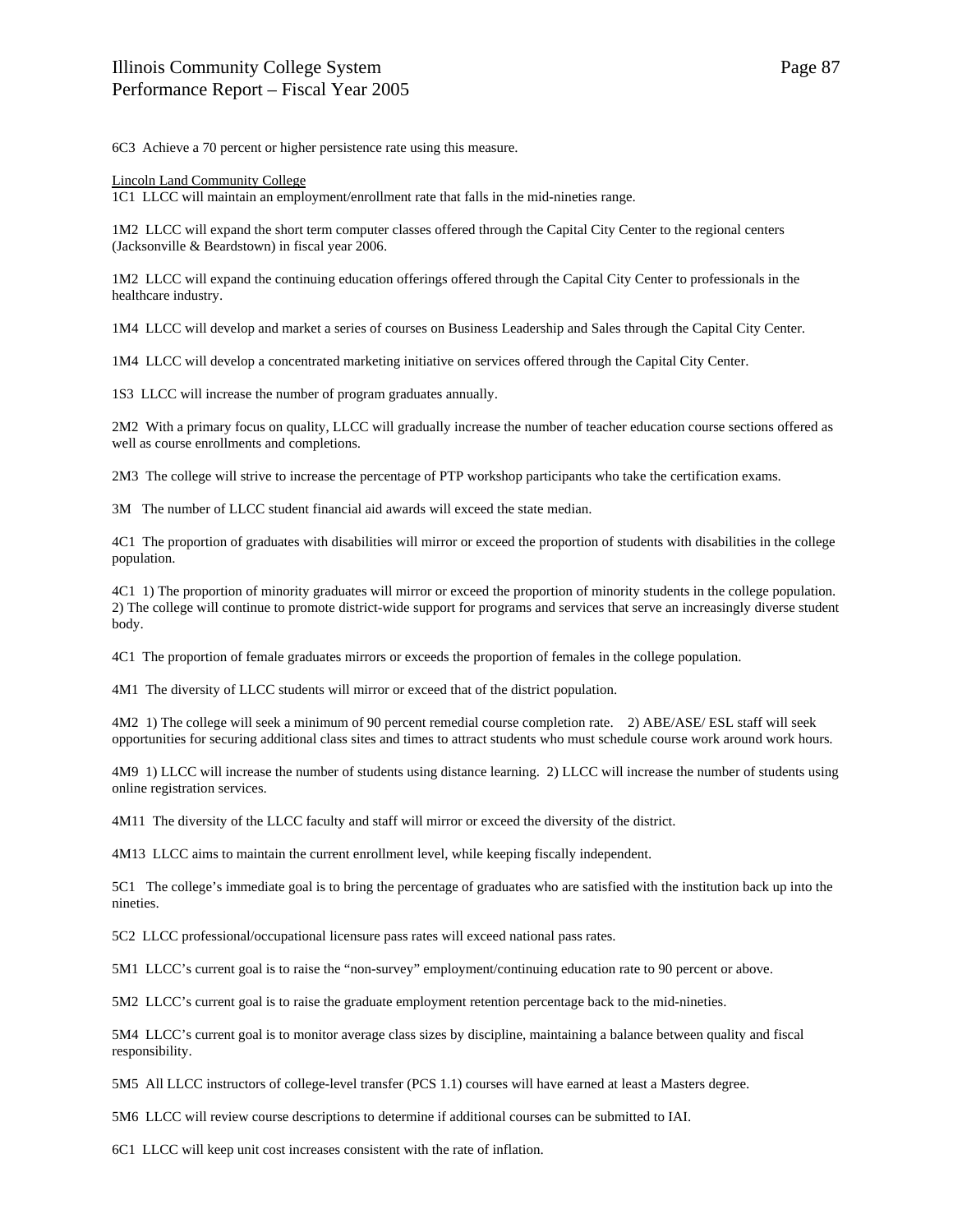6C2 LLCC will keep unit cost increases consistent with the rate of inflation.

6C3 Lincoln Land's current goal for the percent of first-time, full-time degree-seeking freshmen who complete their degree within 150 percent of catalog time, or are still enrolled or transferred is to be at least 95 percent of the statewide percentage for this factor.

6M1 LLCC's immediate goal will be to reach/maintain penetration levels equal to the statewide median for all community college districts.

6M2 The LLCC TEAL program staff will continue to seek grant opportunities to support expanded adult education programs and services in the district.

6M4 The LLCC TEAL program staff will continue to seek grant opportunities to support expanded adult education programs and services in the district.

6M5 The LLCC TEAL program staff will continue to seek grant opportunities to support expanded adult education programs and services in the district.

6M6 LLCC will maintain a student FTE/faculty ratio that is not significantly greater than the state average.

6M7 LLCC will study all variables that affect credit hour generation and will investigate options for sustaining growth.

6M9 Increase the number of dual credit course offerings and increase overall dual credit hour production.

### John A. Logan College

1C1 The College has established the current three-year average rate as its benchmark. The College's goal for the coming two years is to maintain a level within two percentage points of the 92.6 percent rate. Within this goal, the College proposes to intensify recruitment efforts, thereby increasing the total number of persons either employed or furthering their education upon completion of their studies at John A. Logan College.

1M2 The goal of the College's Center for Business and Industry is to continue to be the number one provider of customized training in the State. As stated in the guidelines, since the College is already performing at a very high level relative to state and peer performance, this is an area where the College anticipates continuity.

2M5 The College intends to further the offerings provided to teachers and administrators increasing the number of those served in each of the next three years.

4C1 Due to a significant decrease in the total number of minorities enrolled in FY 03, the College is entering the second year of a two-year goal of 55 or more minority students completing.

4M1 Through various recruitment efforts, the College has an ambitious goal of increasing the number of disabled students enrolled by 20 percent over the next two years.

5C1 John A. Logan College has traditionally been a leader in the State with graduate satisfaction. As stated in the guidelines, since the College is already performing at a very high level relative to State and peer performance, this is an area where the College anticipates continuity. The goal of John A. Logan College is to continue to be the #1 community college in the State in terms of graduate satisfaction.

5C2 Nursing: Pass rate of 80 percent or higher of students entering the program. Dental Hygiene: Pass rate of 85 percent. EMT: Pass rate of 90 percent.

5M4 As stated in the guidelines, since the College is already performing at a very steady rate, this is an area where the College anticipates continuity.

6C1 The College is in its second year of a two-year goal to stay within two percentage points of the average.

6C3 Last year, the College established the following goal: *"With the College attaining its highest rate (71.39 percent) with the Fall 2000 entering cohort, as well as continually intensifying retention efforts on campus, the College has established a challenging one-year goal of increasing the Fall 2001 cohort's rate by 1 percent. The College would like to attain a level of at least 70 percent in coming years."* As the College's retention efforts continued to be expanded during the fall 2002 semester, the goal for next year is again a rate of 72.5 percent.

6M1 As an indicator that has enjoyed continuity in the past, John A. Logan College has a goal of maintaining that continuity by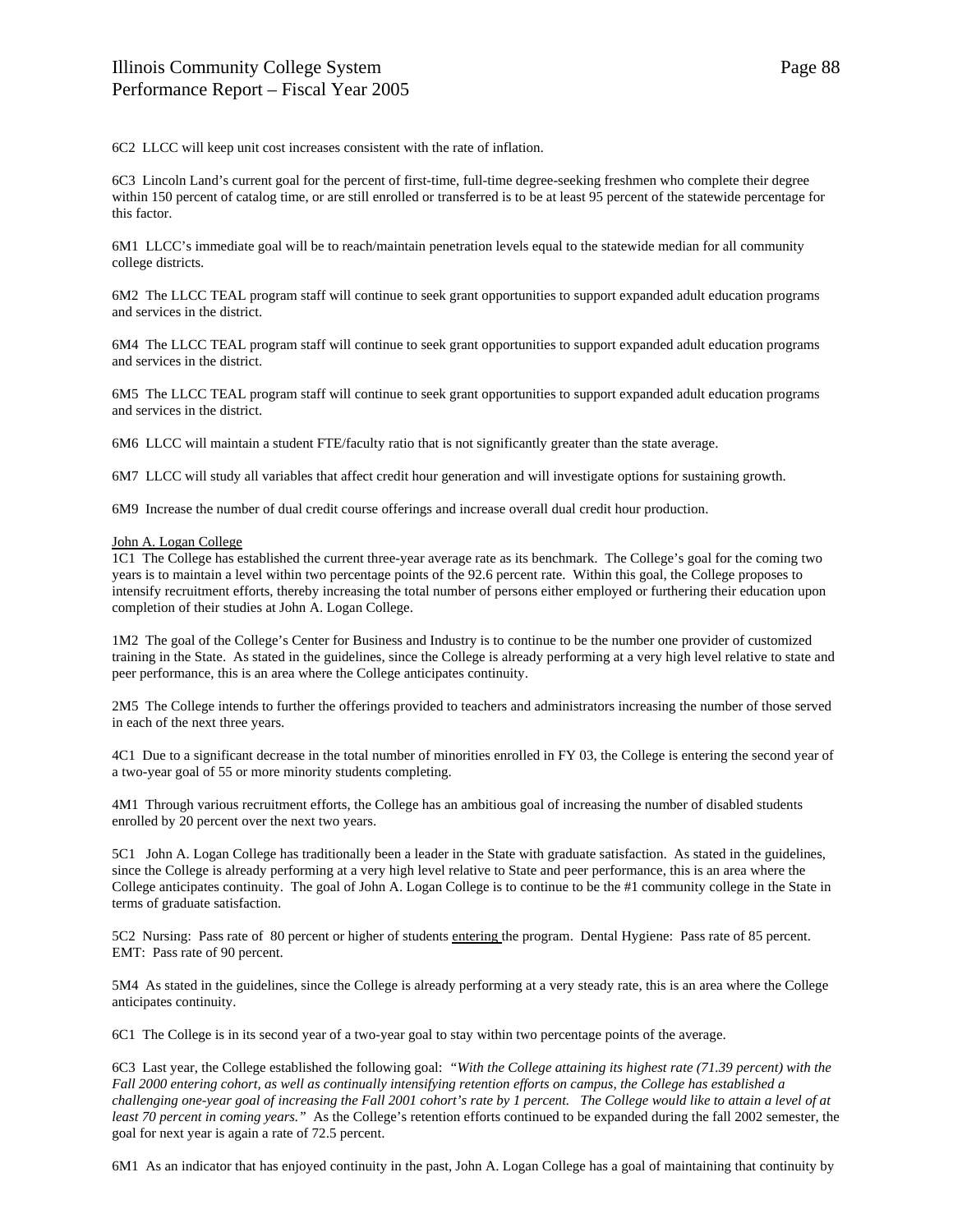achieving the goal of serving over 10.5 percent of the population over the next two years.

# McHenry County College

1M MCC's CCED has two substantial goals for fiscal year 2006. These include supporting the College's mission of providing high quality, affordable, and accessible learning opportunities to the district's residents by completing and moving into the new Corporate Center in McHenry and to delivering at least \$700,000 in training.

2M1 MCC continues to maintain the three agreements reported on during fiscal year 2004. Two of these relationships are specific to teacher preparation, National Louis University and North Park University. The third relationship with Aurora University is geared toward offering individual graduate courses that appeal to certified teachers seeking to fulfill requirements for recertification. Examples include Agriculture in the Classroom and Information Literacy. A fourth relationship has been added with Rockford College. This program offers a Master's Degree in Education (no certification) and appeals to certified teachers who want additional course work in Education that result in an advanced degree.

2M3 In collaboration with the Continuing Education Department, the Education Department continues to offer opportunities for educators to earn CEU's/CPDU's. MCC's ISBE Authorized Provider status has been renewed and MCC continues to offer a variety of workshops, seminars, and conferences for all levels of educators.

2M4 In collaboration with the Continuing Education Department, the Education Department continues to offer opportunities for educators to earn CEU's/CPDU's. MCC's ISBE Authorized Provider status has been renewed and MCC continues to offer a variety of workshops, seminars, and conferences for all levels of educators.

2M MCC has begun to offer courses that can be taken for non-credit CPDU's or college graduate credit through Northern Illinois University that focus on incorporating Economics across the curriculum and across grade levels. This is the result of collaboration with the Illinois Council on Economic Education.

3M Continuous improvement of the Default Management Plan. By lowering MCC's default rate, the College will insure that MCC will continue to be eligible to offer students federal and state financial aid.

3M FAFSA information sessions will be offered throughout the year. The Office of Financial Aid will do presentations at the MCC College night, Financial Aid Night, presentations at local high schools, offer a FAFSA completion workshop in February, and be available for any other activities where students and community members are interested in learning more about applying for financial aid and scholarships.

3M Increase the money available for scholarships to students through the Friends of MCC Foundation.

3M Increase enrollment and employee reimbursement in the Academy for High Performance and Running Start Programs.

4M Focus upon student learning and success by improving student access, achievement and success by establishing an enrollment management model and system to optimize services and support; improve performance and success of at-risk students by strengthening developmental education and related support services and coordinating them with other college programs; and supporting transfer and career success by infusing high level reasoning, communication, teamwork and computing skills into the curriculum.

4M Promote understanding and respect for others and for the diversity of cultural perspectives by building an understanding of cultural diversity through course development and curricular design; and enriching extra-curricular programming to promote visibility and understanding of and contact with a variety of cultures.

4M 1. Developing proactive advising and support for students enrolled in the First-Generation and Hispanic Student Scholarship Program. 2. Providing informational presentations to ESL and GED classes to encourage students to continue in baccalaureate and/or occupational courses. 3. Marketing to specific ethnic groups using groups' needs and cultural backgrounds. 4. Hosting functions for minority groups; help students form new clubs celebrating their diversity; offer speakers on a diverse array of topics. Expand new activities such as Multi cultural Night and the International Film Festival. 5. Collaborating with institutional departments and committees to implement recruitment-related ethnic diversity goals. 6. Increasing share of current/prospective students receiving financial aid information. 7. Increasing number of prospective students attending financial aid workshops. 8. Expanding the Running Start Program to at-risk and first generation students. 9. Ensuring student processes support unencumbered access to college courses and services. 10. Offering placement testing to high school juniors so they can evaluate their readiness for college. 11. Analyzing student persistence by sub-populations to identify strategies. 12. Continuing efforts to support at-risk populations: Academic (SAPP); student athletes; special populations; first generation; emotionally/psychologically at risk. 13. Implementing MCC101 College Experience program.

5C2 The MCC Emergency Medical Services (EMS) Program strives to maintain a pass rate of 90 percent or greater on the Illinois Licensure Exam.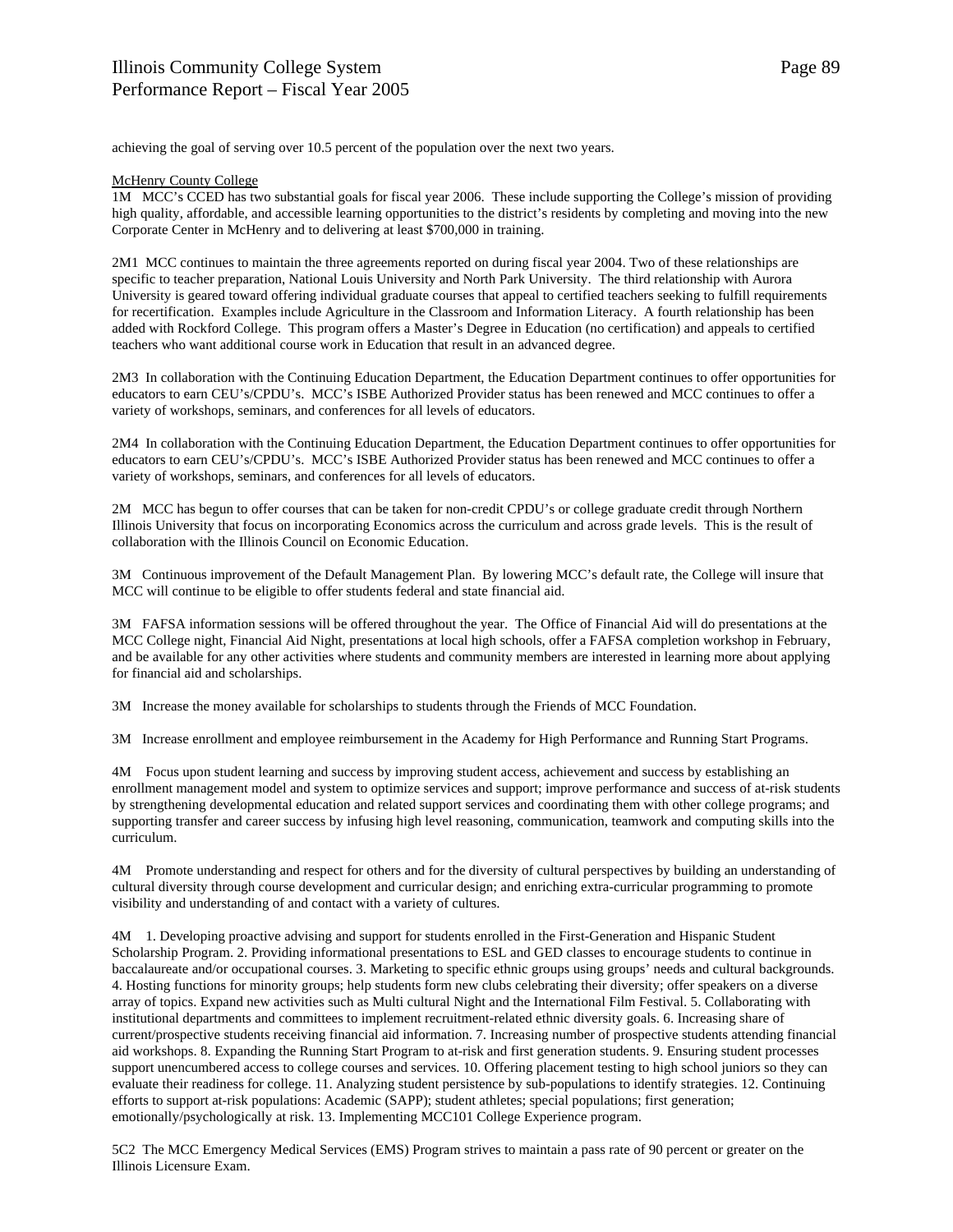6C1 The College is currently in the midst of reviewing and updating both its Strategic Plan as well as its Enrollment Management Plan. As part of that process, the College will review the state average unit cost as well as the unit cost of comparable peer groups to assist in determining appropriate goals. The end result of that review will be to establish short and long term goals for the College's unit cost for fiscal year 2007 and beyond.

## Moraine Valley Community College

1C1 A 94 percent employed or enrolled in further education rate for Moraine Valley occupational graduates.

1M3 WDCS will provide a quality product which meets the needs of their clients and the community while showing a profit.

2M2 WDCS will continue to provide training upon request/contract based on school and community needs.

3M1 Keep tuition in the middle of its peer group and within 3 percent of the state average.

4M3 A wide array of courses will be offered in Blue Island providing appropriate course work in an area heavily populated by ESL learners. In addition, the program will expand its presence in the southwest sector of Moraine Valley's district.

5C1 The goal is to improve graduate satisfaction to meet or exceed the state average within the next three years.

5C2 Pass Rate – Nursing: 95 percent, Radiologic Technology: 90 percent, Emergency Medical Technician: 100 percent.

5M1 Maintain or increase the 94 percent employed or enrolled rate.

6C1 Keep unit costs at least 5 percentage points below state averages; limit annual increases in unit costs to 5 percent or less.

6C3 Increase to 75 percent the percent of first-time, full-time degree-seeking freshmen who complete their degree within 150 percent of catalog time, or are still enrolled or transferred.

6M9 Offer dual credit to occupational/career course students starting in fall 2005.

### Morton College

1C1 Morton's goal is to keep the percent of degree/certificate recipients either employed or enrolled in further education within one year of graduation at 90 percent or higher.

1M1/1M2 Morton's goal is to continue offering training programs to area businesses and industry.

4M2 Morton's goal for FY 2006 is to retain the same number of ABE/ASE students, or perhaps slightly more and with continued emphasis on learning outcomes.

3M2 Morton's goal is to continue providing financial aid options to as many students as possible to keep or increase the number of students receiving Pell or MAP awards.

3M4 Morton's goal is to continue providing financial aid options to as many students as possible to keep or increase the number of students receiving Pell or MAP awards.

4C1 Morton's goal is to increase the percentage of total completions so that the ethnicity distribution of the graduates mirrors the ethnicity distribution of Morton's student population.

4C1 Morton's goal for this indicator is to create equal opportunity by promoting equal access to all college programs and activities, disability awareness and compliance with disability laws.

4M1 Morton's goal is to increase total enrollment through support of serving students efficiently, empowering employees to meet students' needs, and making the best use of campus resources.

4M3 Morton's goal for FY 2006 is to retain the same number of students, or perhaps slightly more and with continued emphasis on learning outcomes.

5C1 Morton's goal is to maintain overall quality of service and continue to surpass the state average of 90 percent student satisfaction with program components, courses outside the program major and support programs and services.

5C2 Morton's goal is to continue to surpass the minimum national level of 87 percent pass rate for the RN Licensure exam and the 70 percent national average for the Emergency Medical Technician (EMT) exam.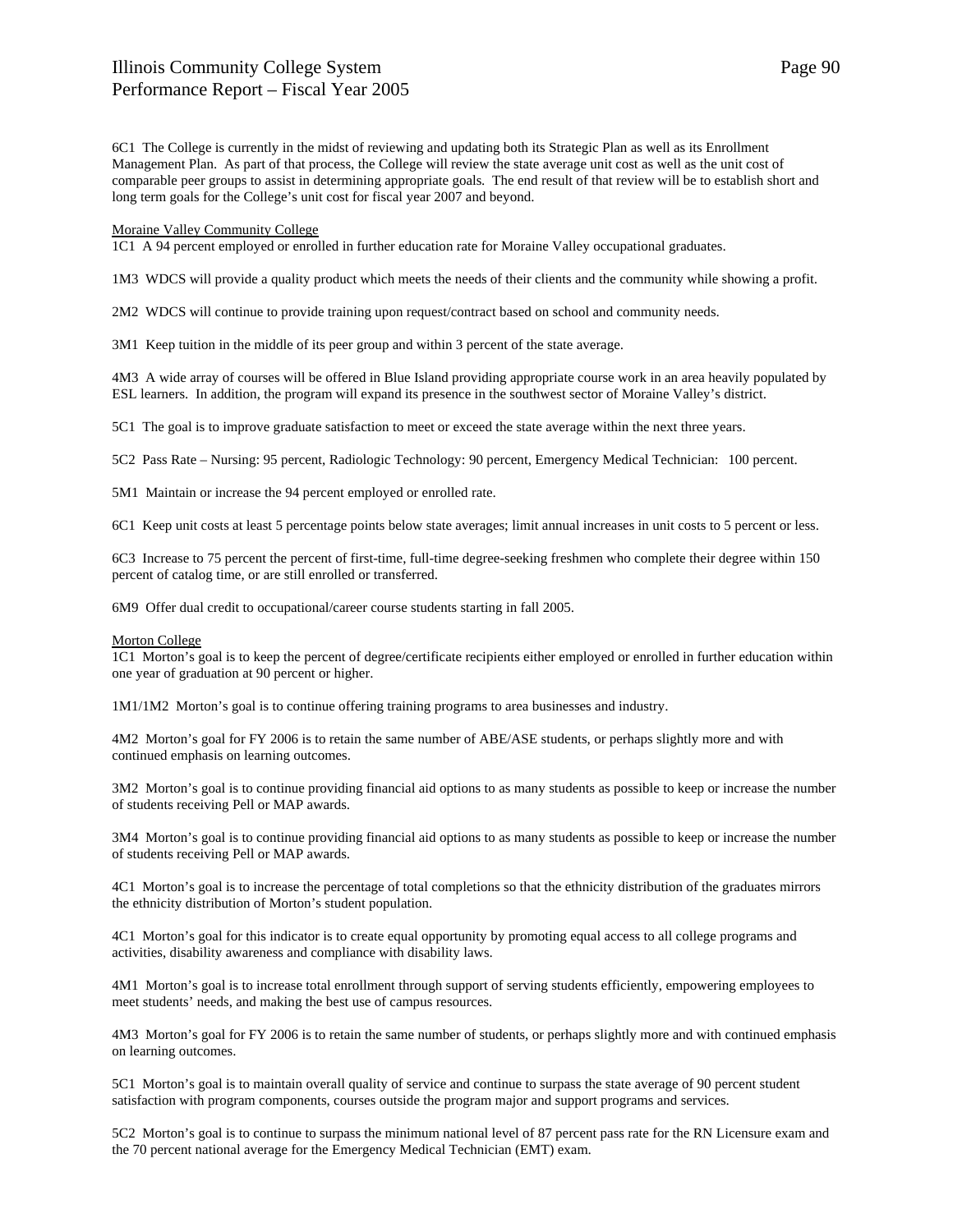5M6/5M7 Morton's goal for this indicator is to continue with the process of getting more courses IAI approved with the ultimate goal of having a guaranteed catalog and course schedule.

6C1 Morton's goal for this indicator is to keep the net instructional cost down without compromising the quality of instruction. However, the capital projects that are currently underway will increase the unit cost in FY 2005 and later. All of the capital projects in the development plan will positively affect student learning in one way or another. Included are renovation of the library, new instructional equipment, new student services offices and equipment and renovation of the science labs and classrooms facilities.

6C3 Morton's goal for this indicator is to keep the percentage of first-time, full-time degree-seeking freshmen who complete their degree within 150 percent of catalog time, or are still enrolled or transferred at no less than 66 percent. We think that this is a realistic goal since Morton's and state averages for the last 3 years are 66 percent.

6M7 Morton's goal for this indicator is to increase total enrollment through support of serving students efficiently, empowering employees to meet students' needs, and making the best use of campus resources.

## Oakton Community College

1C1 Oakton's goal is to have 90 percent of degree/certificate completers either enrolled in further education or employed within one year of graduation.

1M2 & 1M6 Oakton's goal is to continue to serve business and industry through customized training based on demand and available resources. For example, the College is in communication with the Village of Skokie and Forest City, a development company bringing to Skokie a multi-business research center in areas such as biotechnology and nanotechnology. The site is expected to attract numerous businesses who will be transferring cutting-edge research into applications in these and related fields. Oakton will work with the businesses to provide customized training in both technical and business support areas.

2M2 & 2M4 Oakton will continue to offer 12-18 workshops specifically targeted for K-12 educators. In addition, the College will work with individual school districts to plan and implement customized courses and workshops, and with NSERVE to offer regional courses and workshops in collaboration with this Education for Employment region.

3M1 The College's goal was to keep tuition and fee increases modest. Oakton is confident this goal has been met despite increasing financial pressures.

4C1 In Oakton's FY04 Performance Report, the College set a goal of increasing the number of students who complete a degree or certificate by 30 per year. The College continues to have this is a goal. It is more challenging to set a specific goal for disabled, minority and female students. Through the provision of services, including the TRiO program, free tutoring and study skills sessions, coaching, growing emphasis on enrolling students in COL 101: College Success Seminar, and other services, Oakton demonstrates a strong commitment to helping students succeed. The College defines success not only as completing a degree or certificate, but also as transfer, job attainment or promotion, and meeting the individual student's goals.

4M2, 4M3, & 4M6 The College's goal is to sustain enrollments at the average levels achieved over the past three years.

5C1 The College's goal is to have a minimum of 85 percent of occupational follow-up study respondents indicate they are satisfied or very satisfied.

5M6 In the area of general education courses, the College's goal is to have all Oakton general education courses that match an Illinois Articulation Initiative (IAI) general education description certified by the appropriate panel.

5M In the area of professional development programs for faculty, the College's goal is to offer a broad range of workshops and courses, ranging from multi-session, semester-long seminars to one-two hour workshops. A further goal is to have more than 50 percent of full-time faculty participate in at least one professional development program each year, in addition to required activities taking place in division or discipline meetings. Programs may be sponsored by and take place outside the College; e.g., by professional associations.

5M In the area of activities related to ethics and integrity, the College's goal is to offer a broad range of workshops and courses, ranging from multi-session, semester-long seminars to one-two hour workshops. In addition, the College is expanding the definition of relevant topics in this domain to include diversity, including diversity in searching/hiring faculty and staff, improved understanding of and working with a diverse workforce, and incorporating learning modules addressing diversity within courses.

6C1 Oakton will strive to remain in the range of 95-105 percent of the sector average and to contain costs per credit hour to annual increases under 4 percent.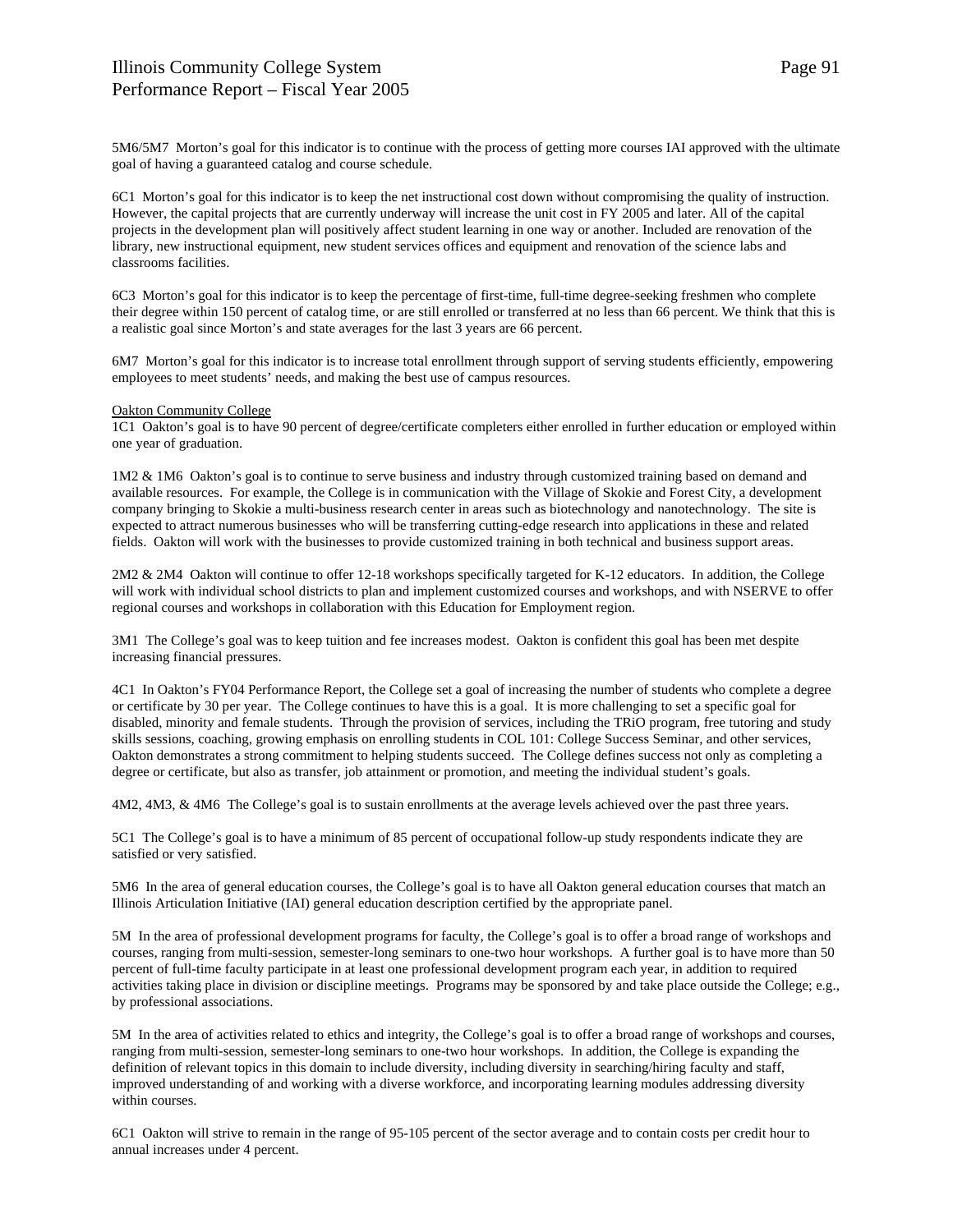6C3 Oakton's goal is to sustain an average of 62-66 percent of first-time, full-time students who graduate within 150 percent of the catalog time to the degree, transfer or are still enrolled.

6M7 The College's goal is to remain at or near the average number of credit hours generated.

## Parkland College

1C1 We will keep the percentage of graduates employed and/or enrolled in further education at 81 percent or greater.

1M1,1M2, & 1M6 To continue to maintain or increase services and credit offerings that have an impact on business and industry, and to maintain a high level of employed, in-state graduates.

2C To increase or maintain dual credit enrollment, to increase the percentage of district high school graduates to 35 percent or more, and to reduce the demand for remedial course work, but increase adult education services.

3M2 The percentage State MAP coverage of tuition and fees for students with zero expected family contribution (EFC) should remain at 65 percent or higher. The college should attempt to provide assistance to 60 percent of those who apply annually. Foundation scholarships awards should increase.

4C1 To increase the number of minority and male completers so that it is reflective of or higher than the student population. Males students are underrepresented among completers at the college.

4M1 The total number of minority credit-seeking students will reflect or be more than the District 505 population (15 percent).

5C To meet or exceed the national pass rates.

5M1 The goal for term-to-term and annual persistence is a 1 percent change over five years. Parkland has also set a goal for a 1 percent increase over five years on the percent of annual degree-seeking enrollment that complete a degree or certificate. Occupational placement of graduates should be at least 81 percent. Course completion rates should be at least 73 percent.

6C1 & 6C2 To continue to reduce instructional and administrative costs, without compromising quality.

6C3 At least 75 percent of the degree-seeking students will complete their degree, transfer or be enrolled at the college in 150 percent time.

6M6 & 6M7 The College rate of increase in annual FTE based on total claimable credit hours should be higher than the state average increase. The College has set a goal for 35 percent of its in-district high school graduates to attend. Parkland has set a goal for 60 percent of its course load to be taught by full-time faculty as a five-year average. For annual tuition, the goal is to increase tuition by no more than \$5 annually.

### Prairie State College

1C1 Maintain the percent of degree/certificate recipients either employed or enrolled in further education within one year of graduation to equal or exceed the state average.

1M8 Increase the number of ISO Training workshops by 20 percent*.*

3M2 Our goal is to increase our MAP recipients by 5 percent over the next year.

3M3 Our goal will be to enhance our efforts to provide support to our first- time students so they can benefit from this state supported grant program (Illinois Incentive for Access Grant Program).

3M4 Our goal is to increase the number of Pell recipients by 10 percent annually.

4C1 Our long-term goal is that program completions each year for Prairie State College students will be in proportion to the enrollment of each sub-group (e.g., males, students with disabilities, African-American, Hispanic) in our student population. Given the significant gap we currently have between the enrollment and program completion of our African-American and Hispanic students, our goal for the next three years is to close those gaps by 10 percent per year.

4M5 To increase the number of level advancements in ESL level by 10 percent each year.

5C1 Dis-aggregate data and determine what areas are being affected by student dissatisfaction ratings. After determining this, we will concentrate on those areas and improve overall performance to equal or exceed the state average in three years.

5C Prairie State College's goal for this indicator is to maintain the high level of performance we have experienced over the last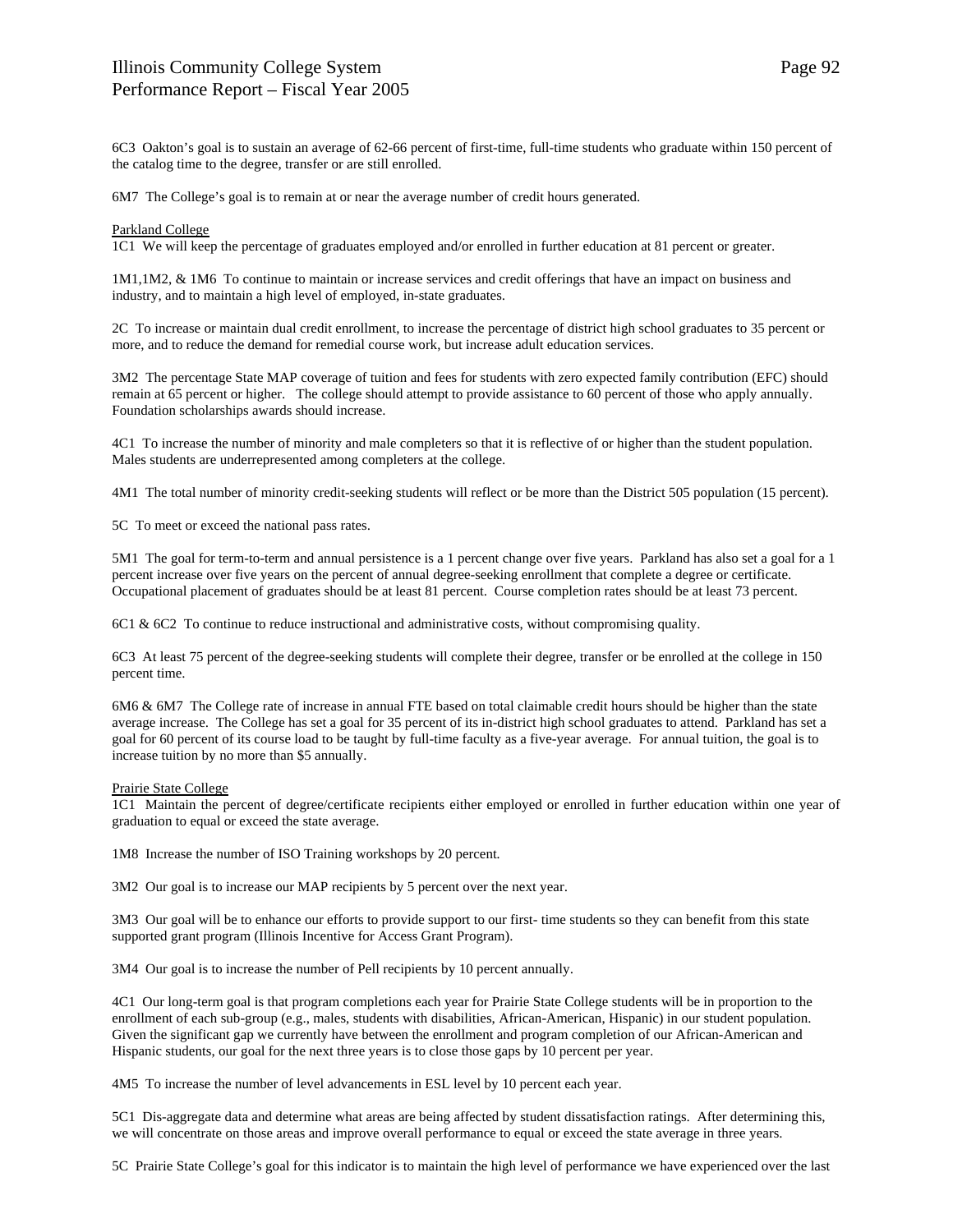few years where, with one exception, our students have performed at or, in several cases, significantly above the national average.

5M6 To maintain or increase the number of general education courses accepted for transfer as a component of the General Education Core Curriculum (GECC).

6C1 To be at or slightly above the state average for the cost of instruction per credit hour.

6C2 To be at or slightly above the state average in administrative and support cost per credit hour.

6C3 Maintain the percentage of full-time, first-time entering cohort who have graduated, transferred, or are still enrolled at 150 percent of program completion length to equal or exceed state averages.

6M5 To increase the number of ESL level test scores by a combined 1,000 points during the academic year.

#### Rend Lake College

1C1 At least 90 percent of Rend Lake College degree/certificate recipients will be either employed or enrolled in further education within one year of graduation.

1M1 Rend Lake College will meet or exceed the three-year average of the number of businesses served through the Center for Business Services.

1M6 Rend Lake College will continue to respond to the training needs of local business and industry by providing courses, seminars, and customized training programs.

2M To offer dual credit classes for baccalaureate transfer and career technical programs at all in-district high schools.

2M To develop cooperative programs with all district high schools in order to provide students an opportunity to make up high school credits and graduate on time.

3M1 Rend Lake College will maintain a tuition and basic fee rate/cost that is inline with other community colleges in southern Illinois.

4C1 Increase the completion rate of students with disabilities by 2.

4M1 Provide 100 percent contact with all district high school special education teachers.

4M2 The Adult Education and Family Literacy program will (1) increase the number of ESL students served by 8 percent, and (2) increase the number of ABE/ASE students by 5 percent.

4M4 The goal is to meet or exceed all NRS measures for performance, including student level gains.

4M7 The percent of remedial credits earned versus remedial credits attempted by Rend Lake College Students will exceed the statewide average.

4M13 It is the goal of this institution to continue to exceed the state-wide average.

5C1 At least 95 percent of our graduates will indicate they are satisfied with the quality of the education they received at Rend Lake College.

5C The number of Rend Lake College students passing professional/occupational licensure examinations will exceed the state and national averages.

5M6 & 5M7 Rend Lake College will add courses that are included in the Illinois Articulation Initiative to meet the needs of our baccalaureate-transfer degree program students.

6C1 To keep unit cost low while maintaining high standards for instructional and support functions.

6C2 Rend Lake College will monitor its administrative and support cost to keep these costs in line with peer institutions and below the state average.

6C3 One hundred percent of first-time, full-time degree-seeking freshmen will complete their program of study at Rend Lake College within 150 percent of catalog time.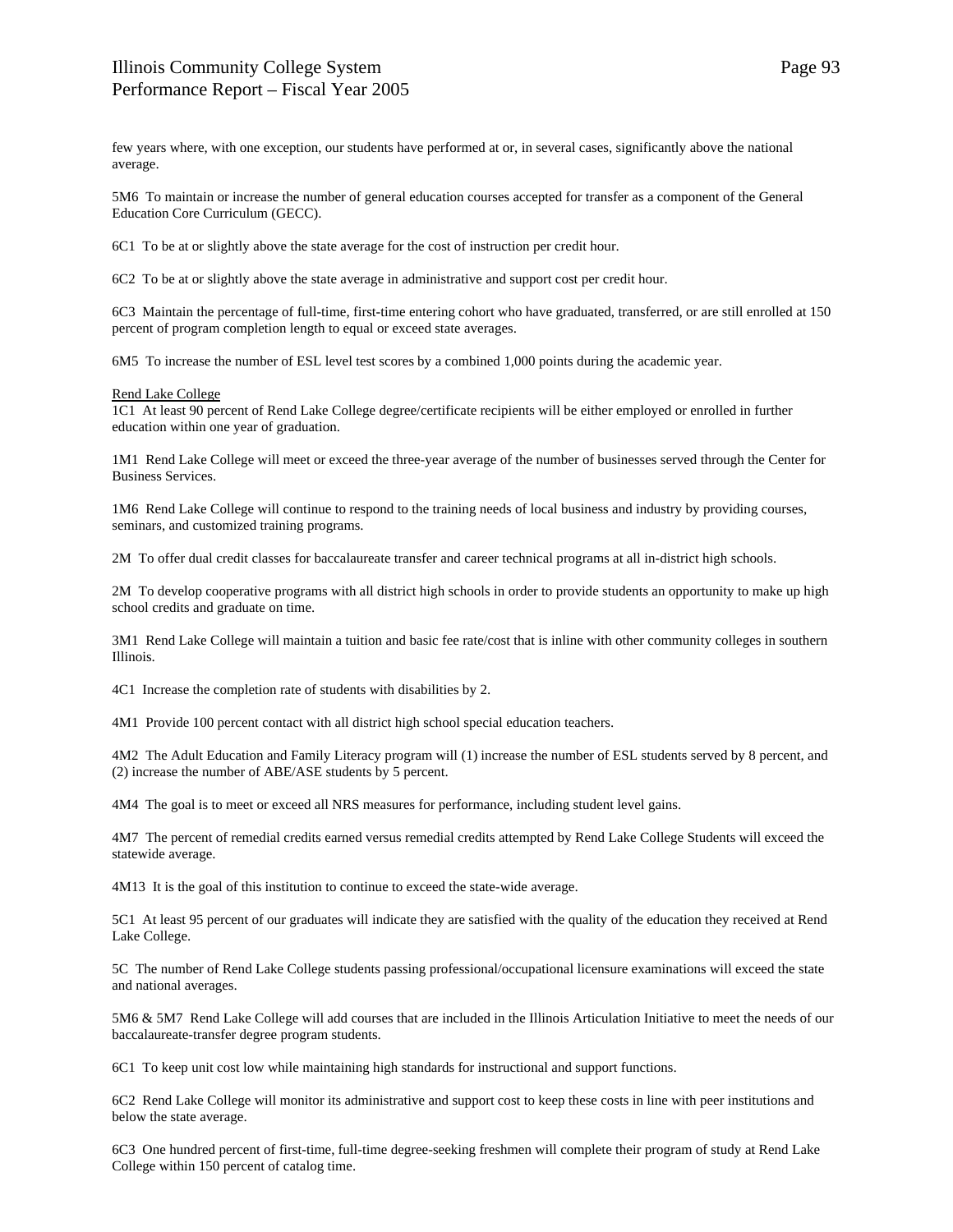6C To keep unit cost low while maintaining high standards for instructional and support functions.

6M3 The criteria for success established by the Rend Lake College Assessment Committee in 2003 indicates that 50 percent of the students in developmental courses will earn a 70 percent accuracy rate in order to advance to the next higher course level.

6M7 Rend Lake College will endeavor to increase the number of credit hours generated by revising existing curriculum and developing new programs of instruction to meet changing needs. Changes to our credit hour generation will be comparable to the growth or declines experienced by institutions bordering the Rend Lake College District unless external environmental factors are markedly different between the college districts.

6M9 All students meeting admission requirements will be provided opportunities to participate in dual enrollment classes.

#### Richland Community College

1C Increase the number of responses to the survey by 3 percent.

1M2 The Center for Business training and Community Education has undergone major reorganization, including the addition of staff and a refocus on online training opportunities. A new partnership with OSHA will allow the College to expand training opportunities throughout the State. Training opportunities are also expected to increase with the location of the national Farm Progress Show just north of the College campus.

3M4 Although the number of Pell grant recipients declined in FY04, this decrease was predicted since enrollment also declined in FY04. The Financial Aid staff will continue to assist students in applying for financial aid, and education of the need to apply for financial aid will also continue.

4C1 Increase the enrollment of minority students by 2 percent in the next two years.

4M10: Aggressively market for minority faculty to fill any vacancies that may occur.

5C1 Increase the response rate to the survey to allow for improved analysis of data. We believe that graduates recognize the quality of a Richland education, but we are not always successful in capturing that information.

5C Maintain high pass rates achieved this year.

6C1 Maintain or lower cost of instruction per credit hour without affecting quality of instruction.

6C3 Develop strategies to retain students, particularly in transfer degrees. Pilot alternative scheduling options for high-profile AAS degrees to allow students to complete program in a reasonable length of time.

#### Rock Valley College

1C1 The percentage of RVC graduates employed/continuing education one year after graduation will equal or exceed the state average rate.

1M1 The number of businesses provided with technical assistance through college business and industry centers will be similar to those served at our peer institutions. This goal is grounded in the RVC commitment to supporting and advancing economic and technological development in its community and region.

3M1 A cornerstone of ensuring access to RVC programs and services is affordable tuition rates. As a result, we seek to maintain tuition rates comparable to peer/contiguous cohort colleges and at/below the statewide average.

4C1/4M1 RVC ethnic/racial and gender enrollments will be similar to the district profile. Numerical goals were not established based on completions but for enrollments.

4M6 & 4M7 A fundamental element of student preparation is ensuring students have successfully established basic educational skills. As a result, RVC has established the percentage of those receiving a passing grade in remedial courses will meet or exceed the state three-year average.

5C1 The percentage of RVC occupational program graduates responding they were satisfied/very satisfied with program components, courses outside the program major and support programs and services will meet or exceed the three-year state average.

5C2 To meet or exceed the national average pass rates on professional licensure examinations in Nursing, Practical Nursing, and Dental Hygiene.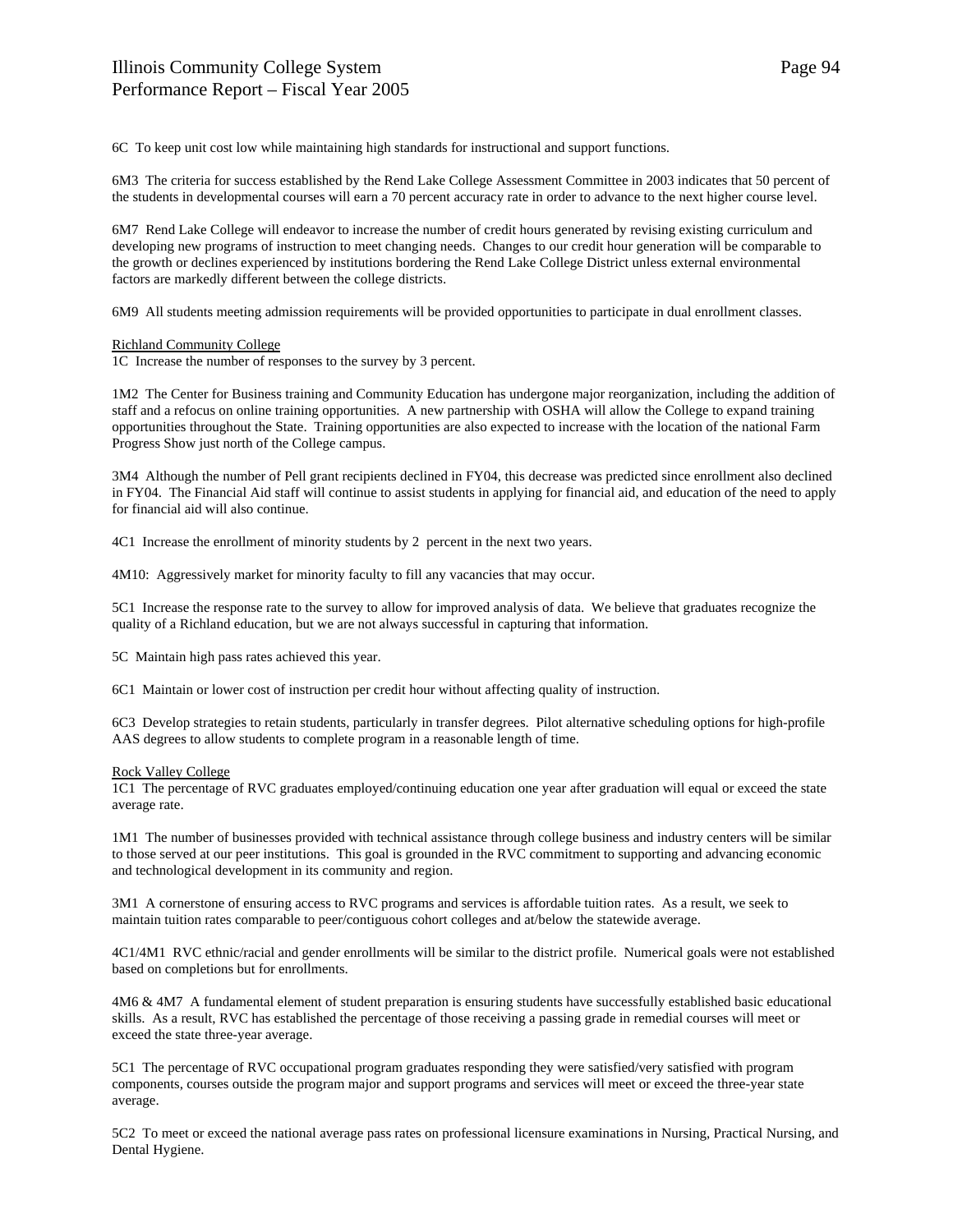5M3 An indicator of RVC effectiveness in preparing students for successful transfer is measured by the percent of students who transfer to other institutions of higher education. The goal is to have its transfer rate meet or exceed the state transfer average.

6C2: RVC will have net instructional unit costs and total instructional unit costs which are comparative to similar Illinois community colleges.

6C3: The RVC completion/persister rate will equal or exceed the state average rate.

6M1 RVC market penetration will exceed the state three year average. This goal supports the college mission to provide lifelong learning opportunities, cultural enrichment, and support for economic and technological development.

## Carl Sandburg College

1C1 The response rate goal for the college are either 50 or 60 percent depending on the number of graduates. The goal will be to exceed the state average percent of degree/certificate recipients either employed or enrolled in further education.

1M1 The number of businesses served by Carl Sandburg College in FY2004 dramatically declined for a variety of reasons. One of the most significant factors was the loss of the ICCB Current Workforce Training Grant of \$50,000. Many of the smaller companies within district #518 would not expend training dollars without the grant subsidy. West central Illinois, particularly the Galesburg area has been dramatically impacted by many plant closures and downsizing. Nearly 7,000 jobs have been lost (2000-2004) by the closing of Maytag Refrigeration, Butler Manufacturing, Bixby-Zimmer, National Seal and the downsizing of many other companies experiencing the ripple effect. Consequently, the number of companies remaining in the district is substantially less than it was in previous years.

2M The College has developed a partnership with Western Illinois University for a 2 + 2 program with our Associate in Science in Education.

3M2 CSC continues to increase its MAP grant awards. MAP is very important to the students of CSC since almost half of our degree and certificate seeking students qualify for financial aid.

5M4 Carl Sandburg College continues to have small class sizes. This is due in part to the rural location of the College and the population. The CSC average is 11.75 and the statewide average is 17.68 therefore the College is significantly below the statewide average as well. While this presents problems with the cost effectiveness of the programs, it does provide our students with a student to faculty ratio that rivals that of private institutions.

6M9 It appears dual-enrollment has been declining since 2001 and the College remains significantly under the statewide average of 556 and the median of 285. We continue to make strong efforts in this area and will be focusing more strongly on this area in the coming year.

Sauk Valley Community College

1C1 90 percent of undergraduate degree/certificate recipients either employed or enrolled in further education within one year of graduation.

1M2 1,500 individuals receiving customized training through college business and industry centers.

2M6 14 tech prep schools.

3M6 Number of first generation college students served: 65 percent.

4C1 43.2 percent male (comparable to percent of enrollment); 7.2 percent minority (comparable to percent of population)

4M6 1,000 (or 20 percent) students served through remedial course work.

5C1 Institutional quality and effectiveness are recognized by 90 percent of graduates.

5C Pass rates on professional/occupational licensure examinations relative to national averages: 90 percent for each.

5M5 100 percent of college level (non/occupational licensure examinations relative to national averages. 90 percent for each.

6C1 Cost of instruction per credit hour: 115 percent of average (average of peer group).

6C3 70 percent (statewide average).

6M6 Student FTE/faculty ratio: 20.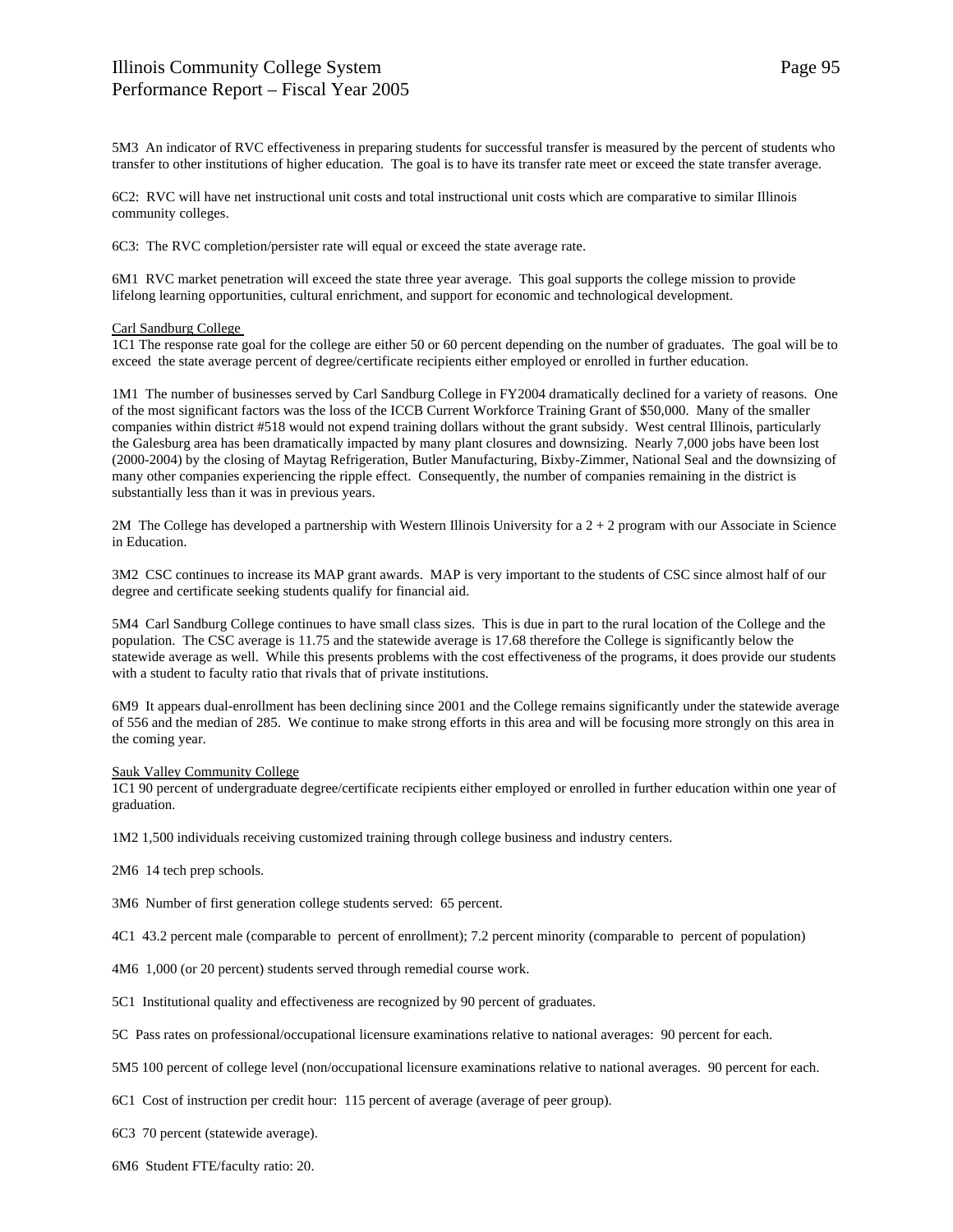## Shawnee Community College

1C1 The college will continue to make every effort in contacting the individuals identified for the follow-up study. The college will use this information to help make the needed administrative decisions for the respective programs. The goal will be to exceed the state average percent of degree/certificate recipients either employed or enrolled in further education.

4M1 The college will increase by 1-2 percent the number of diverse students completing programs each year.

4M2 The college has continuously increased the number of students enrolled and the number of credit hours generated in adult education course work. (Duplicated headcount)

4M8 & 4M9 Student enrollment slightly decreased in FY04. The decrease was due to changes in telecourse offerings. The college will continue to increase distance education to meet the needs of the rural community.

5C1 The College's Graduate Satisfaction percentage has fluctuated quite a bit over the past several years. The college deems anything over 92 percent as an acceptable satisfaction rate. During the FY04 year, the rate was 95.2 percent. This exceeds the college's minimum standard, therefore the college will continue with the status quo.

5C The college will continue to out perform or match the national average of test scores. In 2004 we matched the national average . We will monitor progress as we prefer to exceed the national average.

5M6 The number of general education courses included in the Illinois Articulation Initiative continues to increase each year. As new courses are developed and approved, the courses are submitted to IAI for approval.

6C1 The college will continue to maintain the unit cost of instruction rate at the average or slightly below state average.

6C3 The college will increase by 2 percent the number of students completing their degree within 150 percent of time.

6M1 Shawnee Community College continues to serve the college district. The goal is to annually increase the percentage of people in the district who we serve with education and training.

6M7 Over the past seven years Shawnee Community College has increased the number of credit hours generated at a steady rate.

#### South Suburban College

1C1 Job Placement and/or further education are a priority goal for all of our occupational programs.

1M To develop and provide flexible programming in a critical shortage employment area.

4C1 SSC's institutional goal for this indicator is to ensure that all groups of students have high completion rates for meeting their educational objectives.

4M1 SSC has a performance goal to maintain contact hours for students in the Academic Assistance Center even though we are receiving lower funding levels from the State.

5C1 SSC has a goal to attain a high level of customer satisfaction with our programs and services.

5C SSC has goal for students to be above the national threshold for the respective licensing exams.

5M SSC's performance goal is to have assessment of student learning at taking place at the classroom level, program level, and general education component level.

5M To budget for and advertise OA opportunities for development of assessment tools, etc.

6C1 It is a goal to provide high quality instruction at a low, affordable price. As such, unit cost per class needs to remain low. Some programs naturally are more cost intensive than others.

6C3 SSC has a student retention goal that corresponds to this indicator. It is the College's desire to provide necessary assistance for all students so they can successfully complete, transfer, or continue their educational objectives.

6M SSC had a goal to implement a new budgeting process which would link assessment activities to the budgeting process.

Southeastern Illinois College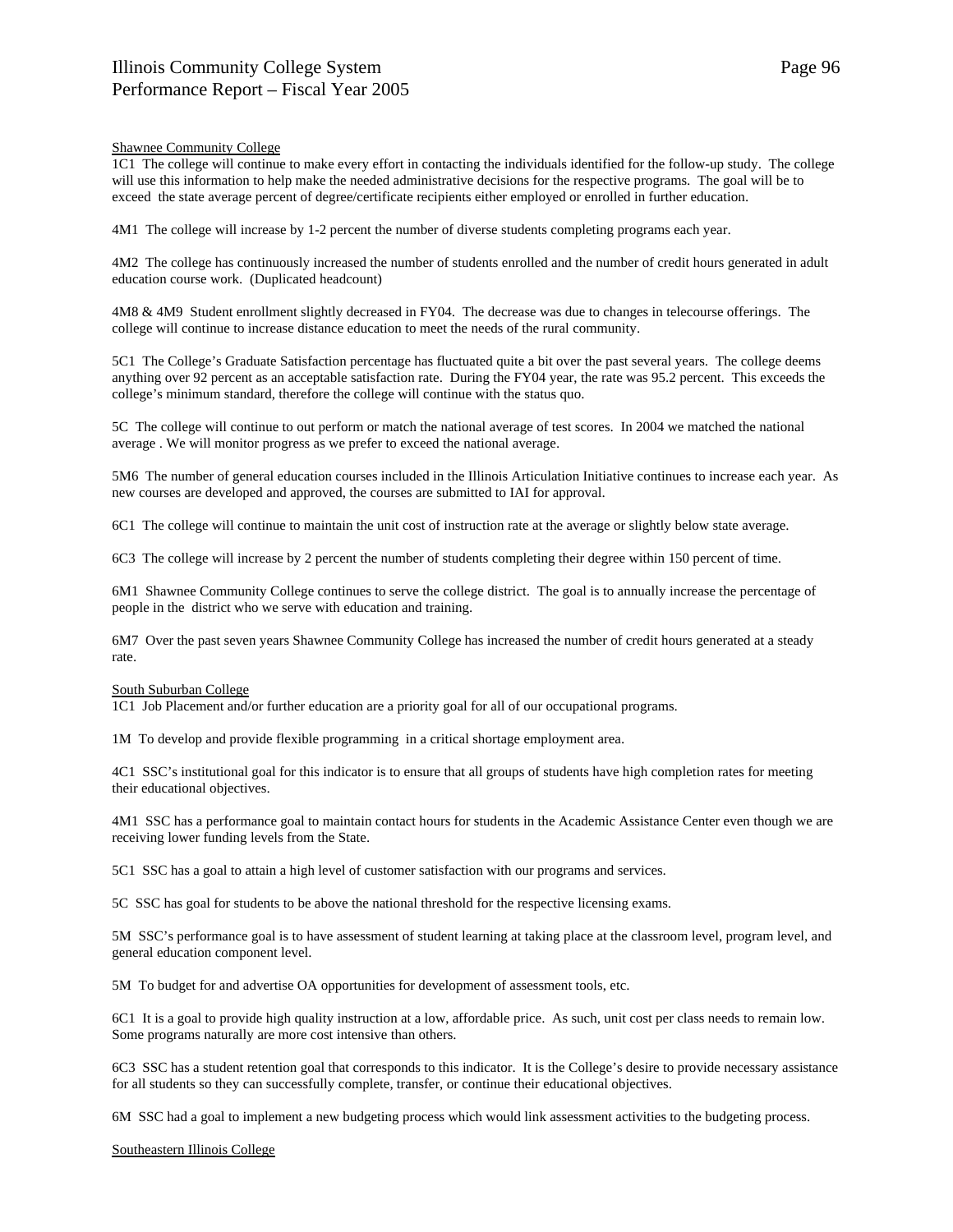# Illinois Community College System Performance Report – Fiscal Year 2005

1C1 Sixty-five percent of degree recipients will be employed or enrolled in higher education one year after graduation. Pursue articulation agreements with neighboring senior institutions in order to provide educational opportunities for SIC graduates.

1M1 Increase the number of businesses that are provided service by 10 percent. Increase the outreach program in outlying counties i.e. one day a month in Hardin County and one day a month in White County.

1M6 Increase the number of workshops/seminars/courses by 25 percent. Hire a full-time Workforce Development Specialist to focus on Workforce Development Training and make these goals a reality.

3M1 Tuition and mandatory fees will not exceed the statewide average.

3M2 Sixty percent of all degree and certificate seeking students will determine their eligibility for the Monetary Award Program by submitting a FAFSA to the Department of Education. The goal is to increase the number/percent of students who receive funding.

3M4 Sixty percent of all degree and certificate seeking students will determine their eligibility for the PELL Grant by submitting a FAFSA to the Department of Education. Fifty percent of all FAFSA applications will be submitted by using FAFSA On The Web. The goal is to increase the number/percent of students who receive funding.

4C1 Increase the number of contacts made in district feeder schools for the purpose of recruiting a more diverse student population. Encourage both male and female students to enroll in programs which are non-traditional for their gender. Ensure that the College's material and website reflect cultural and gender diversity. Continue to seek supportive services to specifically meet the needs of students from diverse backgrounds.

4C1 Provide to all qualified students the appropriate accommodations necessary to allow them to successfully complete their course of study. To ensure that all individuals who need special services are aware of all accommodations provided by the college.

4M2 Southeastern will continue to maximize resources and promote program growth, serving seven hundred plus students annually. Adult education staff will develop strategies to increase reading levels and incorporate workforce skills into our classroom.

4M8 Southeastern will offer an appropriate number of courses through distance learning which meet the needs of the College district. Southeastern will increase the number of distance learning courses within 5 percent of the number offered in FY2004. Southeastern will organize an Online Degree Preparation Committee to develop the institutional infrastructure necessary to request permission from the Higher Learning Commission/North Central Association of Colleges and Schools to offer an A.A. degree online.

4M9 The number of students served through distance education will continue to increase through FY2006 and be maintained within 5 percent of that number.

5C1 Eighty-eight percent of graduates surveyed will indicate satisfaction with their program of study at Southeastern Illinois College.

5C2 Strive to maintain high quality nursing programs with first time pass rates above the national and state percentages. Strive to maintain high quality EMT program with passage rates above 80 percent.

5M5/5M6 Based on ICCB standards, criterion as defined by the Higher Learning Commission/North Central Association of Colleges and Schools and Southeastern Illinois College Board Policy, SIC will employ faculty with appropriate credentials.

6C1 Southeastern Illinois College will strive to keep its operations cost effective and establishes as a goal an average net instructional cost at or below 95 percent of the cohort average.

6C2 Southeastern Illinois College will endeavor to maintain an administrative and support cost per credit hour at no greater than the statewide average.

6C3 Southeastern's goal is to maintain an annual attrition rate of less than 25 percent for all degree and certificate seeking students.

6M1 Remain in the top 5 community colleges in the state in market penetration and have the highest market penetration within our cohort group.

6M9 Continue the growth in dual credit enrollments at the rate of 3 percent per year for the next three years.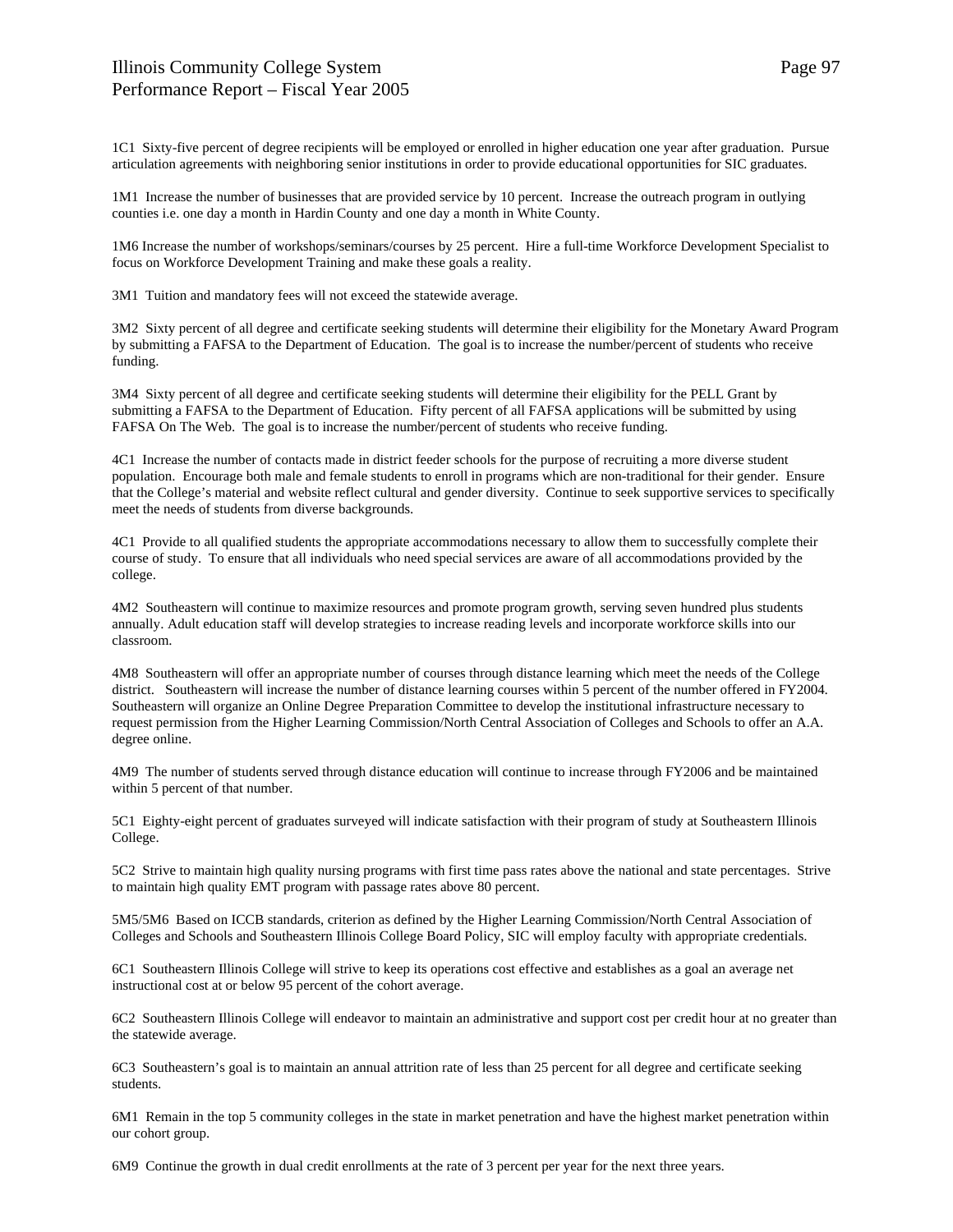1C1 The college sets its goals with specific reference to the occupational programs being encompassed within each year's Follow-Up Study. The goal of 80 percent was established for the follow-up of FY 2004 graduates (presuming a 60 percent response rate). For the FY 2006 Performance Report, the College has established 80 percent as its goal for employment or further education for those graduates of occupational programs being surveyed in the FY 2005 Follow-Up Study.

# Southwestern Illinois College

1M1 The College will maintain and expand the number of businesses served by its Business and Industry Center. The following targets are established: FY '06, 230; FY '07, 237; FY '08, 241.

3M3 SWIC's Illinois Incentive for Access Grant awards will meet or exceed 95 percent of the statewide average

4C1 Southwestern adopted the following goals for these indicators: Completions Goal of 53 percent for Female Students. Completions Goal of 46 percent for Male Students. Completions Goal of 9.5 percent for African American Students. Completions Goal of 12.5 for All Minority Students. Completions Goal of 86 percent for White Students.

4C1 A five year longitudinal review will show a completion rate for students with disabilities that will meet or exceed 2.5 percent of all students who complete programs—based on the A-1 Record Submission.

4M2 The College will maintain and expand the number of students served through adult education work. The following targets are established: FY '06, 2575; FY '07, 2600; FY '08, 2625

5C1 The goal is a minimum of 75 percent satisfaction.

5C2 Meet or exceed the appropriate state or national averages for EMT, RN & Radiologic Therapy pass rates

5M5 The College will meet or exceed the statewide percentages for full-time transfer faculty who possess, at minimum a Master's degree (or first post-baccalaureate professional degree).

6C1 SWIC will be at or below the state average Cost of Instruction per Credit Hour.

6C2 SWIC will be at or below state average of Administrative and Support Cost per Credit Hour*.*

6C3 50 percent of first-time, full-time freshmen will complete their degree within 150 percent of catalog time, or still be enrolled or have transferred.

6M1 Within five years the College will meet or exceed 90 percent of the three-year average documented for all Illinois community colleges.

### Spoon River College

1C1 Exceed the state average. The goal is that when students complete a certificate or degree with us that they have the necessary skills and knowledge to continue their education or enter the workforce in a related field.

1M3 The goal is to increase the number of business and industry centers by 25 businesses for FY 06. To do that, we will work with business and industry to serve any and all workers who are in need of training in our district. We have experienced a substantial increase this year in the number of workers receiving training. This can be attributed to increased offerings to accommodate a shift in the labor force due to several plant closings in 2003 and to provide retraining options for employees.

1M6: The goal is to increase the number of workshops provided by 30 percent for FY 06. The business and industry network will be used to identify appropriate workshops or training needs for their employees. While an increase occurred in the number of workers receiving training this year, the majority of the workshops were offered in 2003 to accommodate plant closings. The number of workshops offered in 2004 is returning to a more normal number and should remain steady or slightly increased as training is provided to meet the needs of our district.

3M4 The goal is to provide financial assistance to all district students in need through a variety of financial assistance, including PELL, MAP, SEOG, scholarships, and grants. The number of students seeking financial assistance continues to increase. Spoon River College is a small rural college; almost 75 percent of our students receive some sort of financial assistance to attend college courses and/or programs.

3M6 The goal is to enroll more first generation students. Students in this district need to receive educational training beyond high school. The goal for FY 06 is to increase the number of first generation students by 15 students. The increase is an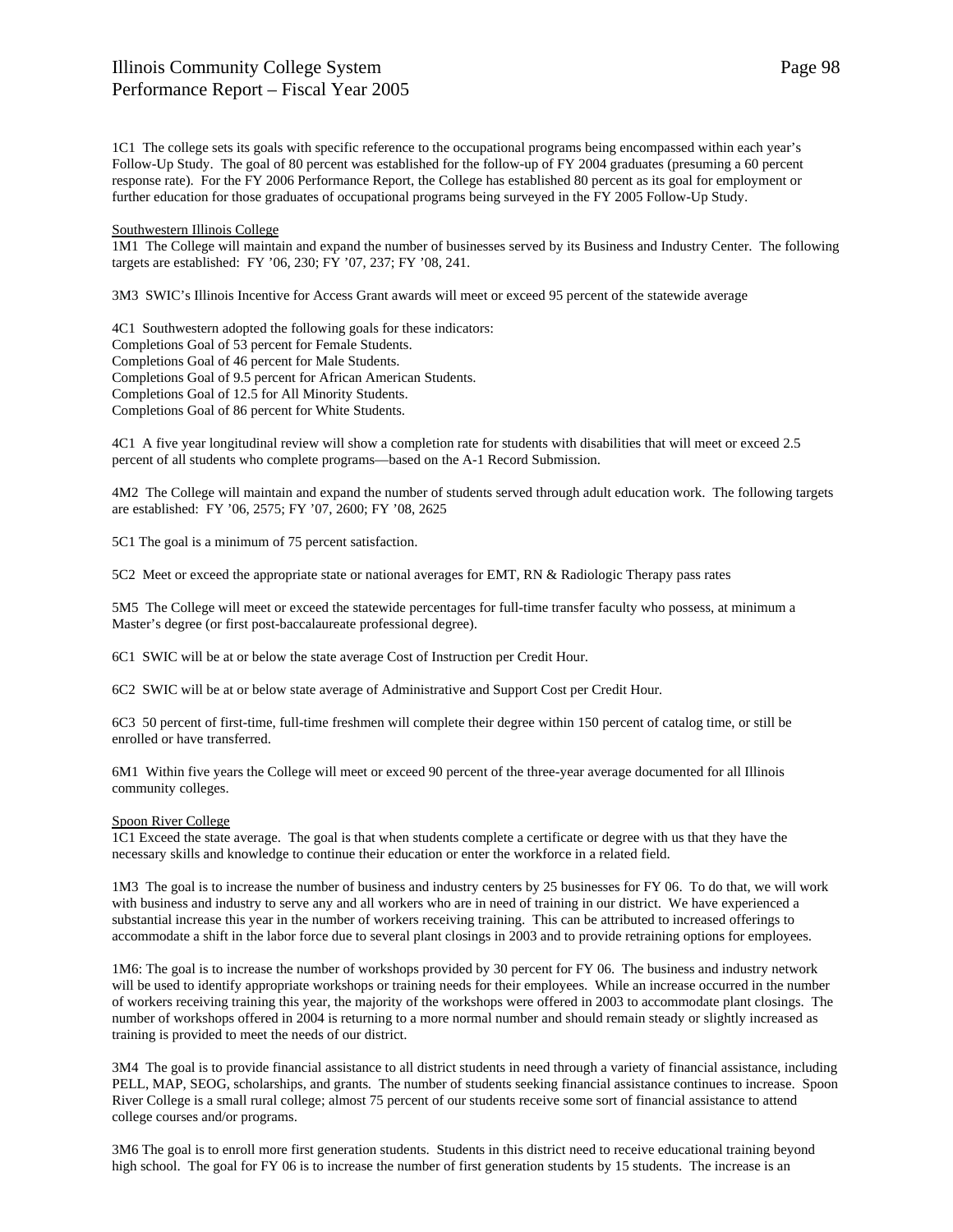indication that the need for education in order to attain jobs that will support a family are becoming more apparent. Given the local economic status and the low-skill attainment in our district, it will be imperative that funding be available for these students who need financial assistance if we are to assist them in breaking out of a long standing pattern where education was not a clear necessity.

4C1 The institutional goals are to provide necessary services to all students, regardless of their race/ethnicity, gender or disability status to facilitate their educational goals at Spoon River College. College officials strive for 100 percent completion of these students.

4M3 The number of students enrolled in ESL classes remains steady. Increased employment opportunities for ESL students exist in one of our sites. ESL numbers are expected to substantially increased in FY 06 because of this employment shift.

4M6 We saw increases in enrollments in our remedial classes for FY 2002 and a decline in 2003 and 2004. When students must pay for enrollment in remedial courses, it often extends their time here. Students are reluctant to enroll in remedial courses when it delays their entry into college level courses. We also know that students who need remedial course work in order to be successful in college level courses, are often not successful without the remedial assistance, causing retention issues. Spoon River College, has been awarded a Title III grant, the purpose of which will be to strengthen student success in the developmental and college level courses. We will be reviewing and revising our entrance scores to college level courses and we expect a change in the cut-off scores into developmental courses for the coming year.

5C1 Spoon River College strives for 100 percent graduate satisfaction.. The 88.1 percent satisfaction rating this past year was good but there is room for improvement. The goals for the coming year will be to increase graduate satisfaction to at least 90 percent.

5C The goal is to achieve 100 percent pass rate on the NCLEX examination.

5M1 Spoon River College has shown a decrease in the placement/employment rate among career programs the past couple of years. This can be attributed to the fact that the programs reviewed over this period were low enrollment programs and employment opportunities are not always available in this area. Additionally, the district has had several major plant closings in and around the district, which also contributes to placement. New career programs have been added this year which should contribute positively to the placement rate for graduates.

5M3 The transfer rate for FY2004 decreased from FY2003. Local economic factors may have impacted these results. Further improvement in transfer rates will be pursued.

6C1 & 6C2 The goal is to decrease the cost of instruction while still providing quality services to our students.

6M7 Increased credit hours by 4 percent for FY 2005.

6M9 Increased enrollment in dual credit courses and an increase in the number of courses available via dual credit by 10 percent for FY 2005.

### Triton College

1C1 To be within 5 percent of the statewide average for undergraduate degree/certificate recipients either employed or enrolled in further education within one year of graduation.

1M6 To increase by 15 percent the course/workshop over the next 3 years; provided funding remains stable.

3M1 To remain within 5 percent of the state average, provided funding remains stable.

4C1 To have college-wide enrollment that reflects diversity in race and ethnicity of our community and attain completion rates that reflect the diverse enrollment.

4C1 To have enrollment by race/ethnicity within 4 percent of the population rate for each of the race/ethnic groups present in our district, and to have completion rates that reflect this relationship.

4C1 To have completion rates by gender within 4 percent of the institutional enrollment figures by gender.

4C1 To continue improving the accuracy of data reporting for this population. Specific target completion goals will be established once accurate comparative data is available.

4M7 To stay within 5 percent of the 3-year average of developmental credits earned versus attempted at the college.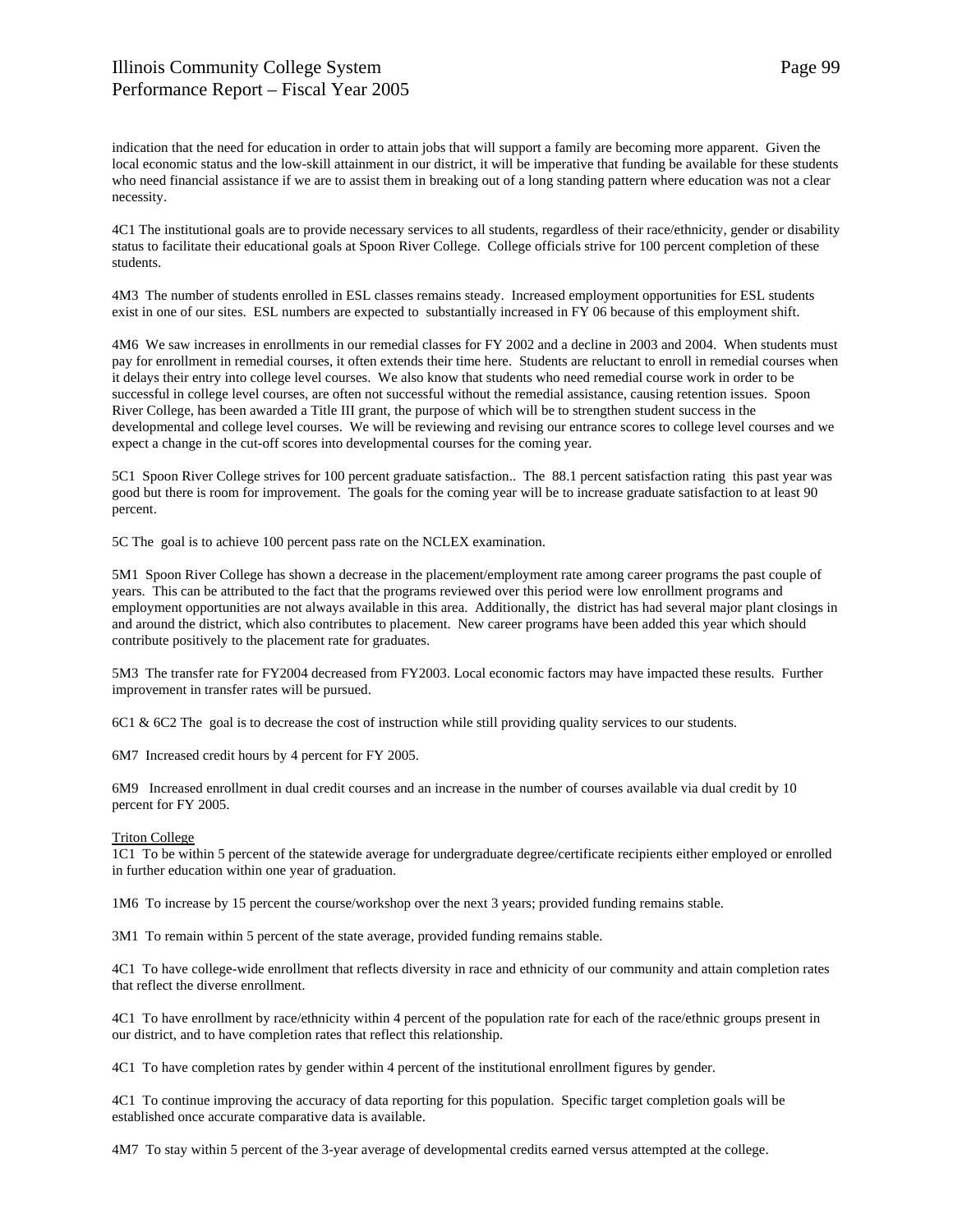5C1 To stay within 5 percent of the 3-year institutional average of graduate satisfactory rates as reported in the Occupational Follow-up data.

5C To meet or exceed the national pass rates on professional/occupational licensure examinations.

5M5 To accurately reflect 100 percent of all the full-time 1.1 PCS teaching faculty at the college who hold a Masters degree or above in compliance with the established hiring practices at the institution.

6C1 & 6C2 To stay within 5 percent of the state average on the indicators of cost of instruction and administrative and support cost.

6C3 To stay within 5 percent of the state average for the indicator of percent of first-time, full-time degree-seeking freshmen who complete their degree within 150 percent of catalog time.

6M7 To stay within 5 percent of the previous years total credit hours generated.

Waubonsee Community College

1C1 Equal to or greater than 90 percent.

1M The goal is 90 percent satisfaction in the areas of general education, technical and non-technical skills, and readiness for the workforce.

1M The goal is 90.0 percent satisfaction with course content and instructional quality in both departments.

2C To deliver CPDUs and CEUs as required by educators.

3M The goal is to ensure that no part of the scholarship selection process creates an imbalance in scholarships awarded and that all students have an equal opportunity at our internal scholarships.

4C1 The goal is to have graduates across racial/ethnic groups that reflect or exceed the district population.

4C1 The goal is to have graduates representative of males and females in the general district population.

4C1 Students with disabilities: To be at or above state levels.

5C1 To remain within one standard deviation of the state average.

5C Pass rates on professional/occupational licensure examinations relative to national averages: All programs will meet or exceed national norms.

5C Pass rates on professional/occupational licensure examinations relative to national averages: All programs will meet or exceed national norms.

5M Waubonsee Community College students, on average, will score at or above the national community college mean score on each of the exams in the Collegiate Assessment of Academic Proficiency (CAAP) battery.

6C1 To stay at or below the state average.

6C3 To remain at or above state percentage averages.

6S3 To maintain fiscally responsible levels of spending on administrative and support staff in comparison to state averages.

6M1 To maintain the percentage of population served in line with state averages.

6M7 To increase credit hours generated by at least 3.0 percent annually and reflect general growth in community colleges across the state.

6M To maintain a balanced budget and create a positive addition to the fund balance.

6M External sources of revenue and grants will provide two percent of the overall college operating budget.

6M College auxiliary enterprises will break even in the aggregate.